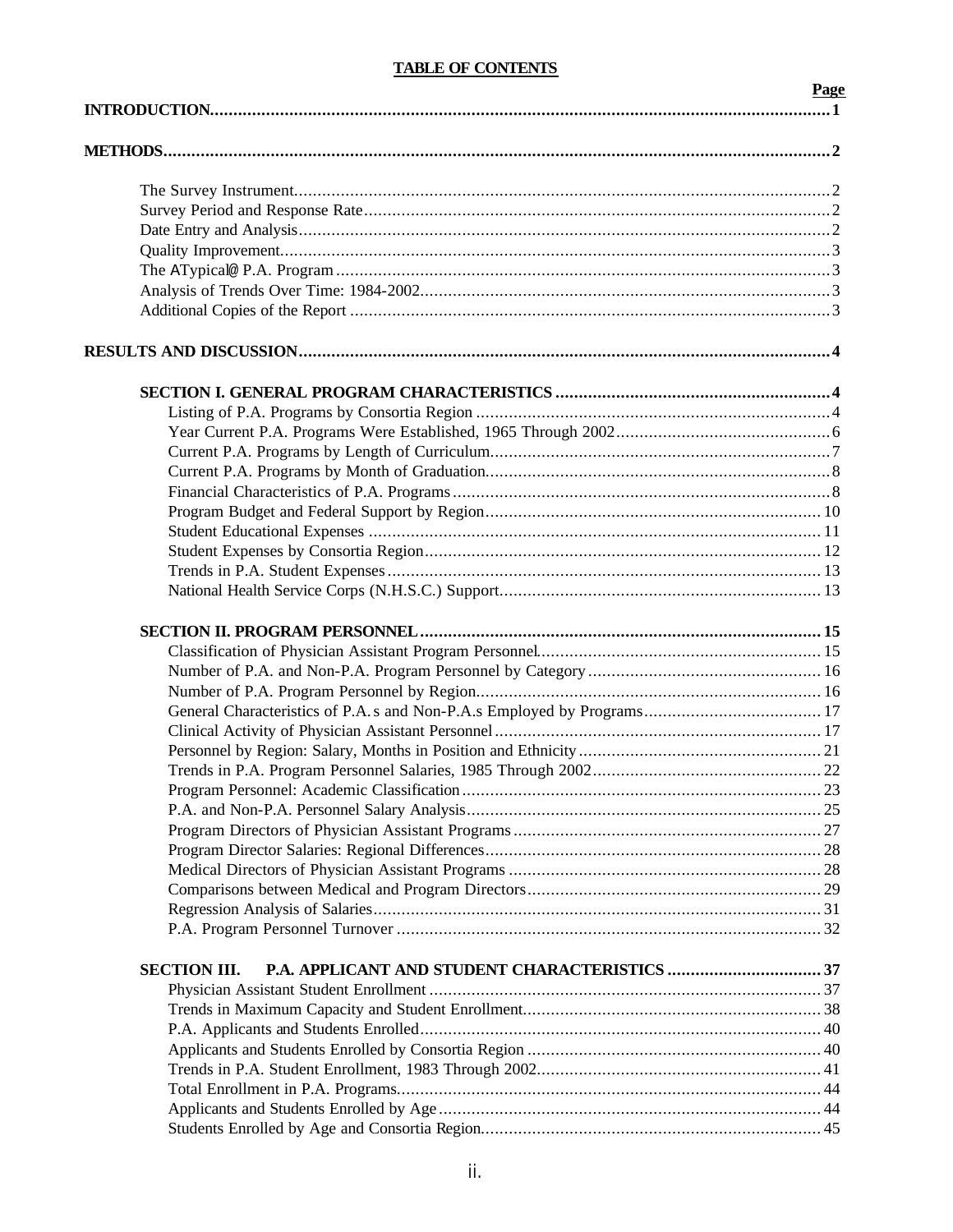# **TABLE OF CONTENTS (continued)**

|                   |                                                                                     | Page |
|-------------------|-------------------------------------------------------------------------------------|------|
|                   |                                                                                     |      |
|                   |                                                                                     |      |
|                   |                                                                                     |      |
|                   |                                                                                     |      |
|                   |                                                                                     |      |
|                   |                                                                                     |      |
|                   |                                                                                     |      |
|                   |                                                                                     |      |
|                   |                                                                                     |      |
|                   |                                                                                     |      |
|                   |                                                                                     |      |
|                   |                                                                                     |      |
|                   |                                                                                     |      |
|                   |                                                                                     |      |
|                   |                                                                                     |      |
|                   |                                                                                     |      |
|                   |                                                                                     |      |
|                   |                                                                                     |      |
|                   |                                                                                     |      |
|                   |                                                                                     |      |
|                   |                                                                                     |      |
|                   |                                                                                     |      |
|                   |                                                                                     |      |
|                   |                                                                                     |      |
|                   | Employment of Recent Graduates in Primary & Non-Primary Care by Consortia Region 63 |      |
|                   |                                                                                     |      |
|                   |                                                                                     |      |
| <b>SECTION V.</b> |                                                                                     |      |
|                   |                                                                                     |      |
|                   |                                                                                     |      |
|                   |                                                                                     |      |
|                   |                                                                                     |      |
|                   |                                                                                     |      |
|                   |                                                                                     |      |
|                   |                                                                                     |      |
|                   |                                                                                     |      |
|                   |                                                                                     |      |
|                   |                                                                                     |      |
|                   |                                                                                     |      |
|                   |                                                                                     |      |
|                   |                                                                                     |      |
|                   |                                                                                     |      |
|                   |                                                                                     |      |
|                   |                                                                                     |      |
|                   |                                                                                     |      |
| Section I.        |                                                                                     |      |
| Section II.       |                                                                                     |      |
| Section III.      |                                                                                     |      |
| Section IV.       |                                                                                     |      |
| <b>REFERENCES</b> |                                                                                     |      |
|                   |                                                                                     |      |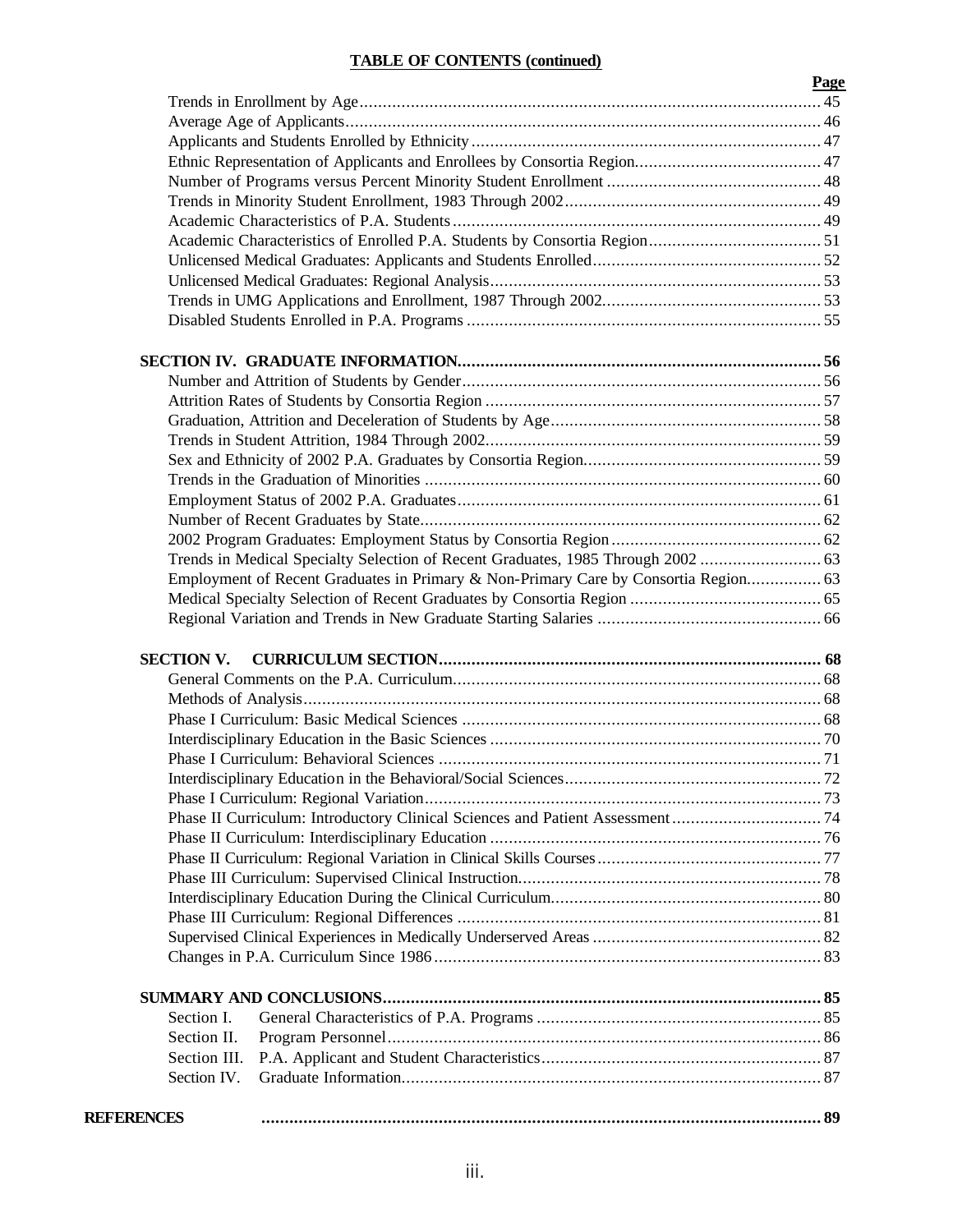# **LIST OF TABLES**

| <b>Table</b>   |                                                                                                   | Page |
|----------------|---------------------------------------------------------------------------------------------------|------|
| $\mathbf{1}$   |                                                                                                   |      |
| $\overline{c}$ |                                                                                                   |      |
| 3              |                                                                                                   |      |
| 4              | Total Program Budget and Federal Training Grant Support by Consortia Region  10                   |      |
| 5              |                                                                                                   |      |
| 6              |                                                                                                   |      |
| 7              |                                                                                                   |      |
| 8              |                                                                                                   |      |
| 9              |                                                                                                   |      |
| 10             |                                                                                                   |      |
| 11             |                                                                                                   |      |
| 12             |                                                                                                   |      |
| 13             |                                                                                                   |      |
| 14             |                                                                                                   |      |
| 15             |                                                                                                   |      |
| 16             |                                                                                                   |      |
| 17             | Salary and Months in Position of Cat. I - III P.A. and Non-P.A. Personnel by Ethnicity and Sex 19 |      |
| 18             |                                                                                                   |      |
| 19             | Analysis of Salary, Percent Time & Months in Position of P.A. & Non-P.A. Personnel by Sex 20      |      |
| 20             |                                                                                                   |      |
| 21             | Analysis of Program Personnel Salary by Geographic Region and Ethnicity: Cat. I - III 21          |      |
| 22             | Analysis of Program Personnel Salary by Geographic Region and Ethnicity: Cat. IV 22               |      |
| 23             |                                                                                                   |      |
| 24             |                                                                                                   |      |
| 25             |                                                                                                   |      |
| 26             |                                                                                                   |      |
| 27             |                                                                                                   |      |
| 28             |                                                                                                   |      |
| 29             |                                                                                                   |      |
| 30             |                                                                                                   |      |
| 31             |                                                                                                   |      |
| 32             |                                                                                                   |      |
| 33             |                                                                                                   |      |
| 34             |                                                                                                   |      |
| 35             |                                                                                                   |      |
| 36             |                                                                                                   |      |
| 37             |                                                                                                   |      |
| 38             |                                                                                                   |      |
| 39             |                                                                                                   |      |
| 40             |                                                                                                   |      |
| 41             |                                                                                                   |      |
| 42             |                                                                                                   |      |
| 43             |                                                                                                   |      |
| 44             |                                                                                                   |      |
| 45             |                                                                                                   |      |
| 46             |                                                                                                   |      |
| 47             |                                                                                                   |      |
| 48             | Maximum Class Capacity and Current Enrollment in Physician Assistant Program37                    |      |
| 49             |                                                                                                   |      |
|                |                                                                                                   |      |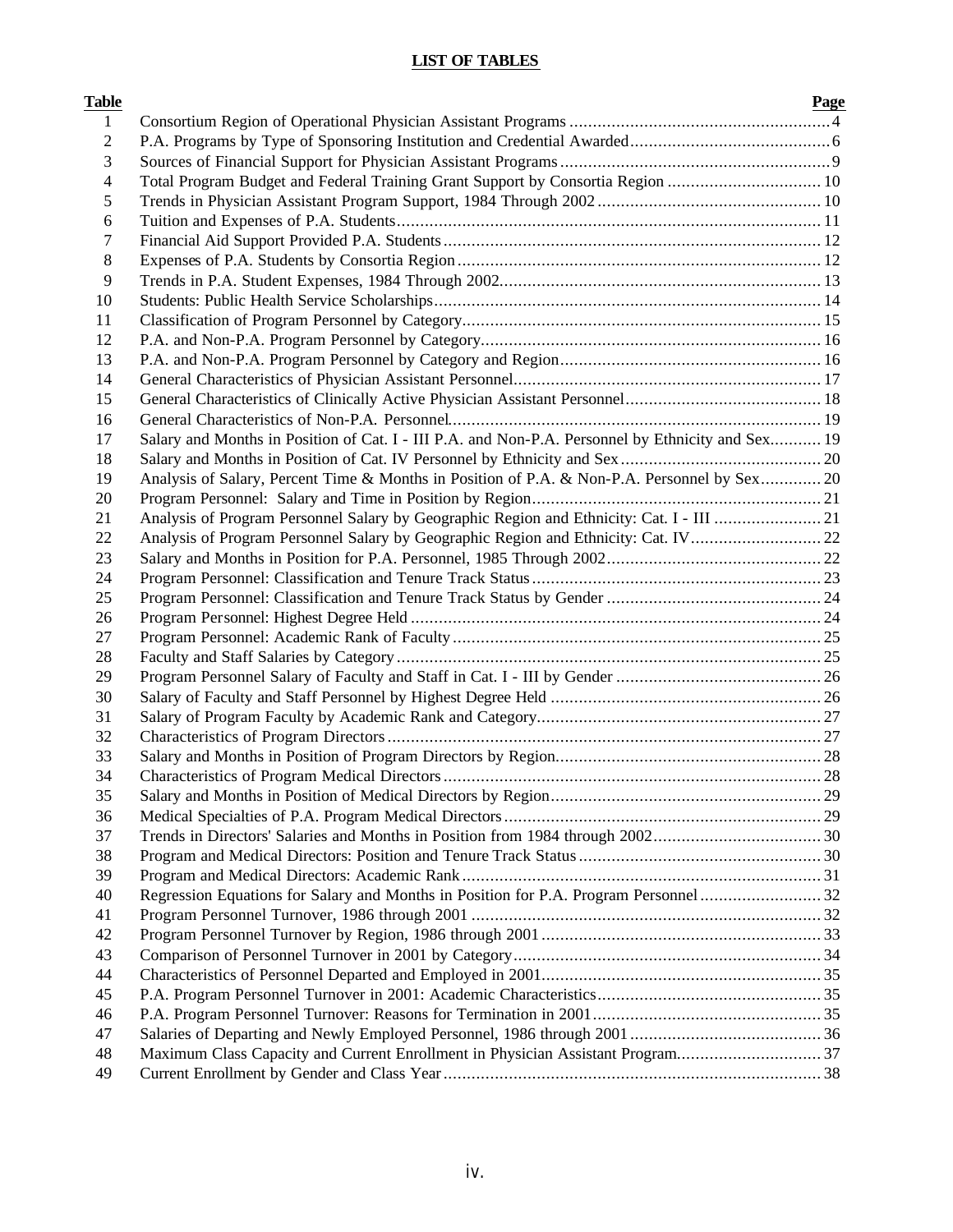# **LIST OF TABLES (continued)**

| 50  |                                                                                                |  |
|-----|------------------------------------------------------------------------------------------------|--|
| 51  |                                                                                                |  |
| 52  |                                                                                                |  |
| 53  |                                                                                                |  |
| 54  |                                                                                                |  |
| 55  |                                                                                                |  |
| 56  |                                                                                                |  |
| 57  |                                                                                                |  |
| 58  |                                                                                                |  |
| 59  |                                                                                                |  |
| 60  |                                                                                                |  |
| 61  |                                                                                                |  |
| 62  |                                                                                                |  |
| 63  |                                                                                                |  |
| 64  | GPA & Mean Number of Months of Health Care Experience by Region, Class of 2002-2003  52        |  |
| 65  |                                                                                                |  |
| 66  |                                                                                                |  |
| 67  | Number of Programs Reporting No Applicants and/or Enrollment of UMGs by Region                 |  |
| 68  |                                                                                                |  |
| 69  |                                                                                                |  |
| 70  | Number of Graduates and Students Withdrawn or Decelerated in 2002-2003 by Gender  56           |  |
| 71  |                                                                                                |  |
| 72  |                                                                                                |  |
| 73  |                                                                                                |  |
| 74  | Number Graduated, Decelerated and Attrition Rates of 2002 Graduates by Age58                   |  |
| 75  |                                                                                                |  |
| 76  |                                                                                                |  |
| 77  |                                                                                                |  |
| 78  |                                                                                                |  |
| 79  |                                                                                                |  |
| 80  | Employment of Recent Graduates in Primary & Non-Primary Care Medicine, 1985 – 2002 63          |  |
| 81  | Employment of 2002 Graduates in Primary & Non-Primary Care Med. by Consortia Region  63        |  |
| 82  | Trends in the Primary Care Medical Specialty Selection of Recent Graduates, 1993 - 2002  64    |  |
|     |                                                                                                |  |
| 83  | Trends in Non-Primary Care Medicine Specialty Selection of Recent Graduates, 1993 - 2002 65    |  |
| 84  |                                                                                                |  |
| 85  |                                                                                                |  |
| 86  |                                                                                                |  |
| 87  | Program Directors= Perceptions of Starting Salaries for P.A. Grads by Consortia Region  66     |  |
| 88  |                                                                                                |  |
| 89  |                                                                                                |  |
| 90  |                                                                                                |  |
| 91  |                                                                                                |  |
| 92  |                                                                                                |  |
| 93  |                                                                                                |  |
| 94  |                                                                                                |  |
| 95  |                                                                                                |  |
| 96  |                                                                                                |  |
| 97  | Other Students Involved in Interdisciplinary Education: Behavioral Sciences Courses73          |  |
| 98  |                                                                                                |  |
| 99  |                                                                                                |  |
| 100 |                                                                                                |  |
| 101 |                                                                                                |  |
| 102 | Interdisciplinary Ed. in the Didactic Clinical Medicine and Physical Assessment Curriculum  76 |  |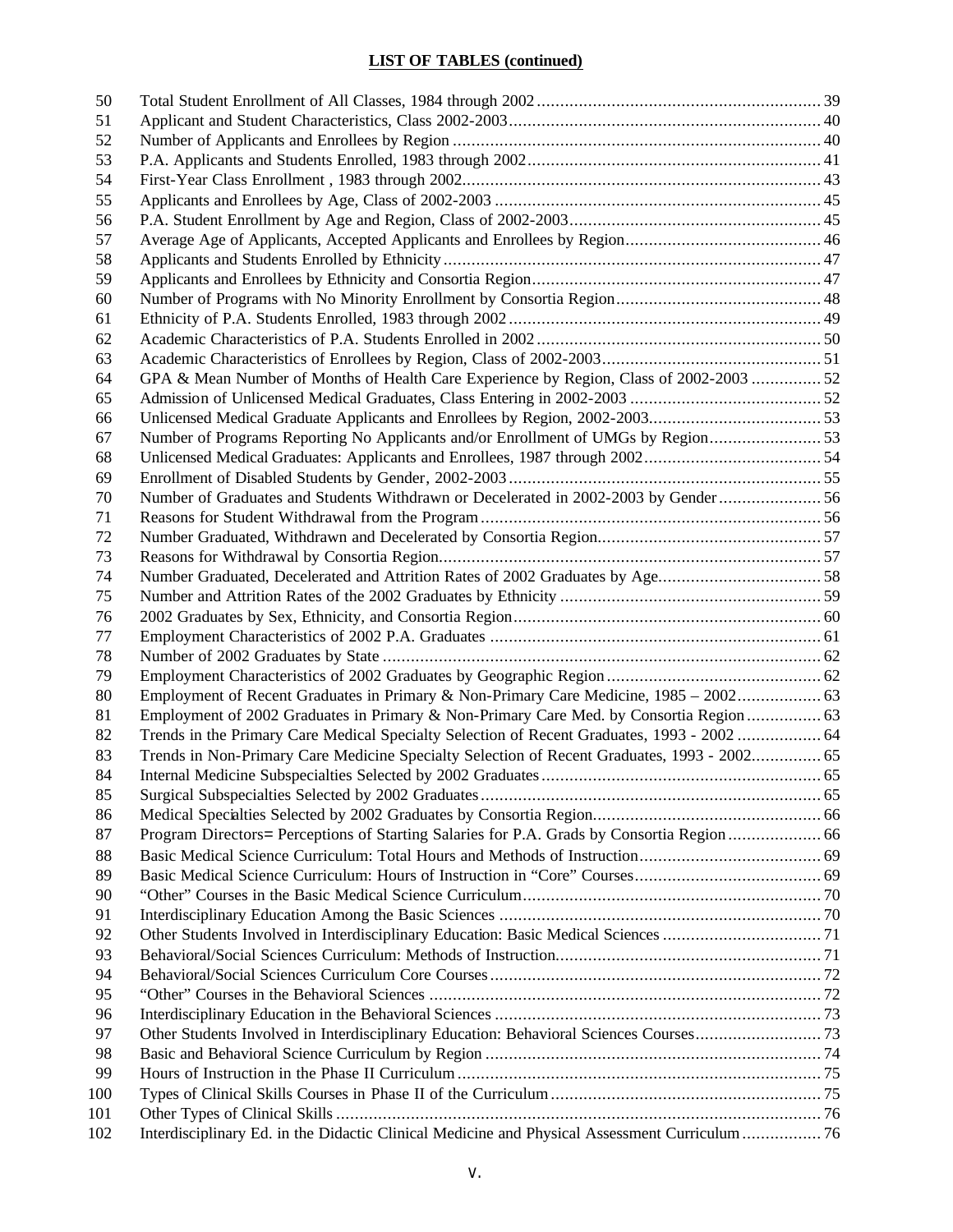| 103 |                                                                                                  |  |
|-----|--------------------------------------------------------------------------------------------------|--|
| 104 |                                                                                                  |  |
| 105 |                                                                                                  |  |
| 106 |                                                                                                  |  |
| 107 |                                                                                                  |  |
| 108 |                                                                                                  |  |
| 109 |                                                                                                  |  |
| 110 |                                                                                                  |  |
| 111 |                                                                                                  |  |
| 112 |                                                                                                  |  |
| 113 |                                                                                                  |  |
| 114 | Total Length of Supervised Clinical Instruction in Primary and Non-Primary Care by Region  81    |  |
| 115 | Weeks of Primary Care Clinical Training for the Typical P.A. Student by Specialty and Region  82 |  |
| 116 | Weeks of Non-Primary Care Clinical Training for the P.A. Student by Specialty and Region 82      |  |
| 117 |                                                                                                  |  |
| 118 |                                                                                                  |  |
| 119 |                                                                                                  |  |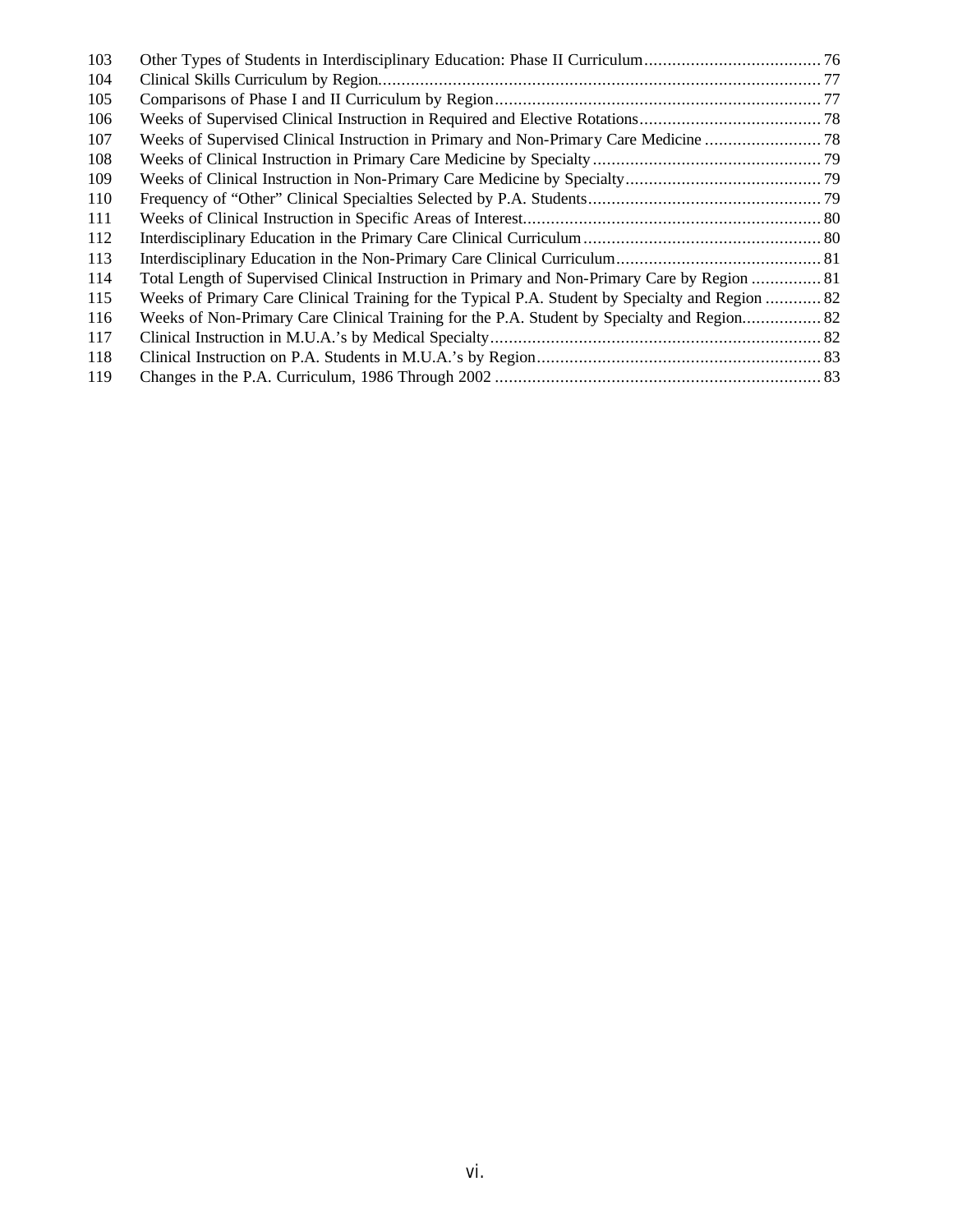# **LIST OF FIGURES**

| <u>Figure</u>  | Page |
|----------------|------|
| $\mathbf{1}$   |      |
| $\overline{2}$ |      |
| 3              |      |
| 4              |      |
| 5              |      |
| 6              |      |
| 7              |      |
| 8              |      |
| 9              |      |
| 10             |      |
| 11             |      |
| 12             |      |
| 13             |      |
| 14             |      |
| 15             |      |
| 16             |      |
| 17             |      |
| 18             |      |
| 19             |      |
| 20             |      |
| 21             |      |
| 22             |      |
| 23             |      |
| 24             |      |
| 25             |      |
| 26             |      |

# **APPENDIX:**

Nineteenth Annual A.P.A.P. National Survey for the 2002-2003 Academic Year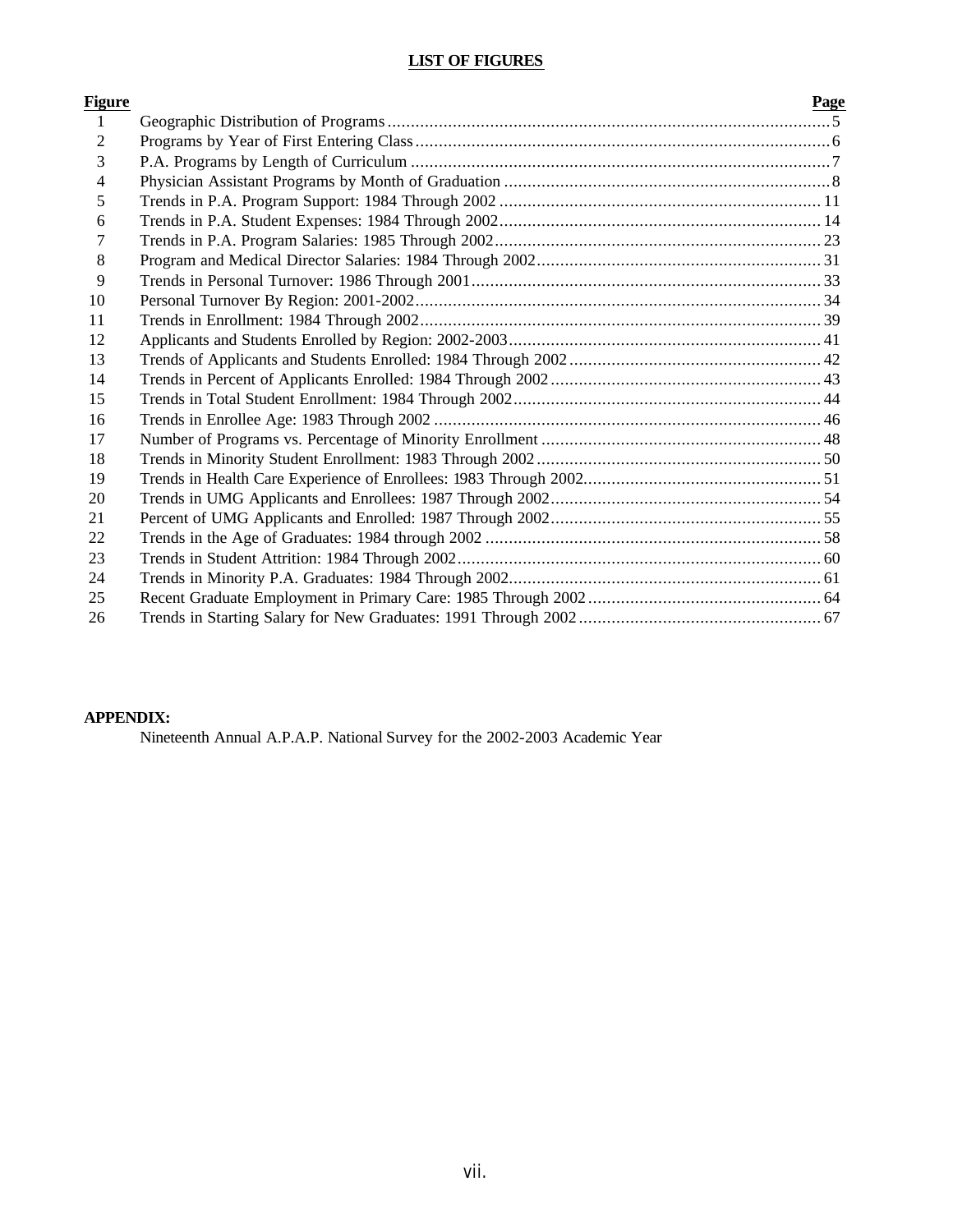# NINETEENTH ANNUAL REPORT ON PHYSICIAN ASSISTANT EDUCATIONAL PROGRAMS IN THE UNITED STATES, 2002-2003

### **INTRODUCTION**

Founded in 1972, the Association of Physician Assistant Programs (APAP) serves as the national organization representing physician assistant (P.A.) educational programs in the United States. The Association serves as a conduit for communication among P.A. educators by sponsoring meetings, organizing research studies and providing a forum to conduct the business of the membership. Another important role for the Association is to serve as a resource for individuals and organizations interested in the aspects of the physician assistant profession that pertain to the selection and education of the P.A. students and the characteristics of physician assistant programs. In addition, APAP provides representation to various bodies that help to chart the course of the P.A. profession, including the Accreditation Review Commission on Education for the Physician Assistant, Inc. (ARC-PA) and the National Commission on Certification of Physician Assistants (NCCPA), among others.

As the primary organ for collection and dissemination of data about its member physician assistant educational programs, the Association publishes a web-based "Physician Assistant Programs Directory."<sup>1</sup> The Directory provides a listing and description of APAP member programs. Each listing provides comprehensive information concerning each program's admission requirements, curriculum, institutional affiliates, credentials awarded and other descriptive data. The Directory also provides a summary of postgraduate educational programs for P.A.'s, information about accreditation and P.A. certification. As of October, 2002, there were 132 physician assistant programs accredited (full or provisional) by the Accreditation Review Commission on Education for the Physician Assistant, Inc.<sup>2</sup>

In 1984, the process of establishing a national database on P.A. programs was initiated by Denis Oliver, Ph.D., Director of The University of Iowa Physician Assistant Program and then Past-President of the Association. The first national survey was developed and administered in the fall of 1984. The questionnaire requested information on a variety of program "activities" including institutional sponsorship, financial support, program personnel (faculty and support staff), characteristics of applicants and students enrolled, curriculum, student attrition and graduate employment characteristics. The findings from the 1984 survey were published as the First Annual Report on Physician Assistant Educational Programs in the United States, 1984-85 and, to date, a total of nineteen Annual Reports $3-21$  have been published, including the present Report.

Dr. Oliver retired as author after publication of the eleventh Report. In 1995, the APAP Board of Directors authorized individuals from the Saint Francis University Department of Physician Assistant Sciences to author future Reports. Data from the annual report has been published in numerous other venues where discussions of the P.A. profession are ongoing. Examples of these publications include the Journal of Medical Education, AAPA News and the Journal of the American Academy of Physician Assistants. Selected data have been published in the Annual Reports to the President and Congress on the States of Health Personnel in the United States and in a publication of the Association of Academic Health Centers.

The data presented in the Report over the years represents responses from greater than 90% of the P.A. programs surveyed. This high rate of response leads the authors to present the findings contained herein to be representative of the physician assistant educational programs in the United States. Given that the basic elements of the annual survey have remained consistent over its seventeen year history, a significant amount of data has been generated that can be used to depict the "typical" or "average" P.A. educational endeavor. The consistency in collection of data has also provided the ability to detect trends or document changes as they occur over time. Identified trends have been analyzed to generate reports on the following items:

- \* Characteristics of AMA-accredited P.A. Programs that have Closed.<sup>5</sup>
- \* Characteristics of Graduate-Level P.A. Programs.<sup>6,9</sup>
- \* Analysis of Alien and U.S. Unlicensed Medical Graduates Admitted to P.A. Programs.<sup>8</sup>
- \* Analysis of P.A. Program Personnel Turnover.<sup>10-21</sup>
- \* A Review of Program Characteristics by Sponsoring Institution.<sup>3</sup>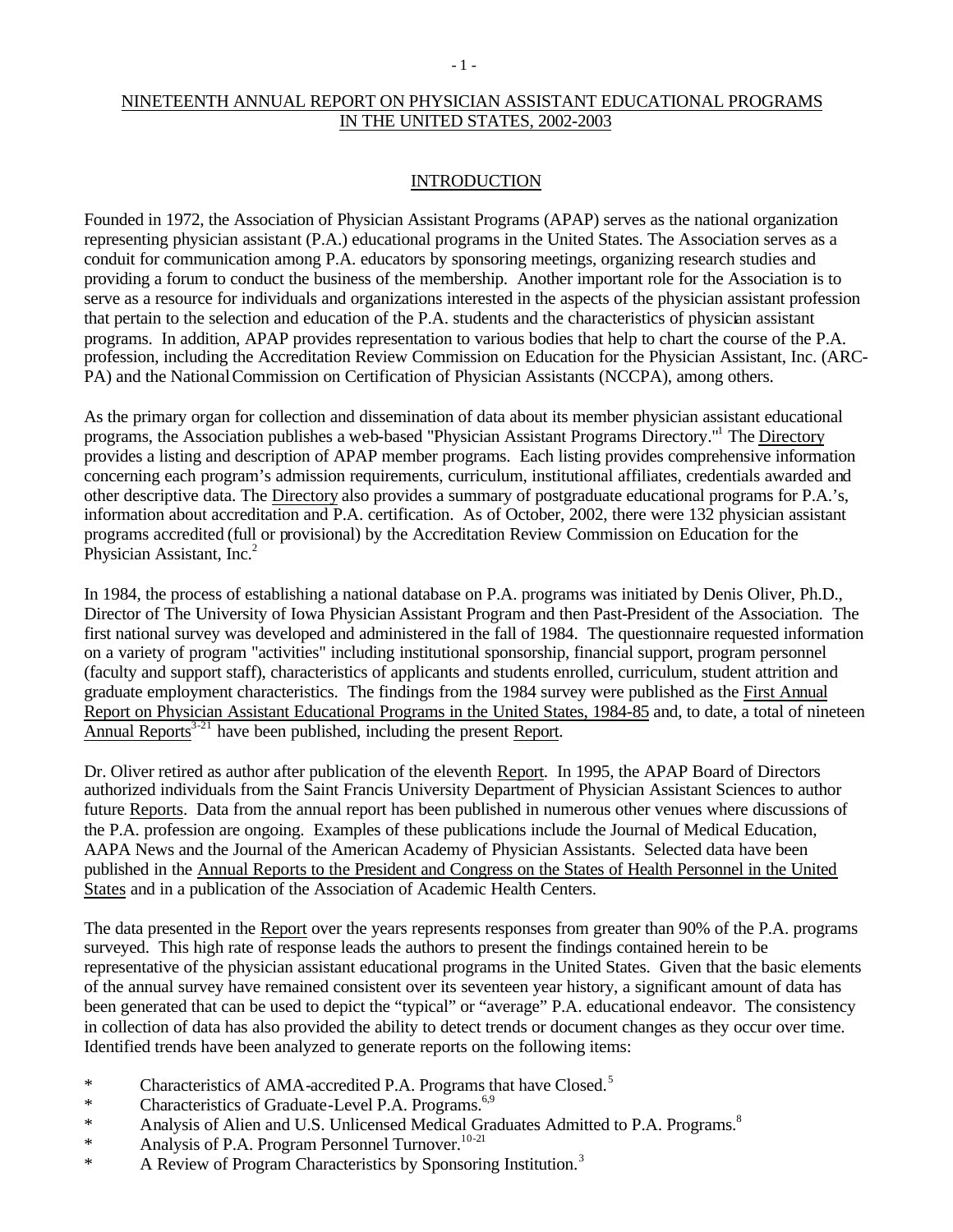### **METHODS**

# **The Survey Instruments**

Three questionnaires (surveys #1, #2, Curriculum) were administered. The first survey was a total of seven pages in length, mailed in October 2002, to 132 programs that were identified as accredited from databases maintained by APAP and the American Academy of Physician Assistants (AAPA). Survey #1 consisted of three major sections (see the Appendix for a copy of the questionnaires):

- A. General Program Information: Includes date of admission of first class, length of program, consortia membership, sponsoring institution, sources of financial support, student expenses and financial aid and credentials earned.
- B. Program Personnel: Includes characteristics of program faculty and staff, clinical activity of P.A. personnel, and an assessment of program personnel turnover, attrition and recruitment.
- C. Applicant/Student Information: Includes the number, gender, age, ethnicity, residency, academic and health care experience background of applicants and students enrolled, including the disabled. A section requesting information of unlicensed medical graduate (UMG) applicants and students enrolled is also included.

Survey #2 was three pages in length and requested information on:

A. Graduate Information: includes information on student attrition and deceleration, characteristics of recent graduates and starting salary for recent graduates of those recent graduates.

The Curriculum Section was six pages in length and requested information on:

- A. Didactic Phase: Includes basic science courses and behavior/social science/professional issues/research related courses.
- B. Introductory Clinical Sciences: Includes didactic clinical medicine, patient evaluation methods and clinical skills.
- C. Clinical Phase of the Curriculum

One of the goals of the current authors with the Annual Report was to make it more user friendly. To move closer to this end, the Annual Report application was moved "on-line" two years ago, allowing the member programs to enter data directly over the Internet, facilitating the collection and analysis of data. Eighty-two programs (62% of the respondents) submitted their program's data via this method.

## **Survey Period and Response Rate**

Survey #1 was mailed (10/28/2002) to 132 P.A. programs, including three programs enrolling students for the first time in the 2002-2003 academic year. An initial deadline of December 15, 2001 was established. A total of 103 responses were received for a response rate of 78.0%.

The second survey and the curriculum survey was included with survey #1. Seventy-three survey #2's were received. Eight-two curriculum surveys were received.

A total of 111 programs returned some portion of survey #1 and/or survey #2, for an overall response rate of 84.1%.

## **Data Entry and Analysis**

In the process of editing each questionnaire, obvious misinterpretations or inconsistencies in the responses to specific items were resolved by telephoning or e-mailing the person completing the survey. A series of contingency checks were made to identify invalid characters or extreme values in any field.

In general, analyses of the data consisted of descriptive statistics on the variables of interest, e.g. arithmetic mean, standard deviation, median, and range of values. Medians were listed on tables when they differed significantly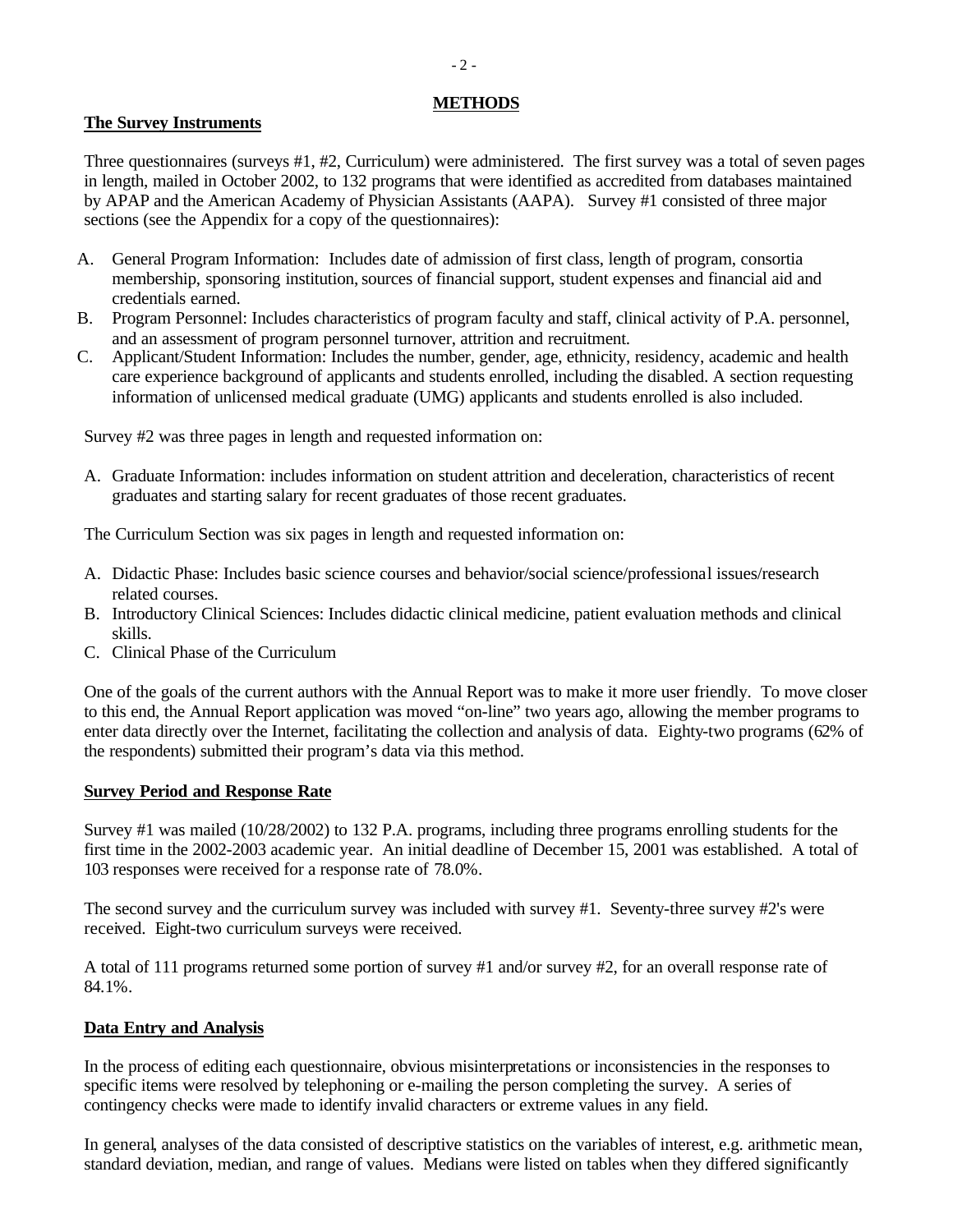from the mean. T-tests were used to determine levels of statistical significance between groups. Regression equations were developed for program budget and student enrollment as well as various parameters associated with personnel salary and certain variables, which were expected to influence salary, i.e., gender, months of experience, academic credentials and academic rank. Data are not reported when only one person is represented in a category.

Tables and figures presented in this report represent aggregate data from the respondents. Due to missing data and/or unusable answers, the number of respondents to a particular questionnaire item varied. In most cases, the maximum number of valid responses was 103, however, in some cases, data on nonrespondents was obtained from the APAP Directory or personal communication with nonrespondent programs, in which case a total of 132 programs were represented.

## **Quality Improvement**

Given that the Report is an ongoing enterprise, the authors are interested in improving its usefulness to our customers. In 1995, the APAP Board of Directors approved the formation of an advisory board to review the planning and direction of the Report and to help to continually improve the product.

Constructive comments on how to improve the Report or any of its survey instruments are welcome at any time. Please address any comments to: Albert Simon, M.Ed., PA-C (e-mail: BSimon@francis.edu) or Marie Link (email: MLink@francis.edu), Department of Physician Assistant Sciences, Saint Francis University, P.O. Box 600, Loretto, PA 15940.

# **The "Typical" P.A. Program**

The data reported herein represents our best estimate of the population value for the variables involved and were used to describe the characteristics of the "typical" P.A. program. Mean and/or median values were reported for each characteristic examined. In calculating mean values, entries with zero values were usually included while 'missing' values were uniformly excluded. When only partial data were available, the number of respondents was identified.

In some cases, totals reported for a given category may not reflect a simple summation of the subcategories. For example, in the table presenting data on applicant age (Table 55), one program may report the total number of applicants, but not report data for any of the age subcategories for applicants. In such a case, means for each of the age groups are reported based on the programs that provided information. The programs that reported only the total number of applicants were included in the "total" figure  $(N=76)$ , but not in the subcategory data  $(N=64)$ . Thus, the number of responding programs upon which the category or subcategory means were based may differ. In addition to reporting aggregate data for the "typical program," program respondents were also compared on the basis of consortia region.

## **Analysis of Trends Over Time: 1984-2002**

In comparing current data to similar data collected in previous years, trends occurring in various aspects of P.A. educational programs were identified. Specific variables for which comparisons have been made include program budget, student expenses and financial aid, salaries of program personnel, number of applicants and students enrolled, student characteristics (age, gender, ethnicity, health related experience, G.P.A. and attrition) and employment characteristics of program graduates (i.e., rate of employment, medical specialty, type of practice, starting salary).

## **Additional Copies of this Report**

Copies of this Report may be purchased by contacting: Association of Physician Assistant Programs, 950 N. Washington Street, Alexandria, VA 22314-1552 (703-548-5538).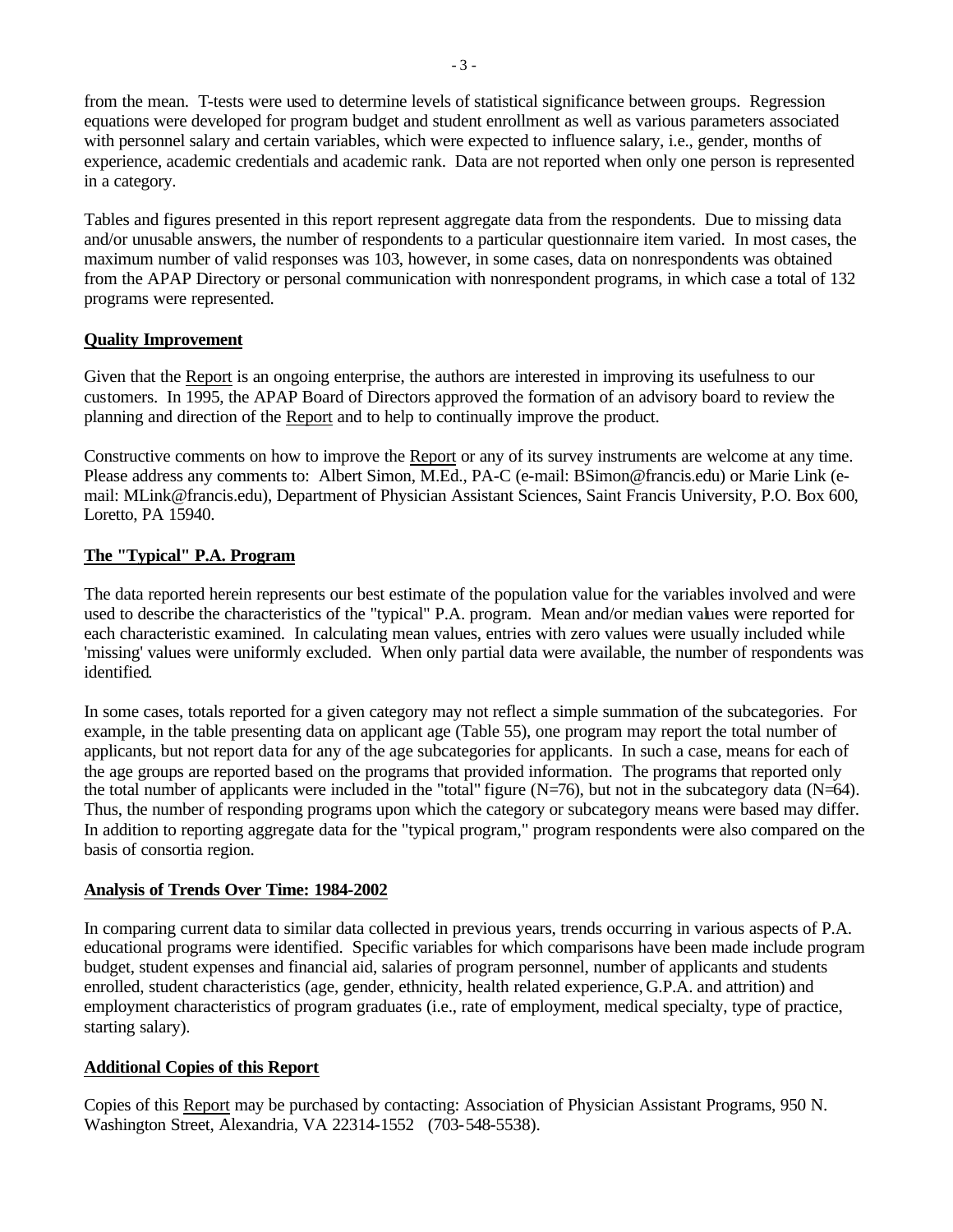## **SECTION I. GENERAL PROGRAM CHARACTERISTICS**

#### **Listing of P.A. Programs by Consortia Region**

Operational programs are listed by state and APAP consortium in Table 1. The Northeastern (N=29) region had the largest number of programs, while the Heartland  $(N=13)$  had the fewest number of programs. In total, 42 states (including the District of Columbia) currently have an operational P.A. program.

Table 1. Consortium Regions of Operational Physician Assistant Programs

#### **NORTHEASTERN CONSORTIUM (N=29):**

| Connecticut, Maine, Massachusetts, New Hampshire, New Jersey, New York |                                          |                             |  |  |  |  |  |  |  |
|------------------------------------------------------------------------|------------------------------------------|-----------------------------|--|--|--|--|--|--|--|
| Albany-Hudson Valley                                                   | <b>Massachusetts College of Pharmacy</b> | SUNY/Hlth Sci Brooklyn      |  |  |  |  |  |  |  |
| <b>Bronx Lebanon Hosp. Center</b>                                      | Mercy College                            | <b>SUNY/Stony Brook</b>     |  |  |  |  |  |  |  |
| <b>Brooklyn Hosp/L.I. University</b>                                   | NY Institute of Technology               | Touro College - Bay Shores  |  |  |  |  |  |  |  |
| Catholic Med. Ctr., Brooklyn                                           | Northeastern University                  | Touro College - New York    |  |  |  |  |  |  |  |
| <b>CUNY/Harlem Hospital</b>                                            | Quinnipiac College                       | Univ. Medicine and Dent. NJ |  |  |  |  |  |  |  |
| D'Youville College                                                     | Pace University                          | Univ. Of New England        |  |  |  |  |  |  |  |
| <b>Daemen College</b>                                                  | Rochester Institute of Tech.             | Wagner College/Staten Isl   |  |  |  |  |  |  |  |
| Hofstra University                                                     | St. Vincent's Catholic Med Centers       | Weill Cornell University    |  |  |  |  |  |  |  |
| LeMoyne College                                                        | Seton Hall University                    | <b>Yale University</b>      |  |  |  |  |  |  |  |
| <b>Manchester Center for Hlth Sci</b>                                  | <b>Springfield College</b>               |                             |  |  |  |  |  |  |  |

#### **EASTERN CONSORTIUM (N=19):**

**Maryland, Pennsylvania, District of Columbia**

**Anne Arundel Comm. College** Arcadia University Chatham College DeSales University Drexel University Duquesne University Community College of Balt. County Gannon University George Washington Univ. Howard University King's College Lock Haven University Marywood University PA College of Technology Philadelphia College of Osteo Med Philadelphia University St. Francis University Seton Hill College **Univ. MD – Eastern Shore**

### **SOUTHEASTERN CONSORTIUM (N=23):**

Alderson-Broaddus College **Barry University** Bethel College College of Health Science Duke University East Carolina University **Eastern VA Medical School** Emory University

**Alabama, Florida, Georgia, Kentucky, N.Carolina, S. Carolina, Tennessee, Virginia, West Virginia** James Madison University Medical College of Georgia Medical Univ South Carolina **Methodist College Miami-Dade Community College Mountain State Unive rsity** Nova Southeastern University Shenandoah University

**South College** Trevecca Nazarene University Univ. of Alabama - Birmingham University of Florida **University of Kentucky** University of South Alabama Wake Forest University

#### **MIDWESTERN CONSORTIUM (N=27):**

### **Illinois, Indiana, Iowa, Michigan, Minnesota, Missouri, North Dakota, Ohio, South Dakota, Wisconsin**

Augsburg College Butler U/Clarian Health Central Michigan Univ. Cook County/Malcolm X Cuyahoga (P.A. and S.P.A.) **Finch Univ of Hlth Sci** Grand Valley State University Kettering College Marietta College

Marquette University **Medical College of Ohio** Midwestern University St. Louis University **Southern Illinois University** Southwest Missouri State Univ. University of Detroit Mercy University of Findlay University of Iowa

Univ. of North Dakota Univ of Osteopathic Med University of St. Francis Univ. of South Dakota University of WI - LaCrosse University of WI-Madison Wayne State University Western Michigan University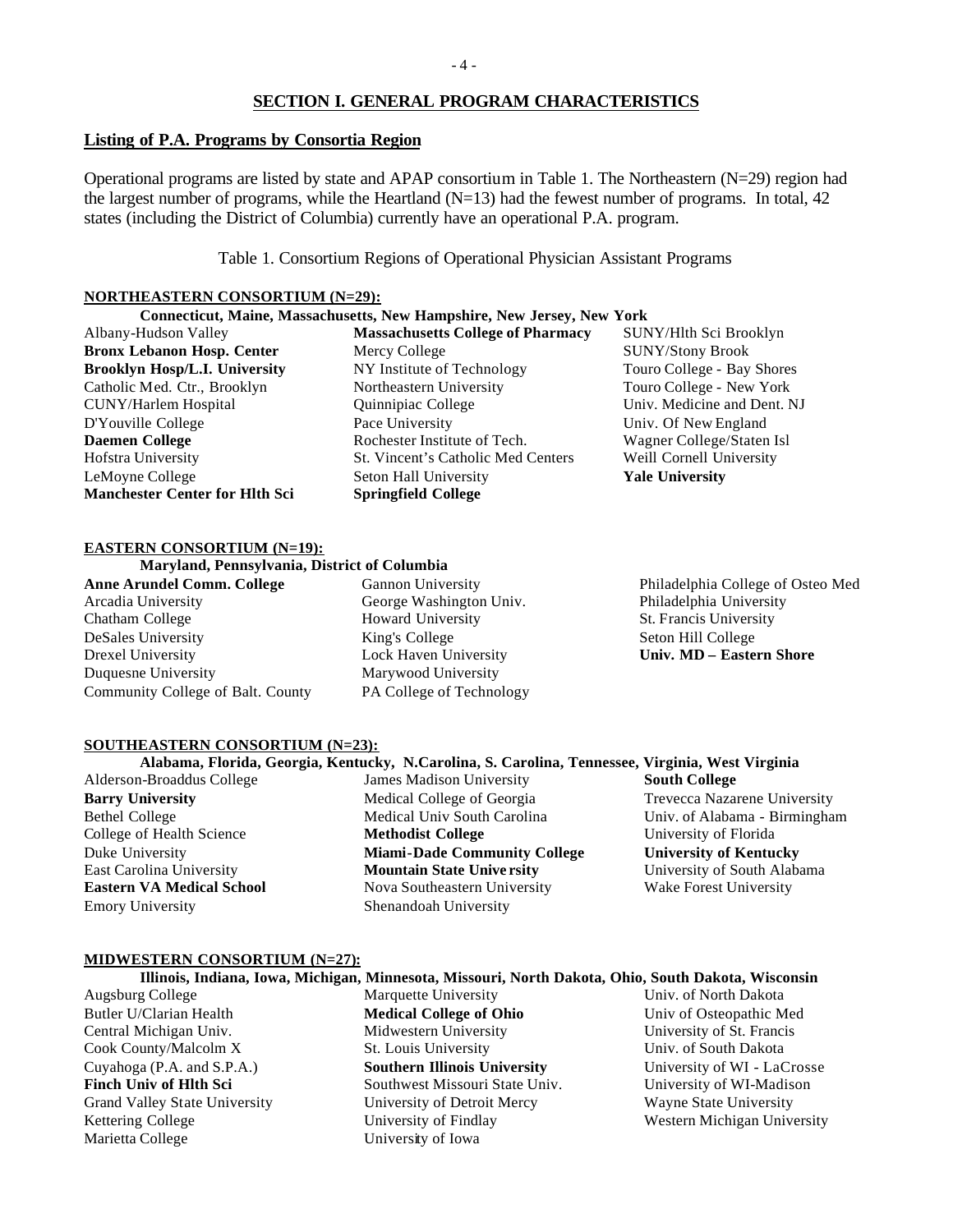#### **HEARTLAND CONSORTIUM (N=13):**

- 5 -

#### **Kansas, Louisiana, Nebraska, Oklahoma, Texas**

| Baylor College of Medicine | University of Nebraska             |
|----------------------------|------------------------------------|
| Interservice PA Program    | Univ. of North Texas Hlth Sci Cent |
| Louisiana St. University   | University of Oklahoma             |
| Texas Tech University      | University of Texas/Galveston      |
| Union College              | University of Texas/Pan Am         |
|                            |                                    |

University of Texas/San Antonio University of Texas/SW Med Ctr Wichita State University

#### **WESTERN CONSORTIUM (N=21):**

#### **Arizona, California, Colorado, Idaho, Montana, New Mexico, Oregon, Utah, Washington**

AZ School of Hlth Sci **Charles Drew Univ** Loma Linda University Idaho State Univ Midwestern University Oregon Hlth Sci Univ Pacific University

Red Rocks Community College Riverside Community College Rocky Mountain College Samuel Merritt College Stanford University Touro Univ. – Mare Island Univ of California - Davis University of Colorado

University of New Mexico University of Saint Francis Univ of Southern California University of Utah University of Washington Western Univ. of Hlth Science

### **Nonrespondents to neither Survey #1 nor Survey #2; N=21**

The above listing is based upon the APAP Consortium guidelines. Each program responded as to which consortia they belonged. The geographic distribution of the 132 operational P.A. Programs is shown in Figure 1.



Figure 1. Geographic Distribution of Programs

A summary of P.A. programs by sponsoring institution and by highest credential awarded is shown in Table 2 (next page). The majority of P.A. programs were sponsored by either a university (69%) or 4-year college (20%);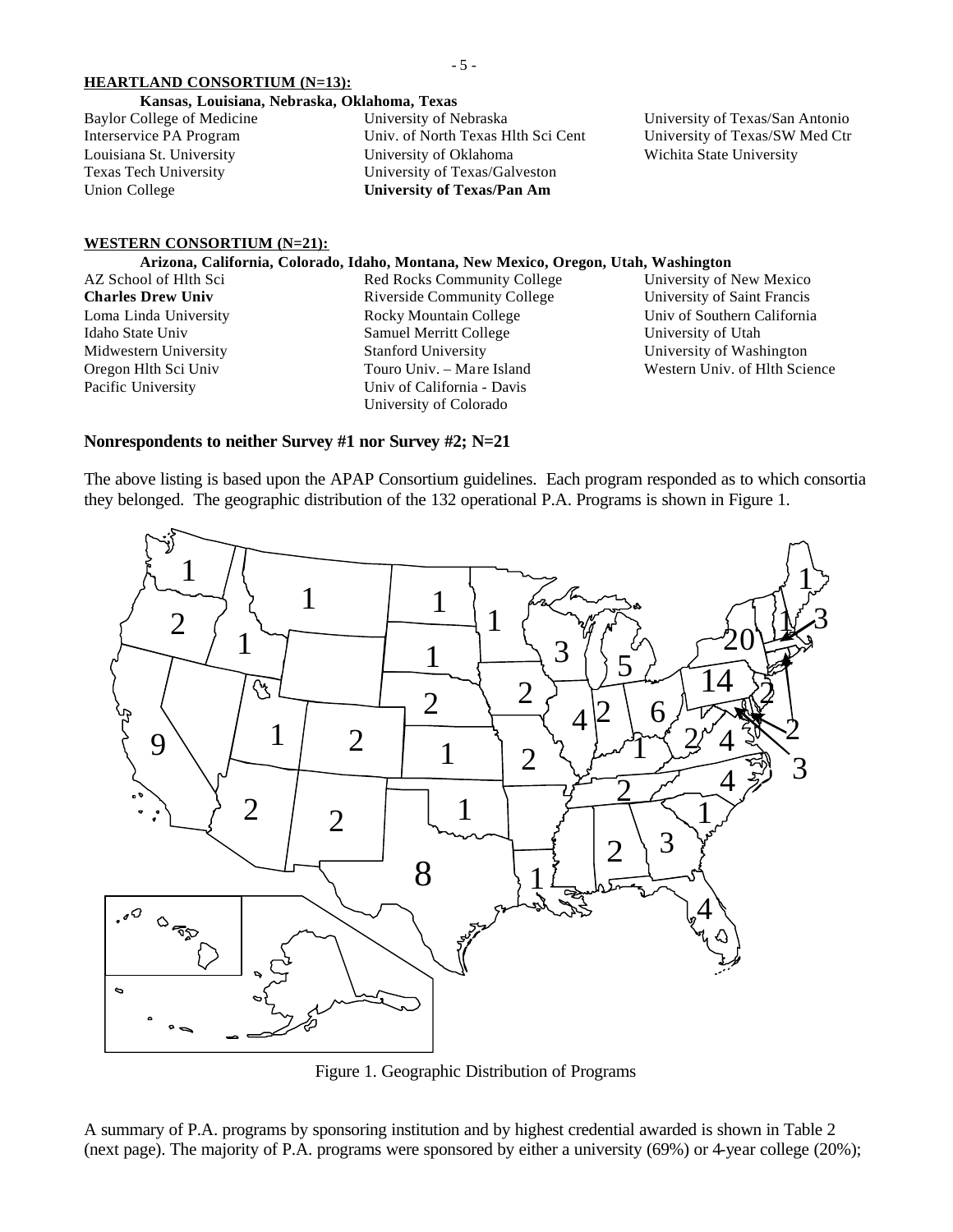eight programs were associated with a two-year college; five programs were sponsored by a hospital and one was sponsored by the armed services. Fifty-four percent of programs award a masters degree  $(N=71)$ . Forty-four programs award a baccalaureate degree upon graduation (33%). The remaining programs (N=17; 13%) awarded either a certificate or an associate degree as the highest credential granted. Over the past five years, twenty-seven baccalaureate programs converted to masters programs, four programs converted from a certificate to a masters degree and one program converted from a associate to a baccalaureate program. Some programs offer a graduate degree on completion of additional courses (e.g., public health, preventive medicine, geriatrics, exercise science). These programs were not included as "entry-level" masters programs.

| Table 2. P.A. Programs by Type of Sponsoring Institution |              |                             |               |                         |                          |                    |  |
|----------------------------------------------------------|--------------|-----------------------------|---------------|-------------------------|--------------------------|--------------------|--|
|                                                          |              |                             |               | and Credential Awarded* |                          |                    |  |
| Type of Sponsoring<br><b>Highest Credential</b>          |              |                             |               |                         |                          |                    |  |
| Institution                                              |              | $\underline{\underline{N}}$ | $\frac{0}{0}$ | Awarded                 | $\underline{\mathbf{N}}$ | $\frac{\%}{53.79}$ |  |
| University                                               |              | 91                          | 68.94         | <b>Master</b>           | 71                       |                    |  |
| 4-Year College                                           |              | 27                          | 20.45         | Baccalaureate           | 44                       | 33.33              |  |
| <b>Community College</b>                                 |              | 8                           | 6.06          | Associate               | 5                        | 3.79               |  |
| Hospital**                                               |              | 5                           | 3.78          | Certificate             | -12                      | 9.09               |  |
| Military**                                               |              |                             | 0.76          | Total                   | 132                      | 100.00             |  |
|                                                          | <b>Total</b> | 132                         | 100.00        |                         |                          |                    |  |

\* Nonrespondent information was drawn from APAP.

\*\* Degrees granted from University/College Affiliates.

#### **Year Current P.A. Programs Were Established, 1965 Through 2002**

The distribution of respondent programs by year of their first entering class is shown in Figure 2.



Period When P.A. Programs Were Established

**Figure 2. Programs By Year of First Entering Class**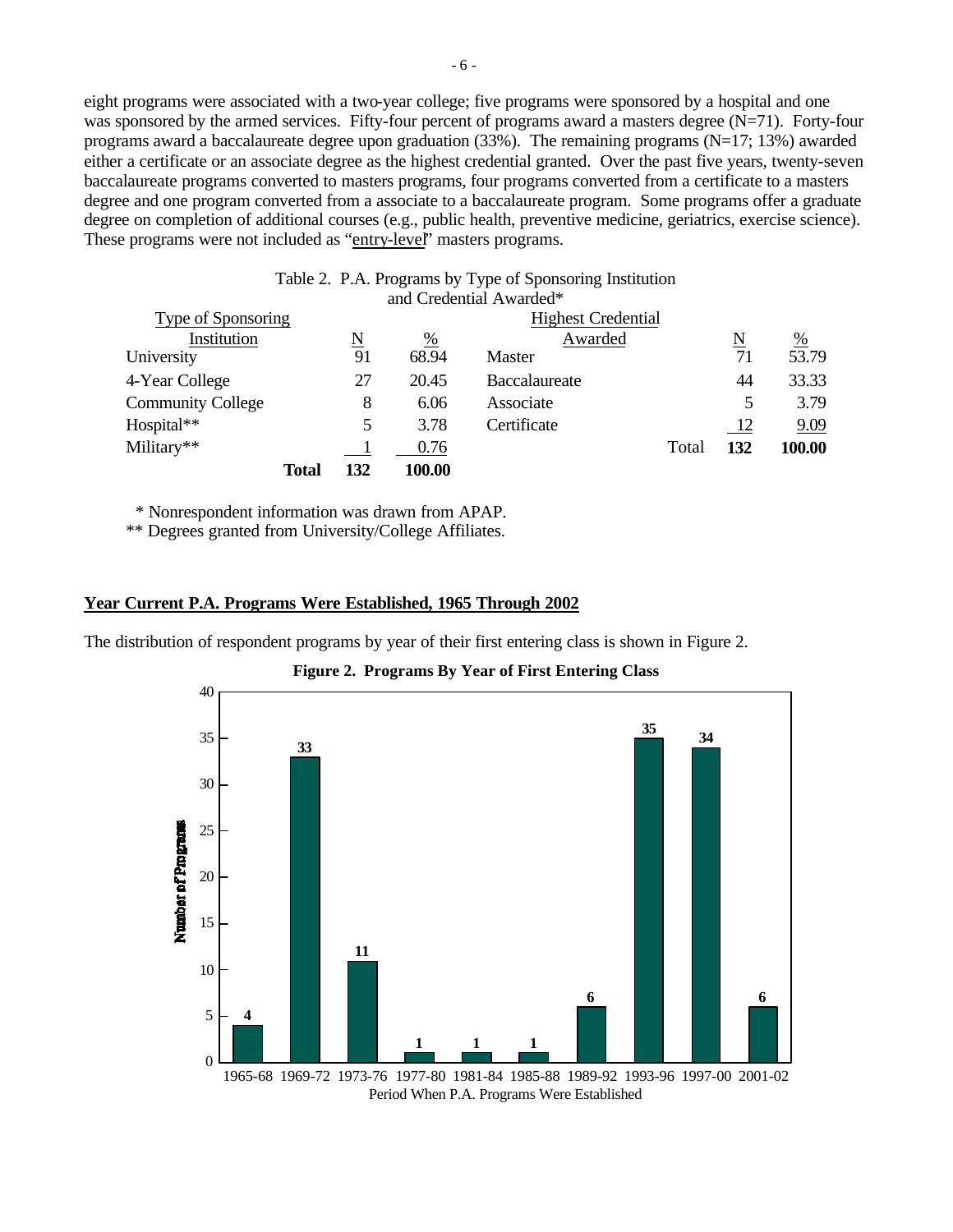One hundred thirty-two programs are represented, as the data for the nonrespondent programs were obtained from previous Report surveys or the Accredited Physician Assistant Programs<sup>2</sup> from AAPA/APAP. The first P.A. program was established in 1965 at Duke University Medical Center and over the next four years (1965-1968) three additional programs were developed. With the passage by Congress of the Comprehensive Health Manpower Act in 1971, federal training grant support provided the stimulus for the rapid development of the majority of current P.A. programs. Indeed, over the subsequent eight-year period (1969 through 1976), forty-four new programs were established. Over the next twelve years, from 1977 through 1988, only three additional programs were established. In the years 1993-1996, 35 new programs were established and from 1997 to 2000, 34 new programs enrolled students for the first time. From 2001-2002, six new programs were accredited.

### **Current P.A. Programs by Length of Curriculum**

Historically, the length of the professional P.A. curriculum has varied across programs. For example, at some institutions, the P.A. program is a 4-year baccalaureate curriculum that admits students as freshmen. The first two years of this curriculum involves liberal arts and preparatory science courses followed by two years of professional P.A. studies. In some cases, these programs admit students with advanced standing at the beginning of the professional curriculum, typically two years in length. At the other extreme, graduate-level programs admit students who have completed all liberal arts and preparatory science courses and/or have earned a baccalaureate degree prior to admission. The graduate or master's level curriculum typically includes additional courses and/or experiences in research related activities in addition to the professional curriculum.

Figure 3 illustrates the diversity across programs relative to the length of the curriculum. The mean length of the curriculum was 26.0 months  $(N=132)$  with a range of 12 to 36 months. For convenience, the programs were organized into six groups. The majority of programs were between 22-24 months (57) and 25 to 27 months (41) in length. The median was 24 months. The length of the curriculum of P.A. programs has increased in the past several years, for example, in 1986 and 1990, the average length of the curriculum was reported as 23.7 and 24.0 months, respectively. The mean of 26.0 months represents a decrease of 0.8% from last year. Non-respondent information was obtained from the APAP Program Directory<sup>(1)</sup>.



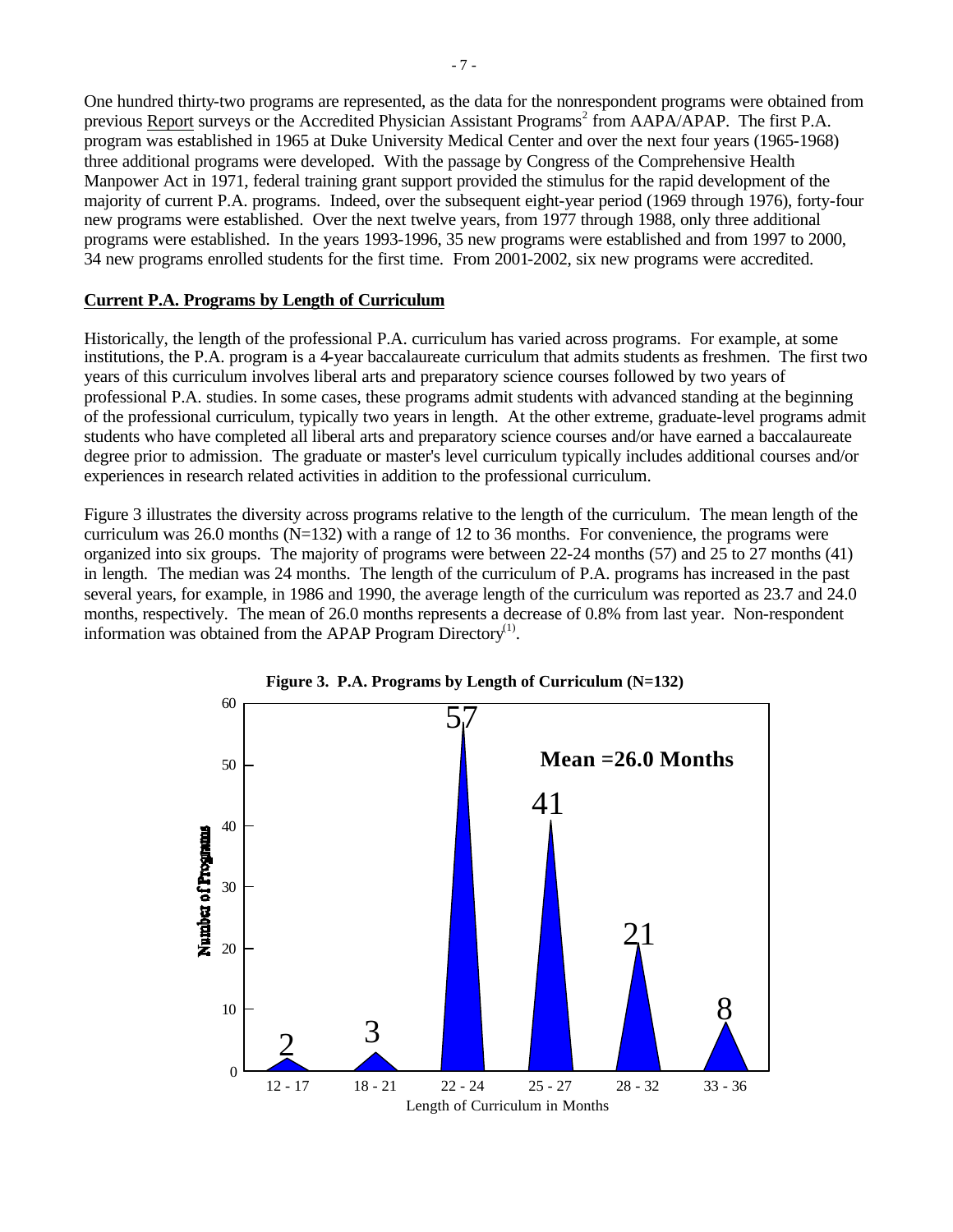### **Current P.A. Programs by Month of Graduation**

The distribution of P.A. programs by month of graduation is shown in Figure 4. Data for nonrespondent programs and those that have been newly established were supplemented by information from the 2002 P.A. Program Directory $^{(1)}$ .



Currently, a majority (N=111; 84.1%) of programs graduate students over two periods, (a) between May and June (N=42; 31.8%) and (b) July, August and September (N=69; 52.3%.). It should be noted that one program graduates two classes per year and one program graduates three classes per year.

### **Financial Characteristics of P.A. Programs**

Information concerning the sources of financial support for P.A. programs is shown in Table 3 (next page). Only data from those programs reporting financial support from the sources indicated were used to calculate the sample mean and range for each category. The number of programs reporting no support from a particular source (last column) is also shown. Note, data presented in the latter column excludes those programs that did not respond to a specific item. Most programs (N=67) reported support from more than one source, for example, 30 programs reported two sources, 29 programs three sources, 4 programs four sources and 4 programs reported five or more sources of support.

The sources of financial support were classified as either internal or external. Internal support referred to funds available from within the sponsoring institution and/or tuition and fees retained by the program. External support included those funds available from outside the institution, such as federal or state grants, support from public or private foundations, and/or from private industry.

The primary source of internal financial support for the majority (N=89) of programs was the sponsoring institution, providing an average of \$574,416/year/program (S.D.=\$287,062). Fourteen programs reported that they received no financial support from their sponsoring institution. Thirty-seven respondents indicated that they received substantial support from student tuition and fees paid directly to the program (mean=\$771,456, S.D.=\$845,603). Sixty-six programs did not receive revenue from student tuition or fees.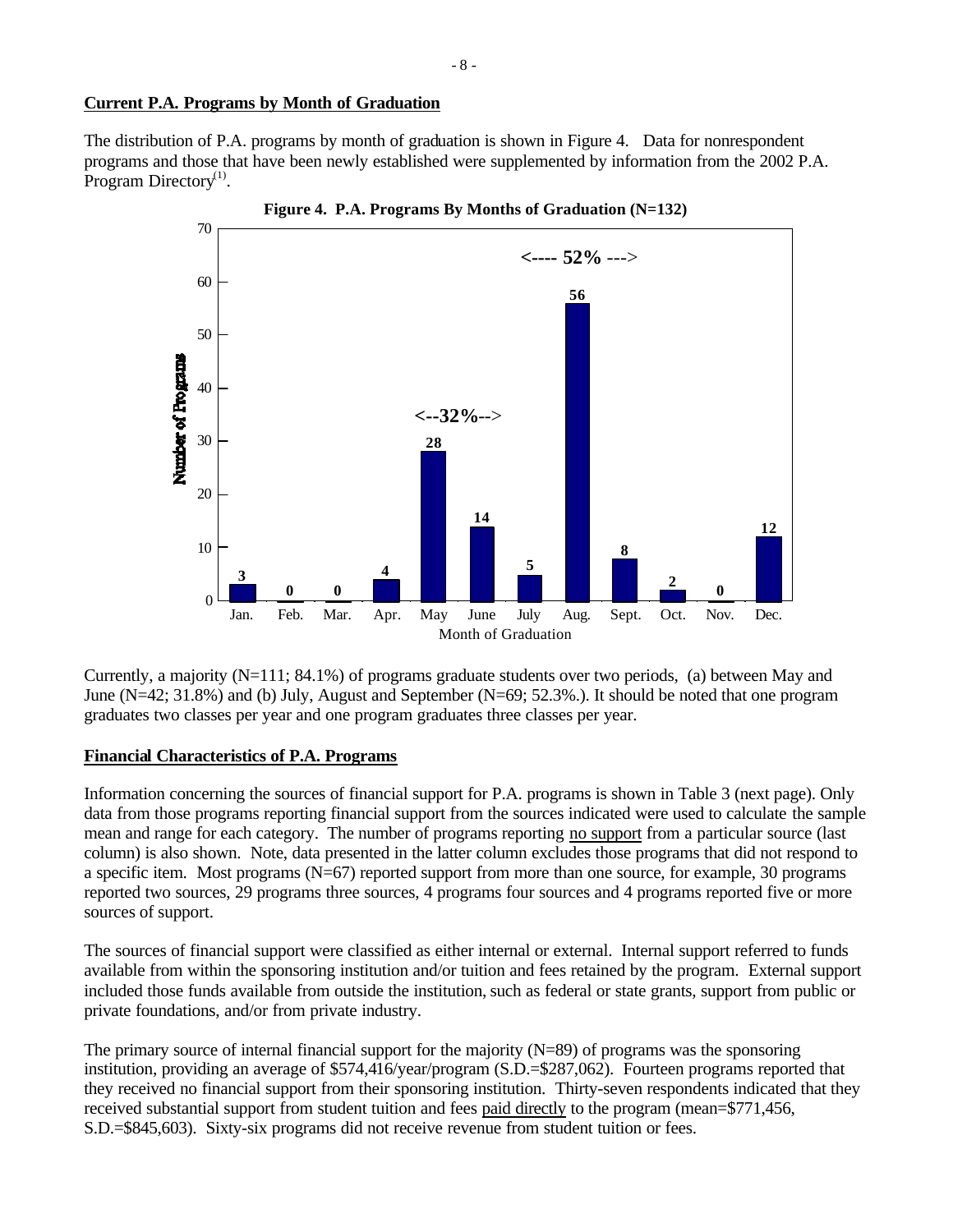| <b>Total Program Support</b>                     | \$866,612                | \$713,500    | $$72,000 - 3,640,000$       | 103            | $\boldsymbol{0}$     |
|--------------------------------------------------|--------------------------|--------------|-----------------------------|----------------|----------------------|
| Other                                            | \$92,193                 | \$55,000     | $1,000 -$<br>548,000<br>\$. | 15             | 88                   |
| A.H.E.C. Support                                 | \$20,619                 | \$11,048     | $2,000 -$<br>70,000<br>\$.  | 13             | 90                   |
| Industry                                         | 38,750<br>$\mathbb{S}^-$ | \$25,000     | $1,000 -$<br>104,000<br>\$. | $\overline{4}$ | 99                   |
| <b>Private Donation</b>                          | \$41,828                 | \$10,000     | $1,000 -$<br>244,000<br>\$. | 7              | 96                   |
| <b>Foundations</b>                               | \$13,875                 | \$.<br>5,500 | $1,000 -$<br>\$.<br>49,000  | 8              | 95                   |
| <b>State Grants</b>                              | \$115,778                | \$50,000     | $1,000 -$<br>287,000<br>\$  | 9              | 94                   |
| External<br><b>Federal Grants</b>                | \$159,334                | \$132,500    | $$15,000 -$<br>990,500      | 38             | 65                   |
| <b>Tuition and Fees</b><br>(Retained by Program) | \$771,456                | \$448,000    | 7,000 - 3,570,000<br>\$     | 37             | 66                   |
| Internal<br>Sponsoring Institution               | \$574,416                | \$546,433    | $$46,000 - 1,857,000$       | 89             | 14                   |
| Source of Financial Support                      | Mean                     | Median       | Range                       | N              | # With<br>No Support |

|  |  | Table 3. Sources of Financial Support for Physician Assistant Programs |  |
|--|--|------------------------------------------------------------------------|--|
|  |  |                                                                        |  |

External financial support for programs was primarily from federal training grants from the Department of Health and Human Services, Division of Medicine, Bureau of Health Professions. Thirty-eight programs (37% of the respondents to this item) received federal funds during the 2002-2003 fiscal year. The amount of federal support ranged from \$15,000 to \$990,500, averaged \$159,334 per program (S.D.=\$149,264) and accounted for 18.4% of the total budget, higher than the figure (17.7%) reported last year. Sixty-five programs indicated they did not receive federal grant support in 2002-2003. In addition to federal training grants, nine programs indicated they received state grants averaging \$115,778 per year and fifteen programs reported financial assistance received from other sources (e.g., rate appeals, teaching contracts, hospitals, training grant, clinical service and scholarships) averaging \$92,193 per program.

The total annual financial support from all sources for the 103 programs reporting averaged \$866,612 per program (median=\$713,500; S.D.=\$607,349). An analysis of the association between total budget and total student enrollment was examined. Two correlations were derived, the first using full-time (F.T.) students enrolled ( $r =$ 0.631; p<.001) and the other utilizing the sum of F.T. and  $\frac{1}{2}$  of the part-time (P.T.) students (r = 0.696 p<.001). The results demonstrated a statistically significant relationship between enrollment and program budget.

The following prediction equations were derived from the data using a least squares analysis, estimating program budget and total student enrollment:

- (a) Total Program Budget =  $(561.437) + (3.72 \times # F.T.$  students enrolled) (in \$1,000's)
- (b) Total Program Budget =  $(599.867) + (3.79 \text{ x }# (\text{F.T.} + \text{P.T.}/2)$  students enrolled) (in \$1,000's)

Thus, using equation "a" for a program with an enrollment of 50 F.T. students, one would predict a budget of \$747,437 per year while equation "b" predicts, for a program with 50 F.T. and 10 P.T. students, a budget of \$808,317/year.

In terms of the reported program budget, the cost of training the average P.A. student for one year of professional training can be roughly estimated by dividing the program budget by the total number of students enrolled (F.T. + P.T./2). Thus, for the 2002 academic year, the cost for the typical program was approximately \$11,418 to educate each student (mean budget of \$866,612 divided by an average enrollment of 75.9 students/program).

The estimated cost/student is based on number of students enrolled and reported "program" budget. It should be noted, however, that these figures may exclude (1) overhead costs provided by the institution, (2) faculty, other than "core" program faculty (e.g., basic science faculty) that are supported by their respective departments and (3)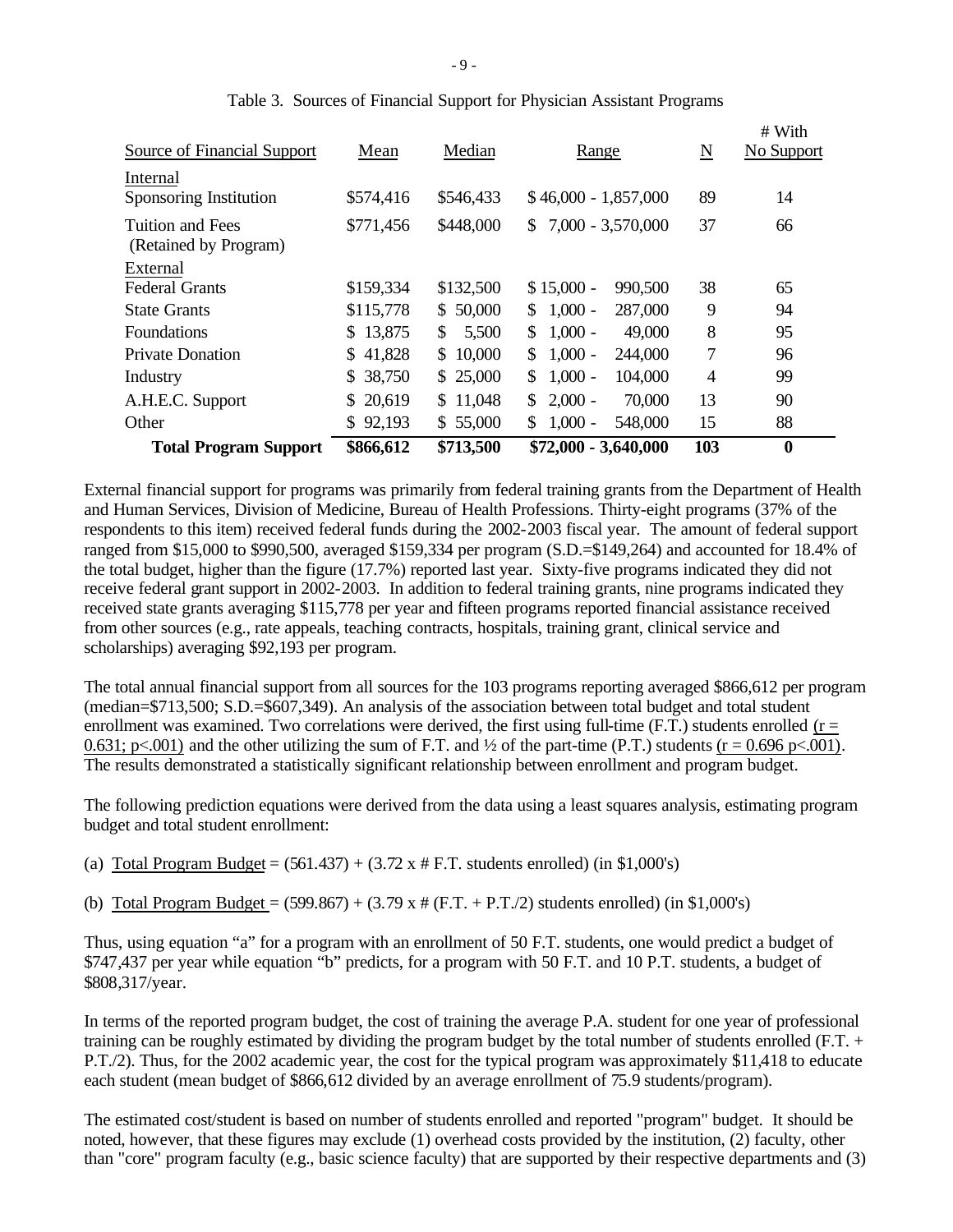preceptors responsible for the clinical training of P.A. students. Therefore, the values reported herein may be substantially underestimated.

### **Program Budget and Federal Support by Region**

A comparison of federal support and total program budget by consortia region is shown in Table 4. Programs located in the Western region reported the largest total budget (\$1,174,111/program). The most federal grant support was located in the Midwestern region, averaging \$219,450/program. Programs in the Heartland region reported the smallest total budget (\$642,854/program). Programs in the Heartland region also had the least amount of support from federal training grants (\$101,070/program). The proportion of total program budget derived from federal funds was lowest (12.3%) in the Northeastern region, while programs in the Midwestern region derived over one-fourth of their total budgets from federal sources.

Table 4. Total Program Budget and Federal Training Grant Support by Consortia Region

| Consortia    |     |               | <b>Total Budget</b> |           | <b>Federal Grants</b> | $%$ of        | Fed. Support |    |
|--------------|-----|---------------|---------------------|-----------|-----------------------|---------------|--------------|----|
| Region       | N   | Mean          | S.D.                | Mean      | S.D.                  | <b>Budget</b> | Yes          | No |
| Northeastern | 21  | 821,211<br>S  | \$461,632           | \$101,360 | 1,360<br>\$.          | 12.3%         | 2            | 19 |
| Eastern      | 17  | 833,419<br>S  | \$559,371           | \$143,250 | \$90,461              | 17.2%         | 4            | 13 |
| Southeastern | 14  | 865,545       | \$816,516           | \$133,750 | \$27,068              | 15.5%         | 4            | 10 |
| Midwestern   | 22  | 793,232       | \$462,861           | \$219,450 | \$28,705              | 27.7%         | 10           | 12 |
| Heartland    | 11  | 642,854       | \$231,665           | \$101,070 | \$56,194              | 15.7%         | 7            | 4  |
| Western      | 18  | \$1,174,111   | \$767,859           | \$167,455 | \$60,883              | 14.3%         | 11           |    |
| <b>Total</b> | 103 | 866,612<br>\$ | \$607,349           | \$159,334 | \$149,264             | 18.4%         | 38           | 65 |

Trends in P.A. program support from 1984 through 2002 are shown in Table 5 and shown graphically in Figure 5 (next page). The total budget column is not a summation of institutional and federal grant support.

|             |                     |                  |                     | % Budget         |                 |                        |                     |            |  |
|-------------|---------------------|------------------|---------------------|------------------|-----------------|------------------------|---------------------|------------|--|
|             |                     | Sponsor. Instit. |                     | Federal<br>Grant |                 | <b>Budget</b><br>Total |                     | Fed. Grant |  |
| Year        | $\underline{\rm N}$ | Mean             | $\underline{\rm N}$ | Mean             | $\underline{N}$ | Mean                   | $\underline{\rm N}$ | Mean       |  |
| 1984-85     | 31                  | \$169,581        | 27                  | \$130,889        | 37              | \$276,919              | 27                  | 35%        |  |
| 1985-86     | 35                  | \$181,171        | 31                  | \$125,484        | 38              | \$305,868              | 31                  | 41%        |  |
| 1986-87     | 37                  | \$189,135        | 25                  | \$126,457        | 42              | \$334,690              | 33                  | 39%        |  |
| 1987-88     | 39                  | \$178,590        | 35                  | \$117,429        | 45              | \$328,444              | 35                  | 38%        |  |
| 1988-89     | 40                  | \$200,700        | 34                  | \$125,118        | 44              | \$371,386              | 34                  | 34%        |  |
| 1989-90     | 35                  | \$211,400        | 33                  | \$127,600        | 44              | \$381,978              | 34                  | 33%        |  |
| 1990-91     | 41                  | \$235,780        | 36                  | \$128,222        | 47              | \$409,745              | 36                  | 31%        |  |
| 1991-92     | 44                  | \$257,182        | 37                  | \$129,243        | 48              | \$470,063              | 37                  | 28%        |  |
| 1992-93     | 49                  | \$270,346        | 35                  | \$143,514        | 55              | \$457,200              | 35                  | 31%        |  |
| 1993-94     | 47                  | \$315,085        | 35                  | \$137,514        | 55              | \$568,564              | 35                  | 24%        |  |
| 1994-95     | 54                  | \$324,889        | 41                  | \$144,926        | 58              | \$664,797              | 41                  | 22%        |  |
| 1995-96     | 65                  | \$373,957        | 37                  | \$152,514        | 71              | \$673,975              | 37                  | 23%        |  |
| 1996-97     | 67                  | \$410,456        | 35                  | \$152,300        | 77              | \$648,871              | 35                  | 22%        |  |
| 1997-98     | 85                  | \$441,129        | 34                  | \$157,765        | 90              | \$679,096              | 34                  | 22%        |  |
| 1998-99     | 79                  | \$501,150        | 37                  | \$173,030        | 90              | \$740,898              | 37                  | 23%        |  |
| 1999-00     | 92                  | \$466,641        | 36                  | \$150,111        | 103             | \$756,946              | 36                  | 20%        |  |
| 2000-01     | 89                  | \$487,739        | 31                  | \$123,055        | 99              | \$871,824              | 31                  | 14%        |  |
| $2001 - 02$ | 91                  | \$504,324        | 33                  | \$154,834        | 101             | \$873,977              | 33                  | 18%        |  |
| 2002-03     | 89                  | \$574,416        | 38                  | \$159,334        | 103             | \$866,612              | 38                  | 18%        |  |

Table 5. Trends in Physician Assistant Program Support, 1984 Through 2002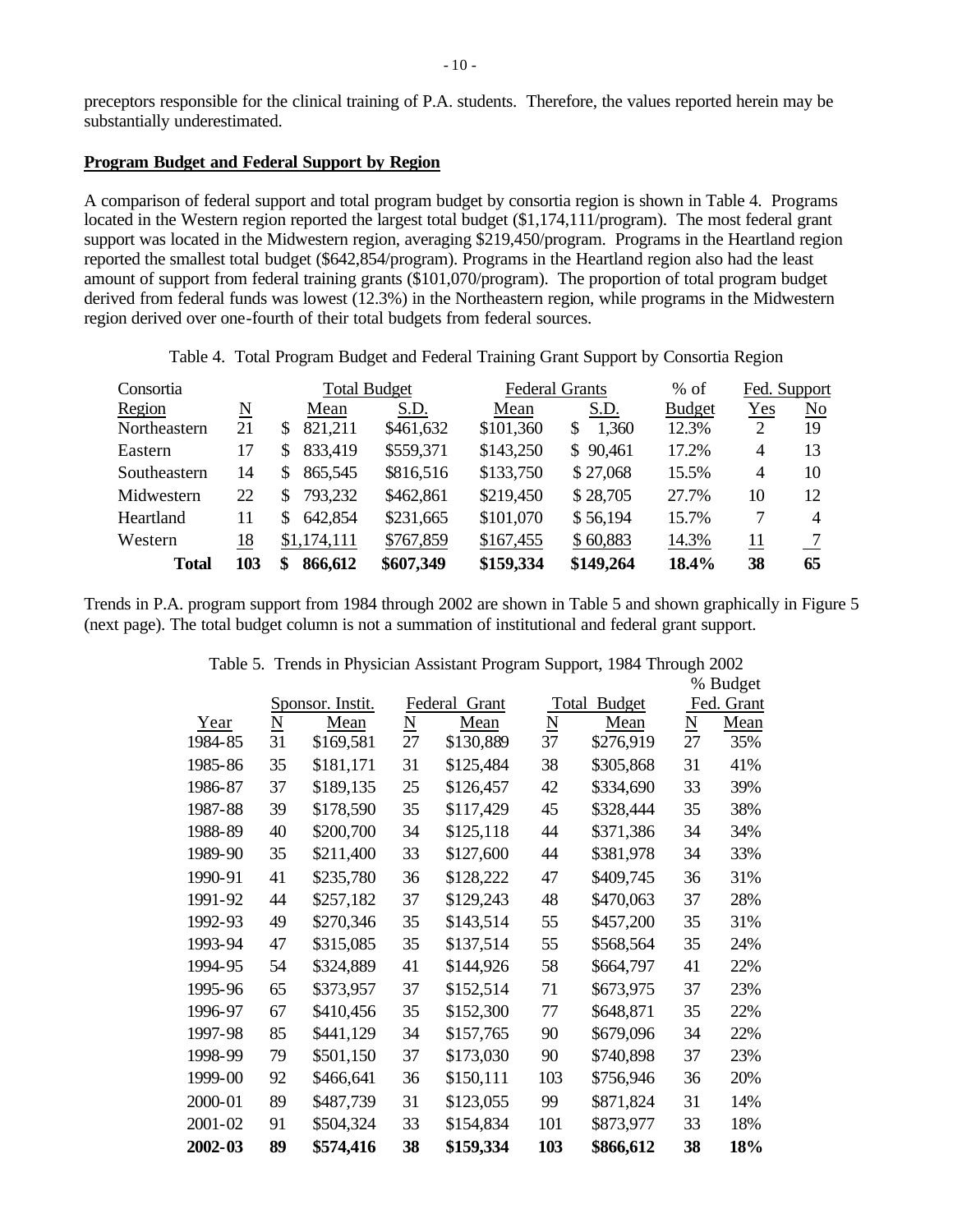The total budget for 2002 decreased by \$7,365 from the previous year. The level of training grants accounted for 18% of the total budget. Overall, the total program budget increased by an average of 6.8% annually and the program support from the sponsoring institution increased by an average of 7.2% annually from 1984 to 2002. Federal support increased by 2.9% from 2001. The proportion of the total budget from federal training grants has decreased from 41% in 1985 to 18% in 2002. As shown in Figure 5 there has been a sustained increase in both the total program budget and institutional support since 1984. Since 1984, total program budget increased by over 213% while support from the sponsoring institution increased 239%.





#### **Student Educational Expenses**

For the class entering in 2002, respondents estimated student tuition and educational expenses for the entire length of the program. These results are shown in Table 6. No information was requested concerning living expenses.

|  |  |  | Table 6. Tuition and Expenses of P.A. Students |  |  |  |
|--|--|--|------------------------------------------------|--|--|--|
|--|--|--|------------------------------------------------|--|--|--|

| <b>Tuition for Entire Program</b>                      | Mean     | Range           | N  | Mean/Month/Program |
|--------------------------------------------------------|----------|-----------------|----|--------------------|
| <b>Resident Student</b>                                | \$30,949 | \$4,100~80,000  | 96 | \$1,113            |
| Nonresident Student                                    | \$38,423 | \$13,300-80,000 | 96 | \$1,382            |
| Books, Fees, and Equipment                             | \$5,205  | $$1,400-39,500$ | 98 | -204               |
| Total Student Costs: (Tuition, Books, Fees, Equipment) |          |                 |    |                    |
| <b>Resident Student</b>                                | \$36,154 | \$5,500-120,000 | 96 | \$1,476            |
| Nonresident Student                                    | \$43,628 | \$9,000-142,500 | 97 | \$1,781            |

It should be noted that for the first five Annual Reports, tuition was reported for the student's ENTIRE professional program, for the next eight Annual Reports tuition was reported for the current academic year, however, with the 14<sup>th</sup> Annual Report, tuition and other educational expenses (e.g., books, fees, equipment) were again reported for the entire professional program.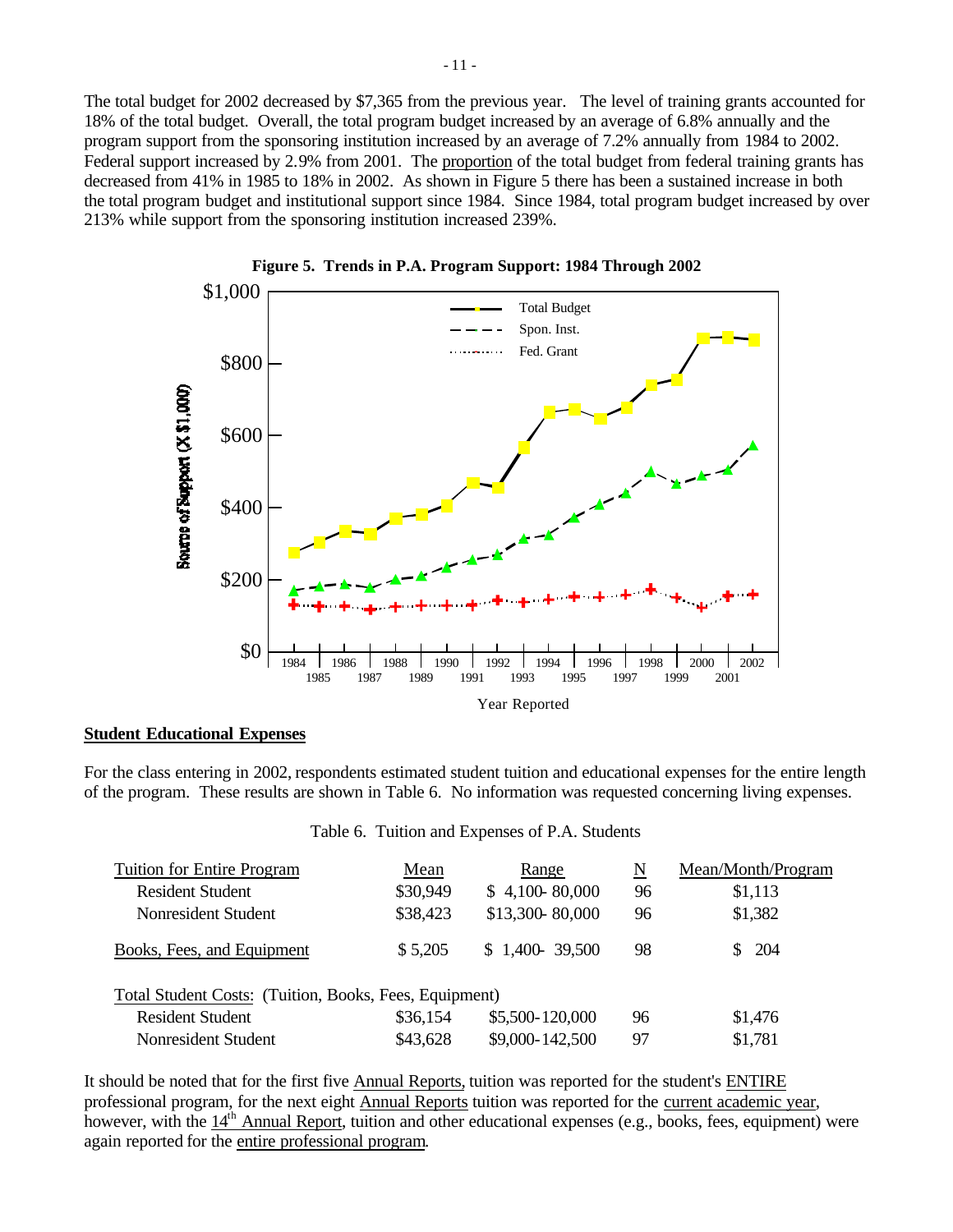On average, there was a \$7,500 difference between resident and nonresident tuition among the 97 programs responding. Data are also expressed as the mean cost per student per month. The results of this computation are shown in the right column of Table 6, and indicate that the typical resident student paid an average tuition of \$1,113 per month while the nonresident paid \$1,382 per month, a 22% difference.

Expenses associated with books, equipment and fees averaged \$5,205 per student for their entire professional training. These expenditures represented approximately 14.4% and 11.9% of the total educational expenses for resident and nonresident students, respectively. The total expenses incurred by the typical P.A. student for their entire P.A. education (includes tuition, books, equipment, and fees) averaged \$36,154 for residents and \$43,628 for nonresidents. The average total cost per month was \$1,476 for residents and \$1,781 for nonresident students.

As shown in Table 7, the majority of students (86.3%) received financial aid, which averaged \$18,477 per student per year and accounted for 102% of the costs of tuition, fees, books, and equipment (\$18,477) for the typical resident student. Using these values, one can estimate that the typical resident P.A. student would be indebted approximately \$36,954 (2 X \$18,477) at the conclusion of their professional education.

Table 7. Financial Aid Support Provided P.A. Students

| Financial Aid Characteristic | Mean     | Range          | <b>Number</b> |
|------------------------------|----------|----------------|---------------|
| % Receiving Financial Aid    | 86.3%    | 11-100%        | 93            |
| Amount of Aid Received/Year  | \$18,477 | \$1,800-42,000 | 81            |

### **Student Expenses by Consortia Region**

Tuition (for the entire curriculum) and total costs for P.A. students during the 2002-2003 academic year are shown by consortia region in Table 8. The average resident tuition and total expenses incurred by P.A. students varied extensively across consortia region. Resident tuition was highest for students enrolled in programs located in the Eastern region (\$41,165/curriculum) and lowest for programs located in the Heartland region (\$11,839/curriculum). Nonresident tuition varied less across regions with a difference of approximately \$9,477 between the highest and lowest values. Total student expenses per month for both residents and nonresidents were highest among programs in the Eastern region. Total resident and nonresident student expenses were lowest in the Heartland region. The proportion of students receiving financial aid varied from 83.3% in the Midwestern region to 93.4% in the Eastern region.

Table 8. Expenses of P.A. Students by Consortia Region

| Consortia    |                     |          | <b>Mean Tuition</b> |            | <b>Total Costs/Month</b> | % Receiving |
|--------------|---------------------|----------|---------------------|------------|--------------------------|-------------|
| Region       | $\underline{\rm N}$ | Resident | Nonresident         | Resident   | Nonresident              | Finan.Aid   |
| Northeastern | 21                  | \$34,685 | \$37,967            | \$1,248    | \$1,366                  | 84.1%       |
| Eastern      | 15                  | \$41,165 | \$42,999            | \$1,481    | \$1,547                  | 93.4%       |
| Southeastern | 14                  | \$30,759 | \$38,933            | \$1,106    | \$1,400                  | 87.2%       |
| Midwestern   | 19                  | \$26,911 | \$37,095            | 968<br>SS. | \$1,334                  | 83.3%       |
| Heartland    | 9                   | \$11,839 | \$33,522            | 426<br>S.  | \$1,206                  | 84.9%       |
| Western      | 18                  | \$32,044 | \$38,342            | \$1,153    | \$1,379                  | 85.3%       |
| <b>Total</b> | 96                  | \$30,949 | \$38,423            | \$1,113    | \$1,382                  | 86.3%       |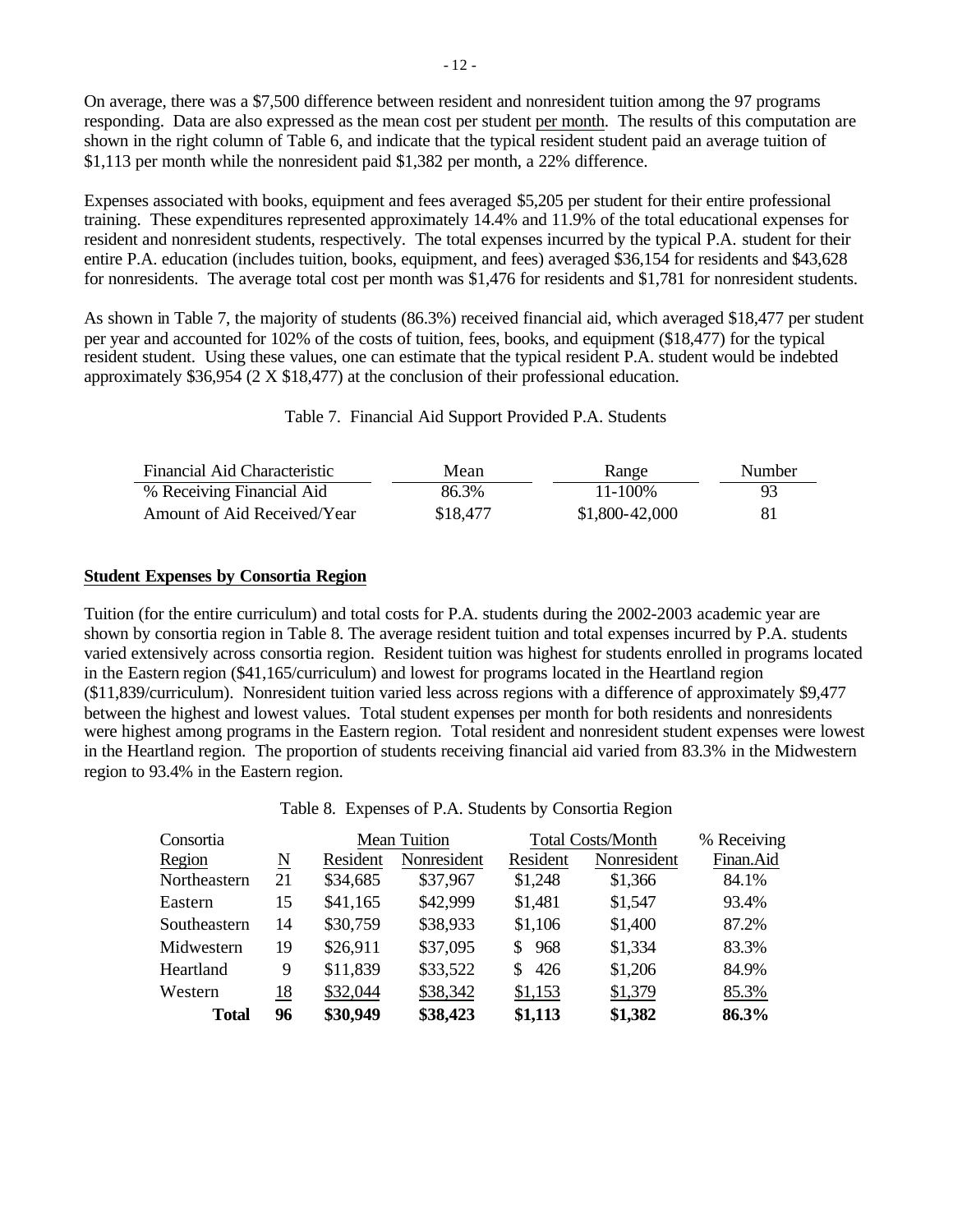Comparisons between tuition and student expenses, and the proportion of students receiving financial aid from 1984 through 2002, are shown in Table 9 and Figure 6 (next page).

|           | <b>Mean Tuition</b>      |          |             |             |                 | <b>Total Expenses</b> |                        |             |    | % With   |          |
|-----------|--------------------------|----------|-------------|-------------|-----------------|-----------------------|------------------------|-------------|----|----------|----------|
| Academic  |                          | Resident |             | Nonresident |                 | Resident              |                        | Nonresident |    | Fin. Aid | Fin. Aid |
| Year      | $\underline{\mathbf{N}}$ | Mean     | $\mathbf N$ | Mean        | $\underline{N}$ | Mean                  | $\underline{\text{N}}$ | Mean        | N  | $\%$     | Received |
| 1984-1985 | 37                       | \$6,378  | 36          | \$8,986     | 35              | \$7,669               | 34                     | \$9,962     | 33 | 65%      | N/A      |
| 1985-1986 | 40                       | \$7,098  | 40          | \$9,565     | 40              | \$8,588               | 40                     | \$11,055    | 40 | 65%      | N/A      |
| 1986-1987 | 46                       | \$7,626  | 43          | \$10,451    | 45              | \$9,247               | 42                     | \$12,155    | 39 | 63%      | \$3,866  |
| 1987-1988 | 47                       | \$8,012  | 47          | \$10,775    | 47              | \$9,643               | 47                     | \$12,494    | 43 | 63%      | \$4,060  |
| 1988-1989 | 47                       | \$9,472  | 47          | \$13,660    | 47              | \$11,485              | 47                     | \$15,681    | 43 | 67%      | \$5,086  |
| 1989-1990 | 47                       | \$9,978  | 47          | \$14,174    | 47              | \$11,706              | 47                     | \$15,902    | 43 | 69%      | \$5,663  |
| 1990-1991 | 47                       | \$10,620 | 47          | \$14,614    | 47              | \$12,495              | 46                     | \$16,511    | 42 | 71%      | \$6,268  |
| 1991-1992 | 48                       | \$11,714 | 47          | \$16,240    | 48              | \$13,890              | 47                     | \$18,440    | 45 | 71%      | \$6,860  |
| 1992-1993 | 55                       | \$13,092 | 55          | \$17,772    | 55              | \$15,694              | 55                     | \$20,375    | 51 | 71%      | \$7,558  |
| 1993-1994 | 55                       | \$14,470 | 55          | \$18,774    | 55              | \$17,153              | 55                     | \$21,457    | 49 | 71%      | \$8,755  |
| 1994-1995 | 59                       | \$16,030 | 59          | \$21,106    | 59              | \$18,676              | 59                     | \$23,752    | 53 | 77%      | \$9,846  |
| 1995-1996 | 69                       | \$17,872 | 69          | \$22,702    | 69              | \$21,308              | 69                     | \$26,132    | 64 | 79%      | \$11,251 |
| 1996-1997 | 76                       | \$20,132 | 76          | \$25,088    | 76              | \$23,695              | 76                     | \$28,775    | 68 | 79%      | \$14,114 |
| 1997-1998 | 91                       | \$20,296 | 91          | \$26,228    | 91              | \$24,057              | 91                     | \$29,989    | 84 | 85%      | \$13,890 |
| 1998-1999 | 92                       | \$22,428 | 92          | \$27,922    | 92              | \$26,653              | 92                     | \$32,147    | 83 | 83%      | \$13,808 |
| 1999-2000 | 106                      | \$24,407 | 105         | \$31,001    | 106             | \$28,840              | 105                    | \$35,434    | 94 | 84%      | \$15,909 |
| 2000-2001 | 101                      | \$28,048 | 101         | \$34,662    | 101             | \$32,684              | 101                    | \$39,298    | 88 | 86%      | \$16,930 |
| 2001-2002 | 105                      | \$28,036 | 105         | \$35,536    | 104             | \$32,810              | 104                    | \$40,310    | 94 | 88%      | \$17,315 |
| 2002-2003 | 96                       | \$30,949 | 97          | \$38,423    | 96              | \$36,154              | 97                     | \$43,628    | 93 | 86%      | \$18,477 |

Table 9. Trends in P.A. Student Expenses, 1984 Through 2002

Tuition has increased 385% and 328% over the past nineteen years for resident and nonresident students, respectively, an average of 9.3% and 8.5% per year, respectively. Similarly, total student expenses (which includes tuition, books, equipment, and fees over the entire program) increased by 371% and 338% over the nineteen-year period for resident and nonresident students, respectively.

The proportion of students receiving financial aid averaged 74% from 1984 through 2002 and has varied within a narrow range, i.e., 63% to 88%, over time. It should be noted that the data shown in Table 9 and Figure 6 represents the tuition and costs expended by the typical student for the entire professional program and does not include pre-program academic preparation or living expenses. Beginning with the 1986 annual survey, respondents were asked to estimate the amount of financial aid received per student. Inspection of Figure 6 illustrates that financial aid received by the typical student increased by approximately 378% since 1986; total expenses increased by 291% for resident and 259% for nonresident students during that same period.

# **National Health Service Corps (N.H.S.C.) Support**

The number and proportion of students receiving support from the National Health Service is shown in Table 10 (next page). Of the four types of support available, N.H.S. Corps Scholarships accounted for 75/81 (93%). In total, 34 scholarships were reported among the first year class and 42 among the second year class.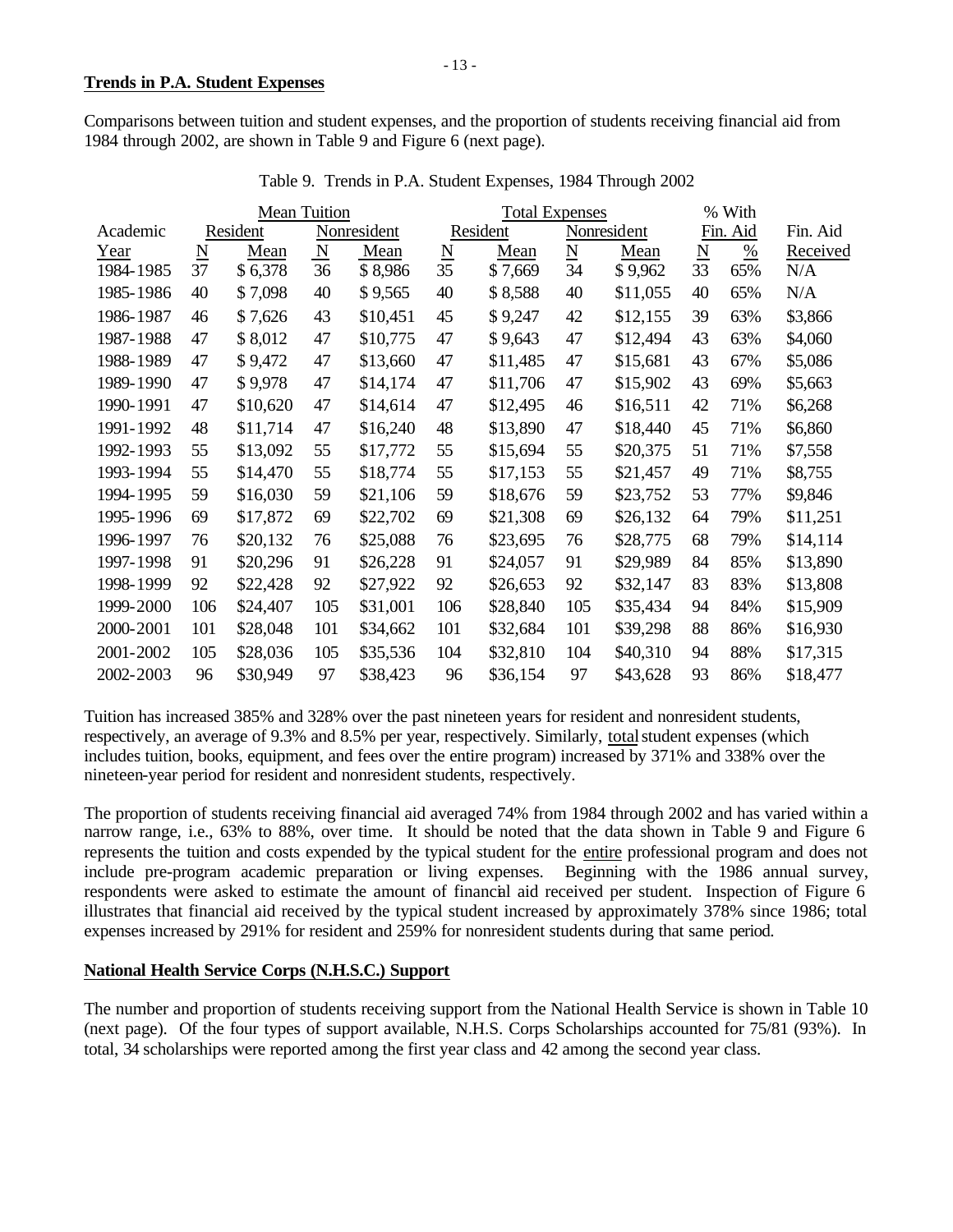| N.H.S. Corps |    | COSTEP |   | Loan Repay. |   | Comm. School |   | Total   |                          |
|--------------|----|--------|---|-------------|---|--------------|---|---------|--------------------------|
| <b>Class</b> |    | %      | N | %           |   | %            | N | %       | $\underline{\mathbf{N}}$ |
| 1st Year     | 32 | 94.1%  |   | $0.0\%$     |   | 5.9%         |   | $0.0\%$ | 34                       |
| 2nd Year     | 38 | 90.5%  |   | 2.4%        |   | 7.1%         |   | $0.0\%$ | 42                       |
| 3rd Year     |    | 100.0% | O | 0.0%        | U | $0.0\%$      | O | 0.0%    |                          |
| <b>Total</b> | 75 |        |   |             |   |              |   |         | 81                       |

Table 10. Students: Public Health Service Scholarships

**Figure 6. Trends in P.A. Student Expenses: 1984 Through 2002**

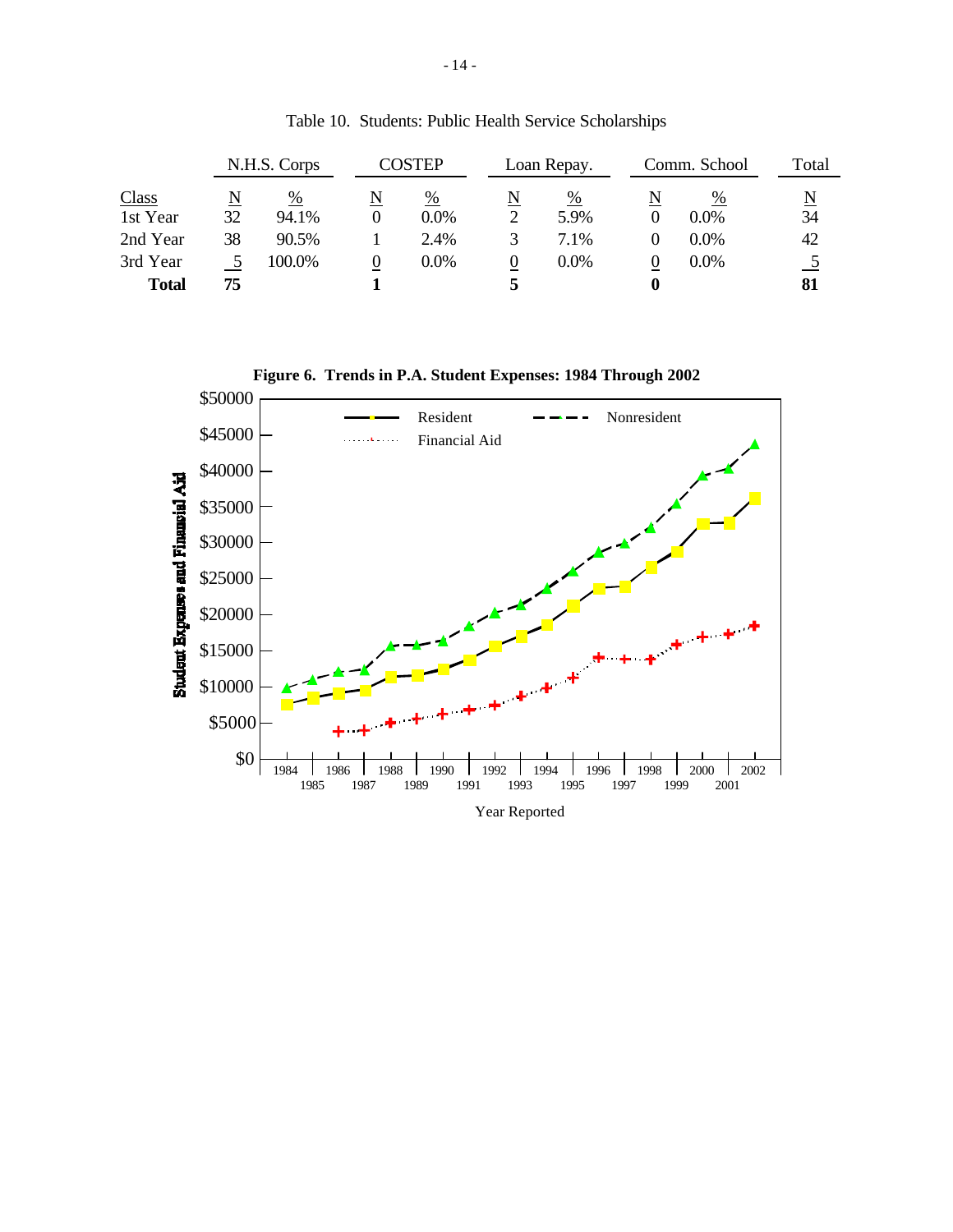## **SECTION II. PROGRAM PERSONNEL**

### **Classification of Physician Assistant Program Personnel**

In 1984, the first APAP survey yielded information on the "core" personnel employed by P.A. programs. Core personnel were defined as those who devoted at least 50% of their time directly to program-related activities. These findings indicated that a total of 258 individuals were employed by the 36 programs responding (7.2 individuals/program and 6.0 FTE's/program). At that time, the personnel were classified into four categories based on their position: administrative (106; 41%), clerical (45; 18%), educational (96; 37%), and research (11; 4%). The total number of employees per program ranged from 3 to 13 with an average of one employee for every 7.7 students enrolled in the typical program.

Program personnel (excluding clerical persons) were further classified into two groups, those that were credentialed as a P.A. and those that were not (herein referred to as non-P.A.'s). The reader is referred to previous Annual Reports for a more detailed description of these personnel for each year. Based on the personnel data over the past nineteen years, it has been shown that there are an average of 3.5 to 4.7 physician assistants (P.A.'s) employed per program. This figure excludes program directors, many of whom were P.A.'s.

For purposes of our present personnel analysis, program staff and faculty were divided into three groups: (a) program directors, (b) medical directors, (c) "program personnel" which included P.A.'s (excluding program directors) and non-P.A.'s (excluding program directors). The P.A. and non-P.A. groups were further subdivided into four categories (I, II, III, and IV) on the basis of their position titles as summarized in Table 11. Category I includes program personnel whose responsibilities were generally associated with the first-year curriculum, typically including courses in the basic and behavioral sciences and/or the curriculum associated with

| Category | <b>Typical Position Titles</b>              |                               |  |  |  |  |  |  |
|----------|---------------------------------------------|-------------------------------|--|--|--|--|--|--|
|          | Lecturer/Instructor                         | <b>Educational Specialist</b> |  |  |  |  |  |  |
|          | Educ./Acad. Coordinator                     | <b>Course Coordinator</b>     |  |  |  |  |  |  |
|          | Clinical Coordinator<br>Clinical Instructor | Clinical Skills Coordinator   |  |  |  |  |  |  |
| Ш        | Assoc. or Assist. Director                  | <b>Executive Assistant</b>    |  |  |  |  |  |  |
|          | Program Assistant                           | Co-Director                   |  |  |  |  |  |  |
| IV       | Admin. Secretary/Asst.                      | Secretary                     |  |  |  |  |  |  |
|          | <b>Office Supervisor</b>                    | Data Manager                  |  |  |  |  |  |  |

Table 11. Classification of Program Personnel by Category

history/physical examination skills as well as components of introduction to clinical medicine courses. Category II personnel were those involved in the second year or clinical rotation phase of the educational program. These individuals generally assumed clinical teaching or evaluation responsibilities and/or coordinated the students' clinical training assignments. Category III describes those individuals who had primarily administrative-level positions, but excluded those that were program or medical directors. Category IV included personnel who were mainly classified as support staff. Category IV personnel were not considered faculty.

It should be appreciated that program faculty and staff often share responsibilities across teaching, administrative and research activities. Despite this limitation, this classification is a useful way to describe and analyze core program personnel. The majority of the tables that follow in this section list Category IV personnel information, however it is not included in the total/mean columns. Please refer to each individual table to determine if it is included or not.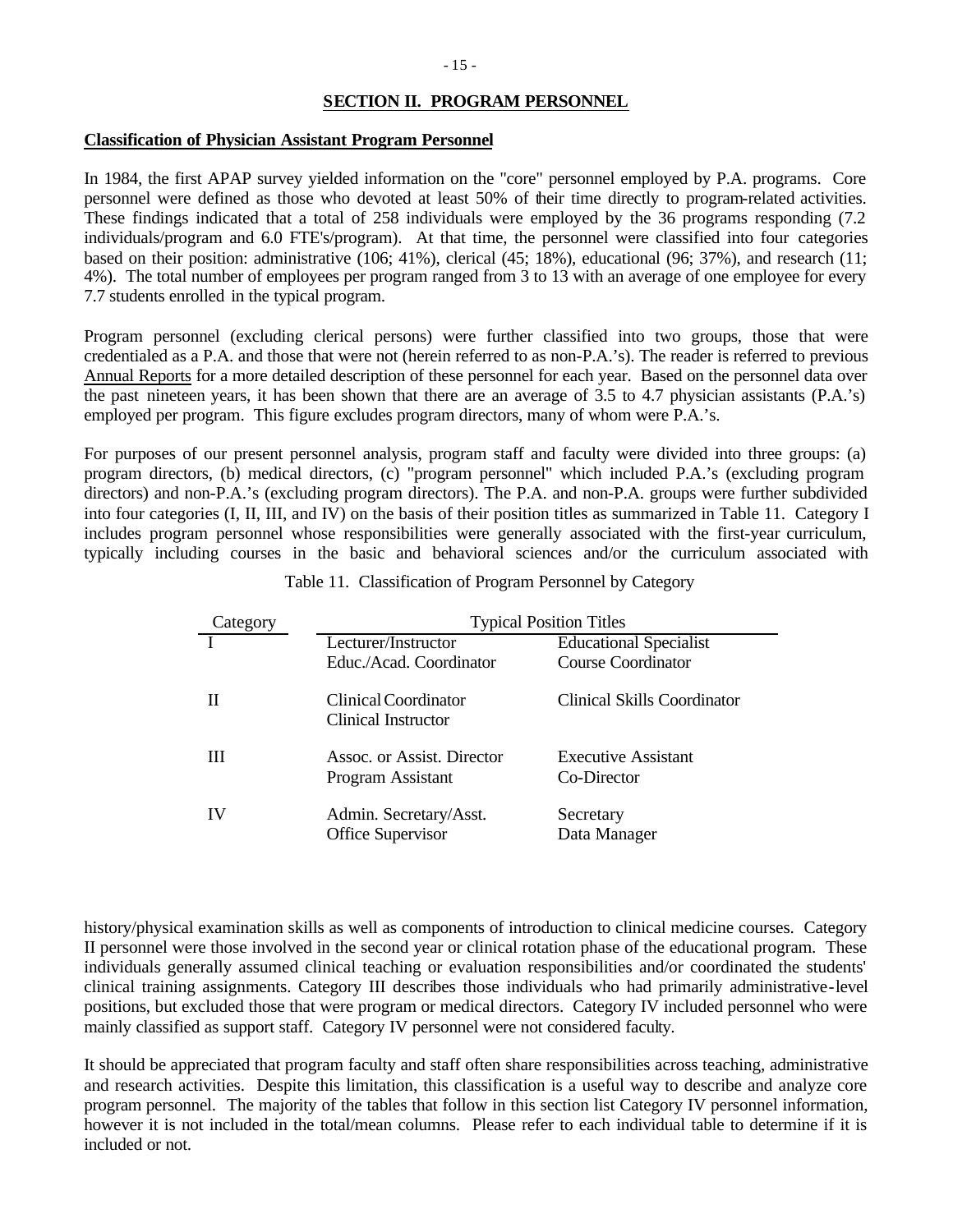### **Number of P.A. and Non-P.A. Program Personnel by Category**

The number of P.A. and non-P.A. program personnel by category is shown in Table 12. It should be noted that program directors are not included in Tables 12 through 31, unless specifically indicated. Across all four categories, there were 720 (194 Category IV) personnel reported by survey respondents (N=103; 7.3 per program), 421 P.A.'s and 299 non-P.A.'s. Ninety-six programs indicated that they had at least one Category I - III P.A. (mean of 4.4/program) and 36 programs indicated that individuals without a P.A. credential were employed in at least one of the I - III categories (mean of 2.9/program).

|                                 |     | <b>Personnel Category</b> |     | Categories       |            |          |  |
|---------------------------------|-----|---------------------------|-----|------------------|------------|----------|--|
| Characteristic                  |     | П                         | Ш   | IV               | $I - III$  |          |  |
| <b>Physician Assistants</b>     |     |                           |     |                  |            |          |  |
| <b>Total Number</b>             | 224 | 163                       | 34  | $\theta$         | 421        | 421      |  |
| # of Programs*                  | 91  | 88                        | 26  | $\boldsymbol{0}$ | 96         | 103      |  |
| Mean #/Program                  | 2.5 | 1.9                       | 1.3 | 0.0              | $4.4^{**}$ | $4.1***$ |  |
| <b>Non-Physician Assistants</b> |     |                           |     |                  |            |          |  |
| <b>Total Number</b>             | 61  | 13                        | 31  | 194              | 105        | 105      |  |
| # of Programs*                  | 36  | 11                        | 22  | 79               | 36         | 103      |  |
| Mean #/Program                  | 1.7 | 1.2                       | 1.4 | 2.5              | $2.9^{**}$ | $1.0***$ |  |

|  |  | Table 12. P.A. and Non-P.A. Program Personnel by Category |  |
|--|--|-----------------------------------------------------------|--|
|  |  |                                                           |  |

\* Number of programs reporting at least one P.A. or non-P.A. in a category.

\*\* Mean is based on number of programs reporting personnel in a category.

\*\*\* Mean based on all (N=103) programs.

The majority of program personnel in Categories I - III were credentialed as P.A.'s (80%) as compared to non-P.A.'s (20%). Proportionately, there were relatively few non-P.A.'s in Category II positions (7.4% of Category II personnel). Across all programs  $(N=103)$ , the mean per program is 4.1P.A.'s and 1.0 non-P.A.'s.

### **Number of P.A. Program Personnel by Region**

The total number of personnel (P.A. and non-P.A. personnel) associated with P.A. programs by consortia region and category is shown in Table 13. Physician assistant programs located in the Eastern and Heartland regions of the United States employed the greatest number of Category I - III P.A.'s. Programs in the Western region employed the greatest number of non-P.A.'s per program.

Table 13. P.A. and Non-P.A. Program Personnel by Category and Region

| <b>Personnel Category</b> |     |          |         |        |        |           |               |  |  |
|---------------------------|-----|----------|---------|--------|--------|-----------|---------------|--|--|
| Consortia                 |     |          |         |        |        |           | Program       |  |  |
| Region                    | N   |          | Н       | Ш      | IV     | Total     | $(Cat I-III)$ |  |  |
| Northeastern              | 21  | 32 (9)   | 38(2)   | 5(4)   | 0(23)  | 75 (38)   | 3.6/(0.7)     |  |  |
| Eastern                   | 17  | 41(8)    | 29(1)   | 6(5)   | 0(24)  | 76 (38)   | 4.5/(0.8)     |  |  |
| Southeastern              | 15  | 35(12)   | 18(1)   | 5(3)   | 0(28)  | 58 (44)   | 4.1/(1.1)     |  |  |
| Heartland                 | 11  | 26(10)   | 17(0)   | 7(1)   | 0(27)  | 50(38)    | 4.5/(1.0)     |  |  |
| Midwestern                | 21  | 49(6)    | 31(2)   | 6(5)   | 0(46)  | 86 (59)   | 4.1/(0.6)     |  |  |
| Western                   | 18  | 41(16)   | 30(7)   | 5(13)  | 0(46)  | 76 (82)   | 4.2/(2.0)     |  |  |
| <b>Total</b>              | 103 | 224 (61) | 163(13) | 34(31) | 0(194) | 421 (299) | 4.1/(1.0)     |  |  |

\* # of non-P.A. personnel are in parentheses.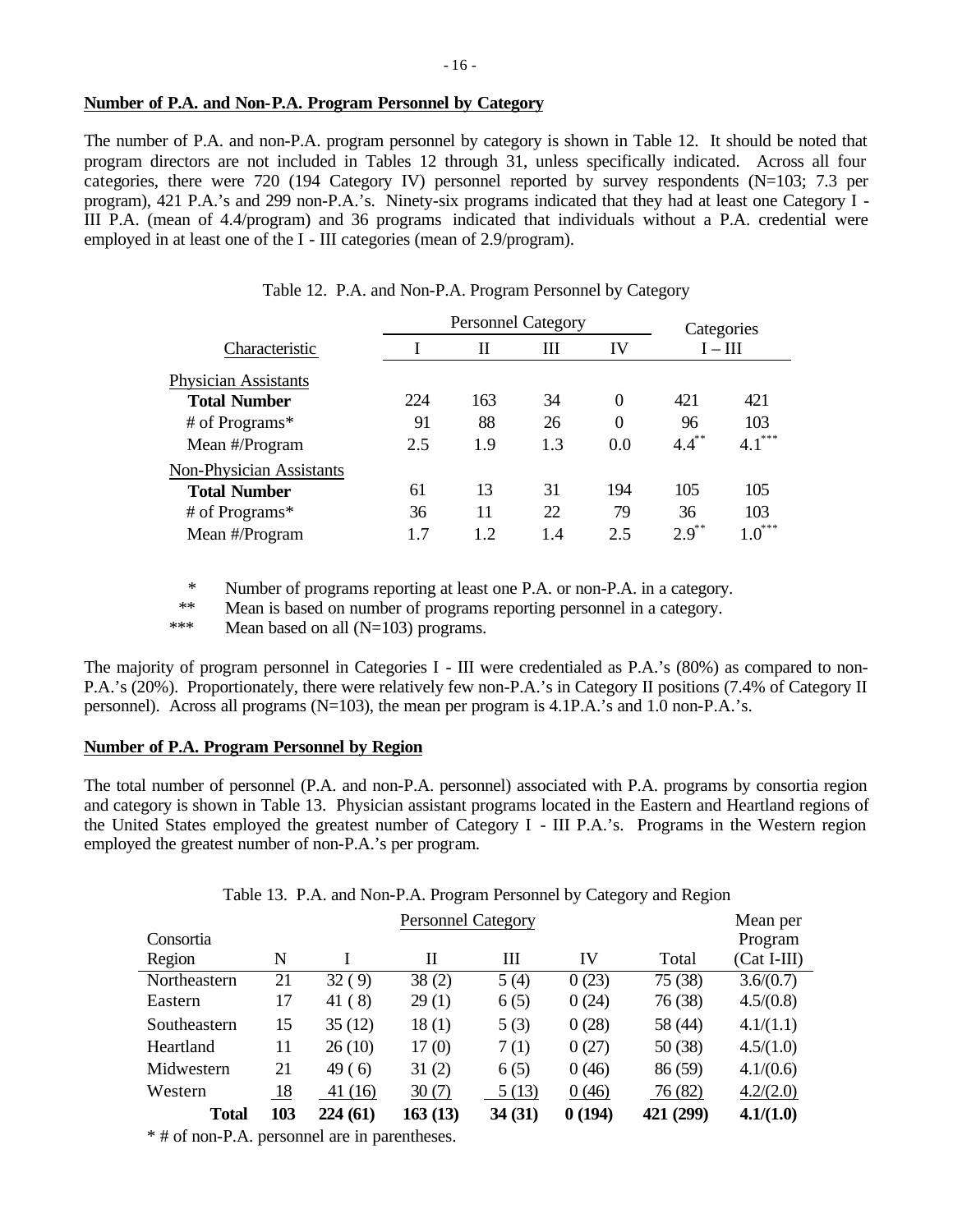Programs located in the Northeastern region had the fewest P.A.'s associated with the program (mean of 3.6/program). Programs in the Midwestern region employed the least number of Category IIII non-P.A.'s (0.6/program). Programs in the Western region employed the greatest number of Category IV personnel per program (2.6/program), while programs in the Northeastern region employed the least (1.1/program).

### **General Characteristics of P.A.'s and Non-P.A.'s Employed by Programs**

The general characteristics of physician assistant personnel employed by P.A. programs, by category, excluding non-P.A. program personnel, are shown in Table 14. Across all categories, P.A.'s devoted an average of 91% of their time to the program; the majority was classified as full-time employees.

|                           |                     | <b>Personnel Category</b>     |                   |                    |
|---------------------------|---------------------|-------------------------------|-------------------|--------------------|
| Characteristic            | 1<br>$N = 224*$     | $\overline{\Pi}$<br>$N = 163$ | Ш<br>$N = 34$     | Total<br>$N = 421$ |
| Mean % Time               | 90.5%               | 90.4%                         | 97.2%             | 91.0%              |
| <b>Annual Salary</b>      | $N = 204$           | $N = 146$                     | $N = 34$          | $N = 384$          |
| $Mean**$                  | \$62,023            | \$63,031                      | \$71,281          | \$63,226           |
| Range                     | $$25,750 - $95,474$ | $$35,000 - $91,806$           | \$53,000-\$95,200 | \$25,750-\$95,474  |
| <b>Months in Position</b> | $N = 224$           | $N = 163$                     | $N = 34$          | $N = 421$          |
| Mean                      | 48.5                | 47.3                          | 82.9              | 50.8               |
| Median                    | 34.5                | 31.0                          | 49.5              | 45.5               |
| Range                     | 1-288               | 1-282                         | 1-341             | 1-341              |

#### Table 14. General Characteristics of Physician Assistant Personnel

\* Number of P.A.'s in category.

\*\* Salaries adjusted to 1 FTE

There were some differences between categories in the percent of time the P.A. worked. Twenty-five of the 34 P.A.'s in Category III were employed on a full-time basis, whereas P.A.'s in Categories I and II averaged 0.90 FTE. The mean annual salary across all categories was \$63,226 with a range from \$25,750 to \$95,474. On average, individuals had been in their position for 50.8 months (range 1-341 months). There was some difference in mean salary across categories, ranging from \$62,023 for Category I to \$71,281 for Category III, a 14.9% increase. P.A.'s in Category III had held their positions for the longest period of time, averaging 83 months, while the majority of P.A.'s in Category II had been associated with the program for the least amount of time (47 months).

## **Clinical Activity of Physician Assistant Personnel**

General characteristics of the clinical activity of P.A. personnel are shown in Table 15 (next page). Note, P.A. credentialed program directors were **also** included in this analysis, however medical directors **were not**. The following information was requested of respondents: the number of personnel that were clinically active, mean number of hours worked per week, number that were reimbursed for their clinical services, the amount paid for said services (mean hourly wage) and whether their clinical earnings were included in the salary reported in the personnel table. Based on the data reported, the amount and percent of annual salary derived from clinical service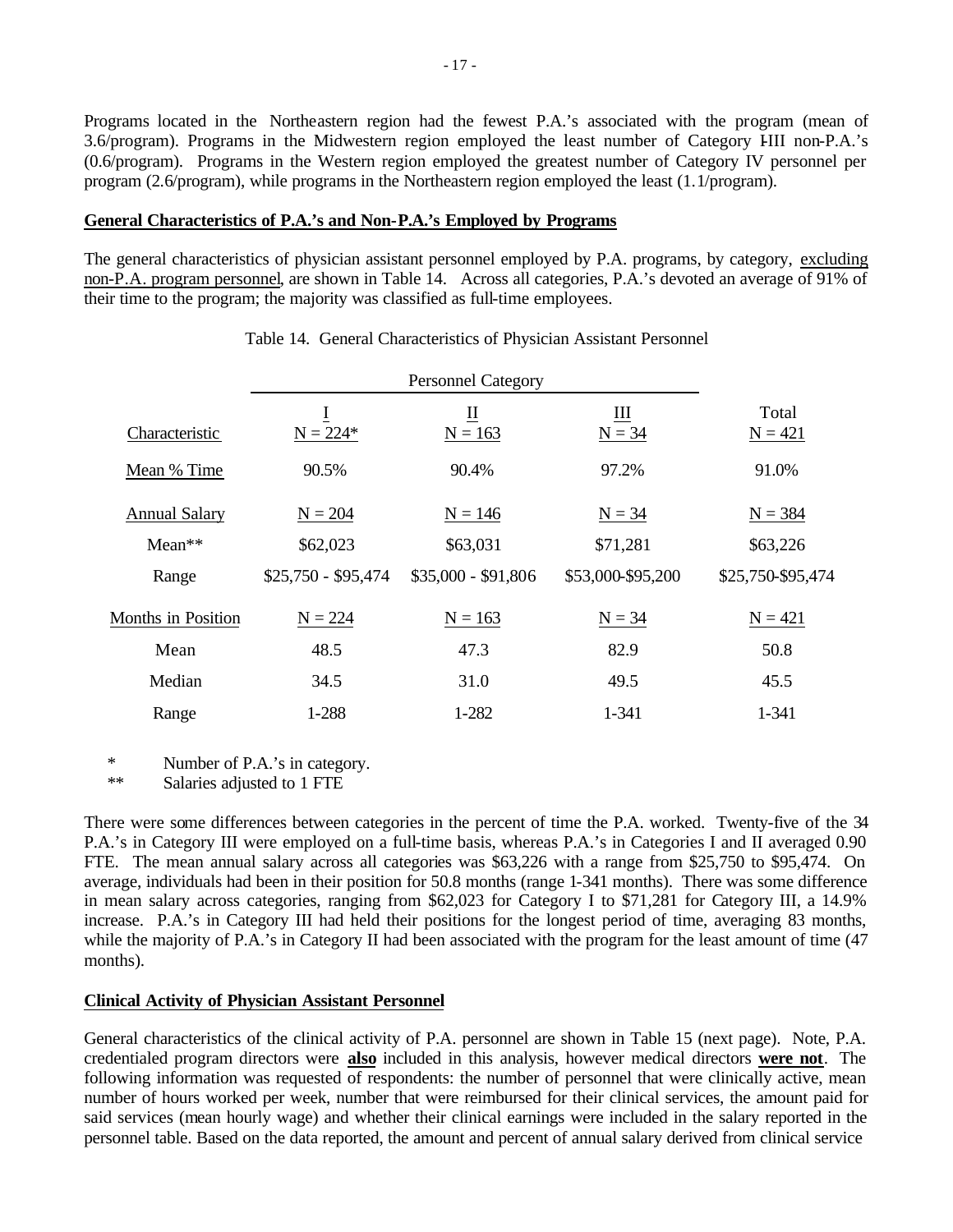was calculated. Lastly, for those personnel who received earnings through their clinical service in addition to their regular salary, a gross salary (combining program and clinical sources) was calculated. Over half (58%) of the program personnel that were credentialed as P.A.'s had clinical responsibilities, in addition to their program activities. This proportion varied across the three categories and was greatest for those in Category I (75%). Thirty-two percent of program directors (P.A.'s) also had clinical responsibilities.

|                                                                                  |           | P.A. Personnel Category | Program         |                            |                    |
|----------------------------------------------------------------------------------|-----------|-------------------------|-----------------|----------------------------|--------------------|
| Characteristic                                                                   | $N = 224$ | П<br>$N = 163$          | III<br>$N = 34$ | <b>Directors</b><br>$N=94$ | Total<br>$N = 515$ |
| Clinical P.A.'s                                                                  | 168(75%)  | 89(55%)                 | $14(41\%)$      | 30(32%)                    | 301(58%)           |
| Hrs Worked/Week                                                                  |           |                         |                 |                            |                    |
| Mean                                                                             | 9.8       | 10.5                    | 7.7             | 7.0                        | 9.6                |
| (N)                                                                              | (168)     | (89)                    | (14)            | (30)                       | 301                |
| Range                                                                            | $1-40$    | $1-40$                  | $4 - 16$        | $4 - 15$                   | $1-40$             |
| Number (%) Paid<br>for Services                                                  | 152(90%)  | 82(92%)                 | 10(71%)         | 25(83%)                    | 269(89%)           |
| Mean Wage/Hour                                                                   | \$36.77   | \$36.38                 | \$37.39         | \$38.67                    | \$36.85            |
| (N)                                                                              | (122)     | (66)                    | (9)             | (22)                       | (219)              |
| Annual Amount*                                                                   | \$17,297  | \$18,336                | \$13,819        | \$12,993                   | \$17,035           |
| Adjust. Salary**                                                                 | \$75,320  | \$69,082                | \$72,975        | \$82,741                   | \$73,477           |
| % Salary From<br><b>Clinical Earnings</b><br>$\pm$ Definent 1 of 40 construction | 23.0%     | 26.5%                   | 18.9%           | 15.7%                      | 23.2%              |

Table 15. General Characteristics of Clinically Active Physician Assistant Personnel

\* Estimated at 48 weeks per year.

\*\* Base Salary + Clinical Earnings for those clinically active.

On average, P.A.'s in Categories I-III spent 9.6 hours per week providing patient care; program directors who were P.A.'s spent an average of 7.0 hours per week. The range in time spent was very broad, from one hour per week to 40 hours per week. Eighty-nine percent of P.A. personnel received additional compensation for their clinical services. The mean hourly wage averaged \$36.85/hour and varied from \$36.38 for Category II to \$38.67 per hour for program directors.

Given the mean number of hours worked per week, the average hourly wage and, assuming an average of 48 weeks were worked per year, the annual earnings from patient care services of the P.A.'s with clinical responsibility was estimated. On average, these individuals earned \$17,035 from their clinical activity. Program directors had the lowest additional income (\$12,993) and those in Category II had the highest (\$18,336).

An "adjusted" annual income (base salary + clinical earnings) was determined for those indicating they received earnings from both sources. On average, there was a 23.2% increase over base salary for those personnel that were clinically active. And, clinical earnings accounted for over one-fifth of the personnel salary. It would appear that the base salary for clinically active personnel is lower than those not in practice. In subsequent tables, salary figures will not include clinical earnings.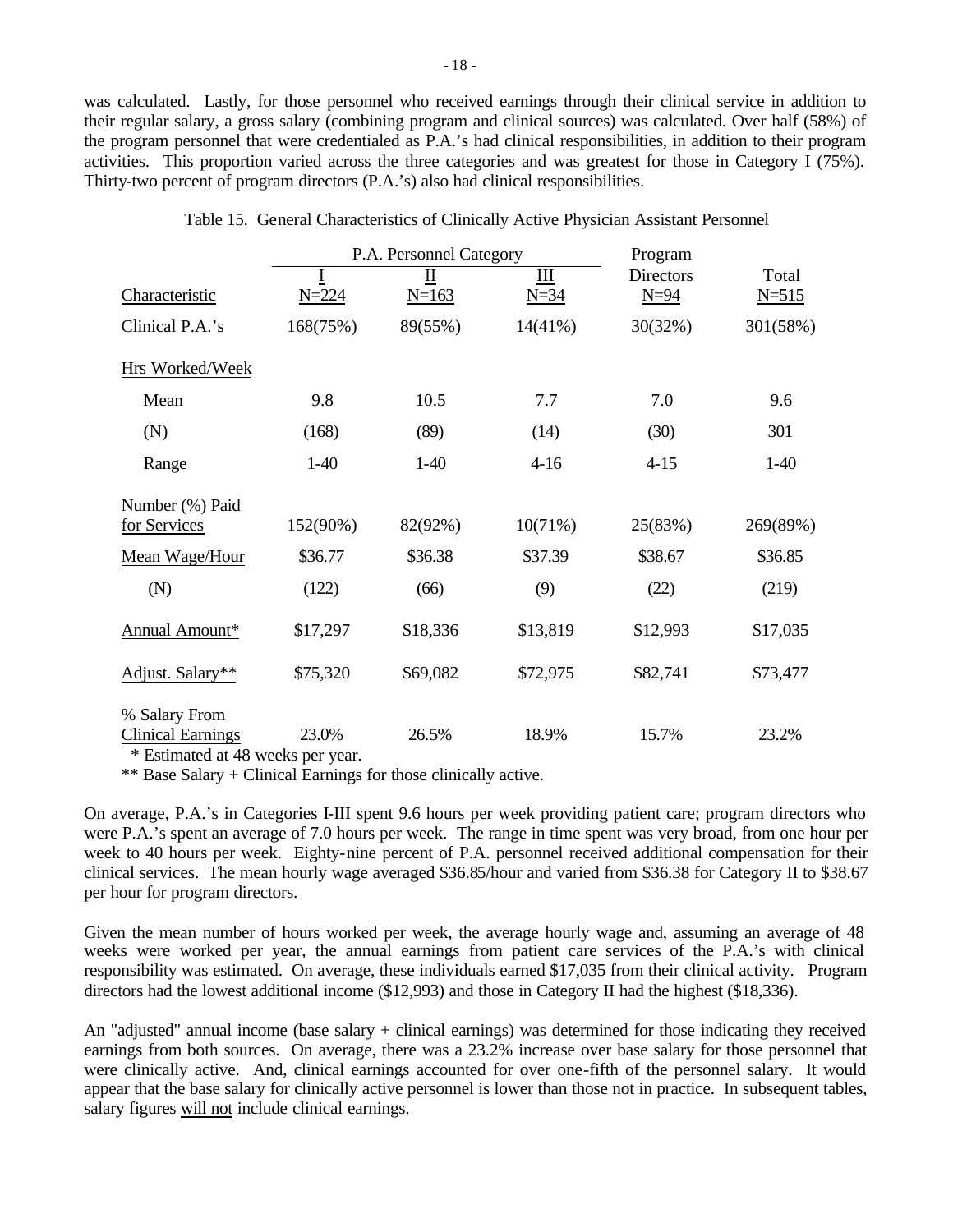General characteristics of non-P.A. credentialed personnel by category is shown in Table 16. Across categories, the typical non-P.A. in Categories I - III devoted 89% of their time to the program; the majority were classified as full-time employees.

Table 16. General Characteristics of Non-P.A. Personnel

|                                      |           |                           |           |                           | Total            |
|--------------------------------------|-----------|---------------------------|-----------|---------------------------|------------------|
|                                      | Ī         | $\underline{\mathrm{II}}$ | Ш         | $\underline{\mathbf{IV}}$ | $(Cat. I - III)$ |
| Characteristic                       | $N = 59$  | $N = 13$                  | $N = 31$  | $N = 194$                 | $N = 103$        |
| Mean % Time                          | 85.7%     | 90.8%                     | 93.1%     | 92.7%                     | 88.6%            |
| Annual Salary*                       | $N = 48$  | $N = 12$                  | $N = 29$  | $N = 174$                 | $N = 89$         |
| Mean                                 | \$60,143  | \$51,583                  | \$43,246  | \$28,951                  | \$53,483         |
| Median                               | \$61,800  | \$54,000                  | \$38,865  | \$27,500                  | \$47,000         |
| Range                                | \$31,700- | \$28,200-                 | \$18,000- | $$10,000 -$               | \$18,000-        |
|                                      | \$88,000  | \$74,000                  | \$96,594  | \$60,991                  | \$96,594         |
| Months in Position                   | $N = 58$  | $N = 13$                  | $N = 31$  | $N = 192$                 | $N = 102$        |
| Mean                                 | 57.8      | 52.1                      | 89.8      | 50.4                      | 66.8             |
| Median                               | 36.0      | 22.0                      | 70.0      | 28.0                      | 45.0             |
| Range                                | $6 - 324$ | $3 - 270$                 | $4 - 360$ | $1 - 370$                 | $3 - 360$        |
| $\ast$<br>Salaries adjusted to 1 FTE |           |                           |           |                           |                  |

The mean salary for non-P.A.'s across Categories I - III was \$53,483, ranging from \$18,000 to \$96,594. On average, these individuals had been employed 66.8 months (median of 45, range of 3-360 months). Non-P.A.'s in Category I earned the highest average salary (\$60,143). Non-P.A.'s in Category III had the lowest average salary (\$43,246). Category II non-P.A.'s had been associated with the program for the shortest period of time, while Category III non-P.A.'s, on average, had been employed almost twice as long. Overall, non-P.A.'s had a lower average annual salary than did personnel who were P.A.'s. Category IV personnel had a mean salary of \$28,951 with a broad range of \$10,000 to \$60,991. Category IV personnel had been in their position an average of 50.4 months (median: 28 months).

Characteristics of program personnel in Categories I - III, by ethnicity and gender, are shown in Table 17. It should be noted that data on P.A. and non-P.A. program personnel were combined for the analyses in Tables 17 and 21.

> Table 17. Salary and Months in Position of Category I - III P.A. and Non-P.A. Personnel by Ethnicity and Sex

|                            |               | Number of Personnel      |                            |          | <b>Mean Annual Salary</b> | <b>Mean Months in Position</b> |        |
|----------------------------|---------------|--------------------------|----------------------------|----------|---------------------------|--------------------------------|--------|
| Ethnicity                  | Male          | Female                   | Total                      | Male     | Female                    | Male                           | Female |
| White/Non-Hisp.            | 183           | 265                      | 448                        | \$65,694 | \$58,659                  | 58.0                           | 51.4   |
| Black/African-Amer.        | 13            | 19                       | 32                         | \$61,139 | \$64,859                  | 59.2                           | 54.8   |
| Latin/Hisp/Mex. Am.        | 5             | 10                       | 15                         | \$77,164 | \$60,848                  | 107.8                          | 36.2   |
| Asian                      | 2             | 10                       | 12                         | \$48,000 | \$52,846                  | 7.5                            | 60.4   |
| <b>Asian Subpopulation</b> |               | $\theta$                 |                            |          |                           |                                |        |
| Native Haw./Other PI       |               |                          | 2                          |          |                           |                                |        |
| Amer. Ind./Alaskan         | 0             | 0                        | $\Omega$                   |          |                           |                                |        |
| Other                      | $\frac{2}{2}$ | $\overline{\phantom{0}}$ | $\overline{\phantom{0}}^2$ | \$62,000 |                           | 15.0                           |        |
| <b>Total</b>               | 207           | 305                      | 512                        | \$65,367 | \$58,891                  | 57.8                           | 51.4   |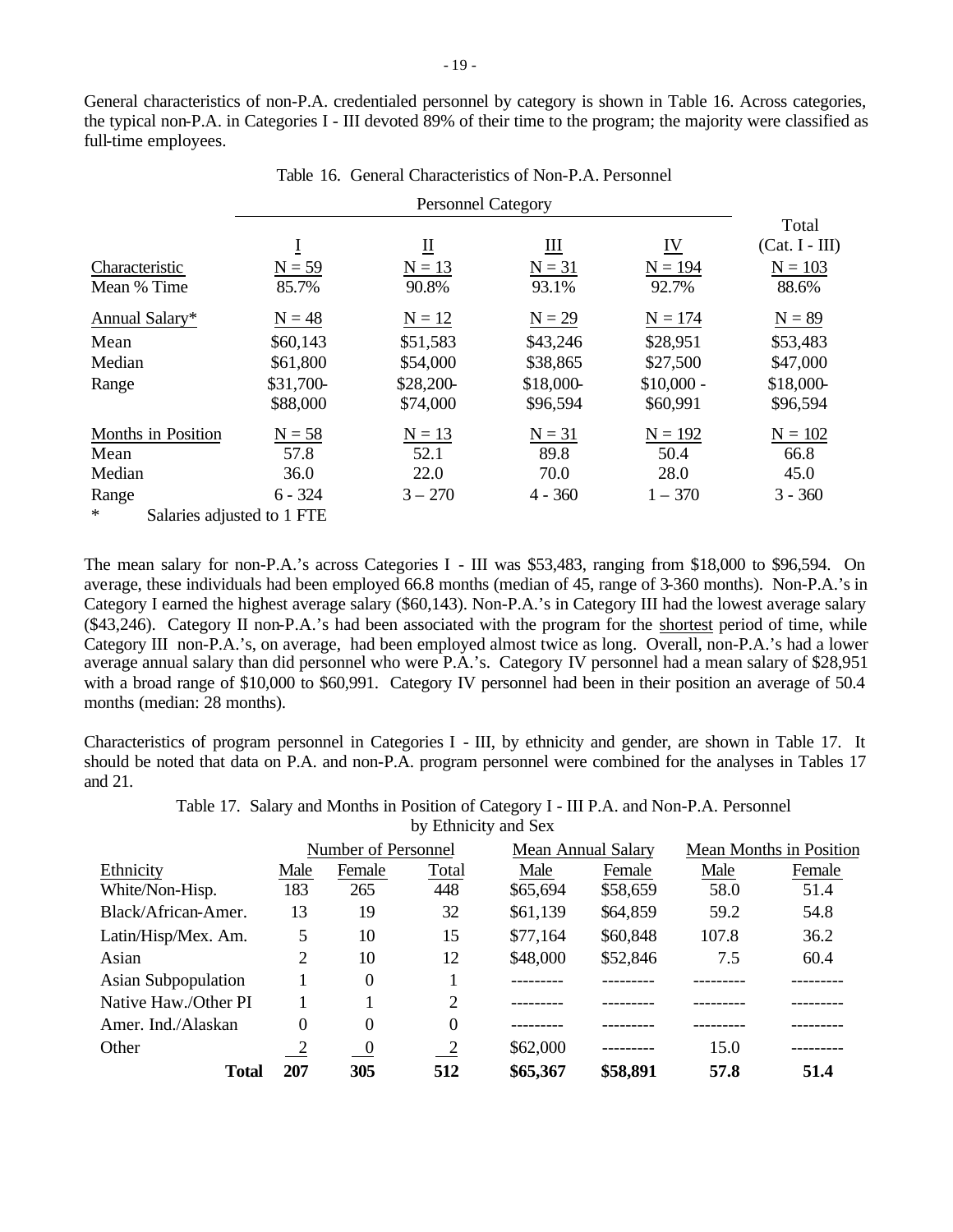Proportionately, there were more women (60%) among the P.A. and non-P.A. personnel; 59% of the white (265/448) and 62.5% of the non-white personnel (40/64) were women. In total, 64 P.A. program staff and/or faculty from 42 programs were identified as members of an ethnic minority (32 Black/African-American, 15 Latino/Hispanic, 12 Asian, one Asian Subpopulation, two Native Hawaiian/Other Pacific Islander, and two Other). This constitutes 12.5% (64/512) of the total number of faculty and staff and 57% of the programs responding. In the categories Black/African-American and Asian, males earned higher annual salaries than their female counterparts. Asian females were employed longer in their current position than males.

Characteristics of program personnel in Category IV, by ethnicity and gender, are shown in Table 18. Category IV personnel consisted mainly of females (89.7%). Forty-six (24%) Category IV P.A. program staff from 27 programs were identified as members of an ethnic minority. Females were employed longer in their current position than males, 51 and 43 months, respectively.

|                            |                  | Number of Personnel        |                            |           | <b>Mean Annual Salary</b> | <b>Mean Months in Position</b> |        |  |
|----------------------------|------------------|----------------------------|----------------------------|-----------|---------------------------|--------------------------------|--------|--|
| Ethnicity                  | Male             | Female                     | Total                      | Male      | Female                    | Male                           | Female |  |
| White/Non-Hisp.            | 13               | 135                        | 148                        | \$33,583  | \$28,051                  | 50.6                           | 49.4   |  |
| Black/African-Amer.        |                  | 17                         | 18                         | --------- | \$31,195                  |                                | 46.7   |  |
| Latin/Hisp/Mex. Am.        | 5                | 17                         | 22                         | \$35,000  | \$28,717                  | 25.6                           | 74.3   |  |
| Asian                      |                  | 5                          | 6                          | --------- | \$31,074                  |                                | 38.2   |  |
| <b>Asian Subpopulation</b> | 0                | $\Omega$                   | 0                          |           |                           |                                |        |  |
| Native Haw./Other PI       | 0                | 0                          | $\Omega$                   |           |                           |                                |        |  |
| Amer. Ind./Alaskan         | $\boldsymbol{0}$ | $\overline{\phantom{0}}^0$ | $\overline{\phantom{0}}^0$ |           |                           |                                |        |  |
| <b>Total</b>               | 20               | 174                        | 194                        | \$33,621  | \$28,543                  | 42.6                           | 51.3   |  |

Table 18. Salary and Months in Position of Category IV Personnel by Ethnicity and Sex

The relationship between salary, percent time, and months in position for P.A. and non-P.A. personnel by sex is shown in Table 19.

|                      |            |                 | Table 19. Alialysis of Salary, Felectic Three and Motiums in Fostdon of F.A. and Non-F.A. Felsometroy Sex |                          |        |                          |             |                          |                         |                          |        |                          |
|----------------------|------------|-----------------|-----------------------------------------------------------------------------------------------------------|--------------------------|--------|--------------------------|-------------|--------------------------|-------------------------|--------------------------|--------|--------------------------|
|                      |            |                 | <b>Mean Annual Salary</b>                                                                                 |                          |        |                          | Mean % Time |                          | Mean Months in Position |                          |        |                          |
| Categories<br>Cat. I | Male       | $\underline{N}$ | Female                                                                                                    | $\underline{\mathbf{N}}$ | Male   | $\underline{\mathbf{N}}$ | Female      | $\underline{\mathbf{N}}$ | Male                    | $\underline{\mathbf{N}}$ | Female | $\underline{\mathbf{N}}$ |
| P.A.                 | \$65,002   | 77              | \$60,598                                                                                                  | 125                      | 93.1   | 88                       | 88.6        | 132                      | 52.2                    | 88                       | 45.7   | 134                      |
| Non-P.A.             | \$65,034   | 29              | \$51,659                                                                                                  | 18                       | 85.4   | 36                       | 85.5        | 22                       | 54.9                    | 35                       | 63.3   | 22                       |
| $Cat.$ II            |            |                 |                                                                                                           |                          |        |                          |             |                          |                         |                          |        |                          |
| P.A.                 | \$64,825   | 53              | \$62,008                                                                                                  | 93                       | 92.3   | 60                       | 89.4        | 103                      | 47.1                    | 60                       | 47.4   | 103                      |
| Non-P.A.             | ---------- | 1               | \$50,909                                                                                                  | 11                       | ------ | 1                        | 100.0       | 9                        |                         | 1                        | 55.1   | 12                       |
| Cat. III             |            |                 |                                                                                                           |                          |        |                          |             |                          |                         |                          |        |                          |
| P.A.                 | \$72,027   | 14              | \$70,758                                                                                                  | 20                       | 99.3   | 14                       | 95.8        | 20                       | 76.4                    | 14                       | 91.9   | 19                       |
| Non-P.A.             | \$63,107   | 9               | \$34,309                                                                                                  | 20                       | 92.5   | 10                       | 93.3        | 21                       | 160.0                   | 10                       | 54.0   | 22                       |
| Cat. IV              |            |                 |                                                                                                           |                          |        |                          |             |                          |                         |                          |        |                          |
| Non-P.A.             | \$33,621   | 14              | \$28,543                                                                                                  | 160                      | 85.3   | 20                       | 93.5        | 174                      | 42.6                    | 20                       | 51.3   | 172                      |
| $Cat. I - III$       |            |                 |                                                                                                           |                          |        |                          |             |                          |                         |                          |        |                          |
| P.A.                 | \$65,620   | 144             | \$62,003                                                                                                  | 238                      | 93.3   | 162                      | 89.5        | 255                      | 52.4                    | 162                      | 49.8   | 256                      |
| Non-P.A.             | \$64,845   | 39              | \$44,376                                                                                                  | 49                       | 87.2   | 47                       | 91.2        | 52                       | 77.3                    | 46                       | 57.9   | 56                       |
|                      |            |                 |                                                                                                           |                          |        |                          |             |                          |                         |                          |        |                          |

Table 19. Analysis of Salary, Percent Time and Months in Position of P.A. and Non-P.A. Personnel by Sex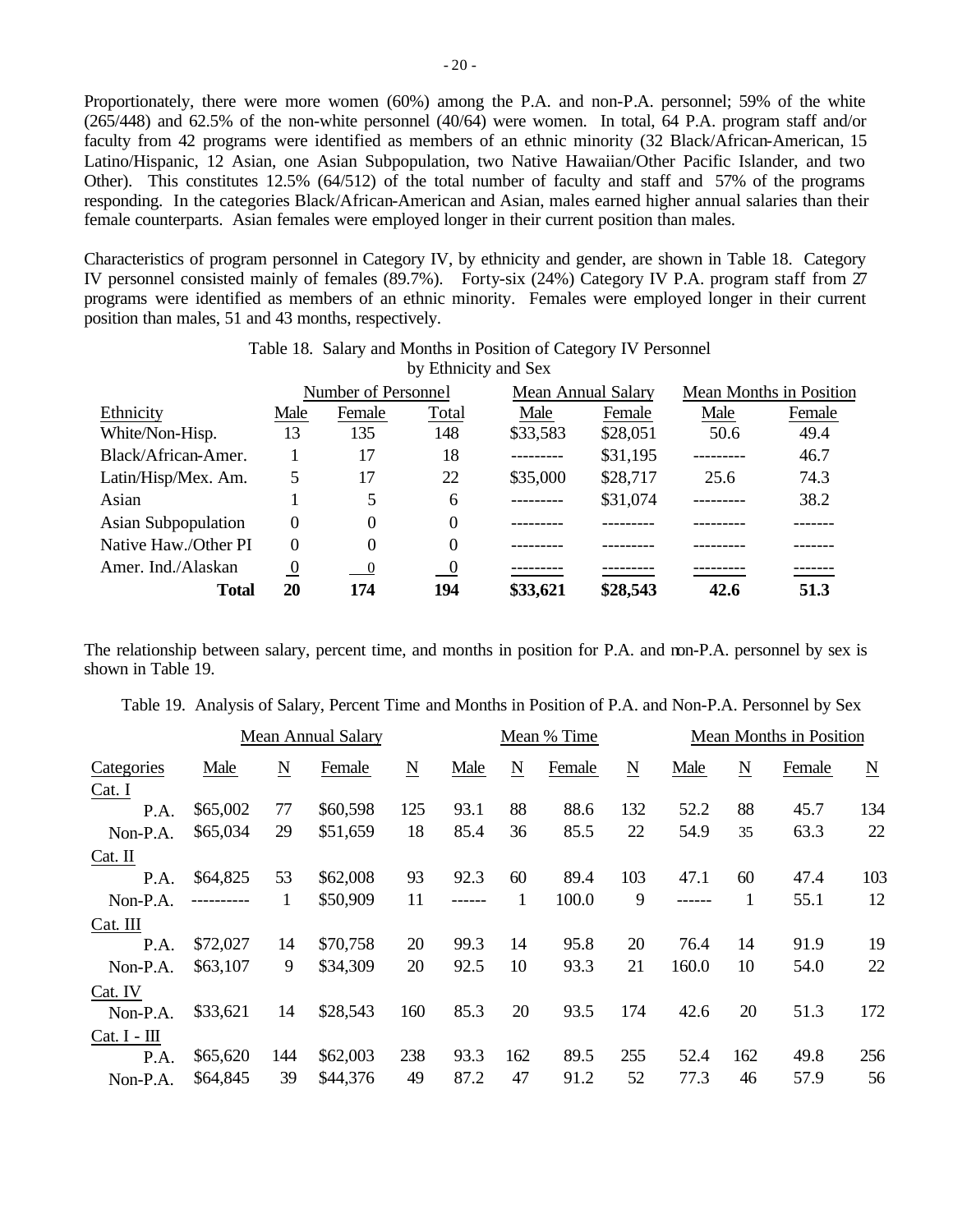Male personnel earned higher annual salaries than female personnel. On average for Categories I - III, non-P.A. personnel had been in their positions substantially longer than P.A. personnel.

### **Personnel by Region: Salary, Months in Position and Ethnicity**

Data regarding salary and time in position for P.A. and non-P.A. personnel by consortia region is presented in Table 20. P.A.'s associated with programs located in the Heartland region reported the highest annual salaries. The lowest mean P.A. salary was in the Eastern region. Non-P.A.'s in the Southeastern region had the highest salaries, while those in the Northeastern region had the lowest salaries. P.A.'s salaries were higher than Non-P.A.'s in each region. Non-P.A.'s were employed for more months. There was not a statistically significant correlation ( $r = 0.297$ ;  $p > 0.05$ ) between time in position and salary.

| Consortia    |          | Mean Salary: Categories I - III |          |                 | Months in Position                |
|--------------|----------|---------------------------------|----------|-----------------|-----------------------------------|
| Region       | P.A.     | N                               | Non-P.A. | N               | Non-P.A.<br>P.A.                  |
| Northeastern | \$62,475 | 66                              | \$46,794 | 8               | 41.2<br>68.2                      |
| Eastern      | \$60,090 | 60                              | \$53,363 | 12              | 27.9<br>62.6                      |
| Southeastern | \$64,794 | 57                              | \$63,898 | 16              | 78.7<br>52.6                      |
| Midwestern   | \$64,395 | 86                              | \$50,905 | 13              | 45.5<br>48.6                      |
| Heartland    | \$65,402 | 40                              | \$49,062 | 6               | 52.2<br>62.8                      |
| Western      | \$62,704 | 75                              | \$51,964 | $\overline{34}$ | $\underline{48.5}$<br><u>86.0</u> |
| <b>Total</b> | \$63,226 | 384                             | \$53,483 | 89              | 50.8<br>66.8                      |

Table 20. Program Personnel: Salary and Time in Position by Region

The salaries of Category I - III P.A. program personnel (P.A.'s and non-P.A.'s) by ethnicity and consortia region are shown in Table 21. Mean salaries of Black/African-American personnel were higher than their White counterparts in each region, except the Eastern and Midwestern. Latino/Hispanic personnel had higher average salaries than Black/African-Americans.

| Table 21. Analysis of Program Personnel by Consortia Region and Ethnicity |
|---------------------------------------------------------------------------|
| Category $I - III$                                                        |

|              | <b>Mean Annual Salary</b> |                        |              |               |          |                        |  |  |  |
|--------------|---------------------------|------------------------|--------------|---------------|----------|------------------------|--|--|--|
| Consortia    |                           |                        | Black/       |               |          |                        |  |  |  |
| Region       | White                     | $\underline{\text{N}}$ | African-Amer | N             | Lat/Hisp | $\underline{\text{N}}$ |  |  |  |
| Northeastern | \$60,157                  | 67                     | \$82,089     | 4             | \$77,000 | 2                      |  |  |  |
| Eastern      | \$60,346                  | 59                     | \$55,653     | 8             |          | 0                      |  |  |  |
| Southeastern | \$64,464                  | 62                     | \$66,232     | 8             |          |                        |  |  |  |
| Midwestern   | \$63,599                  | 87                     | \$56,809     | 3             | \$60,520 | $\overline{2}$         |  |  |  |
| Heartland    | \$63,798                  | 41                     |              |               | \$56,877 | 2                      |  |  |  |
| Western      | \$58,129                  | 92                     | \$64,470     | $\frac{5}{2}$ | \$69,957 | $\overline{8}$         |  |  |  |
| <b>Total</b> | \$61,481                  | 408                    | \$64,042     | 29            | \$67,363 | 15                     |  |  |  |

The salaries of Category IV P.A. program personnel (P.A.'s and non-P.A.'s) by ethnicity and consortia region are shown in Table 22 (next page). Mean salaries of Black/African-American personnel were higher than their White counterparts in three of the four regions were comparisons could be made.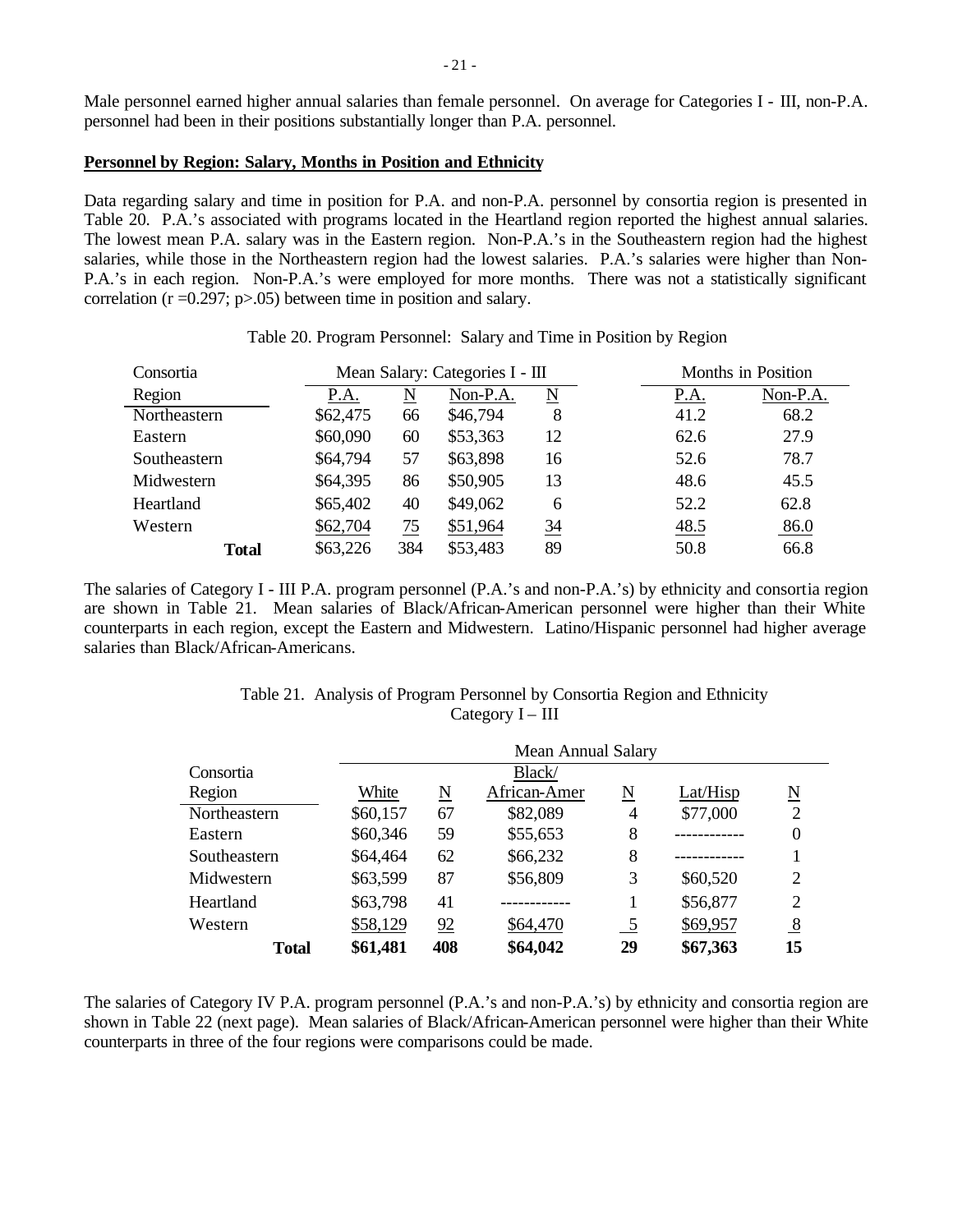|              | Mean Annual Salary |     |                |                |          |                     |  |  |  |
|--------------|--------------------|-----|----------------|----------------|----------|---------------------|--|--|--|
| Consortia    |                    |     | Black/African- |                |          |                     |  |  |  |
| Region       | White              | N   | American       | N              | Lat/Hisp | $\underline{\rm N}$ |  |  |  |
| Northeastern | \$31,326           | 17  | \$31,000       | 3              |          |                     |  |  |  |
| Eastern      | \$24,660           | 15  | \$30,267       | 3              |          |                     |  |  |  |
| Southeastern | \$26,115           | 18  | \$28,225       | 6              |          | $\theta$            |  |  |  |
| Midwestern   | \$26,708           | 42  |                |                |          | $\theta$            |  |  |  |
| Heartland    | \$29,367           | 14  |                |                | \$28,660 | 4                   |  |  |  |
| Western      | \$32,656           | 28  | \$36,793       | $\overline{4}$ | \$27,648 | 11                  |  |  |  |
| <b>Total</b> | \$28,506           | 134 | \$31,527       | 18             | \$29,280 | 17                  |  |  |  |

Table 22. Analysis of Program Personnel by Consortia Region and Ethnicity Category IV

### **Trends in P.A. Program Personnel Salaries from 1985 Through 2002**

Trends in P.A. personnel salary from 1985 through 2002 are shown in Table 23. Note, salary data was not available for 1987-88. There has been a 121% increase in P.A. salaries (all categories combined) from 1985-86 to 2002-2003, an average of 7.1% per year. Proportionately, the largest annual increase in salary (10.9%) for all categories occurred between 1989 and 1990.

| Table 23. Salary and Months in Position for P.A. Personnel, 1985 Through 2002 |  |  |  |  |  |  |  |  |
|-------------------------------------------------------------------------------|--|--|--|--|--|--|--|--|
|-------------------------------------------------------------------------------|--|--|--|--|--|--|--|--|

|             |          |          |          |          | Months in |
|-------------|----------|----------|----------|----------|-----------|
| Categories  | Cat. I   | Cat. II  | Cat. III | All Cat. | Position  |
| 1985-86     | \$27,264 | \$27,553 | \$31,298 | \$27,769 | 36.6      |
| 1986-87     | \$28,129 | \$29,060 | \$32,451 | \$29,010 | 36.3      |
| 1988-89     | \$31,362 | \$32,054 | \$35,547 | \$32,099 | 39.9      |
| 1989-90     | \$34,610 | \$32,300 | \$36,756 | \$33,723 | 43.9      |
| 1990-91     | \$38,547 | \$35,578 | \$40,661 | \$37,404 | 40.1      |
| 1991-92     | \$40,280 | \$36,807 | \$41,552 | \$39,192 | 51.4      |
| 1992-93     | \$41,689 | \$42,885 | \$42,719 | \$42,471 | 42.0      |
| 1993-94     | \$42,945 | \$44,127 | \$47,038 | \$43,956 | 41.6      |
| 1994-95     | \$46,498 | \$45,357 | \$52,578 | \$46,549 | 42.5      |
| 1995-96     | \$49,510 | \$49,589 | \$58,720 | \$50,469 | 39.0      |
| 1996-97     | \$51,662 | \$51,906 | \$60,973 | \$52,550 | 41.6      |
| 1997-98     | \$53,314 | \$53,730 | \$62,849 | \$54,164 | 38.9      |
| 1998-99     | \$55,964 | \$54,943 | \$57,878 | \$55,729 | 46.5      |
| 1999-00     | \$57,687 | \$56,164 | \$61,033 | \$56,539 | 44.3      |
| 2000-01     | \$59,013 | \$58,556 | \$60,973 | \$59,108 | 54.8      |
| $2001 - 02$ | \$59,208 | \$61,568 | \$57,003 | \$59,757 | 55.1      |
| 2002-03     | \$61,679 | \$62,161 | \$58,376 | \$61,400 | 53.9      |

Months in position did not vary substantially, averaging 44.0 months over the 18-year period (range of 36.3 to 55.1).

A three-way analysis of variance (ANOVA) of salary was conducted to investigate the effects of the following parameters: personnel category, gender and consortia region. Main effects were found for sex (F=21.63; p<0.01; men higher than women) and consortia region (F=16.32; p<0.01). The category of personnel demonstrated no significant main effects. No significant interactions were found. Taken together, category, gender and region accounted for 24.3% of the variance in salaries (r=0.493).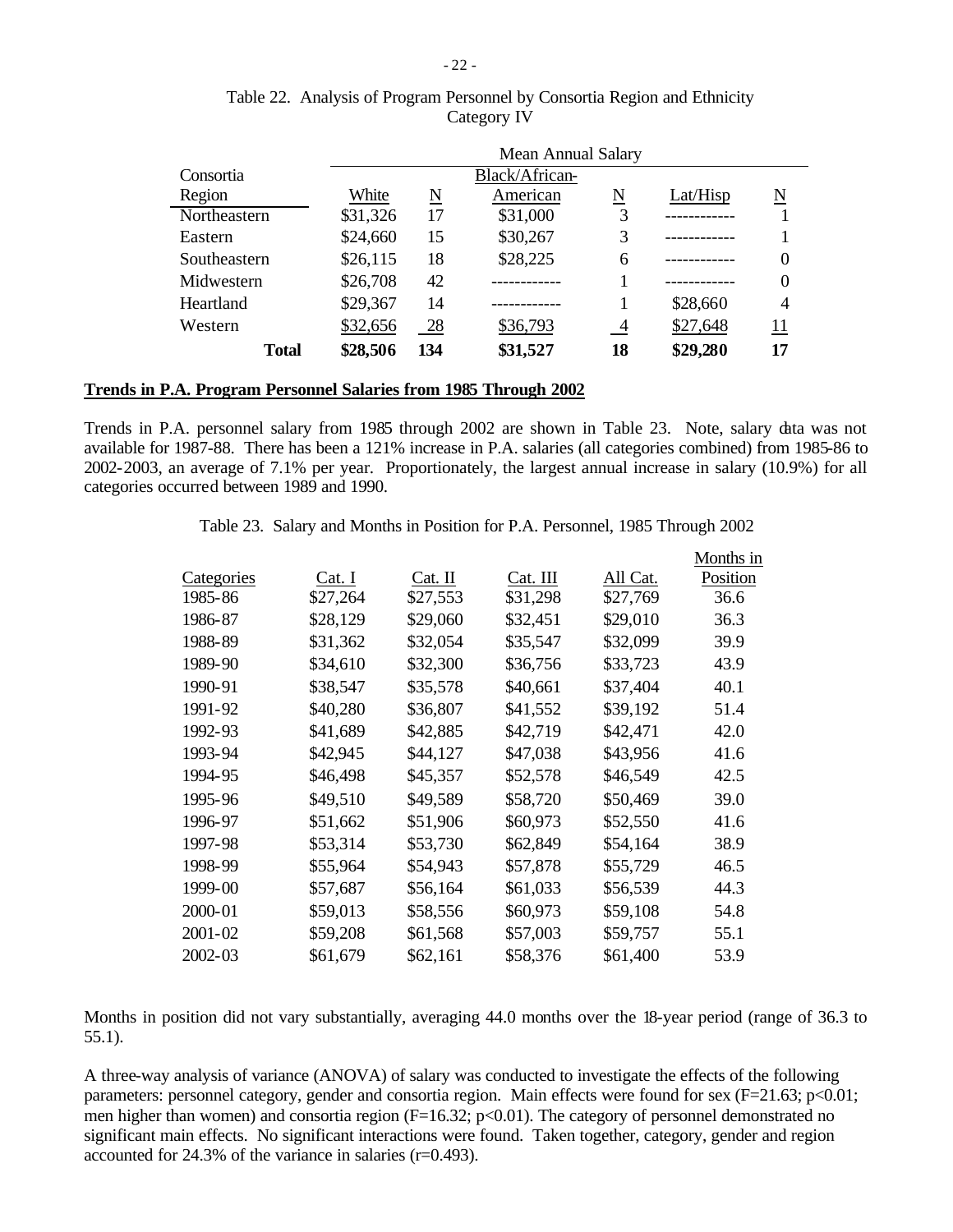Trends in salary for all categories of program personnel (data for P.A.'s and non-P.A.'s were combined) from 1985 through 2002 are illustrated in Figure 7. Salaries for personnel in Cat I and II consistently increased each year with the largest increase occurring in 1990. Since 1997, Cat III salaries have decreased by 8.7%.



### **Program Personnel: Academic Classification**

The number of Category I - III personnel (P.A.'s and non-P.A.'s) classified as faculty and staff, as well as the tenure track status of those in faculty positions, are shown in Table 24.

|                           |               |                 | П             |              | Ш            |              | Total         |                 |
|---------------------------|---------------|-----------------|---------------|--------------|--------------|--------------|---------------|-----------------|
| Classification<br>Faculty | Number<br>257 | $(\%)$<br>92.1% | Number<br>145 | (%)<br>83.8% | Number<br>38 | (%)<br>58.5% | Number<br>440 | $(\%)$<br>85.1% |
| <b>Staff</b>              | 22            | 7.9%            | 28            | 16.2%        | 27           | 41.5%        | 77            | 14.9%           |
| <b>Tenure Status</b>      |               |                 |               |              |              |              |               |                 |
| In Tenure Track*          | 73            | 28.4%           | 29            | 20.0%        | 15           | 39.5%        | 117           | 26.6%           |
| Faculty Tenured**         | 19            | 7.4%            | 6             | 4.1%         |              | 18.4%        | 32            | 7.3%            |

Table 24. Program Personnel: Classification and Tenure Track Status

\* Percent of TOTAL faculty in tenure track not tenured.

\*\* Percent of TOTAL faculty tenured (e.g.,  $32/440 = 7.3\%$ )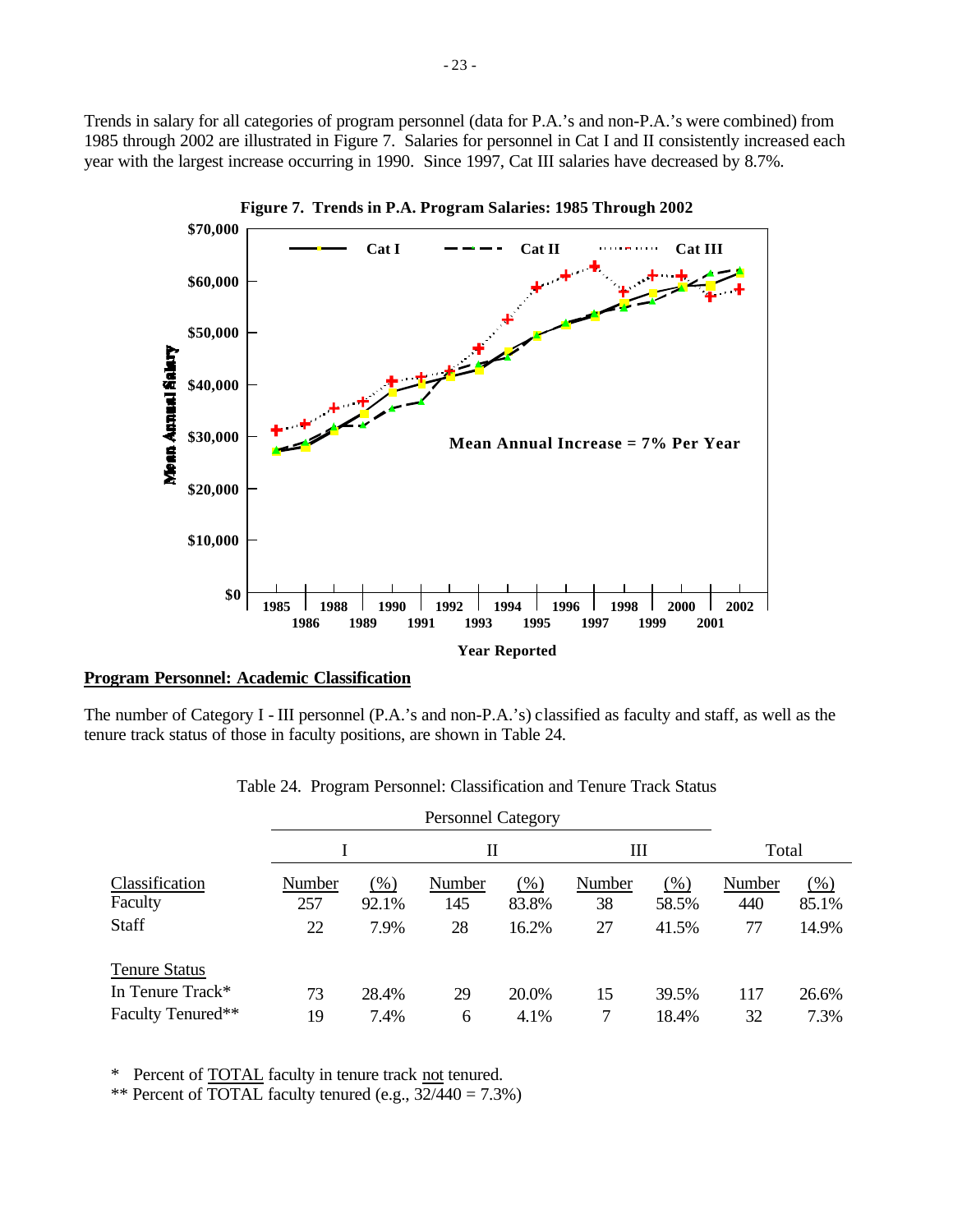For all categories combined, more than three fourths (N=440; 85%) of personnel were classified as faculty. This distribution of individuals classified as faculty varied greatly between 58.5% for Category III and 92.1% for Category I. Category III includes typically administrative-type personnel who may be less likely to be appointed to an academic level position.

Overall, more than one-fourth (26.6%) of the faculty were on the tenure track. However, only 7.3% of the faculty were tenured. Viewed in another way, 27.3% of those faculty in a tenure track were tenured, with the highest proportion of these tenured faculty in Category III (46.7%).

Table 25 shows the academic classification and tenure status of Category I - III personnel by gender. The proportion of men holding faculty rank was higher than the proportion of women (90% versus 82%, respectively). A larger proportion of male faculty were on tenure track compared to female faculty, 28.5% versus 24.5%, respectively. Although very few faculty were tenured (7.1%), more male faculty were tenured (8.6%) as compared to female faculty (5.9%).

| Personnel                   | Female |        | Male   |        | Total  |        |  |
|-----------------------------|--------|--------|--------|--------|--------|--------|--|
| Classification              | Number | $(\%)$ | Number | $(\%)$ | Number | $(\%)$ |  |
| <b>Faculty Appointment</b>  | 253    | 81.9%  | 186    | 89.9%  | 439    | 85.1%  |  |
| <b>Staff Appointment</b>    | 56     | 18.1%  | 21     | 10.1%  | 77     | 14.9%  |  |
|                             |        |        |        |        |        |        |  |
| <b>Tenure Status</b>        |        |        |        |        |        |        |  |
| <b>Tenure Track Faculty</b> | 62     | 24.5%  | 53     | 28.5%  | 115    | 26.2%  |  |
| Tenured Faculty*            | 15     | 5.9%   | 16     | 8.6%   | 31     | 7.1%   |  |

Table 25. Program Personnel: Classification and Tenure Track Status by Gender

\* Percent of TOTAL faculty tenured.

A summary of the highest degree held by each category of program personnel is shown in Table 26. All but 2.3% of Category I - III program personnel were reported to have earned a bachelors or higher degree. Less than onefourth of the P.A. and non-P.A. personnel held a baccalaureate degree (24%) as their highest degree. Over onehalf of the personnel held a master's degree (N=290; 59.9%). Sixty-five individuals (13.4%) were identified as having earned a doctorate. Proportionately, Category I and III personnel tended to have more doctorate degrees than those in Category II.

Table 26. Program Personnel: Highest Degree Held

|                  |          |        |                 | <b>Program Personnel Categories</b> |    |        |                  |        |           |                         |
|------------------|----------|--------|-----------------|-------------------------------------|----|--------|------------------|--------|-----------|-------------------------|
| Highest          |          |        | Ш<br>IV<br>Щ    |                                     |    |        |                  |        |           | Categories<br>$I - III$ |
| Degree           | <u>#</u> | $(\%)$ | $\frac{\#}{\#}$ | $(\%)$                              | #  | $(\%)$ | #                | $(\%)$ | <u>#</u>  | (% )                    |
| Doctorate        | 50       | 19.0%  |                 | 4.2%                                | 8  | 14.3%  | $\boldsymbol{0}$ | 0.0%   | 65        | 13.4%                   |
| <b>Masters</b>   | 158      | 60.1%  | 104             | 63.0%                               | 28 | 50.0%  | 10               | 10.4%  | 290       | 59.9%                   |
| <b>Bachelors</b> | 53       | 20.2%  | 50              | 30.3%                               | 15 | 26.8%  | 48               | 50.0%  | 118       | 24.4%                   |
| Associate        |          | 0.8%   | $\overline{4}$  | 2.4%                                | 5  | 8.9%   | $\frac{38}{5}$   | 39.6%  | <u>11</u> | 2.3%                    |
| <b>Total</b>     | 263      | 100.0% | 165             | 100.0%                              | 56 | 100.0% | 96               | 100.0% | 484       | 100.0%                  |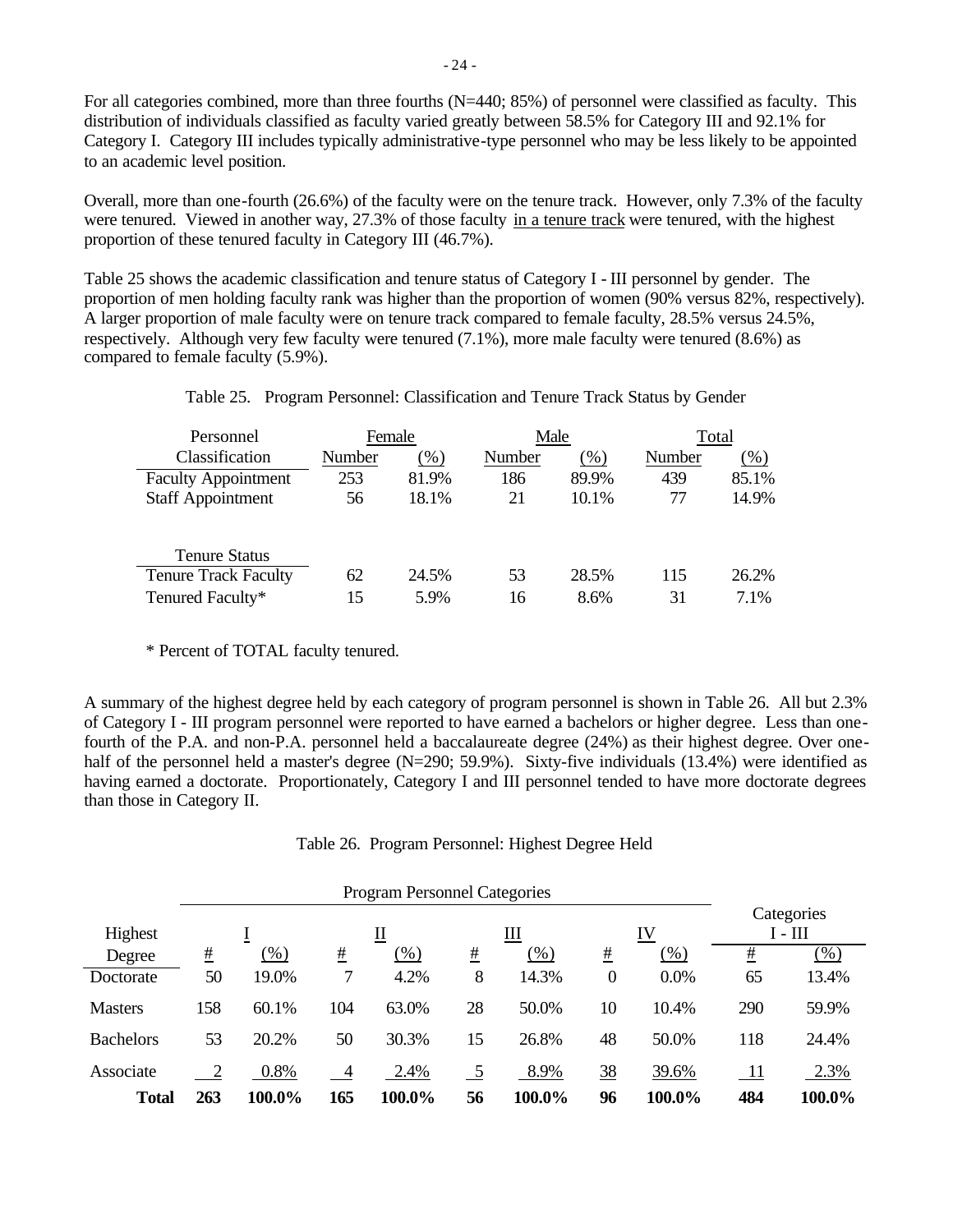The number and academic rank of program faculty, by category, are shown in Table 27. Over half of the P.A. and non-P.A. faculty hold the academic rank of assistant professor (N=221; 52.4%).

|                       |     |        |                          | <b>Program Personnel Categories</b> |                |        |     |        |
|-----------------------|-----|--------|--------------------------|-------------------------------------|----------------|--------|-----|--------|
|                       |     |        |                          | Н                                   |                | Ш      |     | Total  |
| Academic Rank         | N   | $(\%)$ | $\underline{\mathbf{N}}$ | $(\%)$                              | N              | (%)    | N   | $(\%)$ |
| <b>Full Professor</b> | 6   | 2.4%   | $\theta$                 | $0.0\%$                             |                | 2.9%   |     | 1.7%   |
| Associate Prof.       | 24  | 9.8%   | 6                        | 4.3%                                | 12             | 34.3%  | 42  | 10.0%  |
| Assistant Prof.       | 131 | 53.3%  | 73                       | 51.8%                               | 17             | 48.6%  | 221 | 52.4%  |
| Instructor/Lect.      | 85  | 34.6%  | 62                       | 44.0%                               | $\overline{5}$ | 14.3%  | 152 | 36.0%  |
| <b>Total</b>          | 246 | 100.0% | 141                      | 100.0%                              | 35             | 100.0% | 422 | 100.0% |

Table 27. Program Personnel: Academic Rank of Faculty

#### **P.A. and Non-P.A. Personnel Salary Analysis**

Salaries for Category I - III P.A. and non-P.A. program personnel by academic classification are shown in Table 28. The mean annual salary of faculty-level personnel was \$64,033 (N=391), 34% higher than those appointed to staff positions (\$47,867; N=74). In general, the annual salaries of non-P.A. personnel with faculty rank (\$64,713, N=53) were higher than the salaries of P.A. personnel with faculty appointments (\$63,926; N=338). Faculty salaries differed substantially between categories with Category III faculty earning the highest annual income.

Table 28. Faculty and Staff Salaries by Category

|                                  |          |                | <b>Program Personnel Categories</b> |                        |          |                     |                    |     |
|----------------------------------|----------|----------------|-------------------------------------|------------------------|----------|---------------------|--------------------|-----|
|                                  | Ī        |                | ∐                                   |                        | Ш        |                     | Categories I - III |     |
| <b>Classification</b><br>Faculty | Mean     | N              | Mean                                | $\underline{\text{N}}$ | Mean     | $\underline{\rm N}$ | Mean               | N   |
| P.A.                             | \$62,793 | 187            | \$63,816                            | 121                    | \$71,428 | 30                  | \$63,926           | 338 |
| $Non-P.A.$                       | \$64,177 | 39             | \$61,230                            | $\overline{7}$         | \$71,186 | $\overline{7}$      | \$64,713           | 53  |
| <b>Total</b>                     | \$63,032 | 226            | \$63,675                            | 128                    | \$71,382 | 37                  | \$64,033           | 391 |
| <b>Staff</b>                     |          |                |                                     |                        |          |                     |                    |     |
| P.A.                             | \$54,814 | 14             | \$58,124                            | 22                     | \$70,175 | $\overline{4}$      | \$58,171           | 40  |
| $Non-P.A.$                       | \$39,120 | 8 <sup>8</sup> | \$38,078                            | 5                      | \$33,903 | 21                  | \$35,745           | 34  |
| <b>Total</b>                     | \$49,107 | 22             | \$54,412                            | 27                     | \$39,706 | 25                  | \$47,867           | 74  |

Among the personnel classified as staff, those that were P.A.'s earned a substantially higher (63%) salary (\$58,171) than non-P.A.'s (\$35,745). In comparison to the previous year (2001-2002), there was over a 2.5% increase in the faculty salaries and a less than 1% increase in staff salaries.

The relationship between salary and gender of P.A. and non-P.A. faculty and staff is summarized in Table 29 (next page). Salaries for male faculty were 6.1% higher than those of female faculty (\$66,217 versus \$62,383, respectively). Male staff earned substantially higher salaries than did female staff, \$58,713 vs. \$43,849, respectively.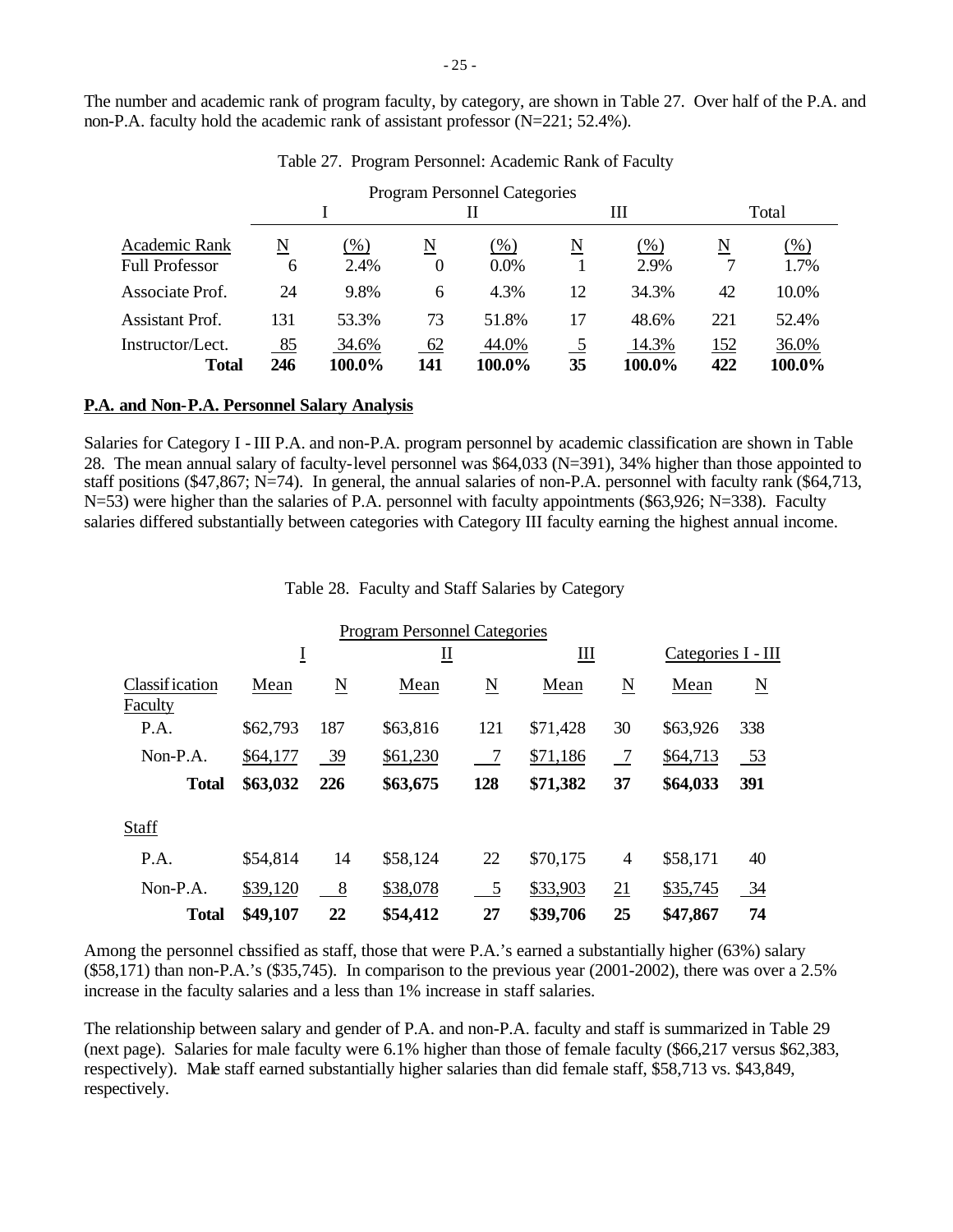|                           | Female   |     | Male     |     |
|---------------------------|----------|-----|----------|-----|
| Classification<br>Faculty | Mean     | N   | Mean     | N   |
| P.A.                      | \$62,619 | 211 | \$66,054 | 126 |
| Non-P.A.                  | \$59,761 | 19  | \$66,806 | 35  |
| <b>Total</b>              | \$62,383 | 230 | \$66,217 | 161 |
| Staff                     |          |     |          |     |
| P.A.                      | \$55,305 | 24  | \$62,469 | 16  |
| Non-P.A.                  | \$34,685 | 30  | \$43,688 | 4   |
| Total                     | \$43,849 | 54  | \$58,713 | 20  |

# Table 29. Program Personnel Salary of Faculty and Staff in Categories I - III by Gender

Compared to the previous year (2001-2002), faculty salaries have increased 1.7% for females and 3.2% for males, while staff salaries decreased by 3.4% for males and decreased by 1.0% for females.

Annual salary of program personnel by highest degree earned for all categories is shown in Table 30. Doctorallevel personnel ( $N=55$ ) earn the highest salary (overall for Categories I - III = \$65,686) and associate degree level individuals the lowest (\$48,621). Category III individuals earned more at the doctorate; Category I personnel with associate's degree earned the highest salary.

| Table 30. Salary of Faculty and Staff Personnel by Highest Degree Held |  |  |  |  |  |  |  |  |
|------------------------------------------------------------------------|--|--|--|--|--|--|--|--|
|------------------------------------------------------------------------|--|--|--|--|--|--|--|--|

|                  |          |                                      |          |                          | <b>Program Personnel Categories</b> |               |          |                     |          |                    |  |  |  |
|------------------|----------|--------------------------------------|----------|--------------------------|-------------------------------------|---------------|----------|---------------------|----------|--------------------|--|--|--|
|                  |          | IV<br>$\underline{\mathrm{II}}$<br>Щ |          |                          |                                     |               |          |                     |          | Categories I - III |  |  |  |
| Highest          |          |                                      |          |                          |                                     |               |          |                     |          |                    |  |  |  |
| Degree           | Mean     | N                                    | Mean     | $\underline{\mathbf{N}}$ | Mean                                | N             | Mean     | $\underline{\rm N}$ | Mean     | N                  |  |  |  |
| Doctorate        | \$65,400 | 40                                   | \$62,388 | 7                        | \$70,002                            | 8             |          | $\theta$            | \$65,686 | 55                 |  |  |  |
| <b>Masters</b>   | \$62,256 | 158                                  | \$63,295 | 92                       | \$67,541                            | 28            | \$41,336 | 9                   | \$63,132 | 278                |  |  |  |
| <b>Bachelors</b> | \$56,680 | 51                                   | \$59,884 | 46                       | \$38,973                            | 14            | \$33,774 | 44                  | \$55,774 | 111                |  |  |  |
| Associate        | \$75,512 | 2                                    | \$55,673 | 4                        | \$32,224                            | 5             | \$27,063 | 37                  | \$48,621 | 11                 |  |  |  |
| Not Reported     | \$55,292 | $\overline{2}$                       | \$64,924 | -9                       | \$64,951                            | $\frac{8}{2}$ | \$25,930 | 84                  | \$63,921 | <u>19</u>          |  |  |  |
| <b>Total</b>     | \$61,679 | 253                                  | \$62,161 | 158                      | \$58,376                            | 63            | \$28,951 | 174                 | \$61,400 | 474                |  |  |  |

The salary of personnel classified as faculty is shown by academic rank and category in Table 31 (next page). Overall, there was an increase in mean salary with higher academic rank. The range of mean salaries was broad, \$59,976 at the rank of instructor in Category II to \$73,147 for those at the associate professor level in Category III.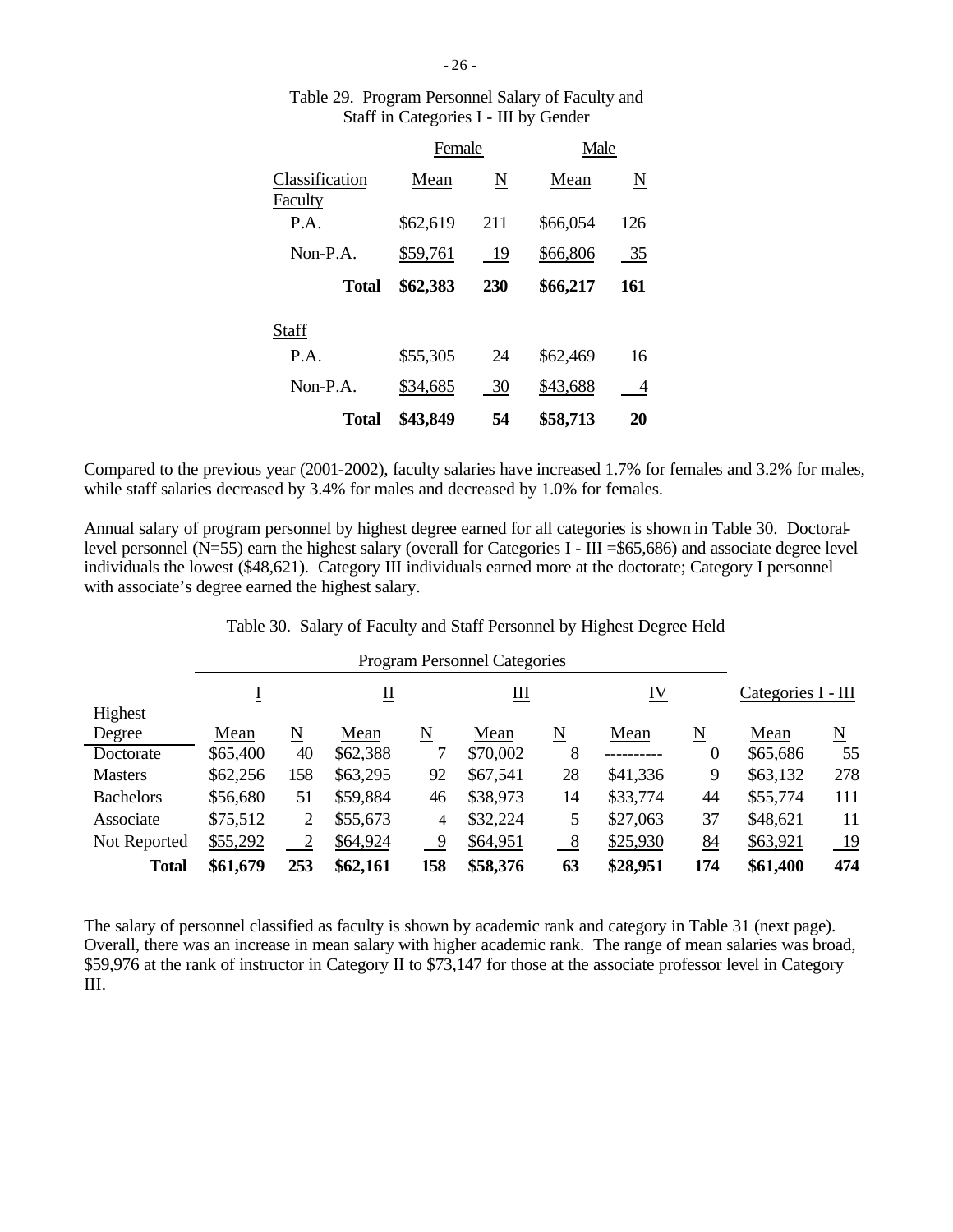|                                        |                  |                | Н        |               | Ш        |    | Total            |     |
|----------------------------------------|------------------|----------------|----------|---------------|----------|----|------------------|-----|
| Academic Rank<br><b>Full Professor</b> | Mean<br>\$72,278 | N<br>4         | Mean     | N<br>$\theta$ | Mean     | N  | Mean<br>\$72,869 | N   |
| Associate Prof.                        | \$71,020         | 19             | \$67,455 | 6             | \$73,147 | 12 | \$71,132         | 37  |
| <b>Assistant Prof.</b>                 | \$63,202         | 109            | \$65,337 | 62            | \$68,300 | 17 | \$64,367         | 188 |
| Instructor/Lect.                       | \$60,613         | 91             | \$59,976 | 59            | \$69,192 | 5  | \$60,647         | 155 |
| Not Reported                           | \$52,043         | $\frac{30}{5}$ | \$58,943 | 31            | \$43,486 | 28 | \$51,751         | 89  |
| <b>Total</b>                           | \$61,679         | 253            | \$62,161 | 158           | \$58,376 | 63 | \$61,400         | 474 |

## Table 31. Salary of Program Faculty by Academic Rank and Category

#### **Program Directors of Physician Assistant Programs**

The general characteristics of program directors are shown in Table 32 and include percent of time, annual salary and months in position for P.A. and non-P.A. directors by gender and highest degree held. On average, program directors devoted 96.3% of their time to program-related activities. While the percentage of time ranged from 50% to 100%, the majority of the directors (N=83; 88%) were working full-time. Eighty-eight percent of the directors were P.A.'s (N=75).

### Table 32. Characteristics of Program Directors

| Characteristics<br>Percent Time | Mean<br>96.3%  |               | S.D.<br>11.1 | Range<br>50% - 100% |                     | $\frac{N}{94}$ |
|---------------------------------|----------------|---------------|--------------|---------------------|---------------------|----------------|
| <b>Annual Salary</b>            | \$85,780       | \$14,856      |              |                     | $$50,724 - 120,000$ | 85             |
| P.A.                            | \$85,437       |               | \$14,713     |                     | $$50,724 - 120,000$ | 75             |
| Non-P.A.                        | \$88,352       |               | \$15,651     |                     | $$65,000 - 120,000$ | 10             |
| Male                            | \$87,903       |               | \$14,676     |                     | $$55,702 - 120,000$ | 44             |
| Female                          | \$83,763       |               | \$14,797     |                     | $$50,724 - 120,000$ | 40             |
| Doctorate                       | \$88,044       |               | \$27,889     | $$62,523 - 120,000$ |                     | 24             |
| <b>Masters</b>                  | \$83,619       |               | \$23,548     | $$50,724 - 120,000$ |                     | 52             |
| <b>Bachelors</b>                | \$94,333       |               | \$15,628     |                     | $$70,000 - 110,000$ | 3              |
| Months in Position              | 70.88          |               | 80.74        |                     | 1-378               | $\frac{94}{5}$ |
| P.A.                            | 65.73          |               | 70.61        | 1-344               |                     | 83             |
| Non-P.A.                        | 109.73         |               | 128.02       | 5-378               |                     | 11             |
| Male                            | 68.29          |               | 75.02        | 1-344               |                     | 49             |
| Female                          | 73.71          |               | 86.46        |                     | 1-378               | 45             |
| <b>Highest Degree Held</b>      | Female         | $\frac{0}{6}$ | Male         | $\frac{0}{6}$       | Total               | $\frac{0}{6}$  |
| Doctorate*                      | 9              | 37.5%         | 15           | 62.5%               | 24                  | 27.6%          |
| <b>Masters</b>                  | 30             | 50.0%         | 30           | 50.0%               | 60                  | 69.0%          |
| Baccalaureate                   | $\overline{2}$ | 66.7%         | $\mathbf{1}$ | 33.3%               | 3                   | 3.4%           |

\* Includes Ph.D., Ed.D., J.D., Pharm.D. and M.D. Degrees

The mean average salary for program directors was \$85,780, ranging from \$50,724 to \$120,000. Program directors who were P.A.'s earned a lower salary in comparison to those who were non-P.A.'s (\$85,437 and \$88,352, respectively). The average months in position varied from 66 months for physician assistant to 110 months for non-physician assistant. The median months in position was 49.5 months.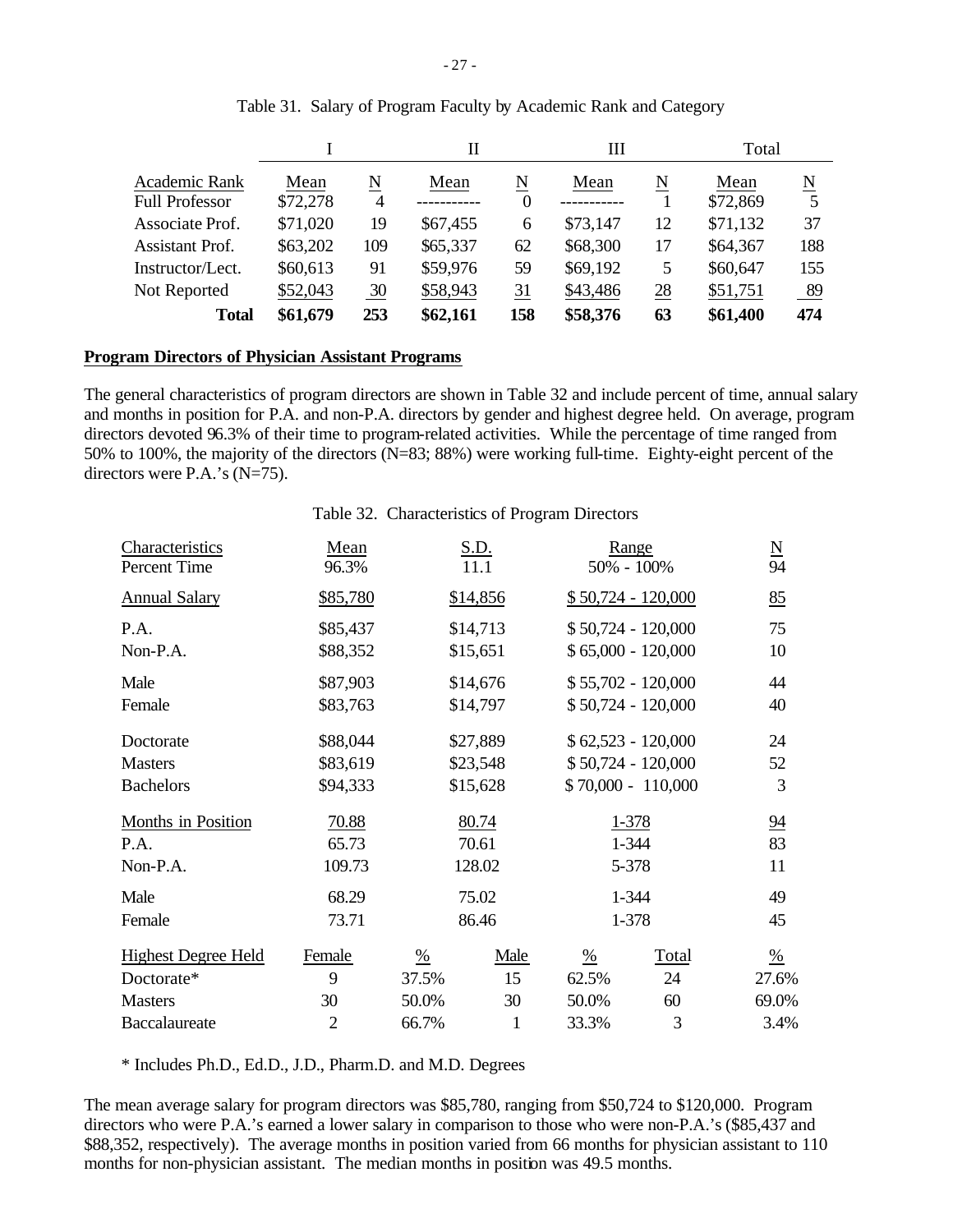Male program directors had higher average salaries (\$87,903) than did female directors (\$83,763). The mean time in position of female directors exceeded that of male directors by six months (74 versus 68 months, respectively). The median number of months in position for male and female program directors is 40 and 50.5 respectively. In comparison to the 2001-2002 data, mean salaries increased by 2.4% (\$85,780 versus \$83,771).

### **Program Director Salaries: Regional Differences**

A summary of program directors' salary and months in position by consortia region is shown in Table 33. Program directors associated with programs located in the Midwestern region had lower mean salaries (\$81,684) compared with the rest of the United States. Directors in the Heartland region had the highest mean salaries (\$93,079). The lowest individual salary for a program director was in the Midwestern region (\$50,724). Program directors in the Northeastern region had been employed in their positions the longest time, over seven years (87.8 months), and those in the Midwestern region the shortest period of time (43.9 months). Please note that the median months in position are listed on the table.

|  |  |  |  | Table 33. Salary and Months in Position of Program Directors by Region |  |  |
|--|--|--|--|------------------------------------------------------------------------|--|--|
|--|--|--|--|------------------------------------------------------------------------|--|--|

|                  |    |                                         |          | <b>Program Director Salary</b> |           |      | Months in Position |           |
|------------------|----|-----------------------------------------|----------|--------------------------------|-----------|------|--------------------|-----------|
| Consortia Region |    | $\underline{\text{N}}$<br>Mean<br>Range |          |                                |           | Mean | Median             | Range     |
| Northeastern     | 17 |                                         | \$84,228 | \$55,000-101,000               | 20        | 87.8 | 53.0               | $3 - 378$ |
| Eastern          |    | 12                                      | \$83,937 | \$63,325-120,000               | 16        | 62.4 | 49.0               | $5 - 244$ |
| Southeastern     |    | 12                                      | \$88,351 | \$55,702-120,000               | 12        | 83.5 | 60.5               | $2 - 232$ |
| Midwestern       |    | 19                                      | \$81,684 | \$50,724 109,200               | 20        | 43.9 | 50.0               | $1 - 101$ |
| Heartland        |    | 9                                       | \$93,079 | \$73,000-110,000               | 10        | 82.2 | 57.3               | 6-324     |
| Western          |    | <u>16</u>                               | \$87,641 | \$62,523-120,000               | <u>16</u> | 75.4 | 43.0               | $1 - 360$ |
| <b>Total</b>     | 85 |                                         | \$85,780 | \$50,724-120,000               | 94        | 70.9 | 49.5               | 1-378     |

### **Medical Directors of Physician Assistant Programs**

The characteristics of P.A. program medical directors are shown in Table 34. Percent time data were available for 91 medical directors, of which eleven were employed as such on a full-time basis, the remainder, on average, devoted less than one-quarter (24.9%) of their time to program-related activities. The mean annual salary of the medical directors reporting (N=74) was \$99,190 but varied extensively, ranging from \$25,000 to \$200,000. Male medical directors (N=60) earned a lower annual mean salary (\$97,168) than did female medical directors (\$107,857).

|                           | Mean      | S.D.     | Median    | Range            | N  |  |
|---------------------------|-----------|----------|-----------|------------------|----|--|
| Percent Time              | 33.9      | 29.6     | 20.0      | 5%-100%          | 91 |  |
| <b>Annual Salary</b>      | \$99,190  | \$46,924 | \$101,500 | \$25,000-200,000 | 74 |  |
| Female                    | \$107,857 | \$30,870 | \$114,000 | \$51,000-161,600 | 14 |  |
| Male                      | \$97,168  | \$49,715 | \$100,000 | \$25,000-200,000 | 60 |  |
| <b>Months in Position</b> | 64.6      | 65.7     | 44.0      | 1-373            | 89 |  |
| Female                    | 74.0      | 84.6     | 50.0      | 5-373            | 17 |  |
| Male                      | 62.4      | 60.2     | 43.0      | 1-288            | 72 |  |

Table 34. Characteristics of Program Medical Directors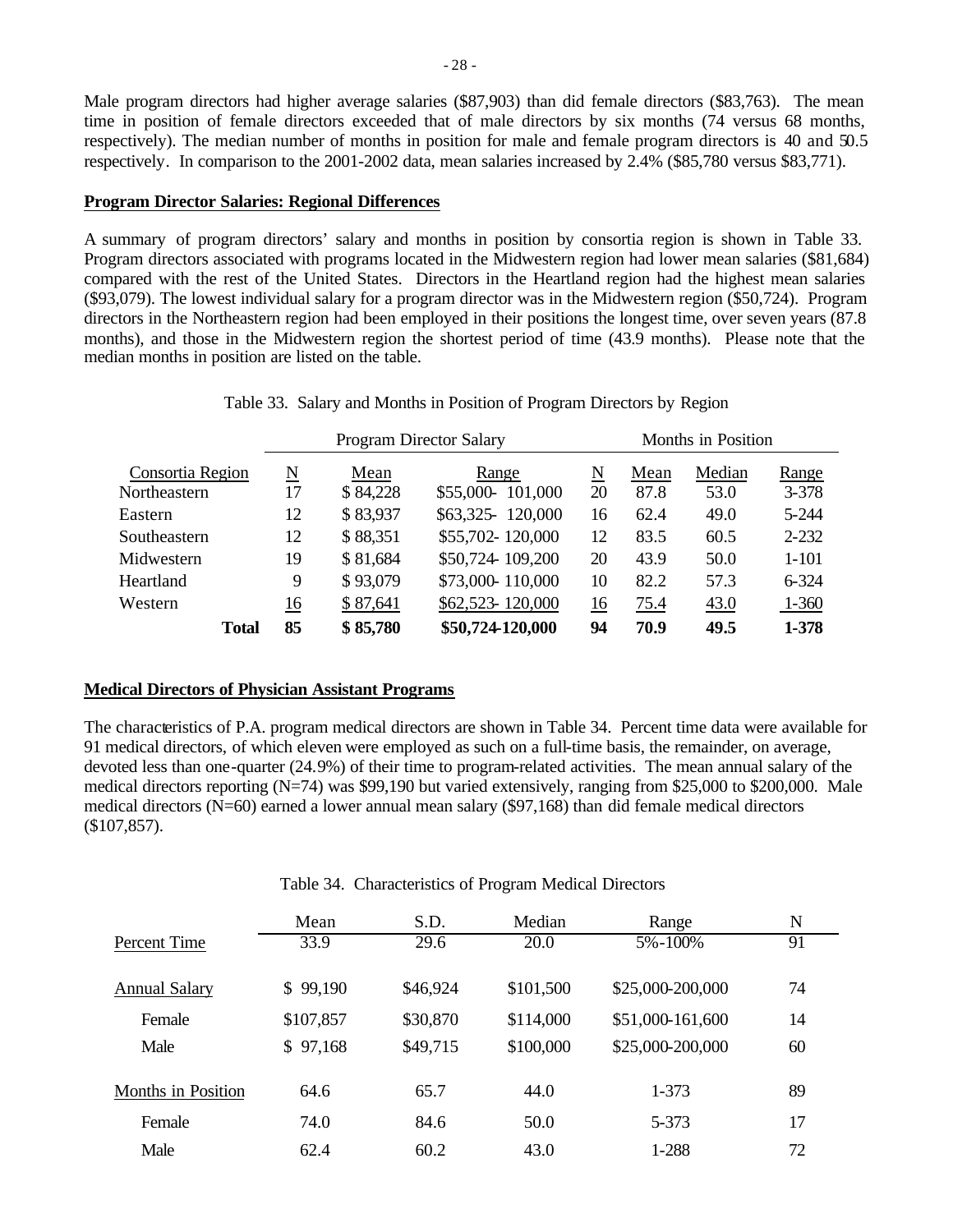Overall, medical director salaries decreased by 5% from the previous year. Respondents which originally had not made corrections for full-time equivalent were contacted in order to clarify figures. The majority of medical directors were male (60; 81%). The average months in position is lower for male directors (62 months).

Data concerning medical director salaries, months in position and consortia region are shown in Table 35. Medical directors of those programs in the Heartland region had the highest mean salaries (\$119,065). Those directors in the Northeastern had the lowest salaries (\$86,864). Medical directors in the Eastern region were in their positions for the longest period of time (87.1 months). It should be noted that the range in both salaries (range of \$25,000 to \$200,000) and months in position (from 1 to 373 months) was extensive. Please note that the mean months in position differ significantly from the median months in position.

|                  | Medical Director's Salary* |    |                        |           |                  | Months in Position |      |        |           |
|------------------|----------------------------|----|------------------------|-----------|------------------|--------------------|------|--------|-----------|
| Consortia Region |                            | N  | Mean                   | Median    | Range            | N                  | Mean | Median | Range     |
| Northeastern     |                            | 14 | 86,864<br><sup>S</sup> | \$96,000  | \$25,000-170,000 | 18                 | 69.9 | 48.5   | 1-288     |
| Eastern          |                            | 12 | \$118,416              | \$117,500 | \$26,332-184,000 | 16                 | 87.1 | 63.0   | $6 - 251$ |
| Southeastern     |                            | 11 | \$91,414               | \$110,500 | \$30,000-165,000 | 12                 | 62.6 | 58.5   | $4 - 145$ |
| Midwestern       |                            | 16 | \$92,453               | \$100,000 | \$25,000-163,000 | 19                 | 49.1 | 60.0   | $1 - 120$ |
| Heartland        |                            |    | \$119,065              | \$120,000 | \$50,000-200,000 | 9                  | 57.4 | 44.0   | $5 - 112$ |
| Western          |                            | 14 | \$98,931               | \$107,900 | \$28,320-150,000 | 15                 | 59.9 | 36.0   | $3 - 373$ |
|                  | <b>Total</b>               | 74 | \$91,990               | \$101,500 | \$25,000-200,000 | 89                 | 64.6 | 44.0   | $1 - 373$ |

| Table 35. Salary and Months in Position of Medical Directors by Region |
|------------------------------------------------------------------------|
|------------------------------------------------------------------------|

\* Corrected for full-time equivalent.

The medical specialties of P.A. program medical directors are shown in Table 36. The majority of medical directors (N=69; 73.4%) were practicing in primary care specialties, predominantly family medicine (N=49; 52%) and internal medicine (N=18; 19%). Only twenty-five medical directors were in non-primary care specialties.

| Primary Care                            |               |       | Non-Primary Care         |    |       |
|-----------------------------------------|---------------|-------|--------------------------|----|-------|
| <b>Medical Specialty</b><br>N<br>$(\%)$ |               |       | <b>Medical Specialty</b> | N  | (% )  |
| <b>Family Medicine</b>                  | 49            | 52.1% | Cardiology               | 5  | 5.3%  |
| <b>Internal Medicine</b>                | 18            | 19.1% | Emergency Med.           | 5  | 5.3%  |
| Pediatrics                              | $\frac{2}{2}$ | 2.1%  | <b>General Surgery</b>   |    | 1.1%  |
| <b>Total</b>                            | 69            | 73.4% | Psychiatry               |    | 1.1%  |
|                                         |               |       | Other                    | 13 | 13.8% |
|                                         |               |       | <b>Total</b>             | 25 | 26.6% |

## Table 36. Medical Specialties of P.A. Program Medical Directors

### **Comparisons between Medical and Program Directors**

A comparison between medical and program directors' salaries from 1984-85 through 2002-2003 is shown in Table 37 (next page). Note, information concerning the characteristics of medical directors was not available in 1987-88. Between 1984 and 2002, there has been a 128% increase in the mean salary for program directors and a 74% increase for medical directors. The mean time in position has increased for program directors over this period (64.5 to 70.9 months). This year there was a decrease in the months in position for program and medical directors from last year.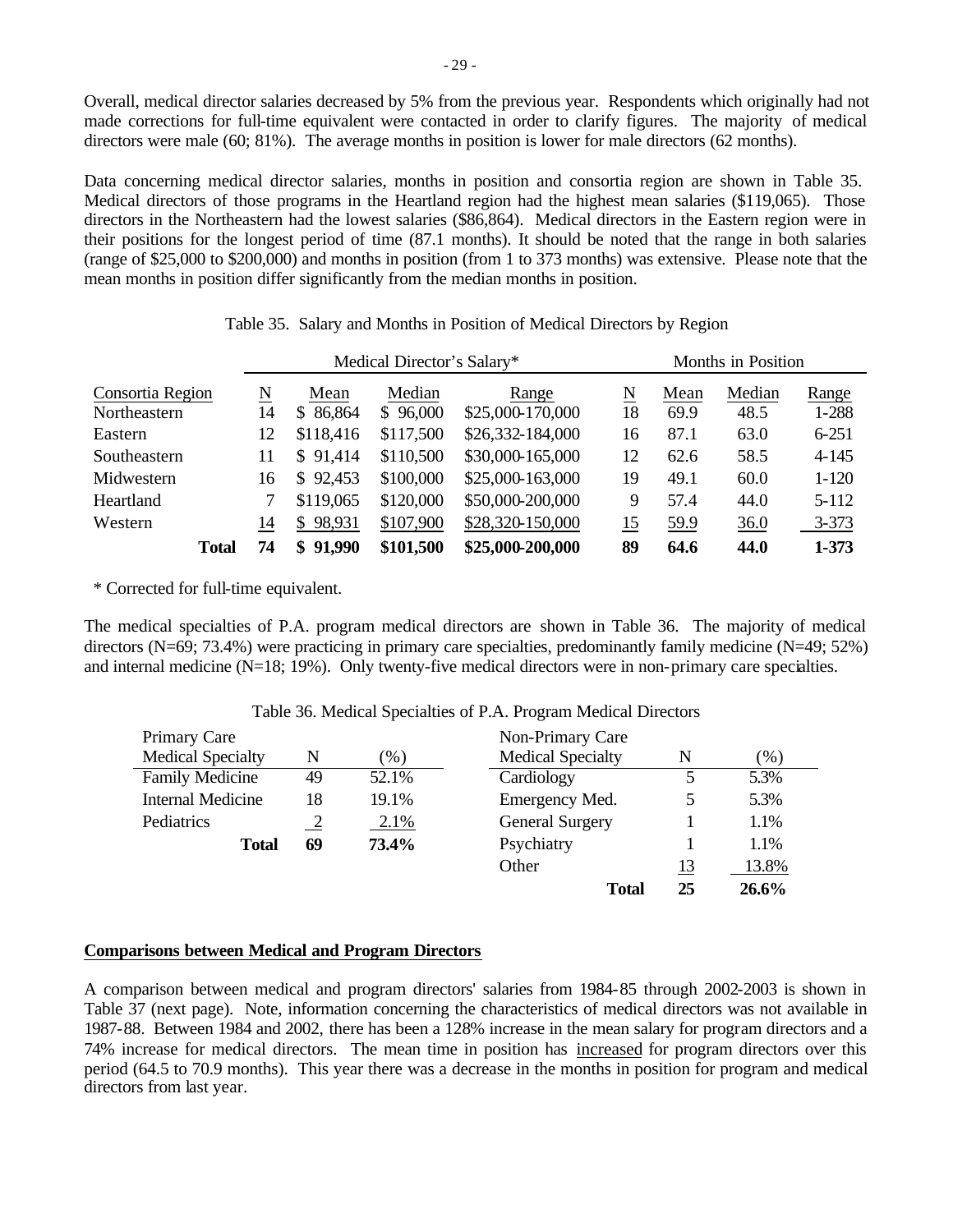| Academic   |          | Program Director |                     |              | <b>Medical Director</b> |                        |
|------------|----------|------------------|---------------------|--------------|-------------------------|------------------------|
| Year       | Mean     | Months           | $\underline{\rm N}$ | Mean         | <b>Months</b>           | $\underline{\text{N}}$ |
| 1984-1985  | \$37,499 | 64.5             | 31                  | \$<br>61,000 | 69.1                    | 23                     |
| 1985-1986  | \$36,491 | 69.3             | 32                  | \$<br>66,900 | 70.1                    | 21                     |
| 1986-1987  | \$39,939 | 68.8             | 38                  | \$<br>66,300 | 63.9                    | 29                     |
| 1987-1988  | \$41,324 | 67.9             | 38                  | N/A          |                         |                        |
| 1988-1989  | \$41,730 | 90.3             | 42                  | 74,056<br>\$ | 75.3                    | 36                     |
| 1989-1990  | \$42,800 | 88.8             | 36                  | \$<br>76,168 | 78.8                    | 32                     |
| 1990-1991  | \$50,824 | 85.5             | 41                  | \$<br>85,646 | 69.1                    | 36                     |
| 1991-1992  | \$54,266 | 98.9             | 38                  | \$<br>75,071 | 72.3                    | 39                     |
| 1992-1993  | \$56,206 | 91.4             | 51                  | \$<br>98,288 | 69.3                    | 39                     |
| 1993-1994  | \$57,241 | 85.2             | 50                  | 95,882<br>\$ | 53.8                    | 33                     |
| 1994-1995  | \$63,115 | 89.9             | 55                  | \$107,617    | 67.3                    | 32                     |
| 1995-1996  | \$67,437 | 88.0             | 67                  | \$102,509    | 61.7                    | 55                     |
| 1996-1997  | \$69,808 | 91.7             | 72                  | 89,186<br>\$ | 64.5                    | 55                     |
| 1997-1998  | \$70,031 | 68.3             | 90                  | 99,372<br>\$ | 54.8                    | 75                     |
| 1998-1999  | \$73,048 | 73.6             | 80                  | \$101,066    | 62.5                    | 62                     |
| 1999-2000  | \$76,709 | 70.3             | 88                  | \$98,214     | 62.2                    | 71                     |
| 2000-2001  | \$79,878 | 75.6             | 88                  | \$108,575    | 64.0                    | 72                     |
| 2001-2002  | \$83,771 | 75.8             | 91                  | \$104,355    | 65.1                    | 81                     |
| 2002-2003  | \$85,780 | 70.9             | 85                  | 99,190<br>\$ | 64.6                    | 74                     |
| 19-yr Mean | \$59,364 | 70.9             | 58                  | \$<br>89,055 | 66.0                    | 48                     |

Table 37. Trends in Directors' Salaries and Months in Position from 1984 Through 2002

On average, in 2002, medical directors earned an annual salary approximately 16% higher than the typical program director (\$99,190 versus \$85,780). Over the nineteen-year period, the medical directors earned an annual salary of approximately 50% higher than the typical program director (\$89,055 versus \$59,364). Trends in salary for the program and medical directors from 1984 through 2002 are in Figure 8 (next page) and clearly illustrates the variation in directors' salaries since 1984.

A comparison of academic position and tenure status between the directors is shown in Table 38. The majority of medical and program directors held faculty level positions with 13.4% of these directors classified as staff. More program directors than medical directors in faculty-level positions were on a tenure track and less than one-fourth of the faculty directors were tenured.

|                                               | Program Director |              | <b>Medical Director</b> |                 |
|-----------------------------------------------|------------------|--------------|-------------------------|-----------------|
| Level of Position<br><b>Staff Appointment</b> | Number<br>9      | (% )<br>9.6% | Number<br>16            | $(\%)$<br>17.0% |
| <b>Faculty Appointment</b>                    | 85               | 90.4%        | <u>78</u>               | 83.0%           |
| <b>Total</b>                                  | 94               | 100.0%       | 94                      | 100.0%          |
| <b>Tenure Status</b><br>Tenure Track Faculty* | 34               | 40.0%        | 15                      | 19.2%           |
| Faculty Tenured*                              | 22               | 25.9%        | 6                       | 7.7%            |

|  |  |  |  |  |  |  | Table 38. Program and Medical Directors: Position and Tenure Track Status |
|--|--|--|--|--|--|--|---------------------------------------------------------------------------|
|--|--|--|--|--|--|--|---------------------------------------------------------------------------|

\* Percent of TOTAL faculty tenured

 $\overline{a}$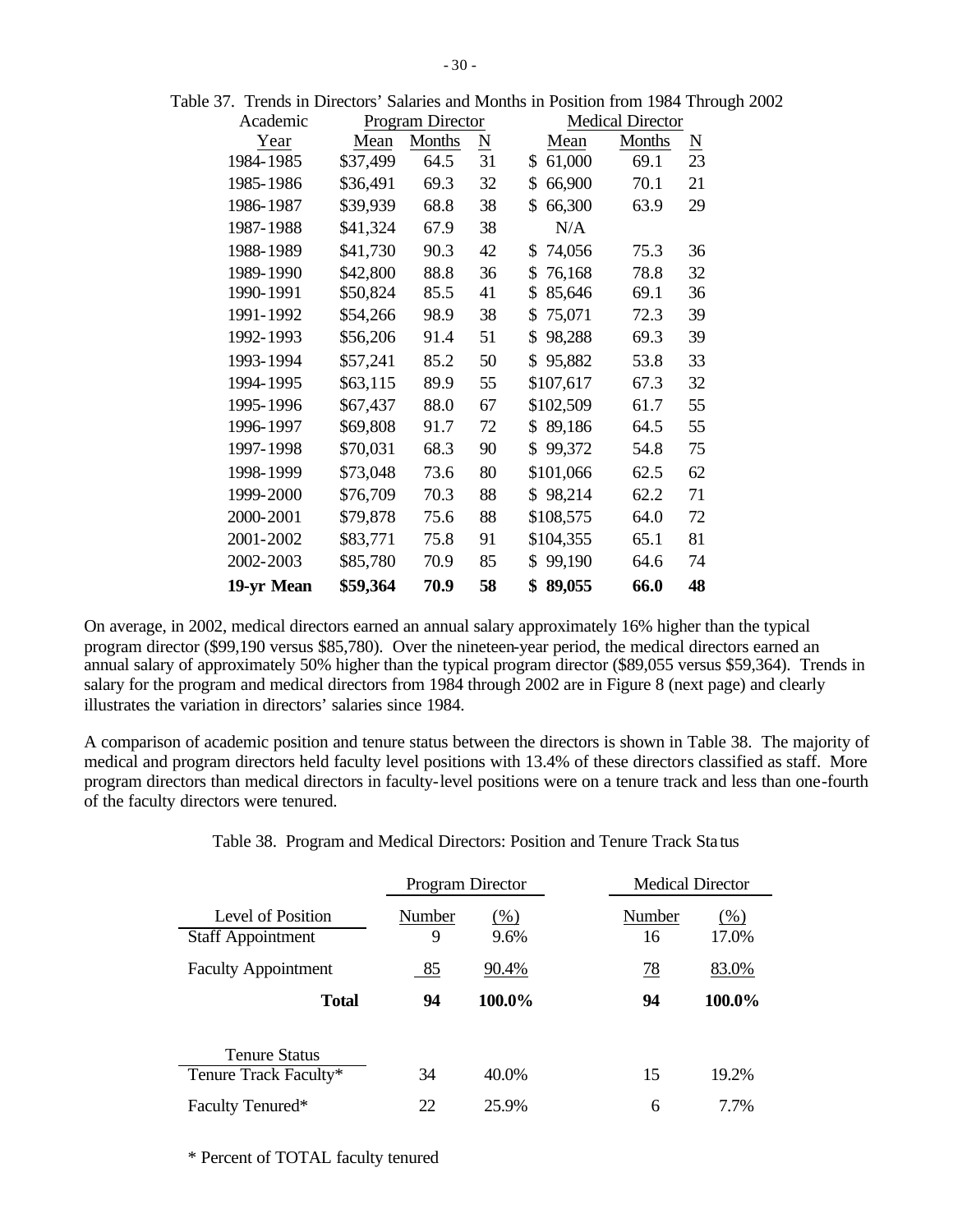

Since 1985-86, the proportion of program and medical directors classified as faculty has remained relatively constant, averaging 83.7%; in 2002 around 90% of the directors were faculty. The proportion of faculty directors on the tenure track has averaged about 37% over time, and was 40% and 19%, respectively in 2002. The proportion of directors achieving tenured status in 2002 was lower than the mean of 20.3%.

A comparison between the academic rank of medical and program director faculty is shown in Table 39. More program directors (95%) held professorial rank than medical directors (80%) held professorial rank (Assistant to Full Professor).

|                            |                | Program Director | <b>Medical Director</b> |        |
|----------------------------|----------------|------------------|-------------------------|--------|
| Academic Rank of Faculty   | Number         | $(\% )$          | Number                  | $(\%)$ |
| <b>Full Professor</b>      | 8              | 10.0%            |                         | 10.6%  |
| <b>Associate Professor</b> | 33             | 41.3%            | 18                      | 27.3%  |
| <b>Assistant Professor</b> | 35             | 43.8%            | 28                      | 42.4%  |
| Instructor/Lecturer        | $\overline{4}$ | 5.0%             | 13                      | 19.7%  |
| Total                      | 80             | 100.0%%          | 66                      | 100.0% |

Table 39. Program and Medical Directors: Academic Rank

#### **Regression Analysis of Salaries**

Linear regression analysis was used to describe the relationship between salary and months in position for all core program faculty and staff. The resulting regression equations provide a means of determining salary while correcting for months in position. Table 40 (next page) identifies regression equations for each of the four P.A. and non-P.A. personnel categories, and for program and medical directors.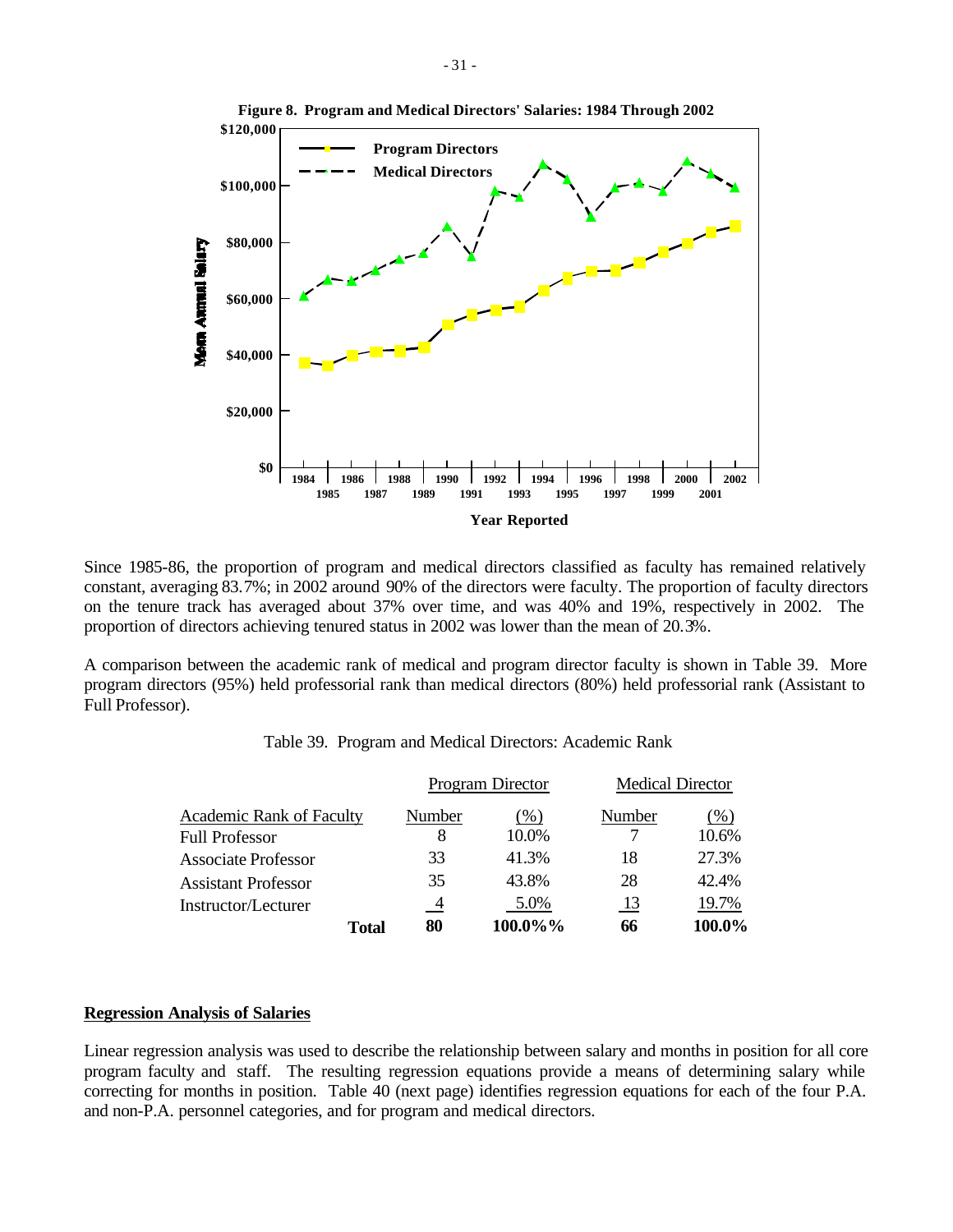Equations from Table 40 will "predict" salary within and across each category using the number of months as the independent variable. For example, one would predict that the salary of a Category I individual who has been in his or her position for 48.5 months would be around  $$1,529$  (i.e. \$59,592 + \$1,937), a value similar to that reported in Table 14 for the average Category I individual (i.e. \$62,023) having been employed for a mean of 48.5 months.

# Table 40. Regression Equations for Salary and Months in Position for P.A. Program Personnel

| Characteristic           | Base     | $+$ (Constant  | $x$ Months   | <u>N</u> |
|--------------------------|----------|----------------|--------------|----------|
| Category I               | \$59,592 | $+$ (\$39.94)  | X            | 251      |
| Category II              | \$60,907 | $+$ (\$ 26.20) |              | 158      |
| Category III             | \$52,145 | $+$ (\$73.02)  |              | 63       |
| Category IV              | \$27,286 | $+$ (\$36.10)  | X.           | 172      |
| Categories I- III        | \$59,114 | $+$ (\$41.52)  |              | 472      |
| <b>Program Directors</b> | \$83,259 | $+$ (\$38.19)  | $\mathbf{X}$ | 85       |
| <b>Medical Directors</b> | \$88,659 | $+$ (\$168.14) | X            | 74       |

### **P.A. Program Personnel Turnover**

The 2002 survey requested updated information on personnel turnover for the period September 2001 through August 2002. Program respondents were asked to provide data on the type, frequency and characteristics of personnel terminating and those employed to fill the position. Reported herein is the turnover activity for 2001- 2002 as well as the cumulative data for the sixteen-year period (1986-2001) in Table 41. Data are expressed as both total number and mean number of individuals per program for the time period identified. Over the sixteen year-period examined, respondents reported that 971 personnel left their positions, averaging 13.1/program. As shown in Figure 9 (next page), there has been an overall increase in turnover since 1986, with decreases in 1991, 1992, 1995, 1997, 1998 and 2001.

| Table 41. Program Personnel Turnover |
|--------------------------------------|
| 1986 Through 2001                    |

|               | <b>Total Number</b> |              |
|---------------|---------------------|--------------|
| Academic Year | Departing           | Mean/Program |
| 1986-1987     | 13                  | 0.3          |
| 1987-1988     | 16                  | 0.3          |
| 1988-1989     | 30                  | 0.6          |
| 1989-1990     | 45                  | 0.9          |
| 1990-1991     | 58                  | 1.2          |
| 1991-1992     | 45                  | 0.8          |
| 1992-1993     | 42                  | 0.8          |
| 1993-1994     | 53                  | 0.9          |
| 1994-1995     | 65                  | 0.9          |
| 1995-1996     | 57                  | 0.7          |
| 1996-1997     | 92                  | 1.0          |
| 1997-1998     | 83                  | 0.9          |
| 1998-1999     | 74                  | 0.7          |
| 1999-2000     | 101                 | 1.1          |
| 2000-2001     | 105                 | 1.1          |
| 2001-2002     | -92                 | 0.9          |
| 16-year Total | 971                 | 13.1         |
| 16-year Mean  | 60.7                | 0.8          |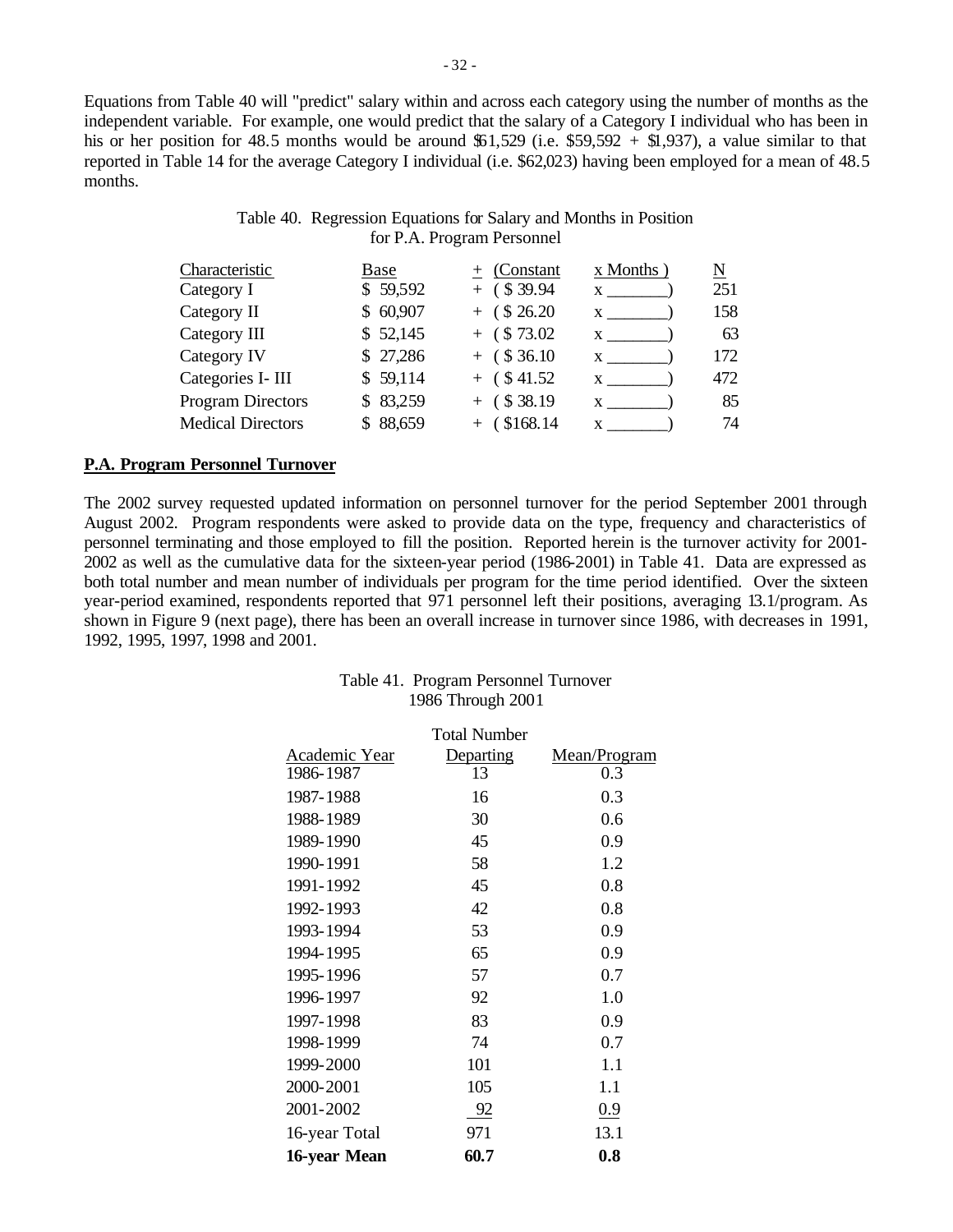During the 2001-2002 academic year, 92 P.A. program personnel departed (N=103 programs reported information) for an average of 0.9 per program. The overall 16-year mean is 60.7 personnel departing per year, an average of 0.8 persons departing/program.

Our best estimate of the mean number of core program personnel is 9.6 per program, and includes one program and medical director, 4.1 P.A.'s and 1.0 non-P.A.'s and 2.5 Category IV personnel. Given the average turnover per year we estimate that 9% of program personnel departed this year (0.9/9.6).

The number of personnel (and mean/program) departing over the past sixteen years and those departing in 2001, by region, is shown in Table 42 and illustrated in Figure 10 (next page). Turnover varied by region. For example, programs in the Western region reported the highest turnover (1.53 per program) while programs in the Eastern region had the lowest rate of turnover (0.47 per program).

Table 42. Program Personnel Turnover by Region, 1986 Through 2001

| Consortia    | Number      | Number  | 2001 Mean/  |     |
|--------------|-------------|---------|-------------|-----|
| Region       | in 16 Years | in 2001 | Program     | N   |
| Northeastern | 176         | 16      | 0.70        | 23  |
| Eastern      | 126         | 8       | 0.47        | 17  |
| Southeastern | 155         | 17      | 1.06        | 16  |
| Midwestern   | 181         | 14      | 0.70        | 20  |
| Heartland    | 138         | 11      | 1.10        | 10  |
| Western      | 195         | 26      | <u>1.53</u> |     |
| <b>Total</b> | 971         | 92      | 0.89        | 103 |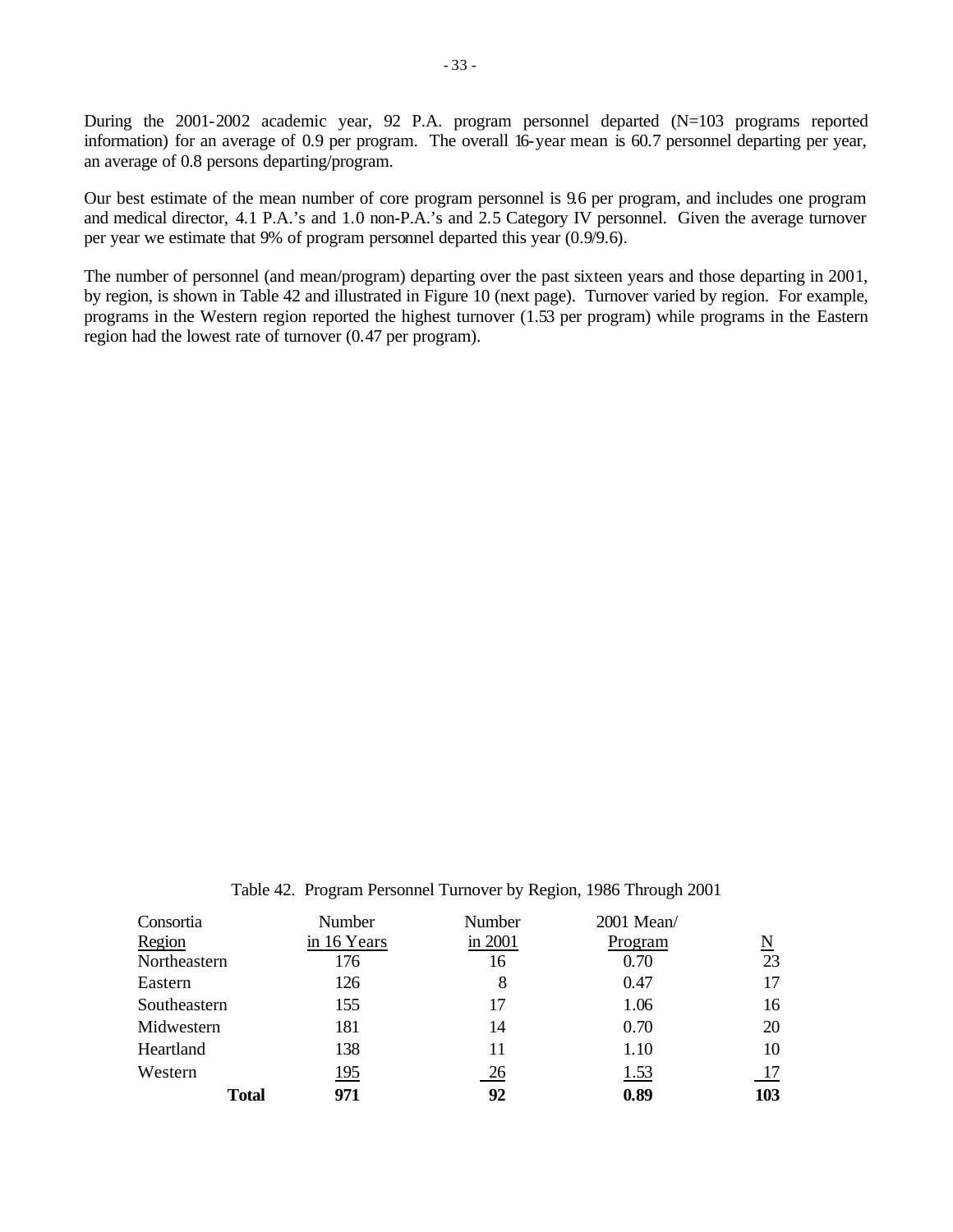

A comparison of the number and category of personnel departing, those employed, percent of positions unfilled and mean number of weeks to fill the position are shown in Table 43. Overall, 92 program personnel (sixteen Category IV) departed in 2001 with turnover highest among Category I personnel and least for Category III. On average 8.1 weeks were required to fill a position. Filling Category III positions averaged 3.0 weeks while 10 weeks were required to fill Category II positions.

| Category                | <b>Number</b><br>Departed | <b>Number</b><br>Employed | Percent<br>Unfilled | Weeks to Fill<br>Position |
|-------------------------|---------------------------|---------------------------|---------------------|---------------------------|
|                         | 43                        | 40                        | 7.0%                | 8.3                       |
| Н                       | 20                        | 19                        | 5.0%                | 10.0                      |
| Ш                       | 2                         | 3                         | 0.0%                | 3.0                       |
| IV                      | 16                        | 16                        | 0.0%                | 6.5                       |
| Program Director        | 8                         | 8                         | 0.0%                | 7.6                       |
| <b>Medical Director</b> | $\overline{3}$            | 2                         | 33.3%               | 9.0                       |
| <b>Total</b>            | 92                        | 88                        | 4.3%                | 8.1                       |

Table 43. Comparison of Personnel Turnover in 2001 by Category

Table 44 (next page) shows the characteristics of personnel departing and those employed. On average, personnel departed in 2001 were older (2.6 years) than those employed. A higher percentage of females were employed than departed. A higher percentage of white personnel were employed than departed.

**Figure 10. Personnel Turnover By Region: 2001-2002**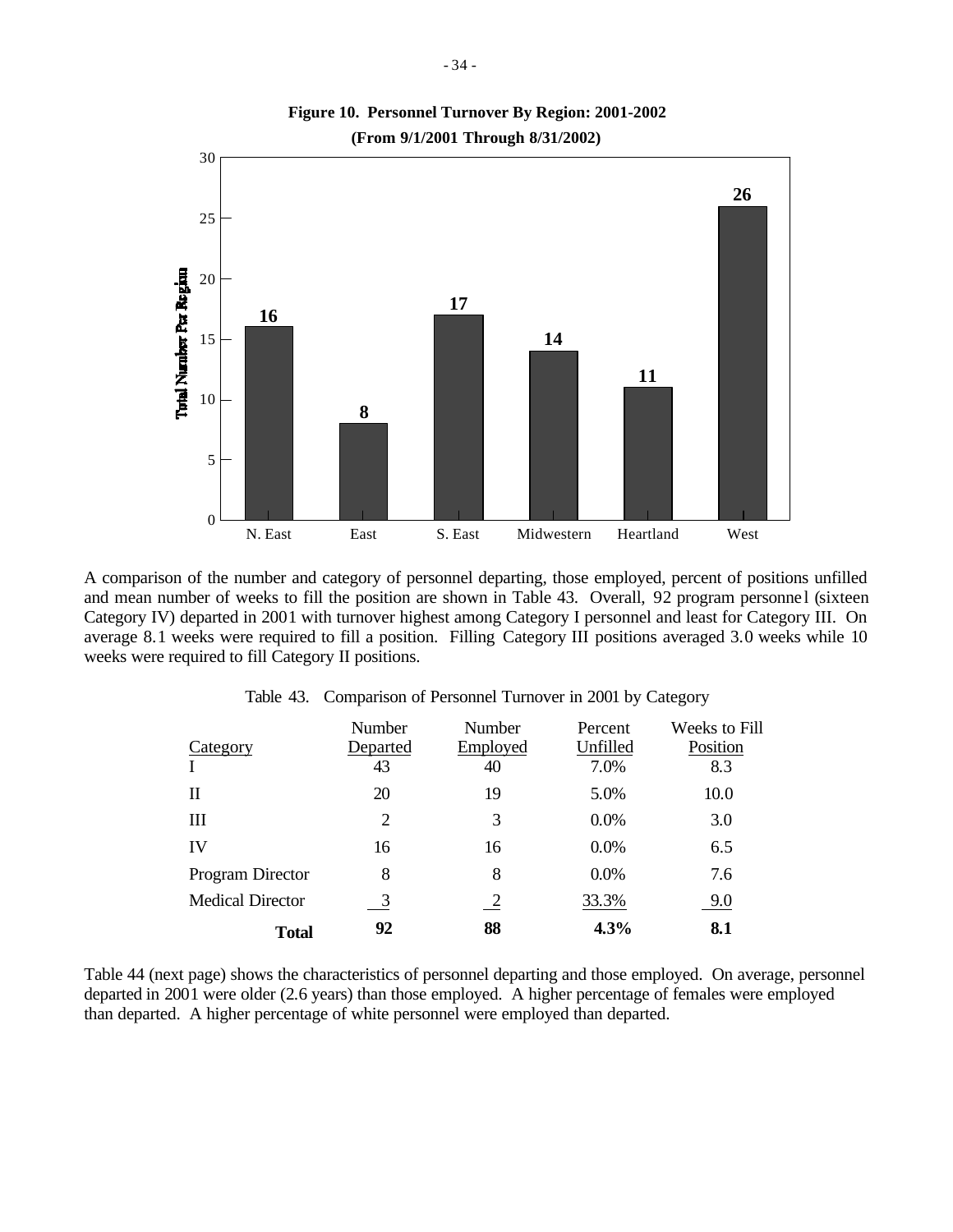|                |           | <b>Program Personnel</b> |           |                     |  |  |
|----------------|-----------|--------------------------|-----------|---------------------|--|--|
| Characteristic | Departed  |                          | Employed  |                     |  |  |
| Mean Age (yrs) |           | 43.5                     |           | 40.9                |  |  |
| Range          | $22 - 65$ |                          | $23 - 60$ |                     |  |  |
| Gender         | $(\%)$    | $\underline{\text{N}}$   | $(\%)$    | $\underline{\rm N}$ |  |  |
| Male           | 38.0%     | 35                       | 30.7%     | 27                  |  |  |
| Female         | 62.0%     | 57                       | 69.3%     | 61                  |  |  |
| Ethnicity      |           |                          |           |                     |  |  |
| White          | 78.3%     | 72                       | 83.0%     | 73                  |  |  |
| Non-White      | 21.7%     | 20                       | 17.0%     | 15                  |  |  |

| Table 44. Characteristics of Personnel Departed and Employed in 2001 |
|----------------------------------------------------------------------|
| $\mathbf{r}$ $\mathbf{r}$ $\mathbf{r}$ $\mathbf{r}$                  |

The academic characteristics of personnel departing and those filling the vacated positions are shown in Table 45. Doctorate includes Ph.D., Ed.D., J.D. and M.D. As indicated in Table 45, the majority of personnel employed held a masters degree (54.5%) as their highest credential. Of those departing, 35 held a baccalaureate degree (40.29%) and 39 held a masters degree (44.8%). In addition, the majority of personnel departing were P.A.'s (67.8%) and those employed to fill these positions were also P.A.'s (76.6%).

Table 45. P.A. Program Personnel Turnover in 2001: Academic Characteristics

|                       | Program Personnel |          |    |          |  |
|-----------------------|-------------------|----------|----|----------|--|
| <b>Highest Degree</b> | N                 | Departed | N  | Employed |  |
| Associate/Certificate |                   | 1.1%     | 6  | 7.8%     |  |
| Baccalaureate         | 35                | 40.2%    | 21 | 27.3%    |  |
| <b>Masters</b>        | 39                | 44.8%    | 42 | 54.5%    |  |
| Doctoral              | 12                | 13.8%    | 8  | 10.4%    |  |
| P.A. Credentialed     | 59                | 67.8%    | 59 | 76.6%    |  |

The reasons cited for personnel turnover during 2001 and the sixteen-year totals, are shown in Table 46. In 2001, over one-fifth (22.6%) of the individuals departing did so to return to clinical practice. Ten cited career advancement as the reason for leaving their position. The "Other" category includes reasons such as unknown, travel, family and illness. Over the sixteen-year period, career advancement was the primary reason for departing followed by return to clinical practice and geographic relocation.

# Table 46. P.A. Program Personnel Turnover: Reasons for Termination in 2001 Compared to the Sixteen -Year Totals

|                                    |          | 2001  |     | 16-Year Totals |
|------------------------------------|----------|-------|-----|----------------|
| <b>Reasons for Terminating</b>     | <u>N</u> | (% )  | N   | $(\%)$         |
| Career Advancement                 | 10       | 11.9% | 195 | 22.8%          |
| <b>Return to Clinical Practice</b> | 19       | 22.6% | 156 | 18.2%          |
| Geographic Relocation              | 4        | 4.8%  | 140 | 16.4%          |
| Retired                            | 6        | 7.1%  | 51  | 6.0%           |
| <b>Job Dissatisfaction</b>         | 7        | 8.3%  | 44  | 5.1%           |
| Termination                        | 8        | 9.5%  | 42  | 4.9%           |
| Returned to School                 | 5        | 6.0%  | 38  | 4.4%           |
| <b>Salary Dissatisfaction</b>      | 3        | 3.6%  | 31  | 3.6%           |
| <b>Family Obligations</b>          | 7        | 8.3%  | 23  | 2.7%           |
| Other                              | 15       | 17.9% | 135 | 15.8%          |
| Total                              | 84       | 100%  | 855 | 100.0%         |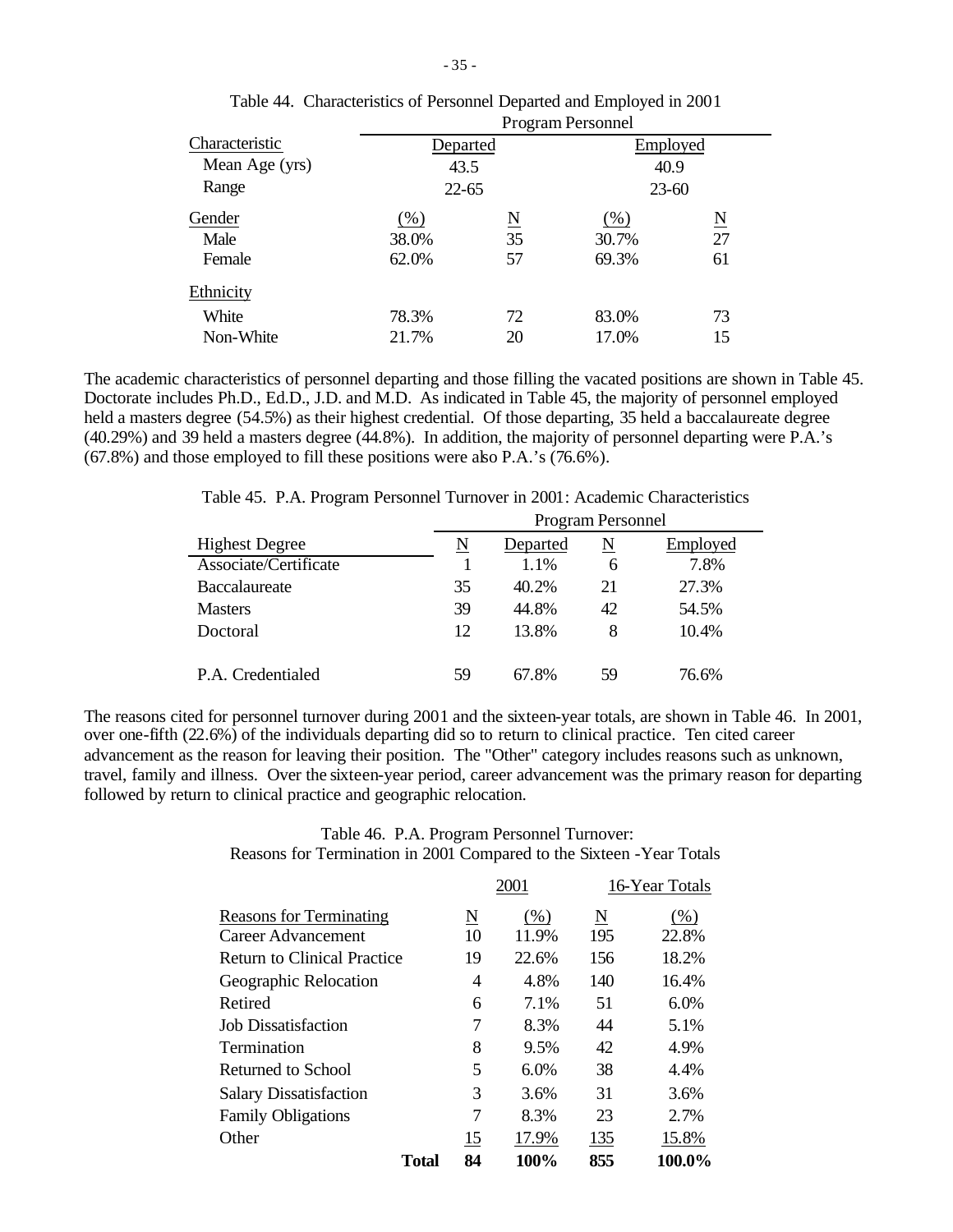A comparison of salaries and months in position between personnel departing and those employed is shown for each year in Table 47. On average, over the sixteen-year period, there has been a mean salary increase of 1.1% for newly employed individuals as compared to those departing.

|                          | Salary    | Months in | <b>Salary New</b>   | <b>Months Prior</b> |
|--------------------------|-----------|-----------|---------------------|---------------------|
| $\underline{\mathbf{N}}$ | Departing | Position  | Employee            | Position            |
| 13                       | \$30,868  | 41.3      | \$30,000            | 35.0                |
| 16                       | \$30,900  | 73.1      | \$33,500            | 57.4                |
| 30                       | \$33,000  | 43.5      | \$34,000            | 38.1                |
| 45                       | \$34,000  | 41.8      | \$38,000            | 55.5                |
| 58                       | \$38,200  | 22.7      | \$40,000            | 52.3                |
| 45                       | \$38,960  | 39.4      | \$38,450            | 47.2                |
| 40                       | \$44,748  | 48.1      | \$43,151            | 54.7                |
| 46                       | \$43,857  | 31.5      | \$44,667            | 52.3                |
| 58                       | \$44,118  | 48.4      | \$45,536            | 45.3                |
| 43                       | \$46,771  | 35.0      | \$51,127            | 39.6                |
| 78                       | \$47,523  | 48.9      | \$51,533            | 46.6                |
| 75                       | \$48,926  | 42.0      | \$53,366            | 45.7                |
| 64                       | \$51,402  | 46.4      | \$55,479            | 40.1                |
| 94                       | \$48,523  | 42.1      | \$47,899            | 26.5                |
| 79                       | \$53,881  | 46.0      | \$49,997            | 36.0                |
| 72                       | \$52,775  | 39.2      | \$53,718            | 48.4                |
| 856                      | \$44,893  | 41.3      | \$45,399            | 45.5                |
|                          |           |           | $1200$ Through 2001 |                     |

| Table 47. Salaries of Departing and Newly Employed Personnel, |
|---------------------------------------------------------------|
| 1986 Through 2001                                             |

The greatest salary differences between departing and newly employed personnel were in 1989-90 (11.8%) and 1995-96 (9.3%). Overall, personnel departing had been in their positions an average of 41 months, while those employed had been in their previous position four months longer (45 months).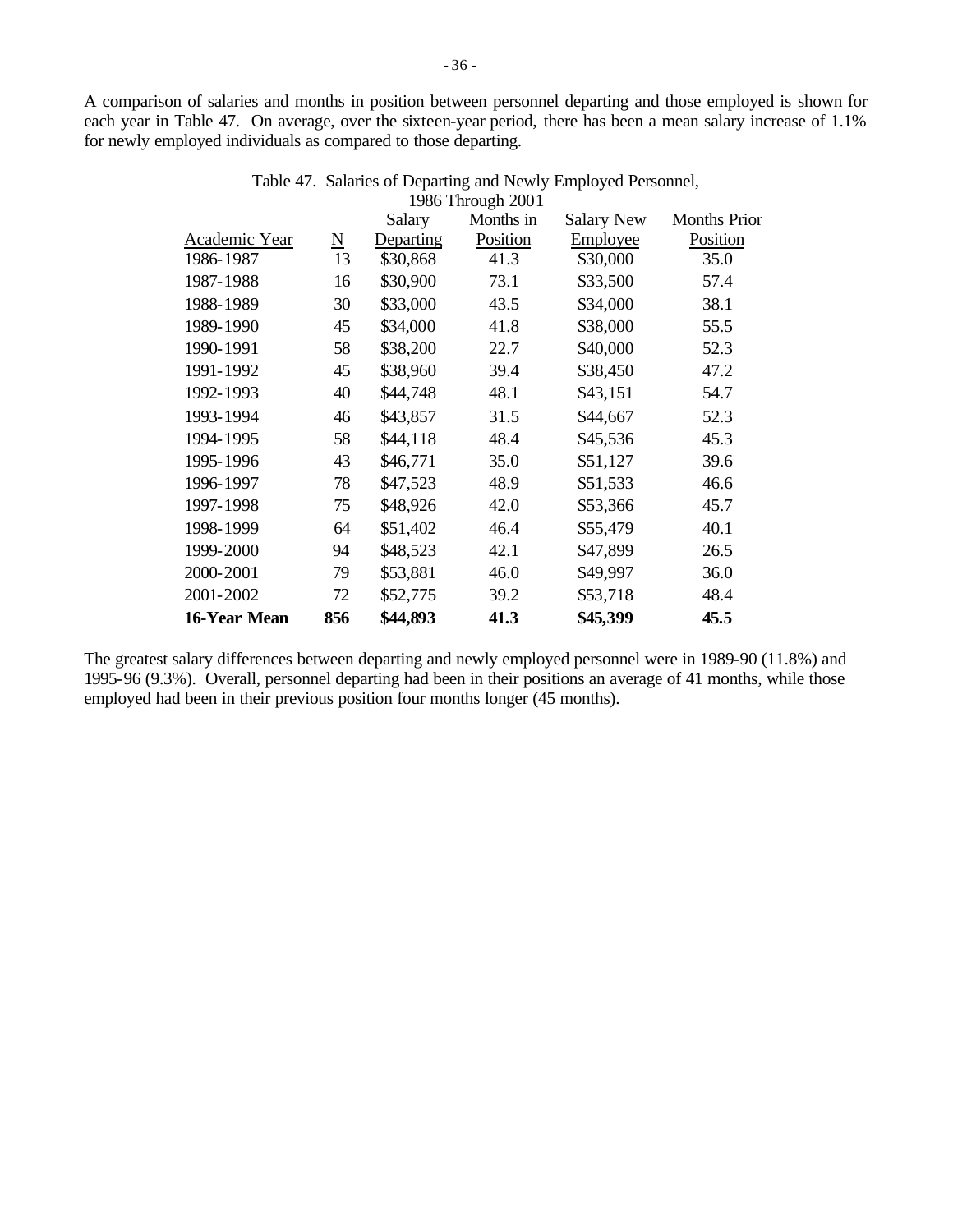# **SECTION III. P.A. APPLICANT AND STUDENT CHARACTERISTICS**

### **Physician Assistant Student Enrollment**

The maximum capacity and current enrollment of P.A. students in the most recently enrolled classes, 2002-2003 (first-year class), 2001-2002 (second-year class) and 2000-2001 (third-year class) are shown in Table 48. The proportion of maximum capacity that remained unfilled and the resident status of the students are also presented. The dates in parentheses indicate the academic year of admission and the number indicates the programs responding.

| First-Year Class<br>$(2002 - 2003)$ | Mean<br>Median<br>Range<br>Number | Maximum<br>Capacity<br>39.5<br>36.0<br>$(12-118)$<br>100 | Current<br>Enrollment<br>36.6<br>32.0<br>$(10-118)$<br>103 | % Capacity<br>Unfilled<br>8.4%<br>2.9%<br>$(0-60\%)$<br>100 | % Residents<br>66.4%<br>75.0%<br>$(0-100\%)$<br>102 |
|-------------------------------------|-----------------------------------|----------------------------------------------------------|------------------------------------------------------------|-------------------------------------------------------------|-----------------------------------------------------|
|                                     |                                   |                                                          |                                                            |                                                             |                                                     |
| Second-Year Class                   | Mean                              | 37.7                                                     | 35.1                                                       | 11.2%                                                       | 64.6%                                               |
| $(2001 - 2002)$                     | Median                            | 35.5                                                     | 31.0                                                       | 4.0%                                                        | 71.4%                                               |
|                                     | Range                             | $(10-129)$                                               | $(10-129)$                                                 | $(0-65\%)$                                                  | $(0-100\%)$                                         |
|                                     | Number                            | 100                                                      | 99                                                         | 91                                                          | 99                                                  |
| Third-Year Class                    | Mean                              | 32.8                                                     | 30.3                                                       | 22.1%                                                       | 72.1%                                               |
| $(2000-2001)$                       | Median                            | 30.0                                                     | 26.0                                                       | 5.7%                                                        | 85.0%                                               |
|                                     | Range                             | $(10-120)$                                               | $(10-98)$                                                  | $(0-70\%)$                                                  | $(0-100\%)$                                         |
|                                     | Number                            | 29                                                       | 24                                                         | 24                                                          | 24                                                  |
| All Classes                         | Mean                              | 86.7                                                     | 75.9                                                       | 10.4%                                                       | 65.6%                                               |
|                                     | Median                            | 80.0                                                     | 68.0                                                       | 5.0%                                                        | 60.0%                                               |
|                                     | Range                             | $(20-247)$                                               | $(12-247)$                                                 | $(0-70\%)$                                                  | $(0-100\%)$                                         |
|                                     | Number                            | 100                                                      | 103                                                        | 100                                                         | 102                                                 |

\* Includes both full- and part-time students.

The mean maximum capacity for the first-year class remained about the same as last year (40.1) and is reported as 39.5; the mean maximum capacity for the second-year class decreased from last year (from 38.8 to 37.7); and the mean maximum capacity for the third-year class increased from 30.9 to 32.8 students. The maximum capacity for all classes decreased by 3.9 students per program from last year. It should be noted that some of the programs with students in a "third year" were cases where there was a 1-6 month overlap between the second and third year of the curriculum (i.e., programs that were 25, 28, 30 months in length). It should also be noted that four of the newly established programs had not matriculated students to the second-year at the time data was collected.

The medians for the maximum capacity and current enrollment of the classes are listed on the table. Note that the medians are lower than the mean in each category.

The percent of capacity unfilled for the first-year class was 8.4% and 11.2% for the senior class (the latter figure likely reflects factors like attrition during the previous year). Maximum capacity of P.A. programs varied extensively for both first- and second-year classes, ranging from 10 to 129. The maximum capacity for all classes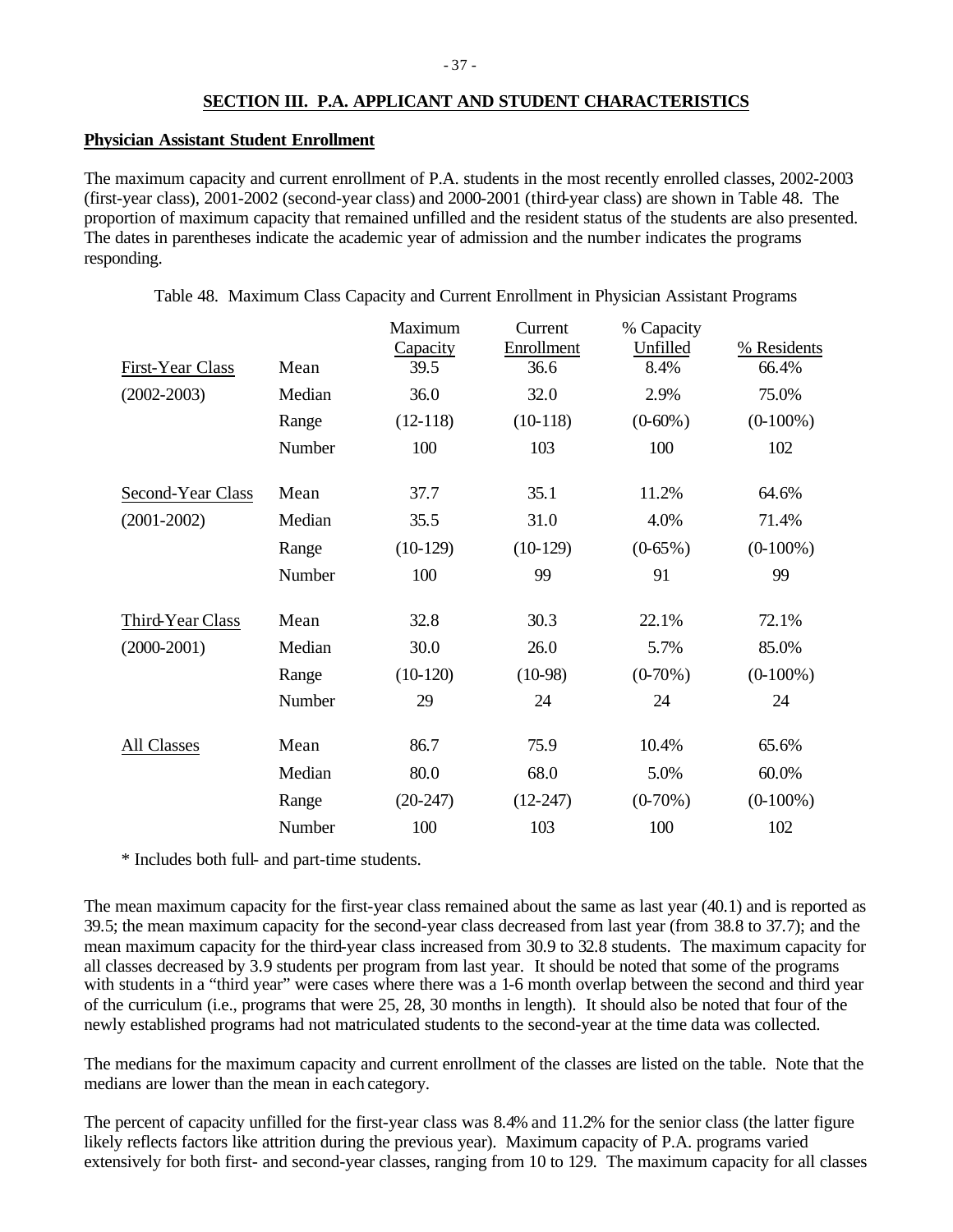averaged 86.7 students and with a mean enrollment of 75.9 students, approximately 10.4% of the maximum capacity (all classes) remained unfilled.

Current enrollment in the first-year class averaged 36.6 students per program (103 programs; range 10 to 118) and 35.1 students/program in the second-year class. In comparison, the number of first- and second-year students in the previous year was 39.2 and 35.8, respectively. It should be noted that the enrollment figures include both fulltime and part-time students, the latter accounting for only 2.8% of the enrollment. On average, approximately 66% of the students in the first-year and 65% of the second-year class were residents of the state in which the program was located.

The current enrollment for all classes by gender and full- and part-time student status is shown in Table 49. The majority of both full-time and part-time students were female, averaging around 69%. Twenty-three programs reported that a "third-year class" was enrolled.

|              |                        | $1st$ Year Class (N=103) |          |                        | $2nd$ Year Class (N=99) |           |      | $3rd$ Year Class (N=23) |          |
|--------------|------------------------|--------------------------|----------|------------------------|-------------------------|-----------|------|-------------------------|----------|
| Full-Time    | Mean                   | $(\%)$                   | Range    | Mean                   | $(\%)$                  | Range     | Mean | (% )                    | Range    |
| Male         | 10.8                   | 30.4%                    | $3 - 82$ | 11.2                   | 32.2%                   | $1 - 106$ | 8.0  | 26.2%                   | $1-19$   |
| Female       | 24.7                   | 69.6%                    | $2 - 74$ | 23.6                   | 67.8%                   | $6 - 69$  | 22.5 | 73.8%                   | $6 - 79$ |
| <b>Total</b> | 35.5                   | 100%                     |          | 34.8                   | 100%                    |           | 30.5 | 100%                    |          |
|              | $1st$ Year Class (N=6) |                          |          | $2nd$ Year Class (N=2) |                         |           |      | $3rd$ Year Class (N=1)  |          |
| Part-Time    | Mean                   | (% )                     | Range    | Mean                   | $(\%)$                  | Range     | Mean | (% )                    | Range    |
| Male         | 6.5                    | 42.5%                    | $1 - 19$ | 3.5                    | 32.4%                   | $2 - 5$   | N/A  | N/A                     | N/A      |
| Female       | 8.8                    | 57.5%                    | $1 - 23$ | 7.3                    | 67.6%                   | $1 - 18$  | N/A  | N/A                     | N/A      |
| <b>Total</b> | 15.3                   | 100%                     |          | 10.8                   | 100%                    |           |      |                         |          |

It should be noted that respondents were asked to identify only those classes enrolled in the "professional" component of the curriculum, thus, a 4-year program may only have two years of "P.A.-specific" curriculum. Six programs reported they enrolled part-time students in the first year; two programs also indicated they had parttime students in the second year of the program and one program reported part-time students in the third-year.

### **Trends in Maximum Capacity and Student Enrollment**

The mean maximum class capacity, total student enrollment and percent of capacity unfilled from 1984 through 2002 are shown in Table 50 (next page). Maximum capacity over the past nineteen years averaged 73.6 students for all classes and ranged from 56.1 to 87.4. The percent of capacity that remained unfilled varied around a mean of 11.6%, however has remained below the mean since 1991. The trends in enrollment, maximum and unfilled capacity are illustrated in Figure 11 (next page). Total enrollment from 1984 through 1993 averaged 53.76 students/program. In the subsequent nine years (1994-2002) enrollment averaged 78.6 and varied between 76.0 students to 82.5 students. This current year has seen an increase in the current enrollment/program by 1.4%.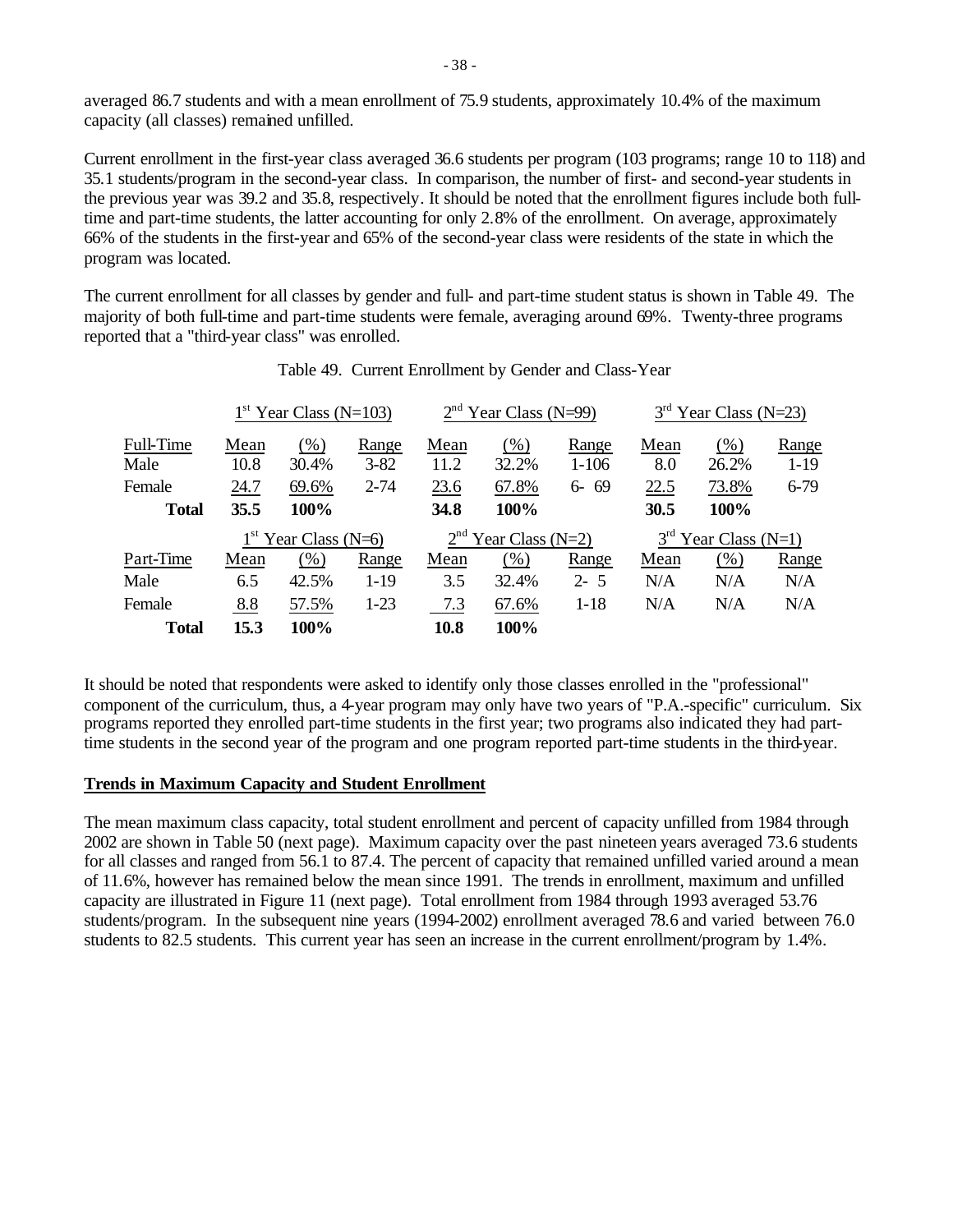|             |            | Maximum     | Current     | Percent  |
|-------------|------------|-------------|-------------|----------|
| Academic    | Programs   | Capacity    | Enrollment  | Capacity |
| Year        | Responding | All Classes | All Classes | Unfilled |
| 1984-1985   | 39         | 58.2        | 47.0        | 17.8%    |
| 1985-1986   | 44         | 60.4        | 46.7        | 21.3%    |
| 1986-1987   | 47         | 61.9        | 49.1        | 18.8%    |
| 1987-1988   | 48         | 57.4        | 47.3        | 19.6%    |
| 1988-1989   | 48         | 56.1        | 45.6        | 16.3%    |
| 1989-1990   | 45         | 58.9        | 50.2        | 14.8%    |
| 1990-1991   | 50         | 68.1        | 56.6        | 16.9%    |
| 1991-1992   | 50         | 69.7        | 62.1        | 9.2%     |
| 1992-1993   | 57         | 71.8        | 65.1        | 8.9%     |
| 1993-1994   | 56         | 72.7        | 67.9        | 5.1%     |
| 1994-1995   | 61         | 85.4        | 78.6        | 5.5%     |
| 1995-1996   | 68         | 83.2        | 79.4        | 6.1%     |
| 1996-1997   | 77         | 83.6        | 77.3        | 7.3%     |
| 1997-1998   | 95         | 84.1        | 81.3        | 9.8%     |
| 1998-1999   | 96         | 87.4        | 82.5        | 8.5%     |
| 1999-2000   | 105        | 83.3        | 76.7        | 9.0%     |
| 2000-2001   | 102        | 86.5        | 78.8        | 7.1%     |
| 2001-2002   | 105        | 82.8        | 76.0        | 8.2%     |
| 2002-2003   | 103        | 86.7        | 77.1        | 10.4%    |
| 19-Yr. Mean | 68.3       | 73.6        | 65.6        | 11.6%    |

Table 50. Total Student Enrollment of All Classes, 1984 Through 2002



**Figure 11. Trends in Enrollment: 1984 Through 2002**

Year Reported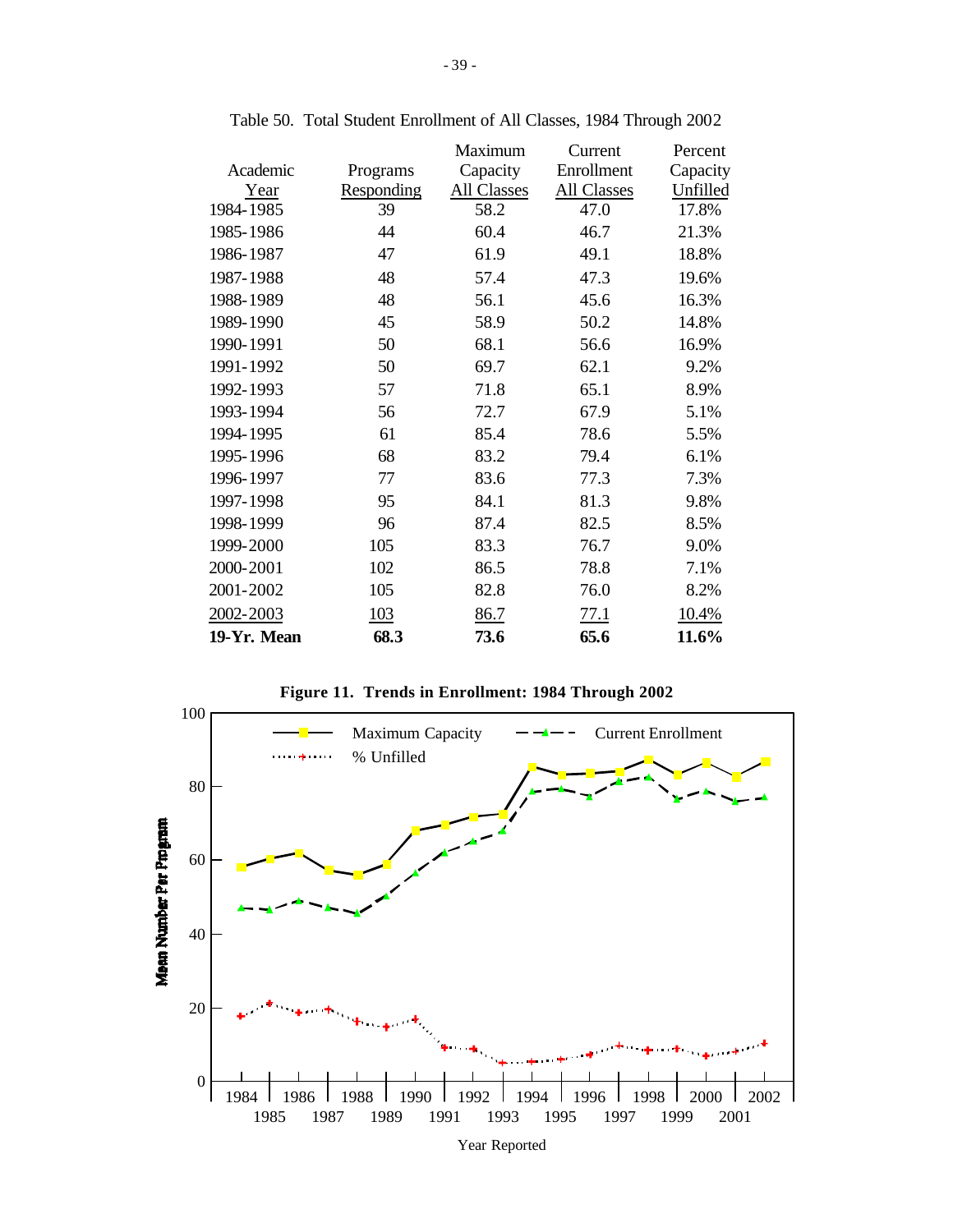# **P.A. Applicants and Students Enrolled**

The number of applicants and those enrolled in the most recent P.A. class (2002-2003) is shown in Table 51. In addition, information on those accepted and the mean number of full- and part-time students is also provided. The typical program received 210.4 applications for the class entering in 2002-2003, ranging from 21 to 614 applicants. This represented a 26.7% increase (44 applicants/program) from the 166 applicants per program the previous year.

|           | Number     | Number   | Number Enrolled |          |              |  |  |
|-----------|------------|----------|-----------------|----------|--------------|--|--|
|           | Applicants | Accepted | $F.T.*$         | $P.T.*$  | <b>Total</b> |  |  |
| Mean      | 210.4      | 49.4     | 37.4            | 1.1      | 38.5         |  |  |
| Median    | 190.5      | 46.0     | 33.0            | 0.0      | 33.0         |  |  |
| Range     | 21-614     | 12-131   | 11-118          | $0 - 42$ | 11-118       |  |  |
| #Programs | 76         | 87       | 99              | 99       | 99           |  |  |

Table 51. Applicant and Student Characteristics, Class of 2002-2003

 $*$  F.T. = Full-Time; P.T. = Part-Time

On average, 49.4 students were accepted and 38.5 students per program were enrolled in the first-year class (99 programs; range from 11-118); only 2.9% were part-time students (1.1/program). These findings mark an increase (14.6%) in first-year enrollment over the 20-year average (i.e., 38.5/program versus an average of 33.6/program). Twenty-three percent of the applicant pool was accepted (49.4/210.4) and of these, 77.9% were enrolled (38.5/49.4), thus an average of 22% of those accepted elected not to enroll in a particular program. Overall, 18% of the applicants were enrolled in 2002 (38.5/210). The ratio of applicants to enrollees was over 5.5:1, a higher ratio than the 4.3:1 value in the previous year.

# **Applicants and Students Enrolled by Consortia Region**

A comparison between the mean number of applicants by consortia region is shown in Table 52 and Figure 12 (next page), 'N' indicates the number of programs responding. Programs in the Western region averaged 298 applicants per program, while programs in the Heartland region, 152 per program. The Western region had the largest increase in the number of applicants from last year (47.3%).

|              |    | Applicants |            | Enrollees           |       |       |
|--------------|----|------------|------------|---------------------|-------|-------|
| Consortia    |    |            | % Change   |                     |       |       |
| Region       | N  | Total      | Prev. Year | $\underline{\rm N}$ | Total | Ratio |
| Northeastern | 16 | 202.4      | $+14.4%$   | 22                  | 38.2  | 5.3:1 |
| Eastern      | 14 | 165.1      | $+32.5%$   | 16                  | 36.4  | 4.5:1 |
| Southeastern | 12 | 231.8      | $+16.0%$   | 14                  | 41.6  | 5.6:1 |
| Midwestern   | 13 | 152.8      | $+9.6%$    | 19                  | 31.2  | 4.9:1 |
| Heartland    | 4  | 152.0      | $+17.6%$   | 10                  | 47.9  | 3.2:1 |
| Western      | 17 | 297.6      | $+47.3%$   | 18                  | 41.3  | 7.2:1 |
| <b>Total</b> | 76 | 210.4      | $+26.7%$   | 99                  | 38.5  | 5.5:1 |

|  |  | Table 52. Number of Applicants and Enrollees by Region |  |  |
|--|--|--------------------------------------------------------|--|--|
|--|--|--------------------------------------------------------|--|--|

The largest number of enrollees was in the Heartland region (47.9) and the smallest number was in the Midwestern region (31.2).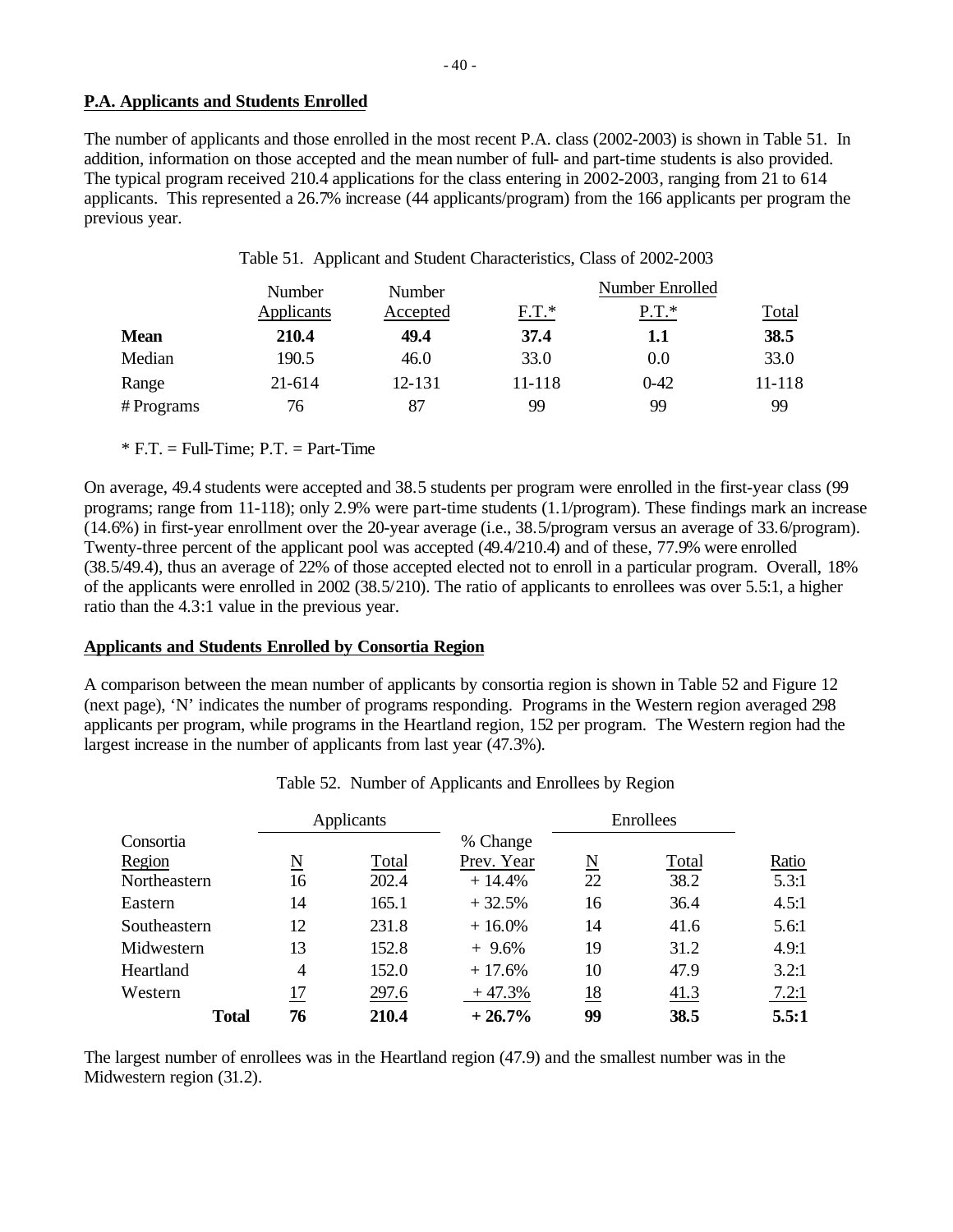

# **Trends in P.A. Student Enrollment, 1983 Through 2002**

The number of applicants and students enrolled in P.A. programs for the twenty-year period from 1983 through 2002 are shown in Table 53 and Figure 13 (next page).

| Academic    | Mean Number |                | Mean Number |            | Mean Number |            | Mean Ratio   |
|-------------|-------------|----------------|-------------|------------|-------------|------------|--------------|
| Year        | Applicants  | <u>(N)</u>     | Accepted    | <u>(N)</u> | Enrolled    | <u>(N)</u> | Appl./Enroll |
| 1983-1984   | N/A         | --             | N/A         | --         | 24.0        | 43         | N/A          |
| 1984-1985   | 98.4        | 32             | 30.4        | 35         | 24.1        | 43         | 4.0:1        |
| 1985-1986   | 101.8       | 25             | 44.5        | 35         | 24.3        | 42         | 4.0:1        |
| 1986-1987   | 86.5        | 30             | 31.2        | 40         | 24.9        | 47         | 3.5:1        |
| 1987-1988   | 84.7        | 31             | 30.2        | 42         | 25.6        | 47         | 3.3:1        |
| 1988-1989   | 86.1        | 36             | 30.2        | 39         | 25.9        | 46         | 3.3:1        |
| 1989-1990   | 90.2        | 33             | 33.0        | 40         | 26.1        | 46         | 3.5:1        |
| 1990-1991   | 106.5       | 37             | 35.6        | 45         | 29.6        | 49         | 3.6:1        |
| 1991-1992   | 133.2       | 33             | 36.8        | 41         | 32.2        | 47         | 4.1:1        |
| 1992-1993   | 203.2       | 51             | 40.6        | 49         | 35.0        | 57         | 5.8:1        |
| 1993-1994   | 275.7       | 52             | 39.6        | 46         | 37.0        | 55         | 7.4:1        |
| 1994-1995   | 379.6       | 54             | 44.9        | 55         | 41.4        | 58         | 9.2:1        |
| 1995-1996   | 419.5       | 53             | 44.7        | 62         | 42.9        | 71         | 9.8:1        |
| 1996-1997   | 383.3       | 57             | 45.6        | 71         | 39.6        | 76         | 9.7:1        |
| 1997-1998   | 338.6       | 74             | 46.0        | 83         | 40.5        | 91         | 8.4:1        |
| 1998-1999   | 290.4       | 73             | 48.0        | 83         | 42.6        | 92         | 6.8:1        |
| 1999-2000   | 238.8       | 80             | 42.6        | 96         | 39.3        | 105        | 6.1:1        |
| 2000-2001   | 199.7       | 80             | 48.5        | 91         | 40.1        | 101        | 5.0:1        |
| 2001-2002   | 166.0       | 79             | 47.5        | 98         | 38.4        | 105        | 4.4:1        |
| 2002-2003   | 210.4       | $\frac{76}{2}$ | 49.4        | 87         | 38.5        | 99         | 5.5:1        |
| 20-Yr. Mean | 205.0       | 51             | 40.4        | 59         | 33.6        | 66         | 5.9:1        |

|  |  |  | Table 53. P.A. Applicants and Students Enrolled, 1983 Through 2002 |  |  |  |  |  |
|--|--|--|--------------------------------------------------------------------|--|--|--|--|--|
|--|--|--|--------------------------------------------------------------------|--|--|--|--|--|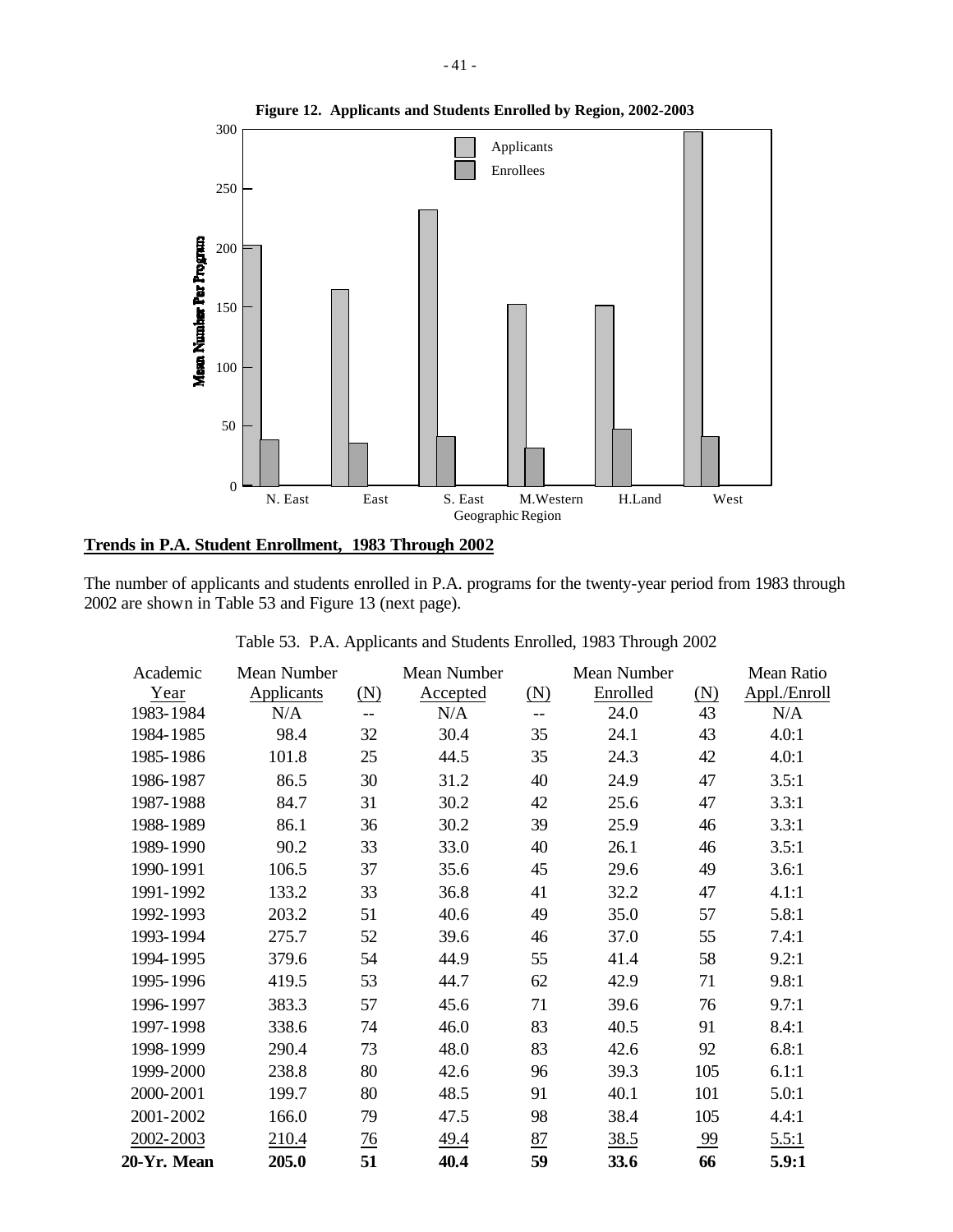From 1984 through 2002 the number of the applicants ranged from 84.7 to 419.5 persons, and averaged 204.9 over the nineteen-year period. Figure 13 illustrates the trends in the number of applicants and students enrolled from 1984 through 2002.



**Figure 13. Trends of Applicants and Students Enrolled: 1984 Through 2002**

The mean number of applicants/program remained relatively constant from 1984 through 1989, then increased systematically by over 350% until 1995. From 1995 through 2001, the number of applicants/program decreased by 60.5%. In 2002, the number of applicants increased by 26.5%. There was a systematic increase in enrollees from 1984 through 1995. Since then, the mean number enrolled has decreased to 38. The average number of enrollees over the nineteen-year period is 34.1 students/program.

The mean number and relative proportion of male and female students enrolled in P.A. programs over the past twenty years are shown in Table 54 (next page). The proportion of female and male P.A. students enrolled from 1983 through 2002 remained relatively constant, averaging 61.9% and 38.1%, respectively. These figures include part-time students.

Trends in the percent of applicants enrolled are illustrated in Figure 14 (next page). The proportion of applicants enrolled systematically decreased from a high of 31% in 1987 to a low of 10% in 1995, with an increase to 23% in 2001.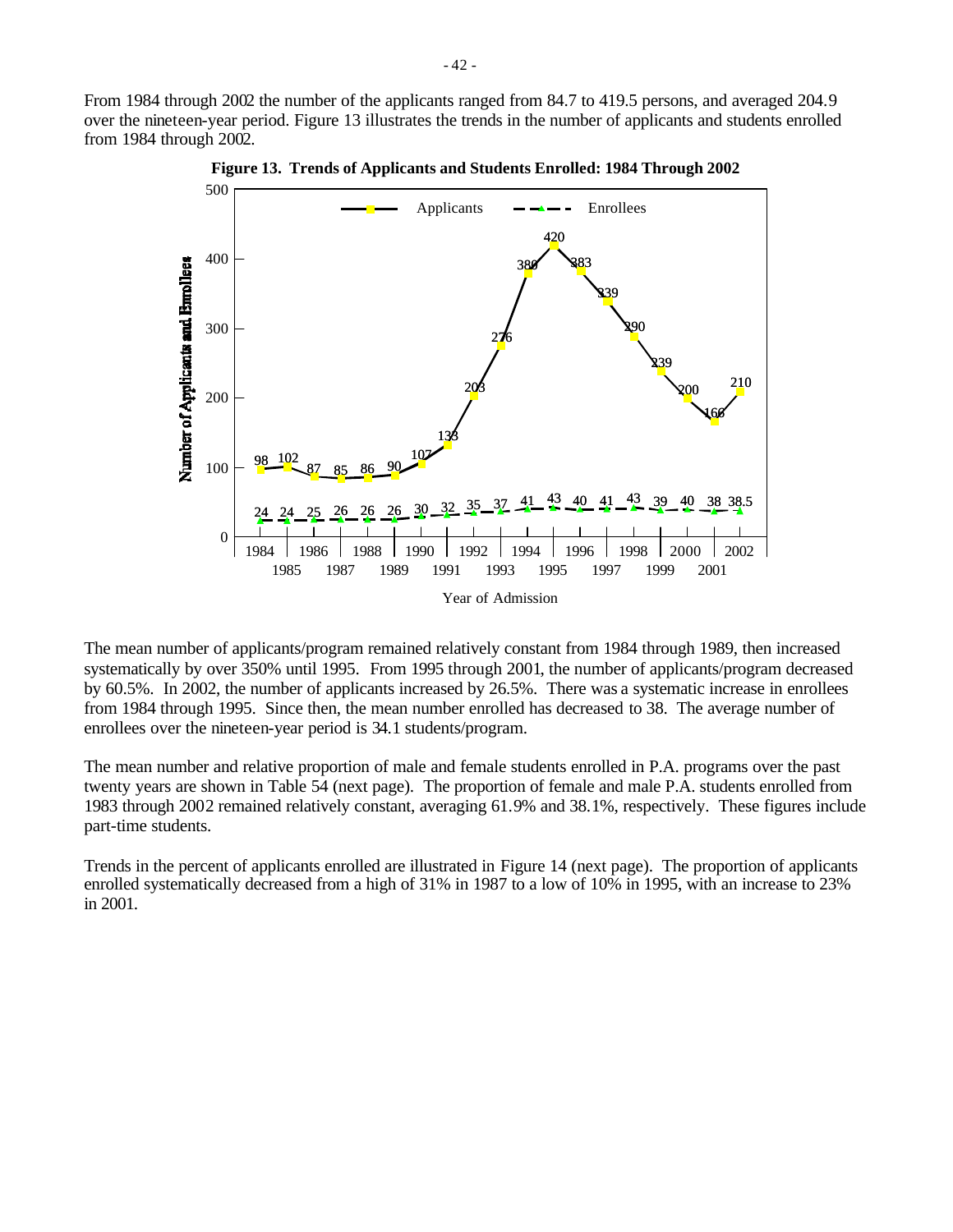| Academic   |     |      | Female |      | Male    | Total |                          |
|------------|-----|------|--------|------|---------|-------|--------------------------|
| Year       | N   | Mean | $(\%)$ | Mean | $(\% )$ | Mean  | $\underline{\mathrm{N}}$ |
| 1983-1984  | 39  | 13.6 | 58.4%  | 9.7  | 41.6%   | 24.0  | 43                       |
| 1984-1985  | 39  | 14.6 | 61.6%  | 9.1  | 38.4%   | 24.1  | 43                       |
| 1985-1986  | 42  | 15.3 | 63.0%  | 9.0  | 37.0%   | 24.3  | 41                       |
| 1986-1987  | 44  | 15.5 | 62.2%  | 9.4  | 37.8%   | 24.9  | 47                       |
| 1987-1988  | 47  | 15.7 | 61.6%  | 9.9  | 38.4%   | 25.6  | 47                       |
| 1988-1989  | 46  | 16.2 | 62.3%  | 9.8  | 37.7%   | 25.9  | 46                       |
| 1989-1990  | 46  | 16.4 | 62.8%  | 9.7  | 37.2%   | 26.1  | 46                       |
| 1990-1991  | 47  | 16.3 | 55.1%  | 13.3 | 44.9%   | 29.6  | 49                       |
| 1991-1992  | 47  | 19.4 | 60.2%  | 12.8 | 39.8%   | 32.2  | 47                       |
| 1992-1993  | 55  | 20.7 | 59.8%  | 13.9 | 40.2%   | 35.0  | 56                       |
| 1993-1994  | 55  | 22.2 | 61.5%  | 13.9 | 38.5%   | 37.0  | 55                       |
| 1994-1995  | 60  | 24.4 | 60.2%  | 16.1 | 39.8%   | 41.1  | 55                       |
| 1995-1996  | 71  | 22.8 | 58.2%  | 16.4 | 41.8%   | 39.2  | 71                       |
| 1996-1997  | 77  | 23.5 | 61.4%  | 14.8 | 38.6%   | 38.3  | 77                       |
| 1997-1998  | 95  | 24.4 | 61.9%  | 15.0 | 38.1%   | 39.4  | 95                       |
| 1998-1999  | 91  | 25.0 | 62.5%  | 15.0 | 37.5%   | 40.0  | 91                       |
| 1999-2000  | 103 | 24.0 | 62.8%  | 14.2 | 37.2%   | 40.2  | 103                      |
| 2000-2001  | 102 | 24.8 | 64.9%  | 13.4 | 35.1%   | 38.2  | 102                      |
| 2001-2002  | 105 | 26.7 | 68.1%  | 12.5 | 31.9%   | 39.2  | 105                      |
| 2002-2003  | 103 | 24.7 | 69.6%  | 10.8 | 30.4%   | 35.5  | <u>103</u>               |
| 20-Yr Mean | 66  | 20.3 | 61.9%  | 12.4 | 38.1%   | 33.0  | 66                       |

Table 54. First-Year Class Enrollment, 1983 Through 2002



Year of Admission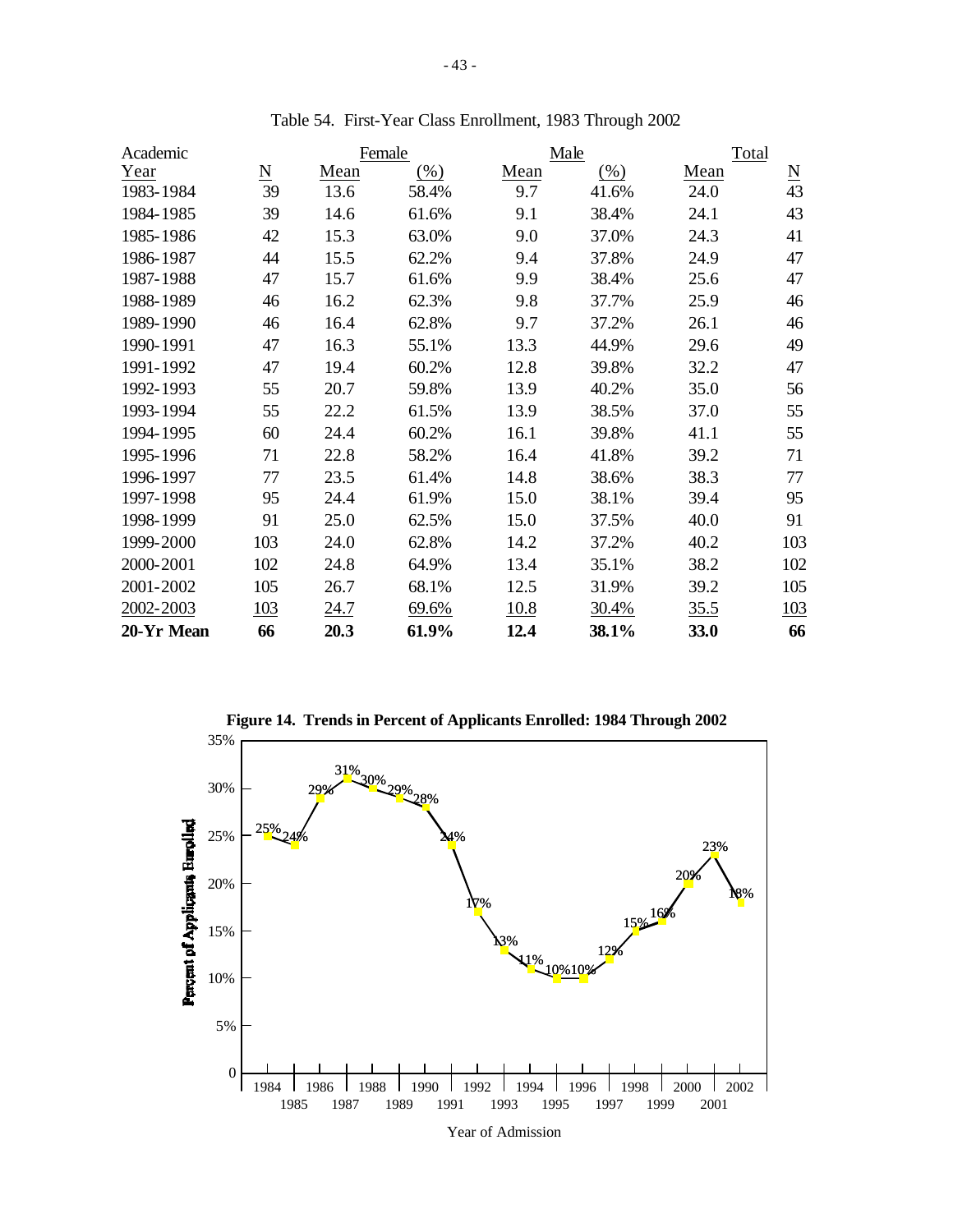### **Total Enrollment in P.A. Programs**

Figure 15 illustrates the trends in total student enrollment from 1984 through 2002. Estimates of total enrollment are based on summing mean values for enrollment in the 1st, 2nd and 3rd year cla sses, then multiplying by the number of programs represented. For the 103 programs we estimate total enrollment to be 7,972 in 2002. (The calculations were as follows, 1<sup>st</sup> yr. 103x36.6=3,770, 2<sup>nd</sup> yr. 99x35.1=3,475 and 3<sup>rd</sup> yr. 24 x 30.3=727). If one would estimate 1<sup>st</sup> year enrollment based upon 132 programs, first year enrollment would be132x36.6=4,831, an increase of 1,061 students.



Total enrollment remained relatively constant from 1984 through 1989. Subsequently, there had been a linear and relatively steep sustained increase until 1996. In 1997, there was a dramatic increase of 30%. Since then, there has been an 5% increase.

In addition, since 1984 the number of P.A. programs has changed as follows: 53 (1984); 51 (1985); 49 (1986); 50 (1987); 51 (1988 and 1989); 55 (1990 and 1991) 59 (1992); 63 (1993); 67 (1994); 81 (1995); 89 (1996); 104 (1997); 107 (1998); 120 (1999); 126 (2000), 130 (2001) and 132 in 2002.

### **Applicants and Students Enrolled by Age**

The age distribution of applicants, students accepted and those enrolled for the first-year class is shown in Table 55 (next page). The data are expressed as the mean number of individuals per program within each of the age categories examined. Over one-fourth (28.3%) of the number of applicants was less than 24 years of age. Over 40% of the applicants were between 24-29 years. Almost one-third of the students enrolled in the first-year class were over 30 years of age; over one-half were between the ages of 20 and 26 and 2% were under 20 years of age.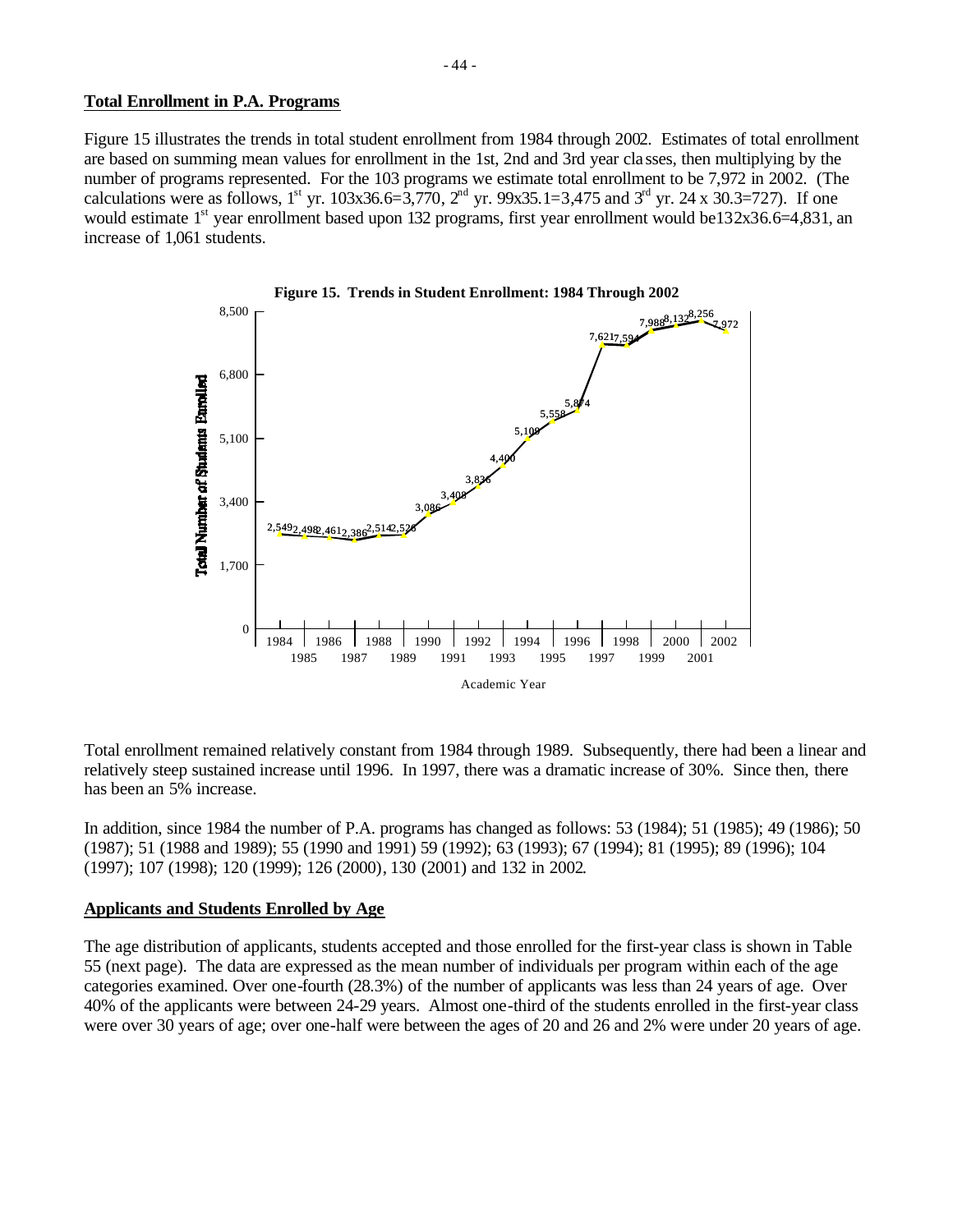|              |       | All Applicants<br>Number Enrolled<br>Number Accepted |      |          |      |          |
|--------------|-------|------------------------------------------------------|------|----------|------|----------|
|              | Mean  | (% )                                                 | Mean | (% )     | Mean | (% )     |
| Age          |       | $(N=64)$                                             |      | $(N=84)$ |      | $(N=99)$ |
| Under 20     | 3.3   | 1.6%                                                 | 1.8  | 3.6%     | 0.8  | 2.1%     |
| 20-23        | 56.0  | 26.7%                                                | 12.8 | 25.9%    | 10.9 | 28.2%    |
| 24-26        | 57.3  | 27.3%                                                | 11.8 | 23.8%    | 9.3  | 24.1%    |
| 27-29        | 31.7  | 15.1%                                                | 7.3  | 14.7%    | 5.4  | 14.0%    |
| 30-33        | 21.9  | 10.4%                                                | 5.6  | 11.3%    | 5.1  | 13.2%    |
| Over 33      | 39.8  | 19.0%                                                | 10.2 | 20.6%    | 7.1  | 18.4%    |
| <b>Total</b> | 210.4 | 100.0%                                               | 49.4 | 100.0%   | 38.5 | 100.0%   |
|              |       | $(N=76)*$                                            |      | $(N=87)$ |      | $(N=99)$ |
|              |       |                                                      |      |          |      |          |

Table 55. Applicants and Enrollees by Age, Class of 2002-2003

\* Number of programs reporting.

## **Students Enrolled by Age and Consortia Region**

The distribution of students enrolled in the 2002-2003 class by age and consortia region is shown in Table 56. The table reports the percentage of students per program (N=99 programs) in each age category. Students enrolled in those programs located in the Eastern region tended to be younger than those in other regions, 44.3% were 23 years of age or less. Conversely, students in the Western region were notably older than P.A. students in other regions, 43.2% were over 30 years of age.

|              | Age at Application |           |           |         |           |        |  |  |  |  |
|--------------|--------------------|-----------|-----------|---------|-----------|--------|--|--|--|--|
| Consortia    | < 20               | $20 - 23$ | $24 - 26$ | $27-29$ | $30 - 33$ | >33    |  |  |  |  |
| Region       | $(\%)$             | $(\% )$   | (% )      | (% )    | (% )      | $(\%)$ |  |  |  |  |
| Northeastern | 4.4%               | 31.6%     | 24.5%     | 10.3%   | 15.5%     | 13.7%  |  |  |  |  |
| Eastern      | 6.2%               | 38.1%     | 23.7%     | 10.4%   | 6.0%      | 15.6%  |  |  |  |  |
| Southeastern | $0.6\%$            | 30.6%     | 23.0%     | 15.7%   | 12.4%     | 17.7%  |  |  |  |  |
| Midwestern   | $0.7\%$            | 33.9%     | 23.9%     | 15.0%   | 9.6%      | 16.9%  |  |  |  |  |
| Heartland    | $0.0\%$            | 26.7%     | 26.4%     | 16.5%   | 13.7%     | 16.7%  |  |  |  |  |
| Western      | $0.0\%$            | 10.6%     | 25.5%     | 20.7%   | 17.2%     | 26.0%  |  |  |  |  |
| <b>Total</b> | $2.1\%$            | 28.2%     | 24.1%     | 14.0%   | $13.2\%$  | 18.4%  |  |  |  |  |

Table 56. P.A. Student Enrollment by Age and Region, Class of 2002-2003

### **Trends in Enrollment by Age**

Trends in the age of enrolled students from 1983 to 2002 are shown in Figure 16 (next page). The data were grouped into the following three age categories: under 24 years of age, those between 24 and 29 years and those over 29 years of age. The proportion of enrollees less than 24 years of age increased to 30.3% in 2002, from a pattern of decrease through 1995. Those between the ages of 24 and 29 initially decreased from 1983 to 1992; since then, there has been a gradual increase to the current value of 38.1%. The enrollment of students that were over 29 years of age had systematically increased over time beginning at 32% of the enrollees in 1983, peaking in 1992 (56%) and then decreasing to the current level of 31.6% of enrollees. This is the fifth year since 1986 that the percentage of students over 29 years of age was less than the 24 to 29 year old group.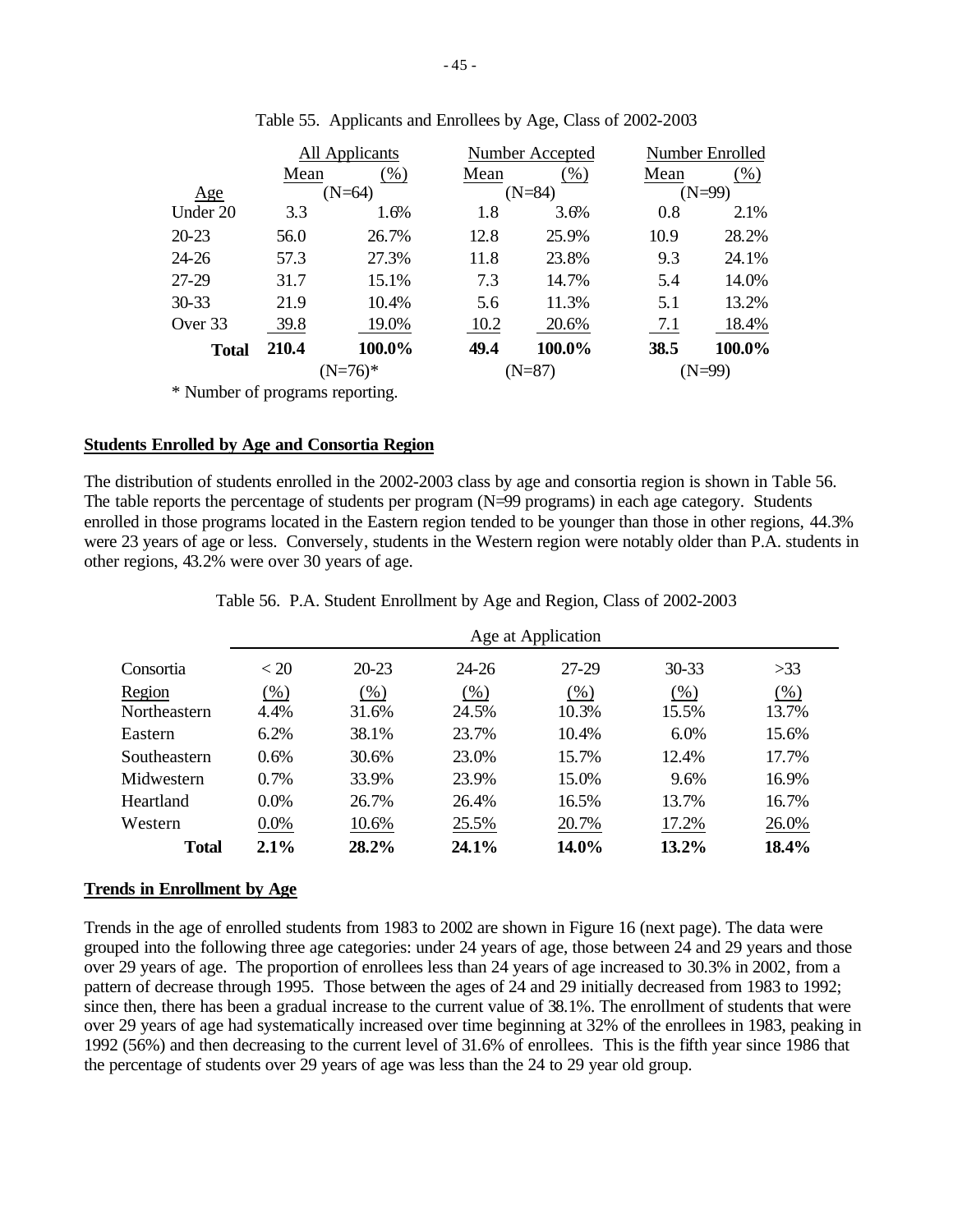

### **Average Age of Applicants**

The survey included questions asking the average age of all of the programs' applicants, accepted applicants and currently enrolled full- and part-time students. As a result of these questions, the average applicant age was 27.5, accepted applicant age was 28.1, full-time student age was 28.0 and the average age for the part-time student was 35.0.

Table 57 lists average ages of these categories by consortia region. The Western region had the highest average age of applicants (29.0), accepted applicants (29.8) and full-time students (29.7). The Northeastern region had the lowest average age of applicants (26.4). The Eastern region had the lowest average age of accepted applicants (26.3) and full-time students (25.6).

|              | Accepted                             |            | Enrollees                            |            | Enrollees |            |                  |                           |
|--------------|--------------------------------------|------------|--------------------------------------|------------|-----------|------------|------------------|---------------------------|
|              |                                      | Applicants |                                      | Applicants |           | Full-Time  | Part-Time        |                           |
| Consortia    |                                      | Average    |                                      | Average    |           | Average    |                  | Average                   |
| Region       | $\underline{\underline{\mathrm{N}}}$ | <u>Age</u> | $\underline{\underline{\mathrm{N}}}$ | <u>Age</u> | N         | <u>Age</u> | N                |                           |
| Northeastern | 15                                   | 26.4       | 21                                   | 27.4       | 21        | 27.2       | $\overline{4}$   | $\frac{\text{Age}}{32.5}$ |
| Eastern      | 12                                   | 27.0       | 13                                   | 26.3       | 15        | 25.6       | $\boldsymbol{0}$ |                           |
| Southeastern | 10                                   | 27.0       | 11                                   | 27.6       | 13        | 27.5       |                  |                           |
| Midwestern   | 13                                   | 27.3       | 18                                   | 27.5       | 18        | 27.6       |                  |                           |
| Heartland    | 6                                    | 28.5       | 8                                    | 27.6       | 10        | 28.2       | $\boldsymbol{0}$ |                           |
| Western      | <u> 12</u>                           | 29.0       | <u>15</u>                            | 29.8       | 17        | 29.7       |                  |                           |
| <b>Total</b> | 68                                   | 27.4       | 86                                   | 27.7       | 94        | 27.6       | 7                | 32.7                      |

Table 57. Average Age of Applicants, Accepted Applicants and Enrollees by Region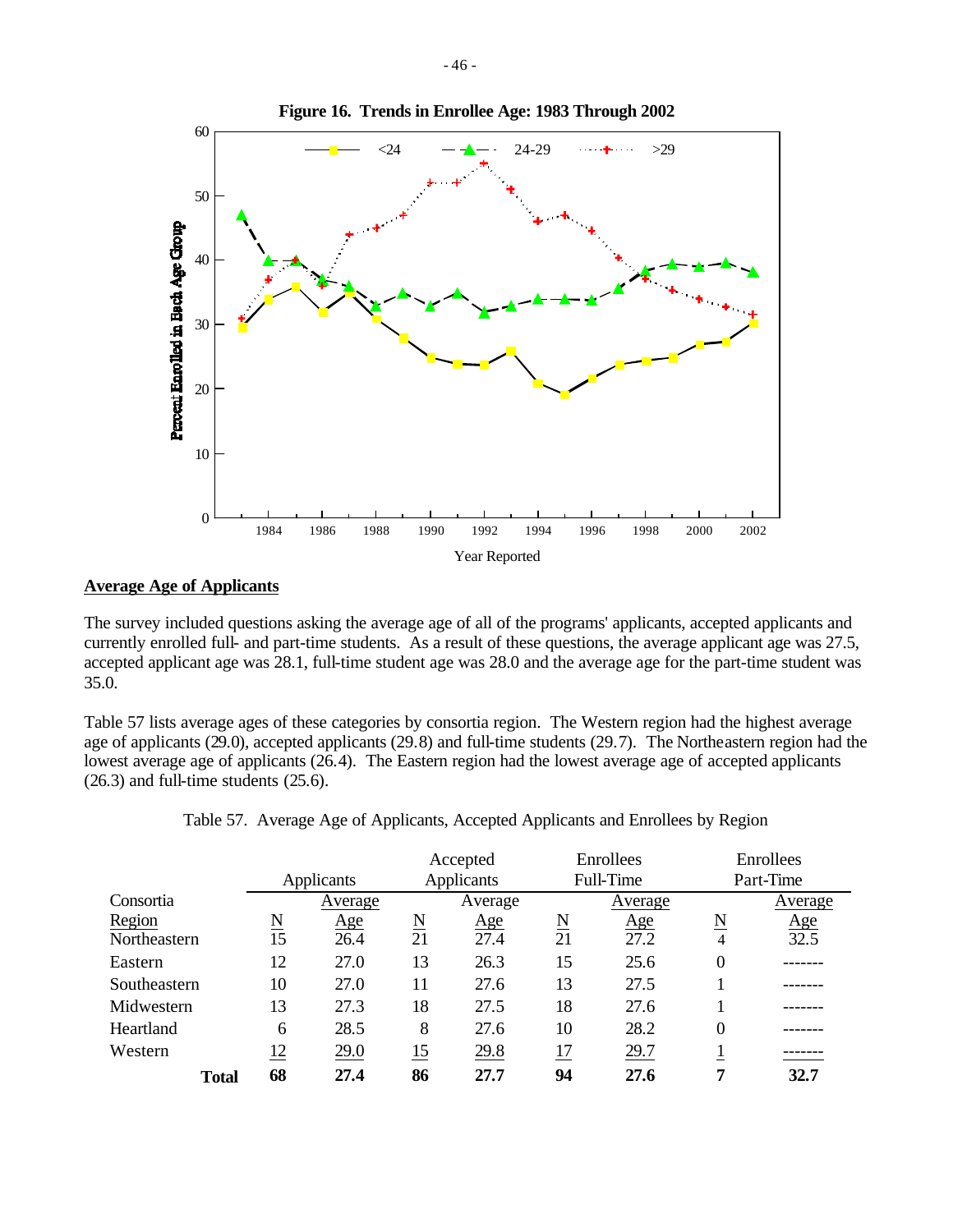## **Applicants and Students Enrolled by Ethnicity**

The ethnicity of applicants and students enrolled in the first-year class is shown in Table 58. The data are expressed as the mean number and percentage of applic ants and enrollees per program from each ethnicity category. Almost three-fourths of the applicants (74.4%) were White/Non-Hispanic; 6.4% were Black/African-American, 4.9% were Latino/Hispanic, 6.9% were Asian.

|                            | All Applicants |       |      | Number Enrolled | # of Programs  |  |
|----------------------------|----------------|-------|------|-----------------|----------------|--|
|                            | Mean           | (% )  | Mean | (% )            | w/o Minorities |  |
| Ethnicity                  | $(N=74)$       |       |      | $(N=99)$        | $(N=99)$       |  |
| White/Non-Hispanic         | 156.3          | 74.4% | 29.8 | 77.4%           | $\theta$       |  |
| Black/African-American     | 13.4           | 6.4%  | 2.3  | 6.0%            | 32             |  |
| Latino/Hispanic/Mex. Am.   | 10.4           | 4.9%  | 2.3  | 6.0%            | 39             |  |
| Asian                      | 14.5           | 6.9%  | 2.2  | 5.7%            | 37             |  |
| <b>Asian Subpopulation</b> | 2.5            | 1.2%  | 0.5  | 1.3%            | 73             |  |
| Native Hawaiian/Other P.I. | 1.0            | 0.4%  | 0.2  | 0.5%            | 89             |  |
| American Ind./Alaskan      | 1.3            | 0.6%  | 0.4  | 1.0%            | 78             |  |
| Other                      | 10.8           | 5.1%  | 0.8  | 2.1%            | 74             |  |
| Total $(N=76)$             | 210.4          | 100%  | 38.5 | 100%            | 8              |  |

Table 58. Applicants and Students Enrolled by Ethnicity

Overall, 25.6% of the applicants were members of an ethnic minority, 25% of whom were Black/African-American. Among those enrolled, 77.4% were White/Non-Hispanic and the remainder (22.6%) was from an ethnic minority. A comparison between the proportion of minority applicants and those enrolled suggests that preference is not given to applicants on the basis of ethnicity, for example, 26% of the applicants and 23% of those enrolled were described as an ethnic minority. Thirty-two of the 99 program respondents (32.3%) did not enroll any Black/African-American students and thirty-nine programs did not enroll any Hispanic students. Eight programs (8.1%) did not enroll any type of minority student in 2002.

## **Ethnic Representation of Applicants and Enrollees by Consortia Region**

The mean number and proportion of P.A. applicants and students enrolled in the first-year class on the basis of both ethnicity and consortia region is in Table 59.

# Table 59. Applicants and Enrollees by Ethnicity and Consortia Region

|              |              |       |               | Applicants |               | Enrollees |       |             |           |  |
|--------------|--------------|-------|---------------|------------|---------------|-----------|-------|-------------|-----------|--|
| Consortia    |              | White |               | Non-White  |               |           | White |             | Non-White |  |
| Region       |              | Mean  | $\frac{0}{0}$ | Mean       | $\frac{0}{0}$ | Mean      | %     | Mean        | %         |  |
| Northeastern |              | 117.6 | 58.1%         | 84.8       | 41.9%         | 25.8      | 67.5% | 12.4        | 32.5%     |  |
| Eastern      |              | 106.8 | 64.7%         | 58.3       | 35.3%         | 31.4      | 86.3% | 5.0         | 13.7%     |  |
| Southeastern |              | 173.6 | 74.9%         | 58.2       | 25.1%         | 30.2      | 72.6% | 11.4        | 27.4%     |  |
| Midwestern   |              | 137.1 | 89.7%         | 15.7       | 10.3%         | 26.3      | 84.3% | 4.9         | 15.7%     |  |
| Heartland    |              | 118.2 | 77.8%         | 33.8       | 22.2%         | 35.2      | 73.5% | 12.7        | 26.5%     |  |
| Western      |              | 202.9 | 68.2%         | 94.7       | 31.8%         | 28.4      | 68.8% | <u>12.9</u> | 31.2%     |  |
|              | <b>Total</b> | 156.3 | 74.4%         | 53.9       | 25.6%         | 29.8      | 77.4% | 8.7         | 22.6%     |  |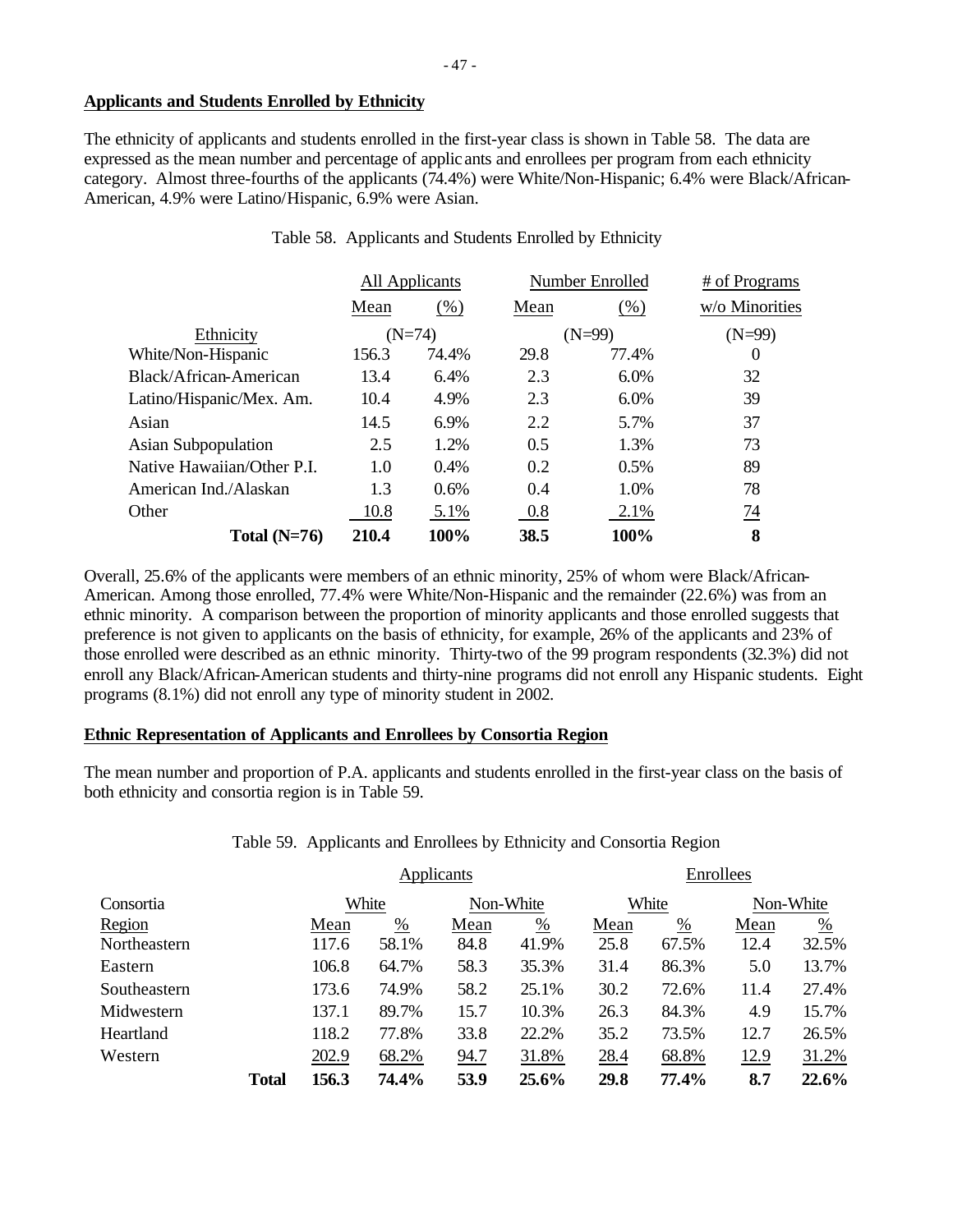For purposes of comparing across regions, minorities were grouped into a single category and designated nonwhite. There was considerable variation in the proportion of minorities applying to, and enrolled in, programs across regions. Programs in the Northeastern region had the largest proportion of non-white applicants at 42% and the Midwestern region the least number, with only 10% being non-white. The Northeastern region enrolled the largest percentage (32.5%) of non-white students. Programs in the Eastern region had the fewest number of non-white enrollees (13.7%).

The number and percent of programs reporting no minority students enrolled in the first-year class is shown in Table 60. Eight programs, in separate regions, had no minority students enrolled.

| Consortia Region |       | N  | # of Programs | $(\%)$ |
|------------------|-------|----|---------------|--------|
|                  |       | 22 |               | 4.5%   |
| Northeastern     |       |    |               |        |
| Eastern          |       | 16 |               | 12.5%  |
| Southeastern     |       | 14 |               | 7.1%   |
| Midwestern       |       | 19 | 3             | 15.8%  |
| Heartland        |       | 10 |               | 0.0%   |
| Western          |       | 18 |               | 0.0%   |
|                  | Total | 99 | 8             | 8.1%   |

## Table 60. Number of Programs with No Minority Enrollment by Consortia Region

### **Number of Programs versus Percent Minority Student Enrollment**

Figure 17 represents the number of programs with certain percentages of minority enrollment. There are 35 programs that have a larger percentage of minority enrollment than the mean of 22.6%; 64 programs have less. The average minority enrollment for programs with greater than 20% is 40%; for programs with less than 20% minority enrollment, 8.9%.



**Figure 17. Number of Programs vs. Percentage of Minority Enrollment**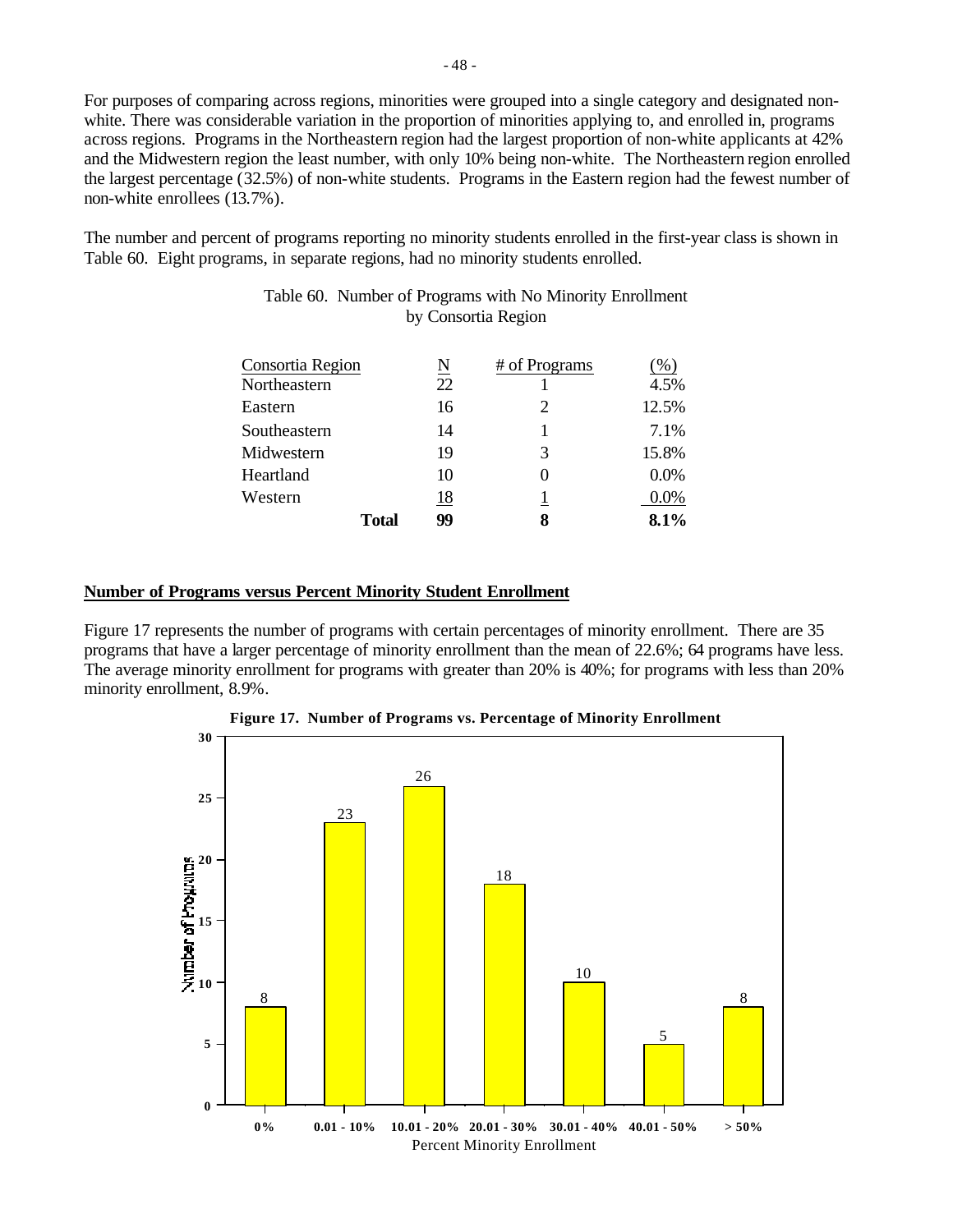The proportion of minority and non-minority students enrolled in P.A. programs over a twenty-year period (1983- 1984 through 2002-2003) is shown in Table 61 and Figure 18 (next page). The proportion of non-white students in the first-year class fluctuated between 14% in 1983 and 25% in 2000-2001. Expressed differently, the number of minority students has more than doubled from a mean of 4.0/program in 1983 to 10.0/program in 2000.

| Table 61. Ethnicity of P.A. Students Enrolled from 1983 Through 2002 |  |  |  |  |
|----------------------------------------------------------------------|--|--|--|--|
|                                                                      |  |  |  |  |

| Academic    |                     |      | White |      | Non-White    | First Yr.  |
|-------------|---------------------|------|-------|------|--------------|------------|
| Year        | $\underline{\rm N}$ | Mean | %     | Mean | %            | Enrollment |
| 1983-1984   | 39                  | 20.7 | 86.2% | 4.0  | 13.8%        | 24.0       |
| 1984-1985   | 39                  | 20.3 | 83.4% | 4.1  | 16.6%        | 24.5       |
| 1985-1986   | 41                  | 20.9 | 85.3% | 3.6  | 14.7%        | 24.6       |
| 1986-1987   | 47                  | 19.6 | 78.8% | 5.3  | 21.1%        | 24.9       |
| 1987-1988   | 47                  | 19.7 | 77.7% | 5.9  | 22.3%        | 25.6       |
| 1988-1989   | 46                  | 20.8 | 79.7% | 5.3  | 20.3%        | 25.9       |
| 1989-1990   | 46                  | 20.9 | 80.1% | 5.2  | 19.9%        | 26.1       |
| 1990-1991   | 48                  | 24.6 | 82.3% | 5.3  | 17.7%        | 29.9       |
| 1991-1992   | 47                  | 26.0 | 81.0% | 6.1  | 19.0%        | 32.1       |
| 1992-1993   | 56                  | 26.9 | 82.5% | 5.7  | 17.5%        | 32.6       |
| 1993-1994   | 55                  | 29.3 | 82.3% | 6.3  | 17.7%        | 35.6       |
| 1994-1995   | 58                  | 33.2 | 77.5% | 8.8  | 20.9%        | 42.0       |
| 1995-1996   | 69                  | 32.4 | 77.7% | 9.3  | 22.3%        | 41.5       |
| 1996-1997   | 76                  | 31.3 | 79.6% | 8.0  | 20.4%        | 39.6       |
| 1997-1998   | 91                  | 32.4 | 79.2% | 8.5  | 20.8%        | 40.6       |
| 1998-1999   | 89                  | 32.9 | 78.9% | 8.8  | 21.1%        | 42.6       |
| 1999-2000   | 103                 | 30.7 | 77.9% | 8.7  | 22.1%        | 39.3       |
| 2000-2001   | 102                 | 30.2 | 75.1% | 10.0 | 24.9%        | 40.1       |
| 2001-2002   | 105                 | 29.0 | 77.3% | 8.5  | 22.7%        | 38.0       |
| 2002-2003   | 99                  | 29.8 | 77.4% | 8.7  | <u>22.6%</u> | 38.5       |
| 20-yr. Mean | 65                  | 26.6 | 79.7% | 6.8  | 20.3%        | 33.3       |

Minority student enrollment over twenty years has averaged 20.3% per year (mean of 6.8 students/program). It should be noted that values for the 1992-93 and 1993-94 period may be under represented because some programs with large minority enrollments were non-respondents in both years.

# **Academic Characteristics of P.A. Students**

The academic profile of students at the time of enrollment are shown in Table 62 (next page). Almost threefourth (73.9%) of the students enrolled in 2002 had earned at least a baccalaureate degree (67.4% as their highest degree) while less than one-fifth (17.3%) entered with no academic degree. Only 9% of the enrollees had earned an associate level degree prior to entry. Of the full-time students, 6.5% were admitted with a graduate-level degree, predominantly a masters degree (4.6%).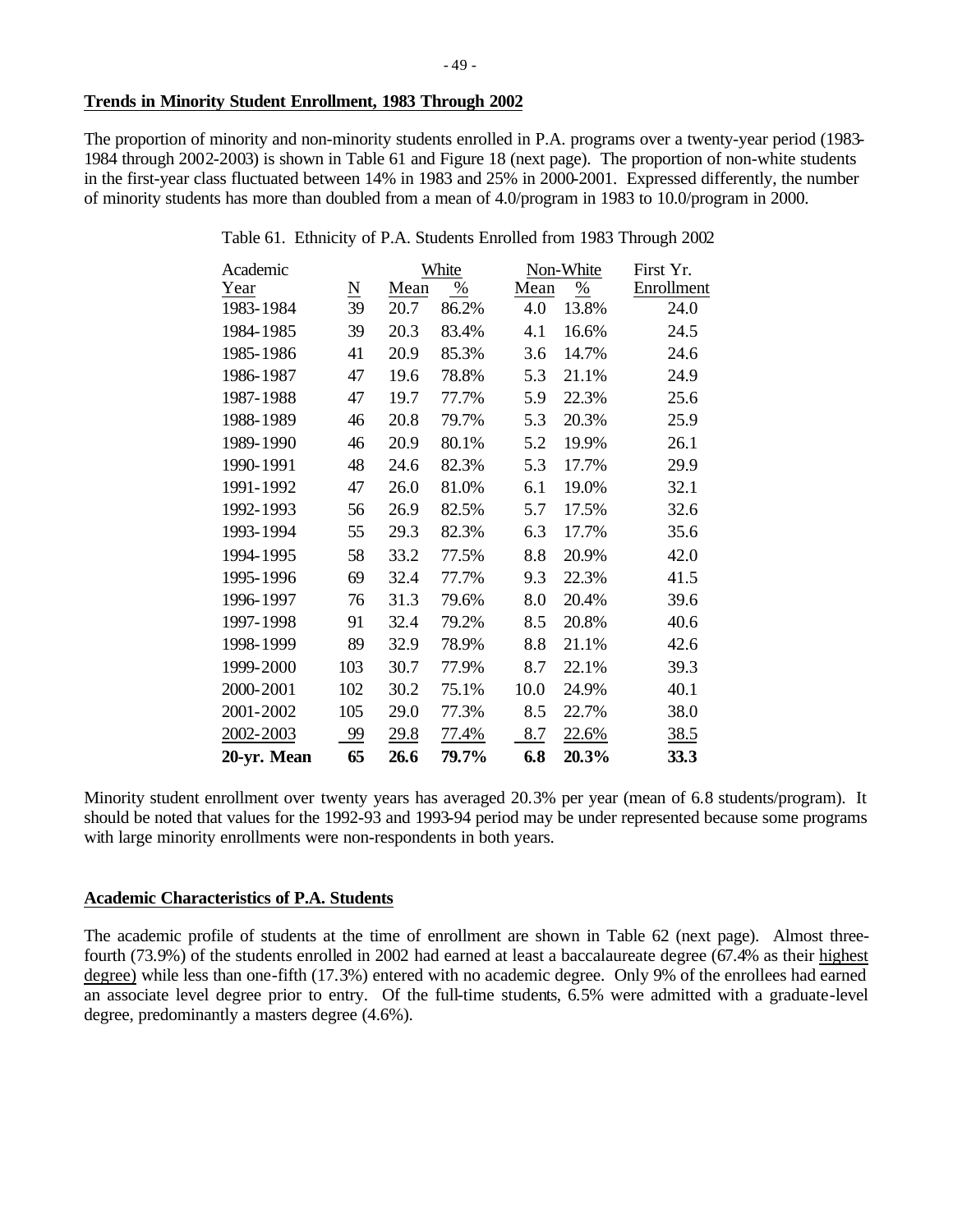

**Figure 18. Trends in Minority Student Enrollment: 1983 Through 2002**

Table 62. Academic Characteristics of P.A. Students Enrolled in 2002

| <b>Highest Academic</b>     | Full-Time |               | Part-Time |         |      | Total  |  |
|-----------------------------|-----------|---------------|-----------|---------|------|--------|--|
| <b>Credential Earned</b>    | Mean      | $\frac{0}{0}$ | Mean      | %       | Mean | %      |  |
| No Academic Degree          | 6.5       | 17.4%         | 0.2       | 14.3%   | 6.7  | 17.3%  |  |
| <b>Associate Degree</b>     | 3.3       | 8.8%          | 0.1       | 7.1%    | 3.4  | 8.8%   |  |
| <b>Baccalaureate Degree</b> | 25.1      | 67.3%         | 1.0       | 71.4%   | 26.1 | 67.4%  |  |
| <b>Masters Degree</b>       | 1.7       | 4.6%          | 0.1       | 7.1%    | 1.8  | 4.7%   |  |
| Doctoral Degree             | 0.7       | 1.9%          | 0.0       | $0.0\%$ | 0.7  | 1.8%   |  |
| Total                       | 37.3      | 100.0%        | 1.4       | 100.0%  | 38.7 | 100.0% |  |

The mean number of months of health care experience (H.C.E.) of students at the time of enrollment for 2002- 2003 is 37.7 months. As shown in Figure 19 (next page), the months of health care experience systematically increased from 1983 through 1992 to a high of 56 months. Since that time, H.C.E. has had an overall decrease to 38 months in 2002.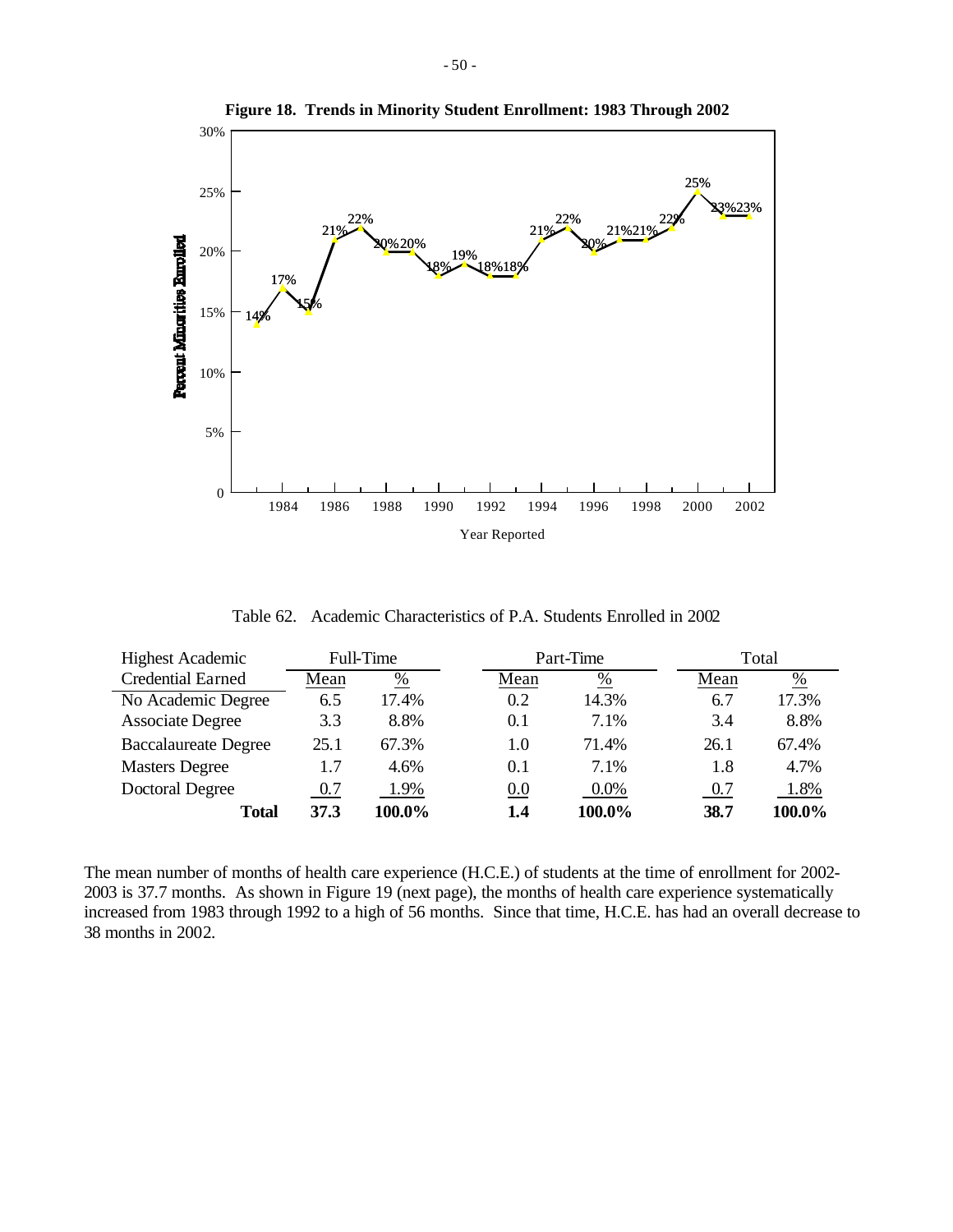

**Figure 19. Trends in Health Care Experience of Enrollees: 1983 Through 2002**

### **Academic Characteristics of Enrolled P.A. Students by Consortia Region**

A comparison of the academic degrees earned by entering students across regions is shown in Table 63. The data are expressed as the percentage of students per program in each degree category. Each of the regions had more than 50% of students entering with a baccalaureate degree. The Eastern region had the largest number of enrollees with no degree (26.5%). The Midwestern region had 3.9% of its enrollees with a doctoral degree.

| Table 63. Academic Characteristics of Enrollees by Region, Class of 2002-2003 |  |
|-------------------------------------------------------------------------------|--|
|-------------------------------------------------------------------------------|--|

|              |                        | Degree Characteristics |           |        |                |          |       |  |  |
|--------------|------------------------|------------------------|-----------|--------|----------------|----------|-------|--|--|
| Consortia    |                        | N <sub>o</sub>         | Associate | Bacc.  | <b>Masters</b> | Doctoral | Total |  |  |
| Region       | $\underline{\text{N}}$ | Degree                 | Degree    | Degree | Degree         | Degree   | Mean  |  |  |
| Northeastern | 21                     | 25.0%                  | 8.7%      | 61.0%  | 3.8%           | 1.5%     | 35.9  |  |  |
| Eastern      | 17                     | 26.5%                  | 8.3%      | 59.1%  | 4.0%           | 2.1%     | 36.1  |  |  |
| Southeastern | 14                     | 6.5%                   | 9.4%      | 75.7%  | 6.6%           | 1.8%     | 41.0  |  |  |
| Midwestern   | 18                     | 13.3%                  | 8.9%      | 67.6%  | 6.3%           | 3.9%     | 30.3  |  |  |
| Heartland    | 10                     | 15.2%                  | 8.2%      | 69.7%  | 5.6%           | 1.3%     | 47.3  |  |  |
| Western      | <u>18</u>              | 3.0%                   | 7.1%      | 81.1%  | 6.4%           | 2.4%     | 41.1  |  |  |
| <b>Total</b> | 98                     | 17.3%                  | 8.8%      | 67.4%  | $4.7\%$        | 1.8%     | 38.7  |  |  |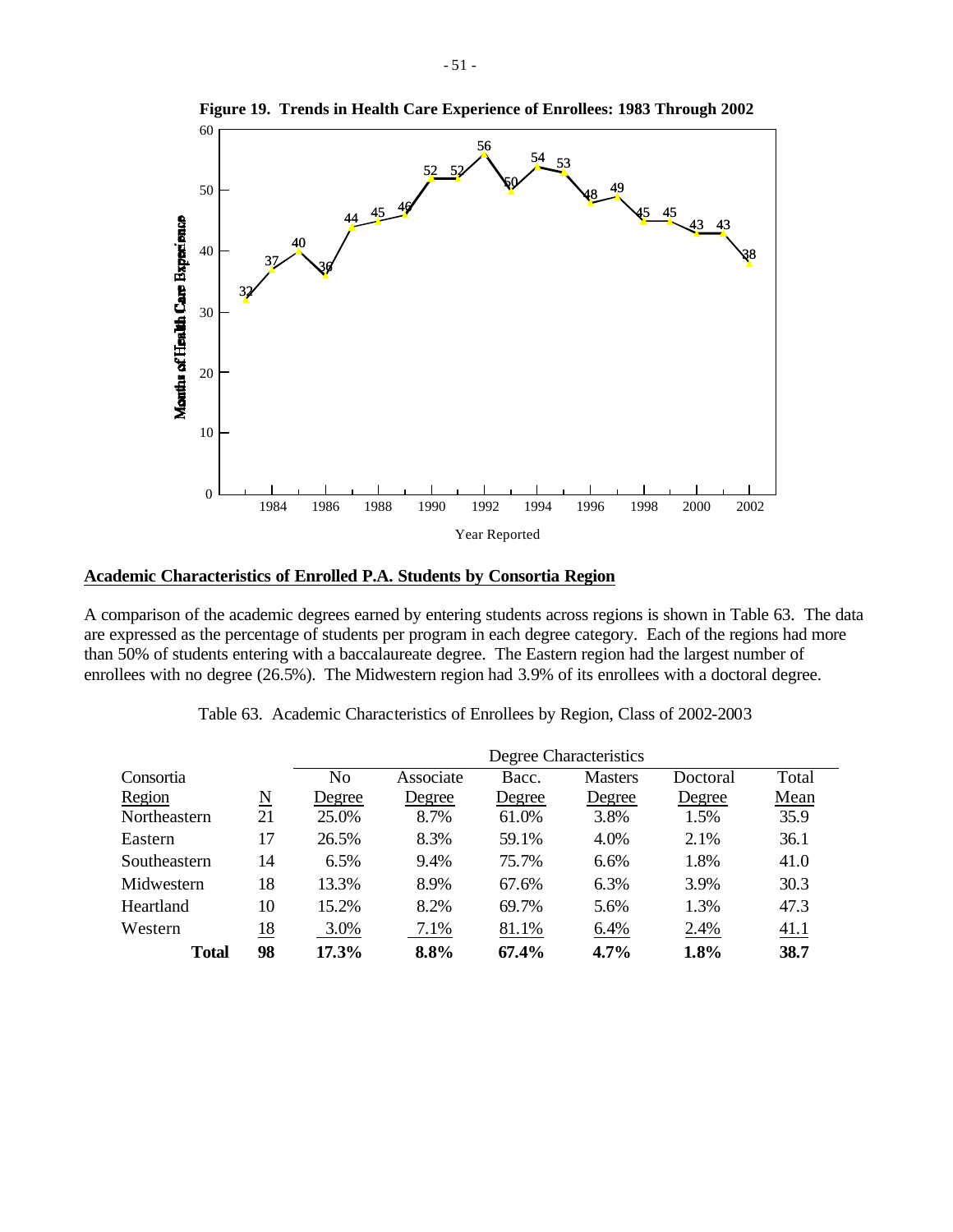An analysis of grade point average (GPA) and mean number of months of health care experience by consortia region is shown in Table 64.

| Consortia    |              | Grade Point Average |      |      | Months of H.C.E. |                    |             |
|--------------|--------------|---------------------|------|------|------------------|--------------------|-------------|
| Region       |              | ΙN                  | Mean | S.D. | N                | Mean               | <u>S.D.</u> |
| Northeastern |              | 21                  | 3.27 | 0.20 | 15               | 24.4               | 15.9        |
| Eastern      |              | 14                  | 3.38 | 0.16 | 12               | 19.2               | 15.7        |
| Southeastern |              | 14                  | 3.32 | 0.14 | 13               | 36.5               | 18.2        |
| Midwestern   |              | 16                  | 3.40 | 0.20 | 16               | 42.3               | 24.8        |
| Heartland    |              | 8                   | 3.45 | 0.12 | 6                | 44.3               | 24.3        |
| Western      |              | 17                  | 3.27 | 0.19 | 15               | $\underline{59.3}$ | 52.3        |
|              | <b>Total</b> | 90                  | 3.36 | 0.17 | 77               | 37.7               | 32.2        |

Table 64. Grade Point Average and Mean Number of Months of Health Care Experience by Region, Class of 2002-2003

The cumulative GPA of entering students ranged from 3.27 to 3.45 with a mean of 3.36. Programs in the Heartland regions reported the highest GPA for entering students. The average number of months of health related experience prior to admission varied extensively across regions. For example, students in programs located in the Eastern region had completed an average of 19 months of health-related experience while those entering programs in the Western regions had 59 months of health care experience. The average for all programs was over three years (37.7 months).

# **Unlicensed Medical Graduates: Applicants and Students Enrolled**

The total number, mean number/program and proportion of unlicensed medical graduates (designated as UMG's) who applied to, and enrolled in, P.A. programs for the 2002-2003 class is shown in Table 65. The total number of UMG applications to P.A. programs increased from 360 in 2001 to 471 in 2002. The number per program decreased from 4.3/program in 2001 to 3.5/program in 2002. There were 40 programs that received applications from UMG's in 2002. Seventy-four percent of the applicants were U.S. Citizen UMG's.

|               |          |        | Class Entering in $2002 - 2003$ |          |          |        |  |
|---------------|----------|--------|---------------------------------|----------|----------|--------|--|
| Citizenship   | Applied  |        |                                 |          | Enrolled |        |  |
| <b>Status</b> | $N(N)^*$ | Mean** | $\%$                            | $N(N)^*$ | Mean     | %      |  |
| U.S. Citizen  | 383(30)  | 2.6    | 74.3%                           | 130(26)  | 1.31     | 79.9%  |  |
| Alien         | 88(20)   | 0.9    | 25.7%                           | 33(16)   | 0.33     | 20.1%  |  |
| Total**       | 471(40)  | 3.5    | 100.0%                          | 163(22)  | 1.64     | 100.0% |  |

Table 65. Admission of Unlicensed Medical Graduates

 $* N =$  Number of UMG applicants or enrollees; (N) = Number of programs with at least one UMG applicant or enrollee.

\*\* Mean based on the total number of programs responding, including those with no UMG applicants or enrollees

In 2002, 163 UMG's were enrolled, 90% more than the number of enrollees in 2001 (86). Thirty-five percent of the UMG applicants were enrolled in a P.A. program in 2002, where 24% were enrolled in 2001. A higher percentage of alien UMG's were admitted (37.5%) as compared to the U.S.-citizen UMG's (33.9%).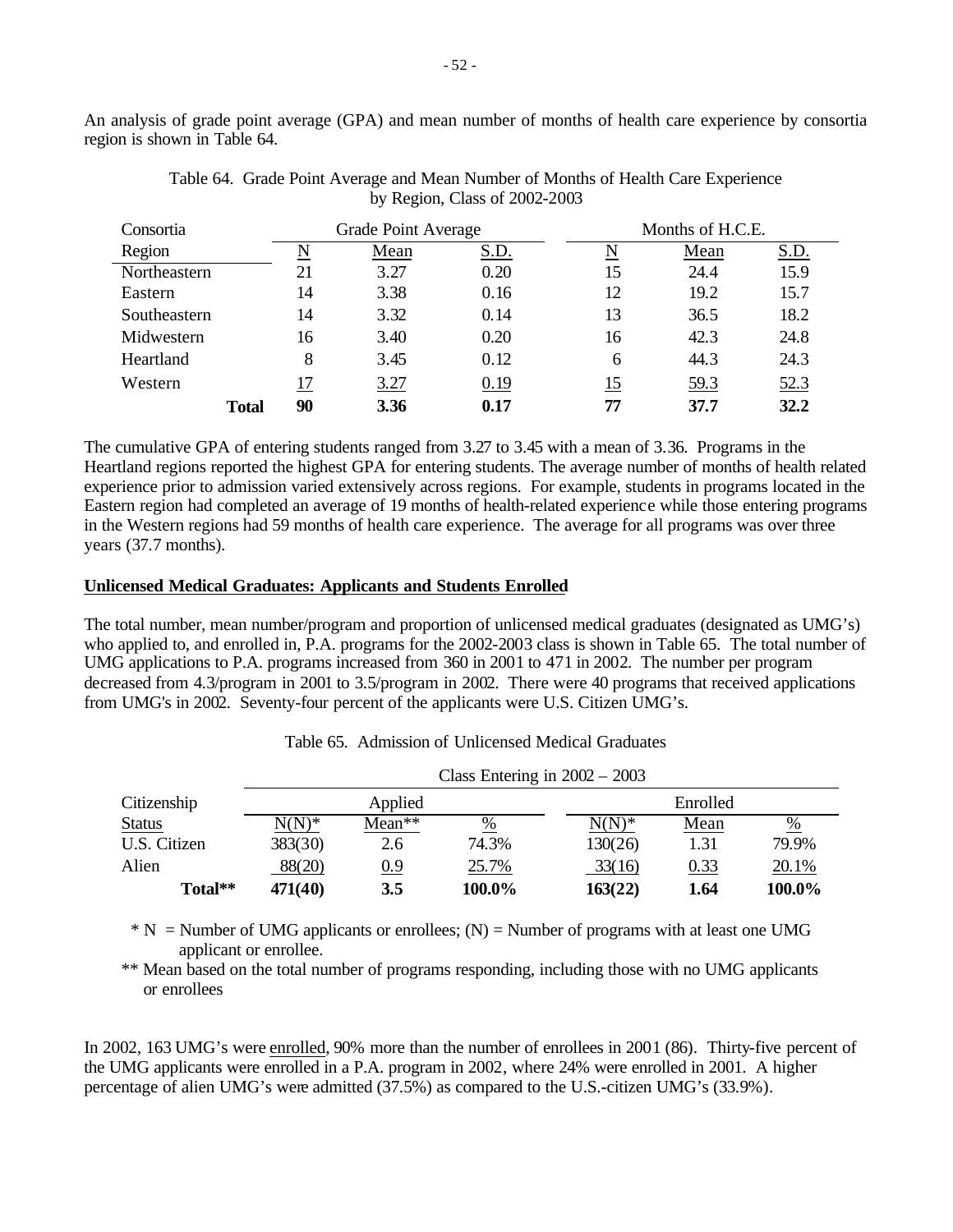The mean number of UMG applicants and enrollees by consortia region is shown in Table 66. Programs located in the Midwestern region received the largest number of UMG applications (mean of  $5.45/$ program) while programs in the Eastern region averaged 0.44/program UMG applicants.

|                  |              |       | Applied   | Enrolled |                     |
|------------------|--------------|-------|-----------|----------|---------------------|
| Consortia Region |              | Mean  | N         | Mean     | $\underline{\rm N}$ |
| Northeastern     |              | 2.13  | 23        | 1.09     | 23                  |
| Eastern          |              | 0.44  | 16        | 0.06     | 17                  |
| Southeastern     |              | 1.71  | 14        | 0.57     | 14                  |
| Midwestern       |              | 15.45 | 20        | 4.80     | 20                  |
| Heartland        |              | 1.30  | 10        | 0.20     | 10                  |
| Western          |              | 4.39  | <u>18</u> | 2.00     | <u>18</u>           |
|                  | <b>Total</b> | 4.66  | 101       | 1.65     | 102                 |

Table 66. Unlicensed Medical Graduate Applicants and Enrollees by Region, 2002-2003

Programs in the Midwestern region enrolled the largest proportion of UMG's enrolled (4.80/program) and those in the Eastern region had 0.06/program UMG's enrolled. With respect to the total applicant pool/program, UMG's accounted for only 2.2% (4.66/210) of all applicants and less than 4.2% (1.65/39) of all first-year enrollees in 2002.

The number and location of programs, by region, reporting no UMG applicants and/or enrollees for the most recently enrolled class are shown in Table 67. In total, there was a majority of programs that did not receive an application from an UMG (60/101; 59%) and a majority did not enroll an UMG (66/102; 64.7%) in the 2002-2003 class.

> Table 67. Number of Programs Reporting No Applications and/or Enrollment of Unlicensed Medical Graduates by Region, 2002-2003

| Consortia    |              |         | Applied       | Enrolled |               |  |
|--------------|--------------|---------|---------------|----------|---------------|--|
| Region       |              | $N/N^*$ | $\frac{0}{0}$ | $N/N^*$  | $\frac{0}{0}$ |  |
| Northeastern |              | 13/23   | 56.5%         | 13/23    | 56.5%         |  |
| Eastern      |              | 13/16   | 81.3%         | 16/17    | 94.1%         |  |
| Southeastern |              | 6/14    | 42.9%         | 9/14     | 64.3%         |  |
| Midwestern   |              | 13/20   | 65.0%         | 9/20     | 45.0%         |  |
| Heartland    |              | 8/10    | 80.0%         | 8/10     | 80.0%         |  |
| Western      |              | 7/18    | 38.9%         | 11/18    | 61.1%         |  |
|              | <b>Total</b> | 60/101  | 59.4%         | 66/102   | 64.7%         |  |

\* N/N = number of programs with no UMG's/total number of programs reporting.

# **Trends in UMG Applications and Enrollment, 1987 Through 2002**

Data concerning UMG applicants and UMG students enrolled from 1987 through 2002 is shown in Table 68 (next page). The total number and mean number per program of UMG applicants and UMG students enrolled, as well as the proportion of UMG's relative to the total pool of UMG applicants and enrollees is presented for each year examined. In addition, the proportion of UMG applicants that were enrolled is also included. These data are also illustrated in Figures 20 and 21 (next pages).

Overall there has been a total of 3,045 UMG applicants (averaging 191/year) over the sixteen-year period examined. UMG applicants accounted for an average of 1.9% of the total applicant pool. Over the same period of time, there were 711 UMG's enrolled (45/year) which accounted for 1.6% of the total number of students enrolled. On average, only 21% of the UMG applicants were enrolled.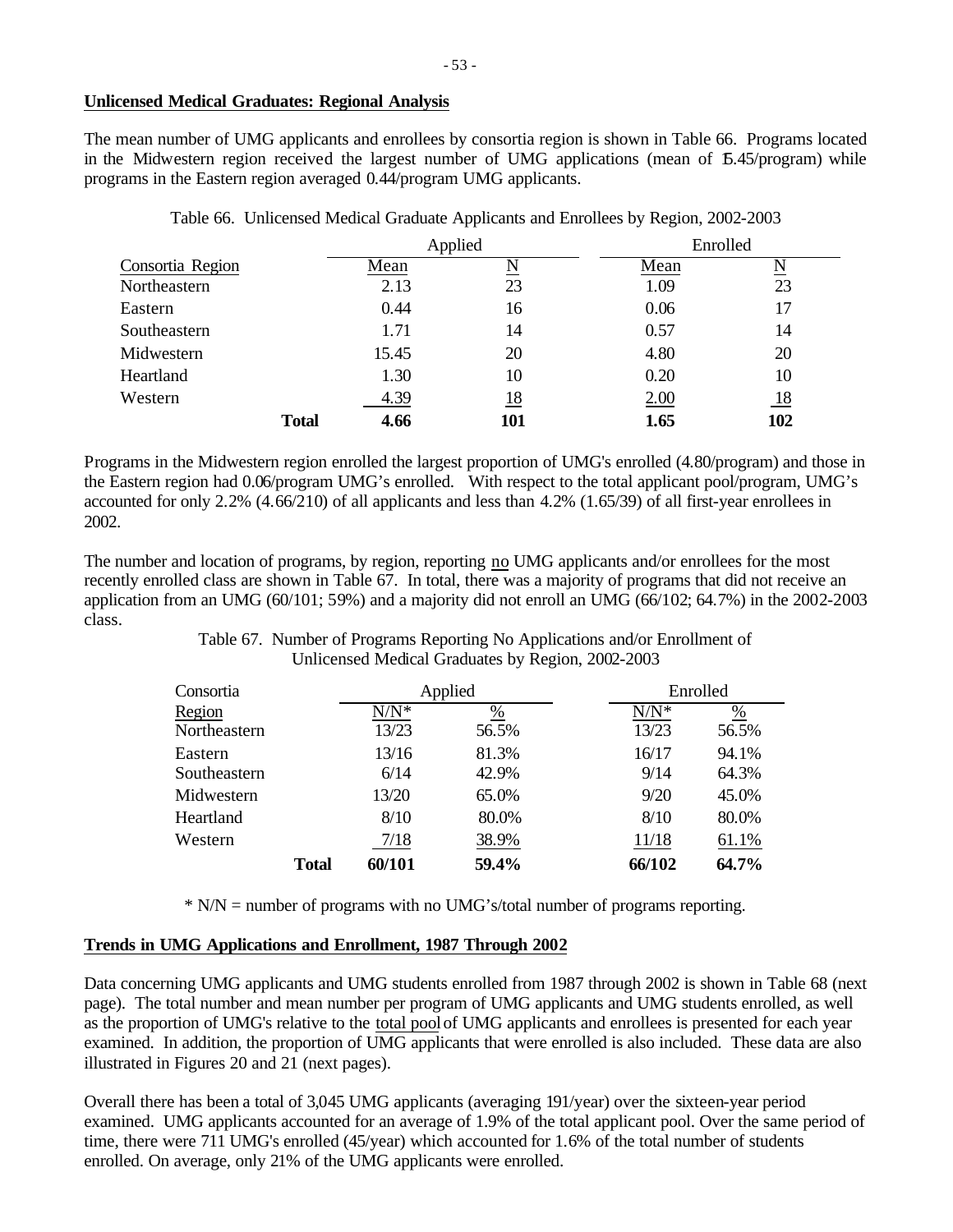|             |       | <b>UMG</b> Applications |                 |                     | UMG's Enrolled |                 |            |  |  |
|-------------|-------|-------------------------|-----------------|---------------------|----------------|-----------------|------------|--|--|
| Academic    | Total | Mean/                   |                 | Total               | Mean/          |                 | Applicants |  |  |
| Year        | N     | Program                 | $\frac{9}{6}$ * | $\underline{\rm N}$ | Program        | $\frac{9}{6}$ * | Enrolled   |  |  |
| 1987-1988   | 55    | 1.4                     | 1.3%            | 17                  | 0.40           | 1.4%            | 30.9%      |  |  |
| 1988-1989   | 142   | 3.6                     | 3.4%            | 23                  | 0.51           | 1.9%            | 16.2%      |  |  |
| 1989-1990   | 121   | 3.1                     | 3.4%            | 18                  | 0.39           | 1.5%            | 14.9%      |  |  |
| 1990-1991   | 73    | 1.6                     | 1.5%            | 26                  | 0.51           | 1.7%            | 35.6%      |  |  |
| 1991-1992   | 167   | 4.1                     | 3.1%            | 18                  | 0.40           | 1.2%            | 10.7%      |  |  |
| 1992-1993   | 161   | 2.9                     | 1.4%            | 13                  | 0.20           | 0.6%            | 8.1%       |  |  |
| 1993-1994   | 109   | 2.0                     | 0.7%            | 12                  | 0.20           | 0.5%            | 11.0%      |  |  |
| 1994-1995   | 143   | 3.0                     | 0.8%            | 22                  | 0.39           | 1.0%            | 15.4%      |  |  |
| 1995-1996   | 123   | 2.1                     | 0.5%            | 24                  | 0.33           | 1.0%            | 19.5%      |  |  |
| 1996-1997   | 217   | 3.3                     | 0.8%            | 20                  | 0.29           | 0.8%            | 9.2%       |  |  |
| 1997-1998   | 204   | 3.5                     | 1.0%            | 37                  | 0.40           | 1.0%            | 18.1%      |  |  |
| 1998-1999   | 243   | 3.2                     | 1.1%            | 27                  | 0.29           | 0.8%            | 11.1%      |  |  |
| 1999-2000   | 170   | 2.2                     | 0.9%            | 65                  | 0.67           | 1.8%            | 38.2%      |  |  |
| 2000-2001   | 286   | 3.6                     | 1.8%            | 140                 | 1.49           | 3.9%            | 41.4%      |  |  |
| 2001-2002   | 360   | 4.3                     | 2.7%            | 86                  | 0.98           | 2.2%            | 23.9%      |  |  |
| 2002-2003   | 471   | 3.5                     | 2.0%            | 163                 | 1.64           | 4.2%            | 34.6%      |  |  |
| 16-Yr. Mean | 191   | 2.9                     | 1.9%            | 45                  | 0.57           | 1.6%            | 21.2%      |  |  |

Table 68. Unlicensed Medical Graduates: Applicants and Enrollees, 1987 Through 2002

\* Proportion of UMG's to total applicants and enrollees, respectively.

Figure 20 shows the mean number of UMG applicants and enrollees per program since 1987.



**Figure 20. Trends in U.M.G. Applicants and Enrollees: 1987 Through 2002**

Year of Admission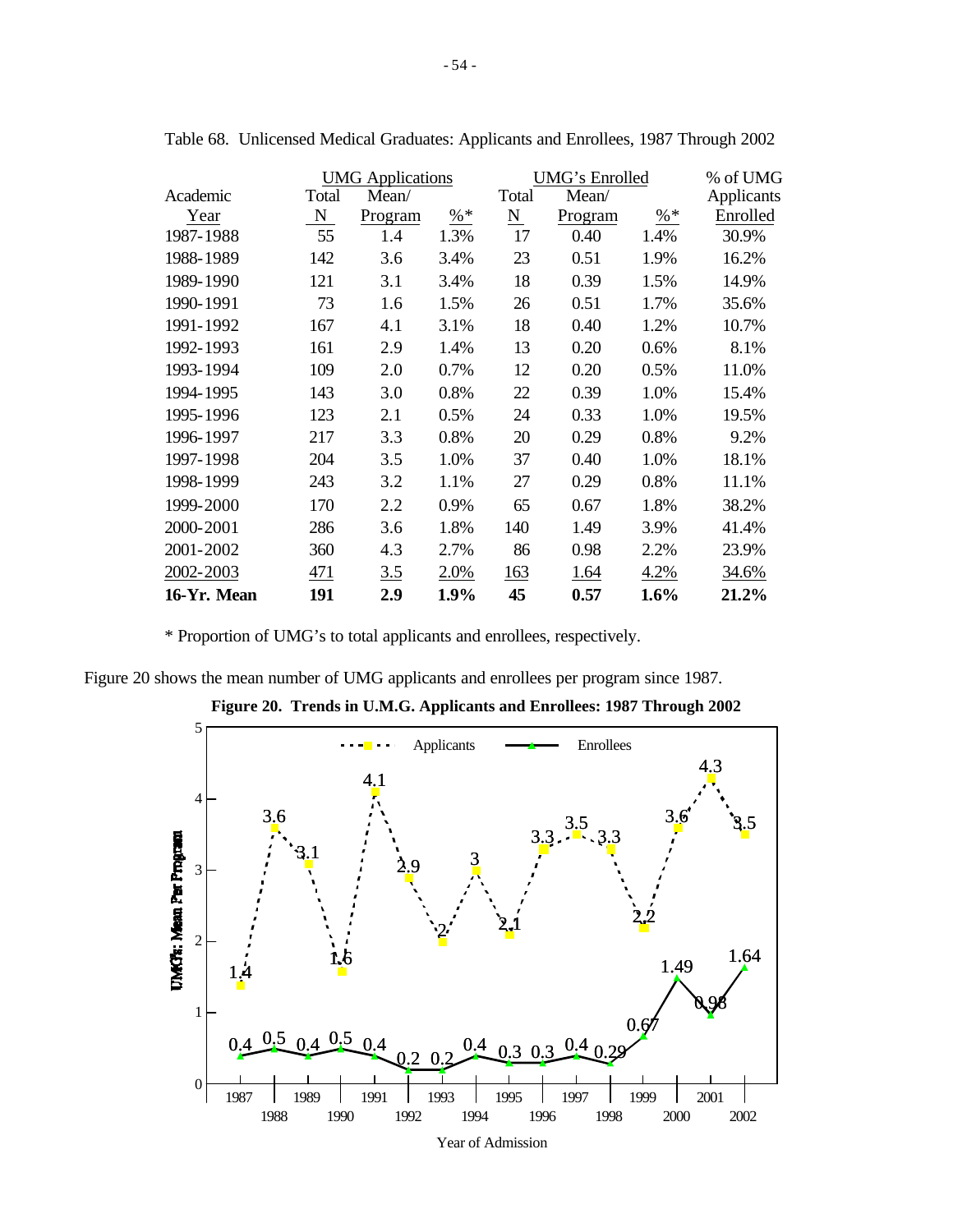Although the mean number of applicants has varied substantially over time, the mean number of UMG's enrolled per program has not fluctuated to the same extent.

As shown in Figure 21 the percent of UMG applicants enrolled has fluctuated extensively over the past sixteen years from a low of 8% to a high of 41.4%.





### **Disabled Students Enrolled in P.A. Programs**

The number and proportion of students with a disability that were enrolled in the 2002-2003 class is presented in Table 69. The number and proportion of enrollees who were classified as disabled was very small for the entering class (approximately 1.4% of the total number of students enrolled).

Table 69. Enrollment of Disabled Students by Gender, 2002-2003

|        |      | 1st Year Enrolled |                         | Disabled | Number of  |  |
|--------|------|-------------------|-------------------------|----------|------------|--|
| Gender |      | %                 | $\overline{\mathsf{N}}$ | %        | Programs   |  |
| Male   | 1108 | 30.3%             | 19                      | 35.8%    | 103        |  |
| Female | 2549 | 69.7%             | <u>34</u>               | 64.2%    | <u>103</u> |  |
| Total  | 3657 | 100.0%            | 53                      | 100.0%   | 103        |  |

There were more disabled female students than disabled male students. It should be noted that some students may have had an undetectable disability, thus, the figures reported herein may under-represent the actual number of disabled individuals.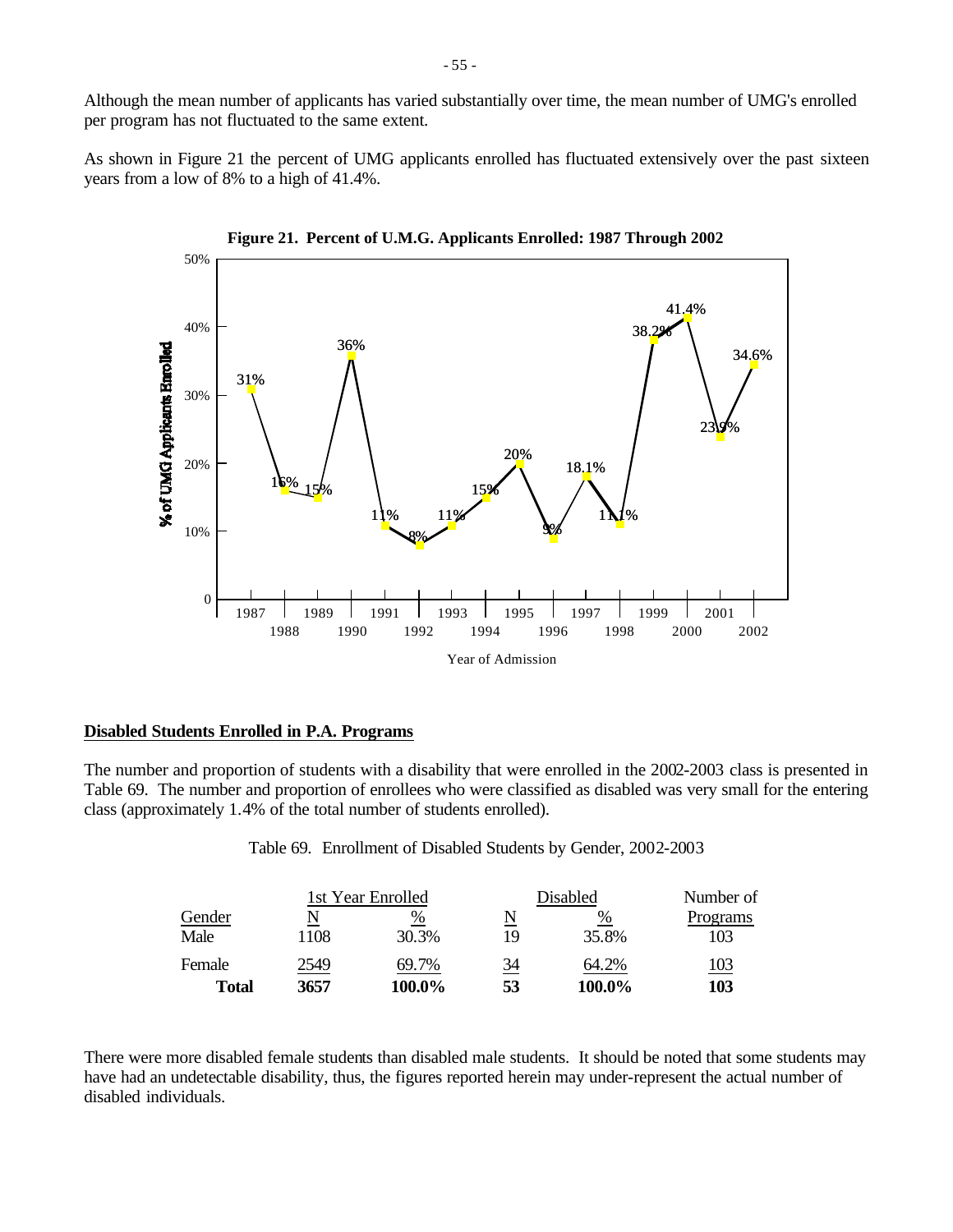# **SECTION IV. GRADUATE INFORMATION**

#### **Number and Attrition of Students by Gender**

The number and gender of students graduating during the 2002-2003 academic year, and those withdrawing and decelerating prior to graduation, are shown in Table 70. The mean number of 2002 graduates was 34.6/program and represented 93% of the students originally enrolled in this class. We estimate that there was a total of 4,290 P.A.'s graduated from all programs graduating class in 2002 (124 programs x 34.6/program). It should be noted that eight of the new programs did not graduate students in 2002. As in previous years, the majority (65%) of 2002 graduates were women.

Table 70. Number of Graduates and Students Withdrawn or Decelerated in 2002-2003 by Gender

|                      |      | Number Graduated |      | <b>Attrition of Students</b> | <b>Students Decelerated</b> |             |  |
|----------------------|------|------------------|------|------------------------------|-----------------------------|-------------|--|
| Gender               | Mean | %                | Mean | %                            | Mean                        | $\%$        |  |
| Female               | 22.4 | 93.3%            |      | 4.6%                         | 0.5                         | 2.1%        |  |
| Male                 | 12.2 | 92.4%            | 0.8  | 6.1%                         | 0.2                         | <u>1.5%</u> |  |
| <b>Total/Program</b> | 34.6 | 93.0%            | 1.9  | $5.1\%$                      | 0.7                         | 1.9%        |  |

\* Proportion withdrawing or decelerating was calculated as:

$$
(\prod_{p=1}^{\scriptscriptstyle{N}} W_p \text{ or } D_p)/(\prod_{p=1}^{\scriptscriptstyle{N}} G_p + W_p + \ D_p)
$$

where:  $G_p =$  number graduated from program "p".  $\hat{W}_p$  = number withdrew from program "p".  $D_p$  = number decelerated from program "p".

The mean number of students withdrawing prior to graduation was 1.9 students/program for an overall attrition rate of 5.1%. The attrition rate for males was higher than the attrition rate for females, 6.1% and 4.6% respectively. The attrition rate was lower than in 2001 (4.8%) and considerably lower than the average of 7.5% over the previous nineteen years.

On average, the rate of deceleration was 1.9%. A decelerated student was defined as one who was enrolled, experienced academic, personal, and/or financial difficulty, but remained a student in the program on a part-time basis and/or was on a temporary leave of absence.

The reasons cited for withdrawal are presented in Table 71. There were a total of 141 students withdrawing from the 2002 graduating class (as reported by 74 programs). The most common reason for withdrawal was academic (49.6%). It should be noted that program staff provided the reasons cited for withdrawal, rather than the students involved.

| Table 71. Reasons for Student Withdrawal from the Program |  |  |  |  |  |  |  |  |
|-----------------------------------------------------------|--|--|--|--|--|--|--|--|
|-----------------------------------------------------------|--|--|--|--|--|--|--|--|

| Reason Given<br>Academic | N<br>70 | $($ %)<br>49.6% | Reason Given<br>Career Change | N<br>4 | ( %)<br>2.8% |
|--------------------------|---------|-----------------|-------------------------------|--------|--------------|
| Personal                 | 29      | 20.6%           | Medical                       | 3      | 2.1%         |
| Financial                | 21      | 14.9%           | Other                         | 14     | 9.9%         |
|                          |         |                 | <b>Total</b>                  | 141    | 100.0%       |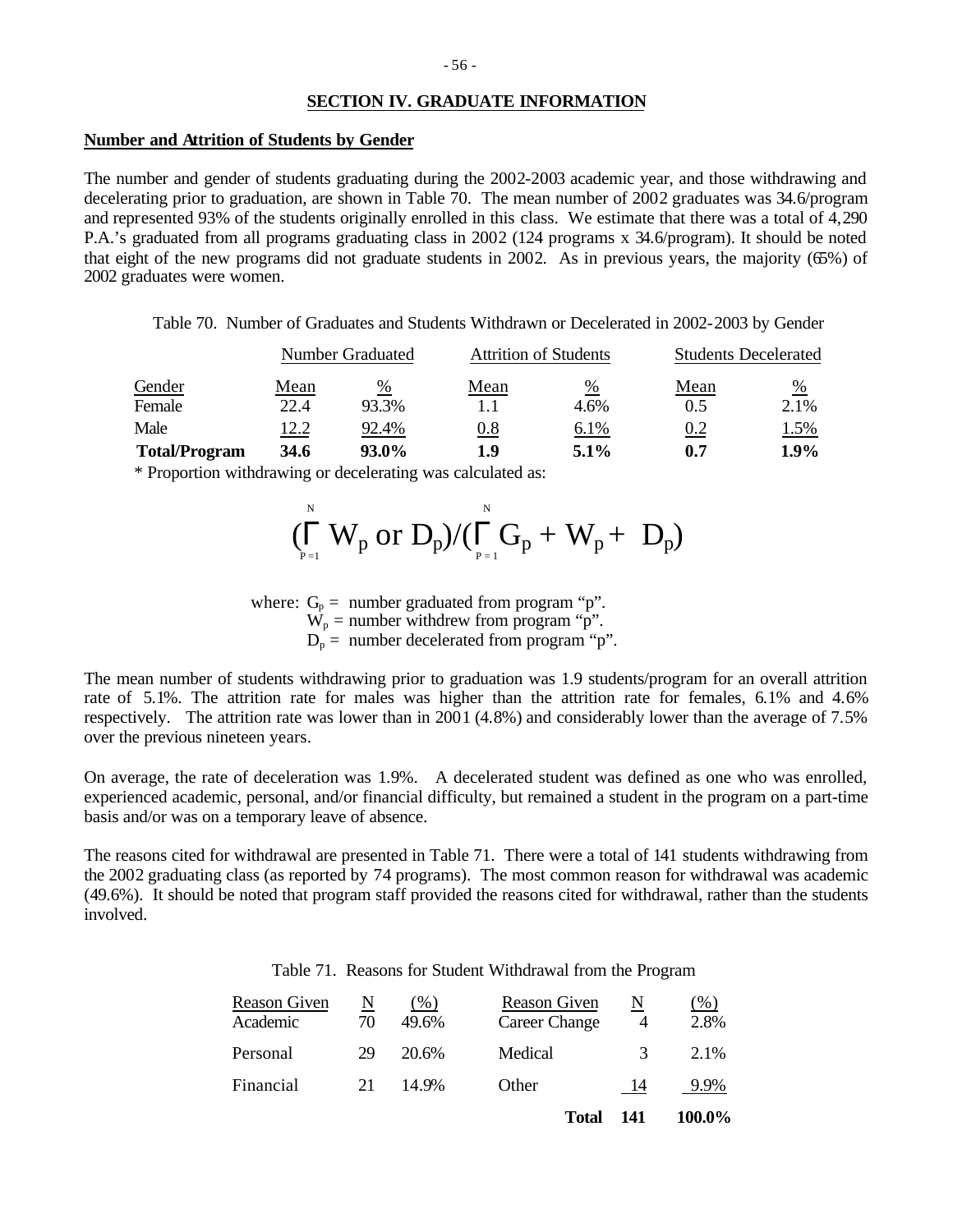## **Attrition Rates of Students by Consortia Region**

The mean number of graduates, attrition rates, and students decelerated by consortia region are shown in Table 72. Programs in the Heartland region had the largest graduating classes with a mean of 50.9 students per program, while programs in the Midwestern and Northeastern regions had the smallest graduating class (29.5/program).

Table 72. Number Graduated, Withdrawn and Decelerated by Consortia Region

| Consortia    |              |    | Mean#     |              | Mean and Rate |                 | Mean and Rate |
|--------------|--------------|----|-----------|--------------|---------------|-----------------|---------------|
| Region       | N            |    | Graduated | of Attrition |               | of Deceleration |               |
| Northeastern |              | 13 | 29.5      | 3.1          | 9.3%          | 0.8             | 2.4%          |
| Eastern      |              | 11 | 33.9      | 2.7          | 7.3%          | 0.4             | 1.1%          |
| Southeastern |              | 11 | 36.0      | 0.7          | 1.9%          | 0.5             | 1.3%          |
| Midwestern   |              | 21 | 29.5      | 1.8          | 5.6%          | 0.7             | 2.2%          |
| Heartland    |              | 8  | 50.9      | 1.4          | 2.6%          | 1.1             | 2.1%          |
| Western      |              | 9  | 38.6      | 1.0          | 2.5%          | 0.6             | 1.5%          |
|              | <b>Total</b> | 73 | 34.6      | 1.9          | 5.1%          | 0.7             | 1.9%          |

The highest attrition rates occurred in those programs located in the Northeastern region (9.3%) while programs in the Southeastern region had the lowest attrition rates (1.9%). In comparison to the previous year, the number graduated/program in 2002 has decreased (6.4%). The rate of attrition increased in three of the six regions (Northeastern, Eastern and Midwestern); deceleration increased in three regions (Southeastern, Heartland and Western). Programs in the Northeastern region reported the largest rate of deceleration (2.4%), while programs in the Eastern region had the lowest rate of deceleration (1.1%).

The reasons for withdrawal by region are shown in Table 73. Programs in the Southeastern region had the highest percentage of students withdraw for academic reasons (62.5%) while programs in the Heartland region cited academic reasons for withdrawal 33.3% of the time. In the Western region, 50% of the programs cited personal reasons for student withdrawal as compared with 12.5% in the Southeastern region.

|              |              | Reasons for Withdrawal from Program |               |                          |          |                     |         |       |  |  |  |
|--------------|--------------|-------------------------------------|---------------|--------------------------|----------|---------------------|---------|-------|--|--|--|
| Consortia    |              |                                     | Academic      |                          | Personal | Other               |         |       |  |  |  |
| Region       |              | $\underline{\rm N}$                 | $\frac{0}{0}$ | $\underline{\mathrm{N}}$ | %        | $\underline{\rm N}$ | %       | Total |  |  |  |
| Northeastern |              | 19                                  | 47.5%         |                          | 17.5%    | 14                  | 35.0%   | 40    |  |  |  |
| Eastern      |              | 18                                  | 52.9%         | 7                        | 20.6%    | 9                   | 26.5%   | 34    |  |  |  |
| Southeastern |              | 5                                   | 62.5%         |                          | 12.5%    | 2                   | 25.0%   | 8     |  |  |  |
| Midwestern   |              | 20                                  | 51.3%         | 8                        | 20.5%    | 11                  | 28.2%   | 39    |  |  |  |
| Heartland    |              | $\overline{4}$                      | 33.3%         | 2                        | 16.7%    | 6                   | 50.0%   | 12    |  |  |  |
| Western      |              | 4                                   | 50.0%         | 4                        | 50.0%    | $\overline{0}$      | $0.0\%$ | 8     |  |  |  |
|              | <b>Total</b> | 70                                  | 49.6%         | 29                       | 20.6%    | 42                  | 29.8%   | 141   |  |  |  |

Table 73. Reasons for Withdrawal by Consortia Region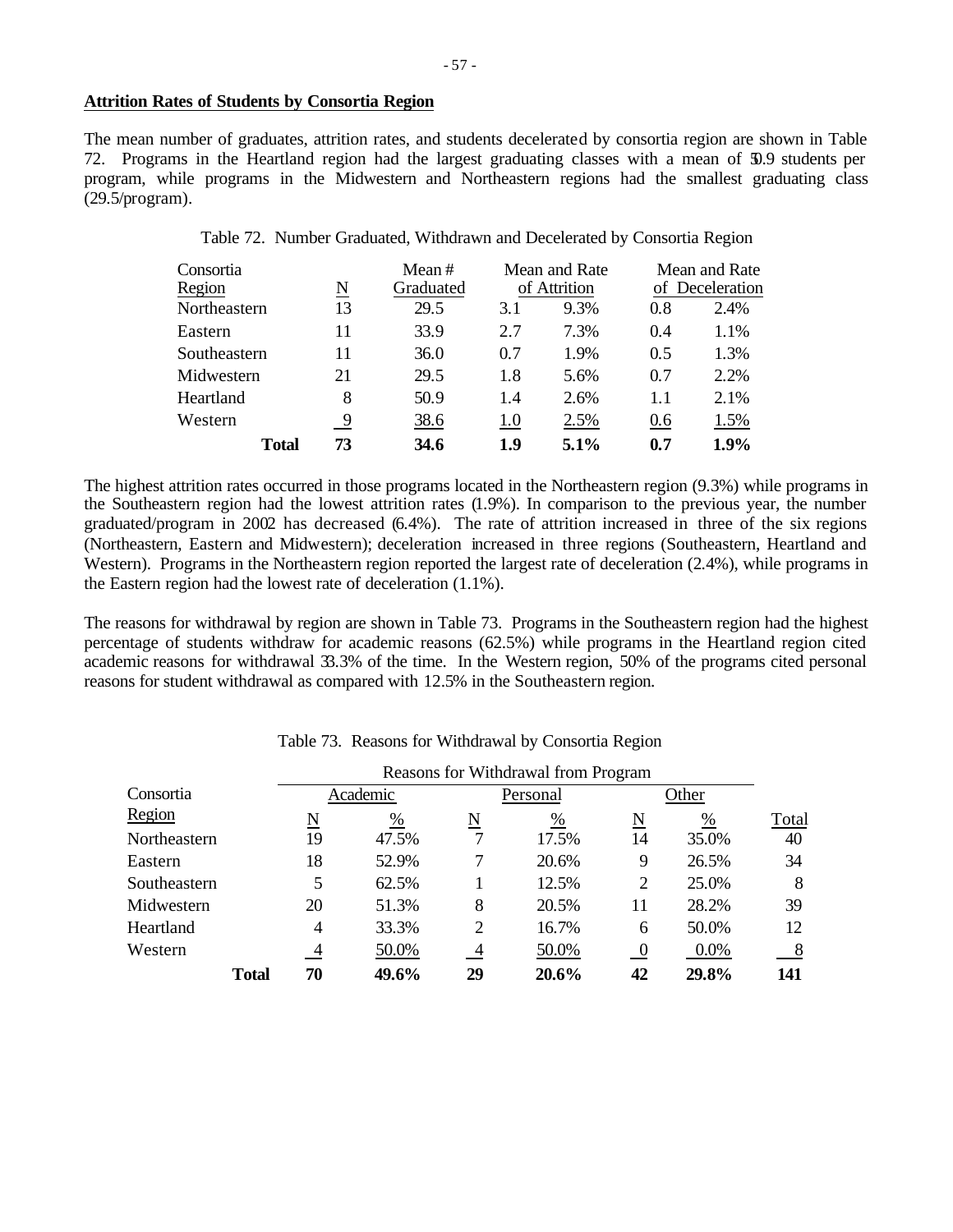# **Graduation, Attrition, and Deceleration of Students by Age**

The mean number of graduates, attrition rates, and students decelerated for each age category is shown in Table 74. Over one-third (37%) of the graduates were between the ages of 20 and 26 upon graduation; 40.5% were 30 years of age or older and none were under the age of 20. Attrition was highest for those over 33 years of age; lowest for those between 24 and 26. Deceleration rates were highest for students over 33 years of age and least for those between 24 and 26.

Table 74. Number Graduated, Decelerated and Attrition Rates of 2002 Graduates by Age

|                      |    |      | Number        |               | <b>Withdrew Prior</b> |         |      | <b>Students</b> |
|----------------------|----|------|---------------|---------------|-----------------------|---------|------|-----------------|
|                      |    |      | Graduated     | To Graduation |                       | Rate    |      | Decelerated     |
| Age at Graduation    | N  | Mean | $\frac{0}{0}$ | Mean          | $\frac{0}{0}$         | %       | Mean | Rate            |
| Under 20             | 71 | 0.0  | $0.0\%$       | 0.0           | $0.0\%$               | $0.0\%$ | 0.0  | 0.0%            |
| $20 - 23$            | 71 | 3.5  | 10.1%         | 0.3           | 16.7%                 | 7.7%    | 0.1  | 2.6%            |
| $24 - 26$            | 71 | 9.3  | 26.9%         | 0.2           | 11.1%                 | 2.1%    | 0.1  | 1.0%            |
| 27-29                | 71 | 7.8  | 22.5%         | 0.3           | 15.8%                 | 3.7%    | 0.1  | 1.2%            |
| $30 - 33$            | 71 | 6.3  | 18.2%         | 0.2           | 11.1%                 | 3.0%    | 0.1  | 1.5%            |
| Over 33              | 71 | 7.7  | 22.3%         | 0.9           | 47.4%                 | 10.1%   | 0.3  | 3.4%            |
| <b>Total/Program</b> | 71 | 34.6 | 100%          | 1.9           | 100.0%                | 5.1%    | 0.7  | 1.9%            |

Figure 22 shows the trends in age from 1984 through 2002. The proportion of recent graduates in the youngest age group (<24) has generally decreased over time, with a slight increase over the previous five years. Conversely, the middle age group (24 - 29) has increased 47% since 1994. The graduates in the older age group (>30) have decreased 31% since 1994.



**Figure 22. Trends in the Age of Graduates: 1984 Through 2002**

- 58 -

Year Reported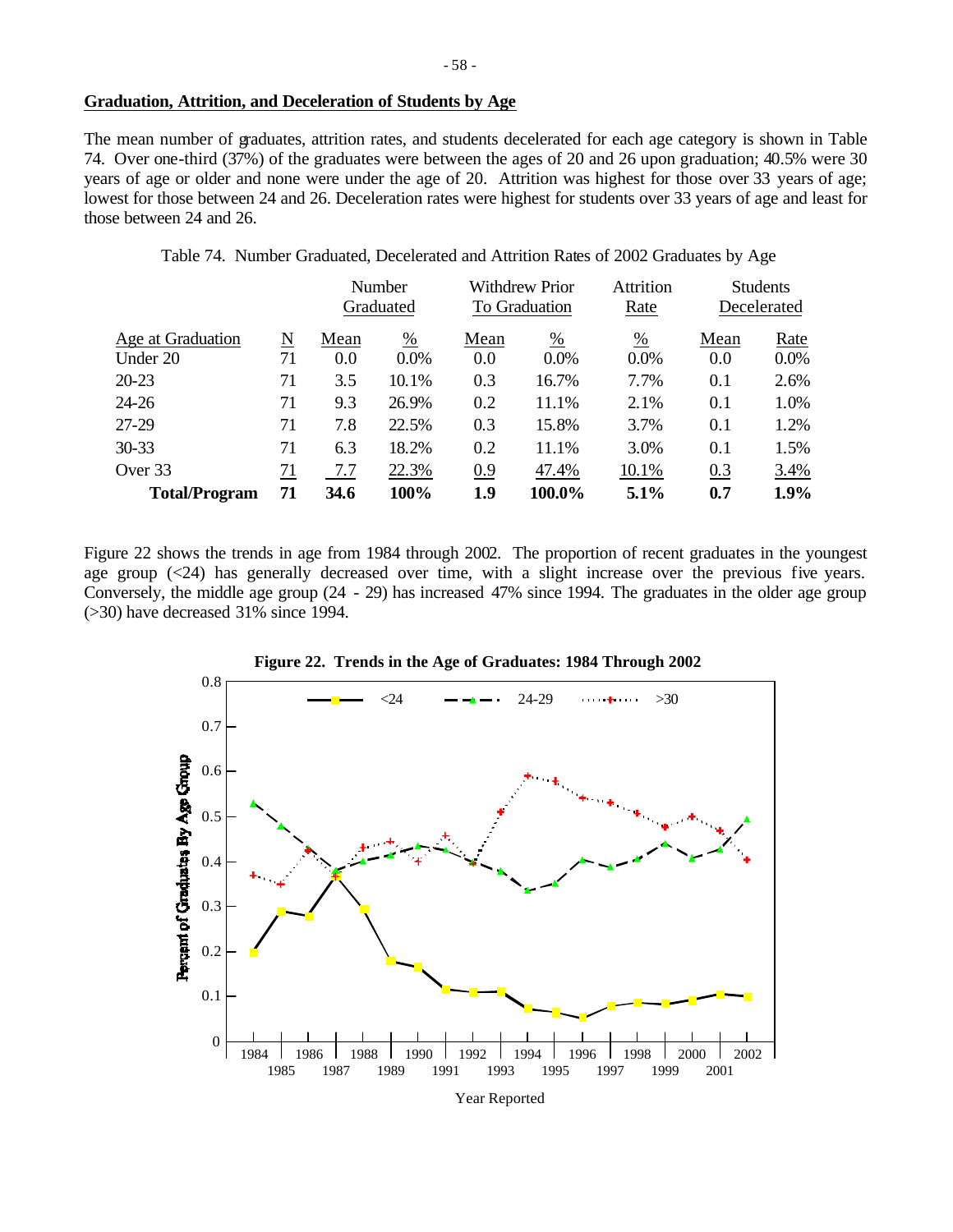The mean number of graduates, withdrawals, decelerated students and attrition rates for the 2002 graduating class by ethnicity is shown in Table 75. The majority of the recent graduates were White/Non-Hispanic (77.6%), less than one-fourth (22.4%) were minorities.

|                                 |                           |              | Mean Number<br>Graduated |             | <b>Withdrew Prior</b><br>to Graduation |                         | <b>Students</b><br>Decelerated |              |
|---------------------------------|---------------------------|--------------|--------------------------|-------------|----------------------------------------|-------------------------|--------------------------------|--------------|
| Ethnicity<br>White/Non-Hispanic | $\underline{\rm N}$<br>73 | Mean<br>27.3 | $\frac{0}{0}$<br>77.6%   | Mean<br>1.4 | $\frac{\%}{\%}$<br>73.7%               | $\frac{\%}{\ }$<br>4.8% | Mean<br>0.4                    | Rate<br>1.4% |
| Black/African-Amer.             | 73                        | 1.9          | 5.4%                     | 0.2         | 10.5%                                  | 9.0%                    | 0.1                            | 4.5%         |
| Latino/Hispanic/Mex. Am.        | 73                        | 1.6          | 4.5%                     | 0.1         | 5.3%                                   | 5.6%                    | 0.1                            | 5.6%         |
| Asian                           | 73                        | 2.0          | 5.7%                     | 0.1         | 5.3%                                   | 4.5%                    | 0.1                            | 4.5%         |
| <b>Asian Subpopulations</b>     | 73                        | 0.3          | 0.9%                     | 0.0         | 0.0%                                   | 0.0%                    | 0.0                            | 0.0%         |
| Native Haw./Other P.I.          | 73                        | 0.2          | 0.6%                     | 0.0         | 0.0%                                   | 0.0%                    | 0.0                            | 0.0%         |
| American Ind./Alaskan           | 73                        | 0.3          | 0.9%                     | 0.0         | 5.3%                                   | $0.0\%$                 | 0.0                            | $0.0\%$      |
| Other/Unknown                   | <u>73</u>                 | 1.6          | 4.5%                     | 0.1         | 5.3%                                   | 5.9%                    | 0.0                            | 0.0%         |
| <b>Total/Program</b>            | 73                        | 35.2         | 100.0%                   | 1.9         | 100.0%                                 | 5.1%                    | 0.7                            | 1.9%         |

# Table 75. Number and Attrition Rates of 2002 Graduates by Ethnicity

Within the minority groups graduating, 24.1% were Black/African-American, 20.3% were Latino/Hispanic s, 25.3% were Asian and the remainder were classified as Asian Subpopulation, Alaskan/Native American or Other/Unknown. Sixty-seven percent (N=49) of the 73 programs reported at least one Black/African-American among their 2002 graduates. Forty-six (63%) programs also graduated at least one Latino/Hispanic.

The Black/African-American students had the highest rate of attrition (9.0%), followed by Latino/Hispanic students (5.6%). The White/Non-Hispanics had an attrition rate of 4.8%. Proportionately, minority students were more likely to be decelerated, particularly the Latino/Hispanic students (5.6%) as compared to White students  $(1.4\%)$ .

# **Trends in Student Attrition: 1984 Through 2002**

Figure 23 (next page) shows the relative attrition rates from 1984 through 2002 for all students and for white and non-white students. Attrition rates have averaged 7.3% over the past nineteen years, ranging from a high of 14% in 1988 to a low of 3.9% in 1999. The 2002 attrition rate for white students was 4.8% and 5.7% for non-white students; the latter represents a decrease from 2001. Before 1990, decelerated students were included in the attrition rates. If decelerated students were included this year, the adjusted attrition rate would be 6.9%.

# **Sex and Ethnicity of 2002 P.A. Graduates by Consortia Region**

The mean number and proportion of 2002 graduates by gender, ethnicity, and consortia region are shown in Table 76 (next page). Proportionately, more minority students graduated from programs in the Western region (29%) than from programs located in the Midwestern region (12.6%). The Heartland region had the highest proportion of male graduates (44.2%) and the Eastern region the highest proportion of female graduates (75.5%).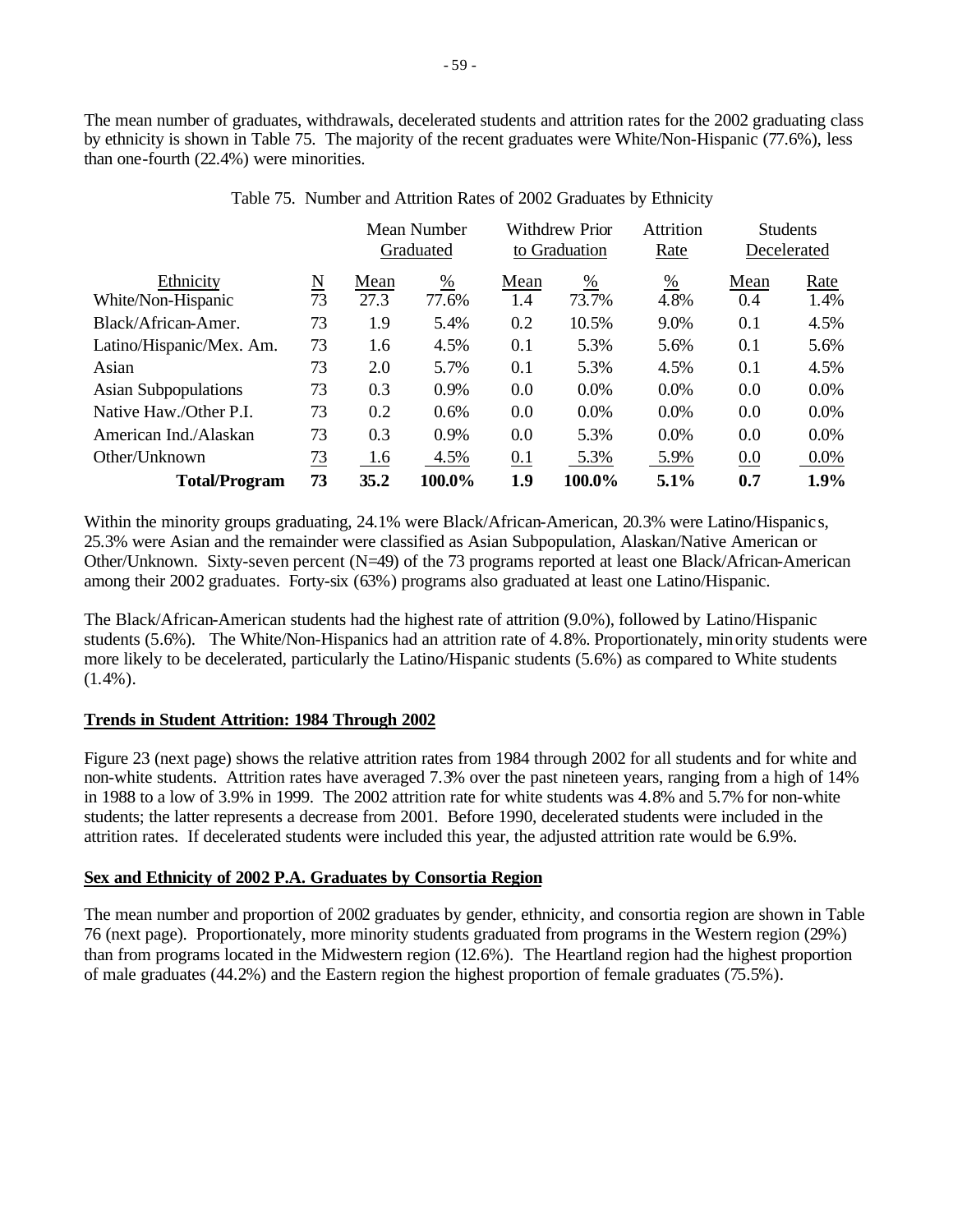

**Figure 23: Trends in Student Attrition: 1984 Through 2002**

Table 76. 2002 Graduates by Sex, Ethnicity, and Consortia Region

| Consortia    |    | Mean # of |       | Gender |       |              | Ethnicity |       |       |
|--------------|----|-----------|-------|--------|-------|--------------|-----------|-------|-------|
| Region       | N  | Graduates | Male  | Female | White | <b>Black</b> | Hispanic  | Asian | Other |
| Northeastern | 13 | 29.5      | 34.2% | 65.8%  | 75.2% | 12.6%        | 3.2%      | 7.4%  | 1.6%  |
| Eastern      | 11 | 33.9      | 24.5% | 75.5%  | 81.4% | 8.0%         | 0.9%      | 5.3%  | 4.4%  |
| Southeastern | 11 | 36.0      | 31.9% | 68.1%  | 81.9% | 4.0%         | 5.2%      | 4.1%  | 4.8%  |
| Midwestern   | 21 | 29.5      | 33.2% | 66.8%  | 87.4% | 2.9%         | 1.7%      | 4.3%  | 3.7%  |
| Heartland    | 8  | 50.9      | 44.2% | 55.8%  | 74.7% | 4.7%         | 12.9%     | 5.1%  | 2.6%  |
| Western      | 9  | 38.6      | 43.3% | 56.7%  | 71.4% | 5.1%         | 10.7%     | 5.5%  | 7.3%  |
| <b>Total</b> | 73 | 34.0      | 35.0% | 65.0%  | 80.1% | $6.0\%$      | 4.7%      | 5.2%  | 4.0%  |

### **Trends in the Graduation of Minorities**

The graduation of minority P.A.'s has been monitored since 1984. Figure 24 (next page) shows the proportion of non-white P.A. graduates over the past nineteen years. During the nineteen-year period for which data was available , the graduation of non-white students averaged 17.1%, ranging from a high of 24% in 2001 to a low of 9.0% in 1984. The reader is referred to Figure 18 concerning enrollment of minority students, which over the past twenty years, has averaged 20.3% (Table 61).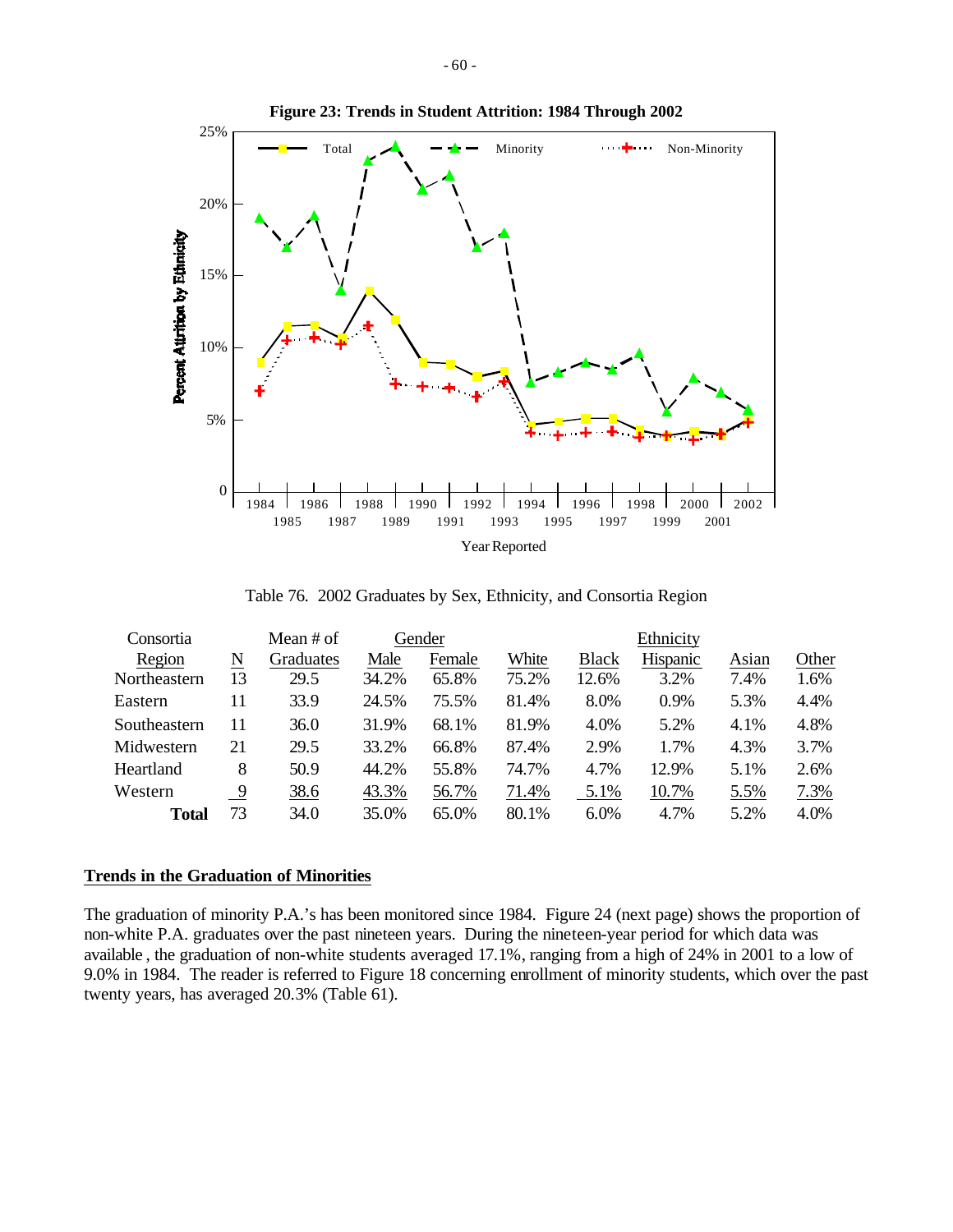

## **Employment Status of 2002 P.A. Graduates**

A summary of the employment status of the recent graduates, as reported by 73 programs, is shown in Table 77. It should be noted that the time elapsed between a program's graduation date and the date the survey was completed varied.

| Table 77. Employment Characteristics of 2002 P.A. Graduates |             |      |           |  |  |  |  |  |  |
|-------------------------------------------------------------|-------------|------|-----------|--|--|--|--|--|--|
|                                                             | Mean Number |      | Relative  |  |  |  |  |  |  |
| <b>Employment Status</b>                                    | Per Program | S.D. | Frequency |  |  |  |  |  |  |
| Employed:                                                   |             |      |           |  |  |  |  |  |  |
| As $a$ P.A.                                                 | 23.9        | 10.7 | 61.6%     |  |  |  |  |  |  |
| Not as a P.A.                                               | 0.8         | 0.4  | 2.3%      |  |  |  |  |  |  |
| Unemployed                                                  | 5.2         | 7.8  | 15.0%     |  |  |  |  |  |  |
| Continued with Education                                    | 1.7         | 1.2  | 4.9%      |  |  |  |  |  |  |
| Unknown                                                     | 5.6         | 7.4  | 16.2%     |  |  |  |  |  |  |
| Total $(N=73)$                                              | 37.2        | 16.3 | 100.0%    |  |  |  |  |  |  |

The majority (61.6%) of recent graduates were employed as a physician assistant, a 2% increase from 2001 graduates (59.6%). Almost one-third of the graduates were either unemployed or their employment status was unknown.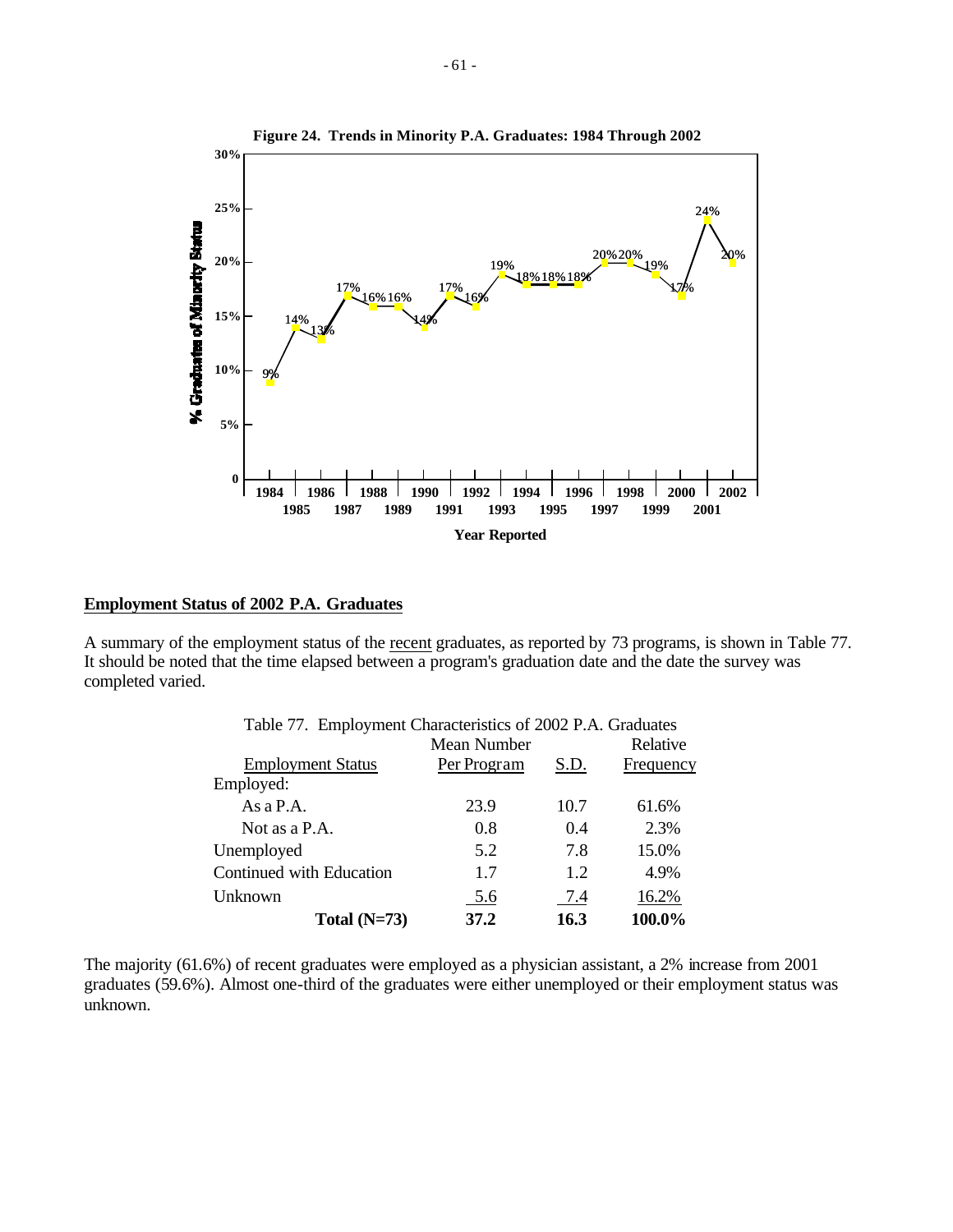## **Number of Recent Graduates by State**

The number of 2002 graduates, by state, is shown in Table 78 and includes the number of programs reporting from each state. Those states with the largest number of programs are those with the largest number of graduates, e.g., CA, NY, PA, TX. A total of 2,501 students from 73 programs completed their training in 2002. However, if we consider all programs that graduated P.A.'s in 2002 (i.e., 124 programs) we estimate that the total number of graduates would be approximately 4,290 (124 x 34.6).

|                                   | Number         | Number |              | Number         | Number |              | Number         | Number |
|-----------------------------------|----------------|--------|--------------|----------------|--------|--------------|----------------|--------|
| <b>State</b>                      | Prog.          | Grads  | <b>State</b> | Prog.          | Grads  | <b>State</b> | Prog.          | Grads  |
| AL                                |                | 35     | LA           |                | 28     | OK           |                | 51     |
| CA                                | 4              | 180    | <b>MA</b>    |                | 31     | PA           | 9              | 273    |
| CO                                |                | 31     | <b>MD</b>    |                | 28     | <b>SC</b>    |                | 36     |
| <b>CT</b>                         |                | 34     | <b>ME</b>    |                | 39     | <b>SD</b>    |                | 21     |
| DC                                |                | 51     | MI           | 4              | 152    | <b>TN</b>    |                | 28     |
| FL                                |                | 60     | <b>MN</b>    | 1              | 26     | <b>TX</b>    | 5              | 292    |
| <b>GA</b>                         | 2              | 90     | <b>MO</b>    | $\overline{2}$ | 46     | UT           | 1              | 32     |
| IA                                | $\overline{2}$ | 54     | <b>NC</b>    | $\overline{2}$ | 70     | VA           | $\overline{2}$ | 41     |
| ID                                |                | 22     | <b>NE</b>    |                | 36     | WA           |                | 73     |
| $\mathop{\mathrm{I\!L}}\nolimits$ |                | 81     | <b>NM</b>    |                | 9      | WI           | 3              | 66     |
| IN                                | 2              | 48     | <b>NY</b>    | 10             | 299    | WV           | $\mathbf{I}$   | 36     |
| <b>KS</b>                         |                | 43     | <b>OH</b>    | 3              | 59     |              |                |        |
|                                   |                |        |              |                |        | <b>Total</b> | 73             | 2501   |

### Table 78. Number of 2002 Graduates by State

### **2002 Program Graduates: Employment Status by Consortia Region**

The employment of recent graduates varied depending on the region where their program was located. Employment data are shown in Table 79. Programs located in the Northeastern region reported that over 84% of their 2002 graduates had secured employment at the time the program reported. Programs in the Heartland region had the lowest proportion of graduates employed (51.7%). The overall proportion of recent graduates who were unemployed, including the "Other" category, averaged 28.7% across the regions.

Table 79. Employment Characteristics of 2002 Graduates by Consortia Region

| Consortia    |    |      | Employed |      | Unemployed      |      | Other | Total |
|--------------|----|------|----------|------|-----------------|------|-------|-------|
| Region       | N  | Mean | %        | Mean | $\frac{\%}{\%}$ | Mean | %     | Mean  |
| Northeastern | 13 | 28.1 | 84.1%    | 1.8  | 5.4%            | 3.5  | 10.5% | 33.4  |
| Eastern      | 11 | 24.4 | 65.9%    | 4.3  | 11.6%           | 8.3  | 22.4% | 37.0  |
| Southeastern | 11 | 31.0 | 83.3%    | 1.9  | 5.1%            | 4.3  | 11.6% | 37.2  |
| Midwestern   | 21 | 23.0 | 71.9%    | 3.6  | 11.3%           | 5.4  | 16.9% | 32.0  |
| Heartland    | 8  | 27.6 | 51.7%    | 1.8  | 3.4%            | 24.0 | 44.9% | 53.4  |
| Western      | 9  | 28.0 | 69.7%    | 2.8  | 7.0%            | 9.4  | 23.4% | 40.2  |
| <b>Total</b> | 73 | 26.4 | 71.1%    | 2.8  | 7.6%            | 7.9  | 21.1% | 37.2  |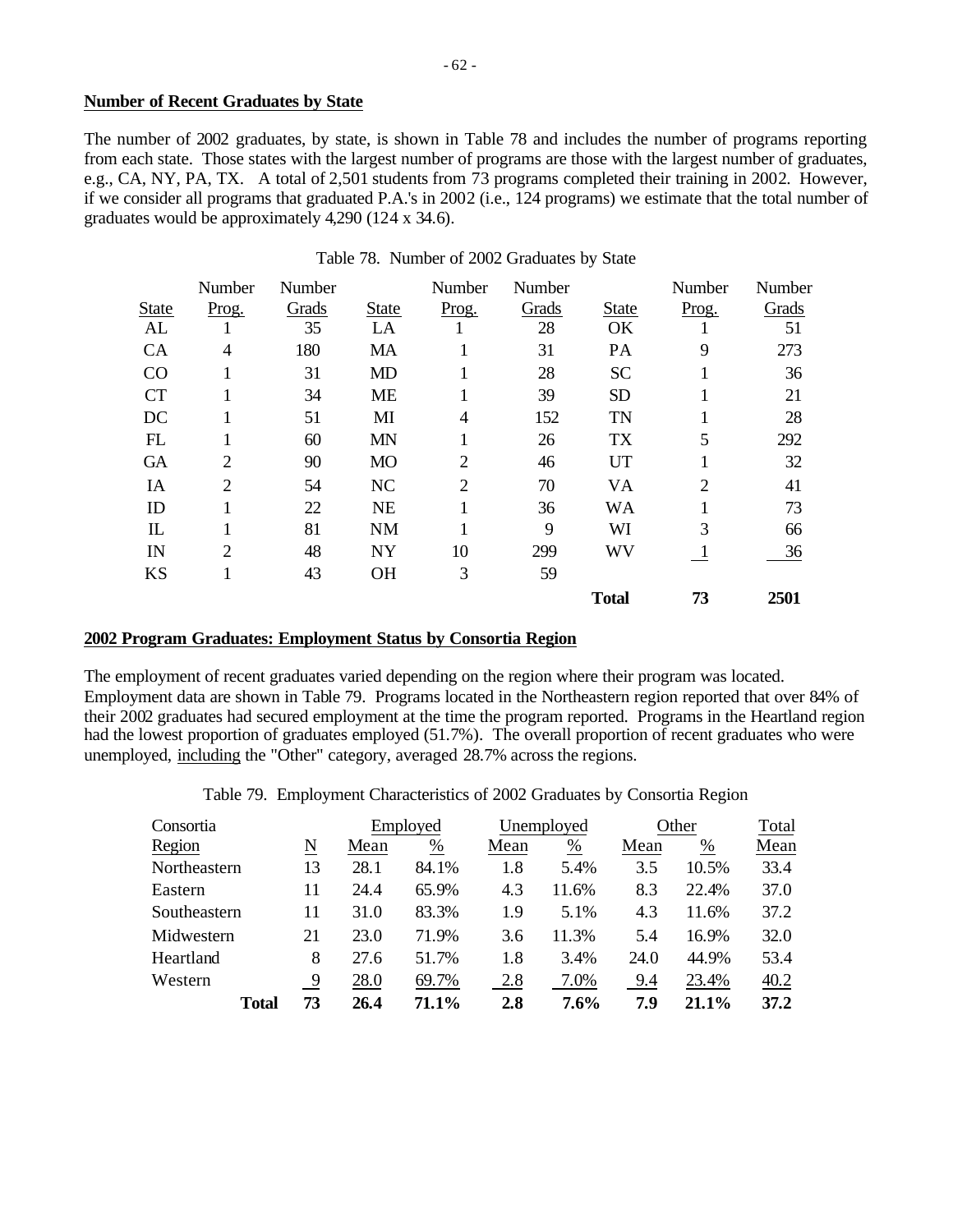### **Trends in Medical Specialty Selection of Recent Graduates, 1985 Through 2002**

A comparison of the employment of recent graduates in primary and non-primary care medicine from 1985 through 2002 is shown in Table 80 and illustrated in Figure 25 (primary care includes F.M., G.I.M., Ob/Gyn, Peds)(next page). From 1985 through 2002 there was an overall decrease in the proportion of graduates entering primary care practice, from 60% in 1985 to a low of 47% in 2001. In the past eighteen years an average of 55% of the graduates have selected primary care medical specialties.

## Table 80. Employment of Recent Graduates in Primary and Non-Primary Care Medicine, 1985 Through 2002

| Academic    |                          | <b>Primary Care</b> |                          | Non-Primary Care | Total                    |
|-------------|--------------------------|---------------------|--------------------------|------------------|--------------------------|
| Year        | $\underline{\mathbf{N}}$ | $\frac{0}{0}$       | $\underline{\mathbf{N}}$ | $\frac{0}{0}$    | $\underline{\mathbf{N}}$ |
| 1985-1986   | 399                      | 59.9%               | 278                      | 41.1%            | 677                      |
| 1986-1987   | 404                      | 55.6%               | 322                      | 44.4%            | 726                      |
| 1987-1988   | 418                      | 56.4%               | 323                      | 43.6%            | 741                      |
| 1988-1989   | 422                      | 52.2%               | 387                      | 47.8%            | 809                      |
| 1989-1990   | 398                      | 48.2%               | 427                      | 51.8%            | 825                      |
| 1990-1991   | 508                      | 58.1%               | 367                      | 41.9%            | 875                      |
| 1991-1992   | 511                      | 53.5%               | 444                      | 46.5%            | 955                      |
| 1992-1993   | 674                      | 55.7%               | 537                      | 44.3%            | 1211                     |
| 1993-1994   | 826                      | 58.0%               | 597                      | 42.0%            | 1423                     |
| 1994-1995   | 852                      | 55.5%               | 684                      | 44.5%            | 1536                     |
| 1995-1996   | 817                      | 52.2%               | 702                      | 44.8%            | 1566                     |
| 1996-1997   | 970                      | 62.3%               | 588                      | 37.7%            | 1558                     |
| 1997-1998   | 1046                     | 56.9%               | 792                      | 43.1%            | 1838                     |
| 1998-1999   | 1113                     | 54.5%               | 928                      | 45.5%            | 2041                     |
| 1999-2000   | 1176                     | 53.7%               | 1015                     | 46.3%            | 2191                     |
| 2000-2001   | 1143                     | 53.9%               | 977                      | 46.1%            | 2120                     |
| 2001-2002   | 1014                     | 46.5%               | 1166                     | 53.5%            | 2180                     |
| 2002-2003   | 964                      | 49.0%               | 1003                     | 51.0%            | 1967                     |
| 18-Yr. Mean | 747                      | 55.0%               | 627                      | 45.1%            | 1374                     |

## **Employment of Recent Graduates in Primary and Non-Primary Care by Consortia Region**

The relative proportion of 2002 graduates entering primary and non-primary care medical specialties by region is shown in Table 81. Graduates from programs in the Eastern region had the highest level of employment in primary care medical specialties (58.1%). Graduates from the Northeastern region had the highest level of employment in non-primary care specialties (59.0%).

Table 81. Employment of 2002 Graduates in Primary and Non-Primary Care Medicine,

|                  |              |              |      | by Consortia Region |      |                  |
|------------------|--------------|--------------|------|---------------------|------|------------------|
|                  |              | Primary Care |      |                     |      | Non-Primary Care |
| Consortia Region |              | N            | Mean | %                   | Mean | $\frac{\%}{\ }$  |
| Northeastern     |              | 13           | 8.9  | 41.0%               | 12.8 | 59.0%            |
| Eastern          |              | 11           | 11.1 | 58.1%               | 8.0  | 41.9%            |
| Southeastern     |              | 11           | 12.9 | 53.1%               | 11.4 | 46.9%            |
| Midwestern       |              | 21           | 12.0 | 46.0%               | 14.1 | 54.0%            |
| Heartland        |              | 8            | 11.7 | 54.9%               | 9.6  | 45.1%            |
| Western          |              | 9            | 14.0 | 49.0%               | 14.6 | 51.0%            |
|                  | <b>Total</b> | 73           | 11.7 | 49.0%               | 12.2 | 51.0%            |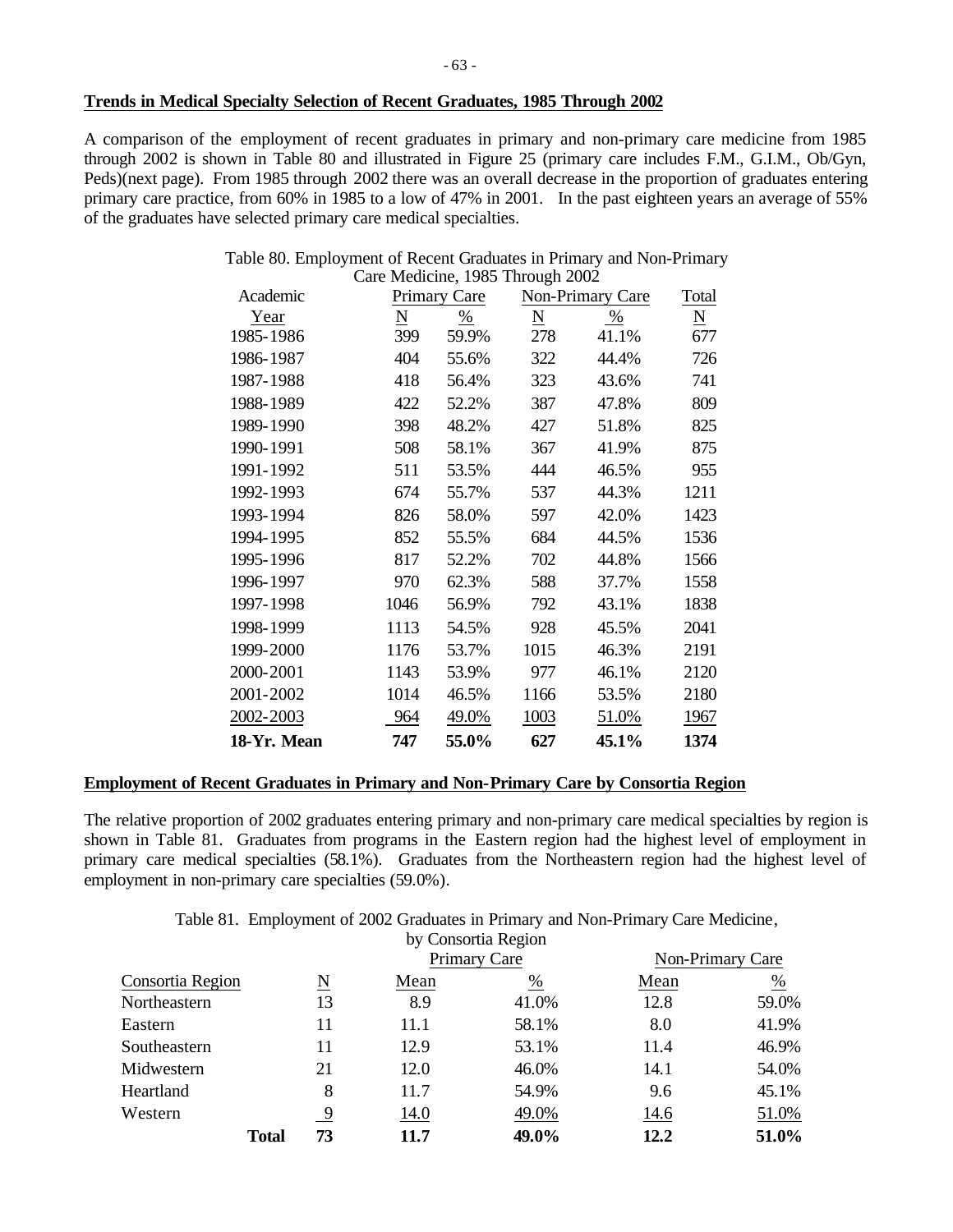

The distribution of recent graduates selecting primary care medical specialties from 1993 through 2002 is shown in Table 82. Over the period analyzed, family medicine and general internal medicine remained the primary care specialties of choice. This year, general internal medicine, general pediatrics and obstetrics and gynecology decreased. The ten-year average was 72% for family medicine and 16.7% for general internal medicine. The selection of both obstetrics and gynecology and pediatrics also varied over time, ranging from 3.1% to 6.4% and 4.6% to 9.2%, respectively.

Table 82. Trends in the Primary Care Medical Specialty Selection of Recent Graduates,

|                                 |                               |                   |                                 |                                 | 1993 Through 2002               |                               |                                 |                               |                   |                   |
|---------------------------------|-------------------------------|-------------------|---------------------------------|---------------------------------|---------------------------------|-------------------------------|---------------------------------|-------------------------------|-------------------|-------------------|
|                                 | 1993                          | 1994              | 1995                            | 1996                            | 1997                            | 1998                          | 1999                            | 2000                          | 2001              | 2002              |
| Clinical<br>Specialty<br>Fam Md | (53)<br>$\frac{0}{0}$<br>71.0 | (48)<br>%<br>76.0 | (56)<br>$\frac{\%}{\ }$<br>75.4 | (57)<br>$\frac{\%}{\%}$<br>73.1 | (68)<br>$\frac{\%}{\%}$<br>73.2 | (74)<br>$\frac{0}{0}$<br>75.1 | (77)<br>$\frac{\%}{\ }$<br>74.9 | (76)<br>$\frac{0}{0}$<br>67.3 | (82)<br>%<br>67.4 | (73)<br>%<br>70.1 |
| Int Med                         | 15.1                          | 16.0              | 15.4                            | 16.9                            | 17.7                            | 16.3                          | 14.8                            | 21.5                          | 17.0              | 16.4              |
| Gen Ped                         | 8.4                           | 4.6               | 5.2                             | 6.4                             | 5.3                             | 5.6                           | 6.8                             | 5.5                           | 9.2               | 7.3               |
| Ob/Gyn                          | 5.5                           | 3.4               | 3.1                             | 3.6                             | 3.8                             | 3.0                           | 3.4                             | 5.7                           | 6.4               | 6.2               |

\* Number of Programs responding

Trends in the graduates' selection of non-primary care medicine over the past ten years shown in Table 83 (next page). Surgery (plus sub-specialties) and emergency medicine accounted for over two-thirds of the positions (70.6%) selected by recent graduates in non-primary care.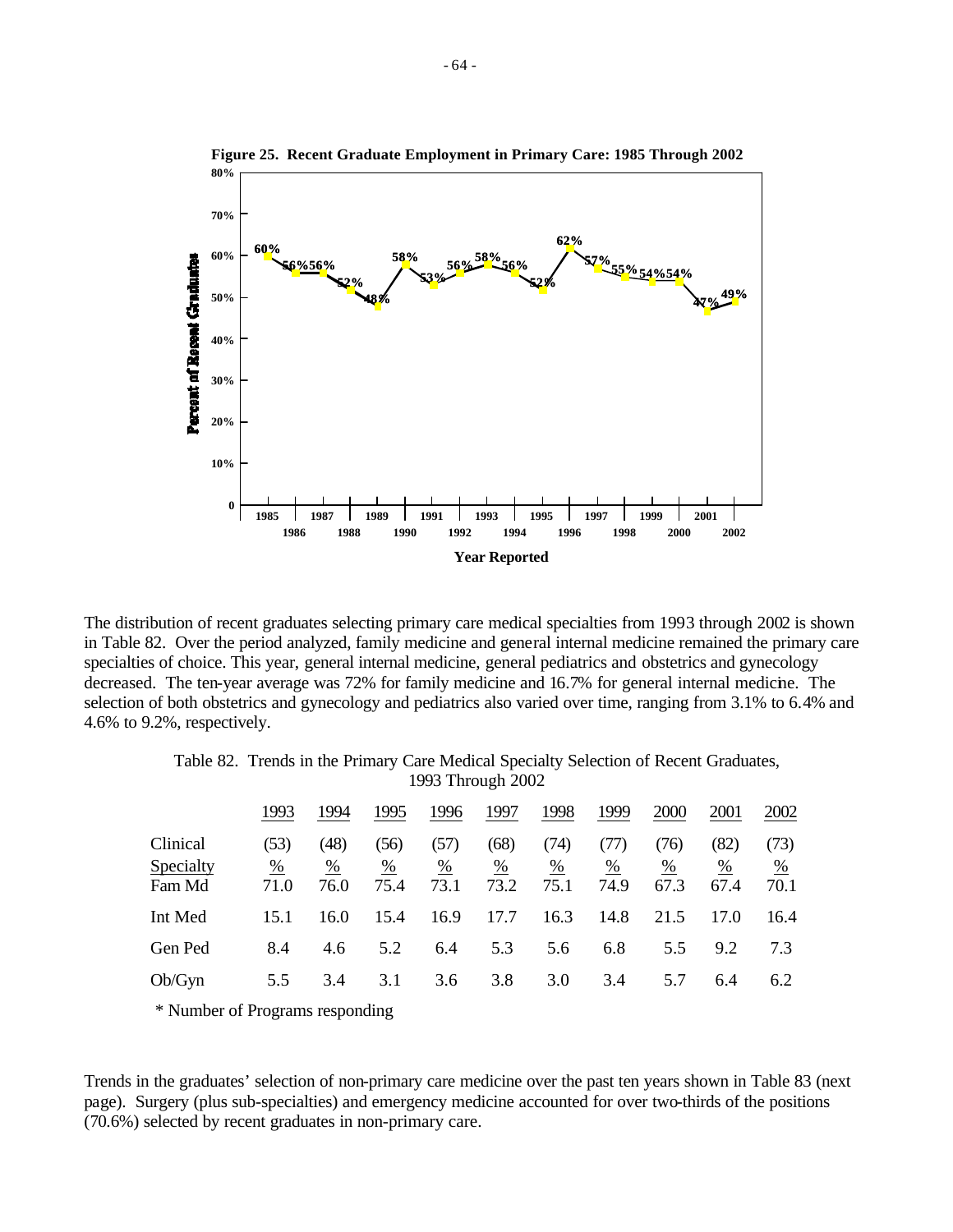|                                  | 1993                          | 1994                          | 1995                            | 1996                 | 1997              | 1998                          | 1999              | 2000              | 2001                          | 2002                            |
|----------------------------------|-------------------------------|-------------------------------|---------------------------------|----------------------|-------------------|-------------------------------|-------------------|-------------------|-------------------------------|---------------------------------|
| Clinical<br>Specialty<br>Surgery | (53)<br>$\frac{0}{0}$<br>36.2 | (48)<br>$\frac{0}{0}$<br>35.5 | (56)<br>$\frac{\%}{\%}$<br>33.0 | (57)<br>$\%$<br>34.1 | (68)<br>%<br>35.1 | (74)<br>$\frac{0}{0}$<br>36.2 | (77)<br>%<br>31.4 | (76)<br>%<br>40.4 | (82)<br>$\frac{0}{0}$<br>38.6 | (73)<br>$\frac{\%}{\%}$<br>41.2 |
| Med                              | 35.4                          | 25.1                          | 29.4                            | 30.6                 | 29.1              | 28.4                          | 23.3              | 18.6              | 22.4                          | 20.7                            |
| Em Med                           | 23.1                          | 37.0                          | 33.2                            | 28.7                 | 32.3              | 33.3                          | 37.7              | 36.5              | 32.6                          | 29.4                            |
| Psych.                           | 0.9                           |                               | 0.8                             | 1.0                  | 1.5               | 0.7                           | 3.3               | 2.1               | 2.7                           | 2.9                             |
| Ind Med                          | 4.4                           | 1.3                           | 3.6                             | 5.6                  | 2.0               | 1.4                           | 4.3               | 2.4               | 3.7                           | 5.8                             |

Table 83. Trends in the Non-Primary Care Medical Specialty Selection of Recent Graduates, 1993 Through 2002

\* Number of Programs responding

A list of the specific internal medicine subspecialties selected by 2002 graduates is shown in Table 84, along with the number of graduates and programs represented. A total of 390 recent graduates from seventy-three programs were employed among the subspecialtie s. It should be noted that one of the armed services programs defined their graduate employment as "military medicine". Otherwise, the largest number of recent graduates selected cardiology (n=89; 35 programs) and gastroenterology (n=54; 29 programs).

Table 84. Internal Medicine Subspecialties Selected by 2002 Graduates

|                   | # of      | # of     |                    | # of           | # of       |
|-------------------|-----------|----------|--------------------|----------------|------------|
| Medical Area      | Graduates | Programs | Medical Area       | Graduates      | Programs   |
| Military Medicine | 167       |          | Dermatology        | 10             |            |
| Cardiology        | 89        | 35       | AIDS/Inf. Diseases |                |            |
| Gastroenterology  | 54        | 29       | Other              | $\frac{29}{2}$ | <u> 18</u> |
| Oncology          | 36        | 26       | <b>Total</b>       | 390            | 73         |

A list of surgical subspecialties selected by the recent graduates is in Table 85. A total of 246 recent graduates from seventy-three P.A. programs selected surgical sub-specialty areas as their first position. Proportionately, these graduates were employed most commonly in cardiovascular/cardiothoracic surgery (n=57; 23%).

Table 85. Surgical Subspecialties Selected by 2002 Graduates

|               | Number of | Number of |                    | Number of | Number of        |
|---------------|-----------|-----------|--------------------|-----------|------------------|
| Surgical Area | Graduates | Programs  | Surgical Area      | Graduates | Programs         |
| CV/CT         | 57        | 28        | <b>Orthopedics</b> | 31        |                  |
| Plastic       | 35        | 9         | Organ Transplant   | 3         |                  |
| Neurosurgery  | 32        | 21        | Other Surg. Spec.  | 88        | $\underline{25}$ |
|               |           |           | <b>Total</b>       | 246       | 73               |

# **Medical Specialty Selection of Recent Graduates by Consortia Region**

A comparison of medical specialty selection of recent graduates by consortia region is shown in Table 86 (next page). The data are presented as the mean number of recent graduates per program employed in each area. Medical specialties in which the largest proportion of recent graduates was employed is shown and include, family medicine, internal medicine (including subspecialties), and surgery (including subspecialties).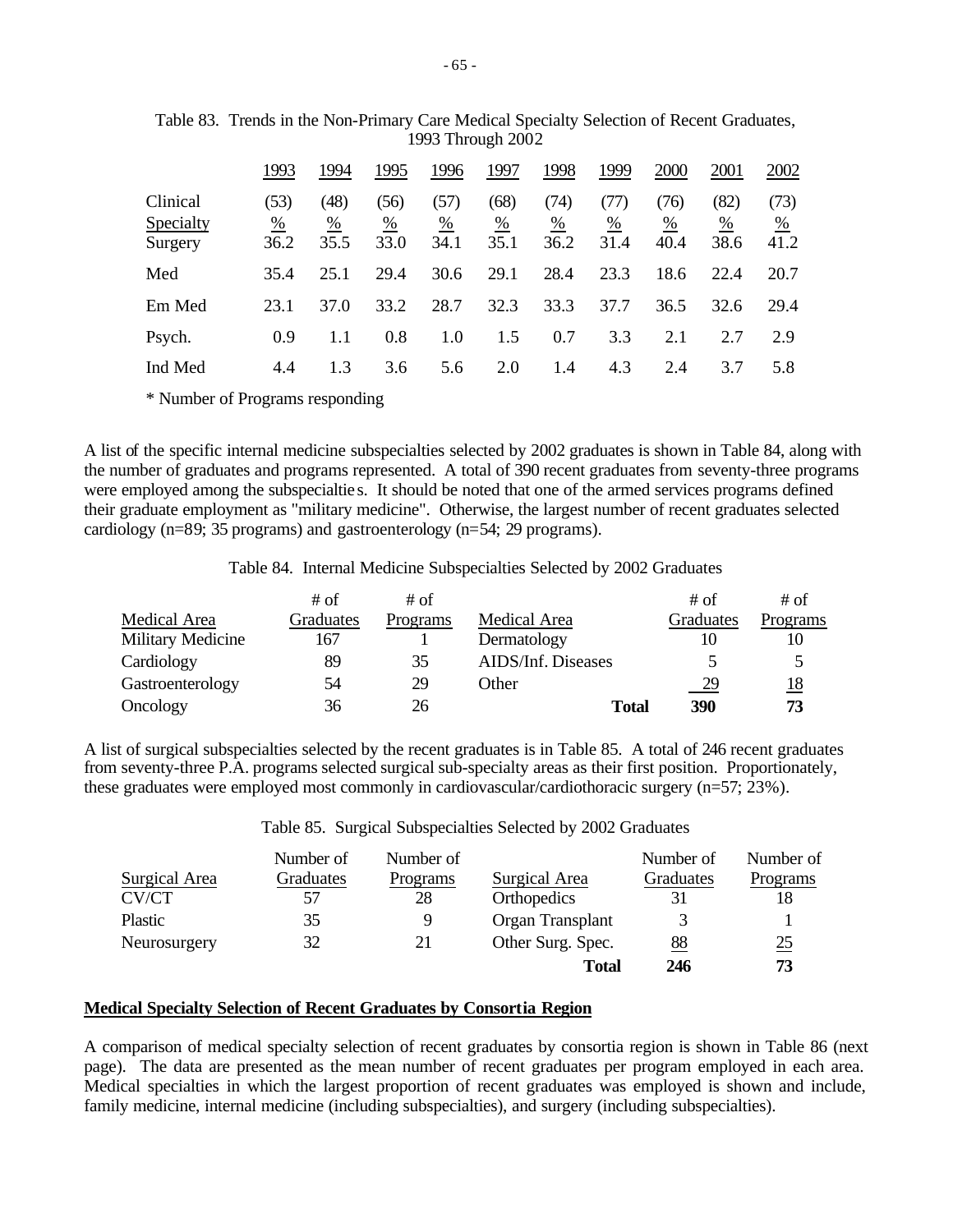|                  |              |    |      | <b>Family Medicine</b> | Internal Medicine* |       | $Surgery*$ |       |
|------------------|--------------|----|------|------------------------|--------------------|-------|------------|-------|
| Consortia Region |              | N  | Mean | %                      | Mean               | %     | Mean       | %     |
| Northeastern     |              | 13 | 6.3  | 43.2%                  | 3.2                | 21.9% | 5.1        | 34.9% |
| Eastern          |              | 11 | 9.0  | 51.7%                  | 5.5                | 31.6% | 2.9        | 16.7% |
| Southeastern     |              | 11 | 7.9  | 53.7%                  | 3.1                | 21.1% | 3.7        | 25.2% |
| Midwestern       |              | 21 | 7.4  | 44.3%                  | 4.4                | 26.3% | 4.9        | 29.3% |
| Heartland        |              | 8  | 12.5 | 59.2%                  | 3.6                | 17.1% | 5.0        | 23.7% |
| Western          |              | -9 | 10.1 | 51.0%                  | 3.5                | 17.7% | 6.2        | 31.3% |
|                  | <b>Total</b> | 73 | 8.2  | 48.8%                  | 3.9                | 23.2% | 4.7        | 28.0% |

|  |  | Table 86. Medical Specialties Selected by 2002 Graduates by Consortia Region |  |  |
|--|--|------------------------------------------------------------------------------|--|--|
|  |  |                                                                              |  |  |

\* Includes the sub-specialties

Note, the "other" category is not included in the table. Graduates from the Heartland region selected family medicine preferentially (59.2%) and those from the Northeastern region had the least percentage entering family medicine (43.2%). Conversely, graduates from programs in the Northeast selected surgery (34.9%) more frequently than did graduates from other regions.

# **Regional Variation and Trends in New Graduate Starting Salaries**

Table 87 shows the estimated starting salary of recent graduates in 2002 by region. The overall average was \$59,434, an increase of 3.9% from the 2001 average of \$57,218. Mean salaries were above \$59,000 for graduates from programs located in all but the Eastern region.

|              | N        | Mean     | Median   | Change from 2001                                                                                        |
|--------------|----------|----------|----------|---------------------------------------------------------------------------------------------------------|
|              | 10       | \$60,380 | \$61,500 | $+ 7.5%$                                                                                                |
|              |          | \$56,400 | \$56,800 | $+ 1.2\%$                                                                                               |
|              | 9        | \$59,448 | \$60,000 | $-0.2\%$                                                                                                |
|              | 17       | \$59,656 | \$60,300 | $+2.3\%$                                                                                                |
|              |          | \$59,657 | \$60,000 | $+$ 2.2%                                                                                                |
|              | <u>9</u> | \$60,133 | \$58,500 | $+ 11.4%$                                                                                               |
| <b>Total</b> | 59       | \$59,434 | \$60,000 | $+3.9\%$                                                                                                |
|              |          |          |          | Table 87. Program Directors' Perceptions of Starting Salaries<br>for P.A. Graduates by Consortia Region |

# Salaries of graduates from programs located in the Western region marked the greatest increase from 2001 (11.4%), while programs in the Southeastern region reported a decrease of 0.2% from 2001. These data are also shown in Figure 26 (next page). Thus, starting salaries have increased each year by an average of 3.4% and there has been an overall increase in salaries of 61.4% since 1991.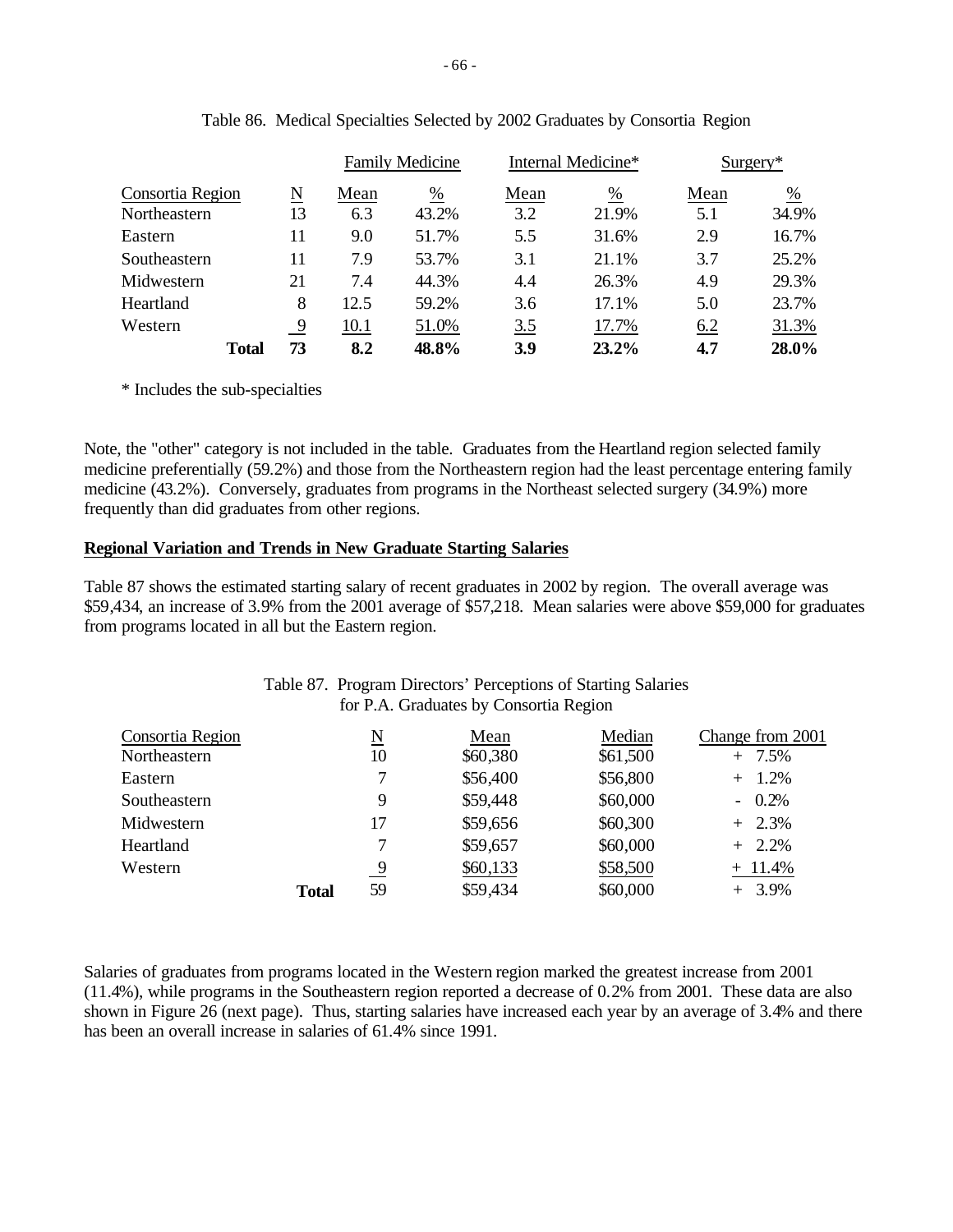

**Figure 26. Trends in Starting Salary for New Graduates: 1991 Through 2002**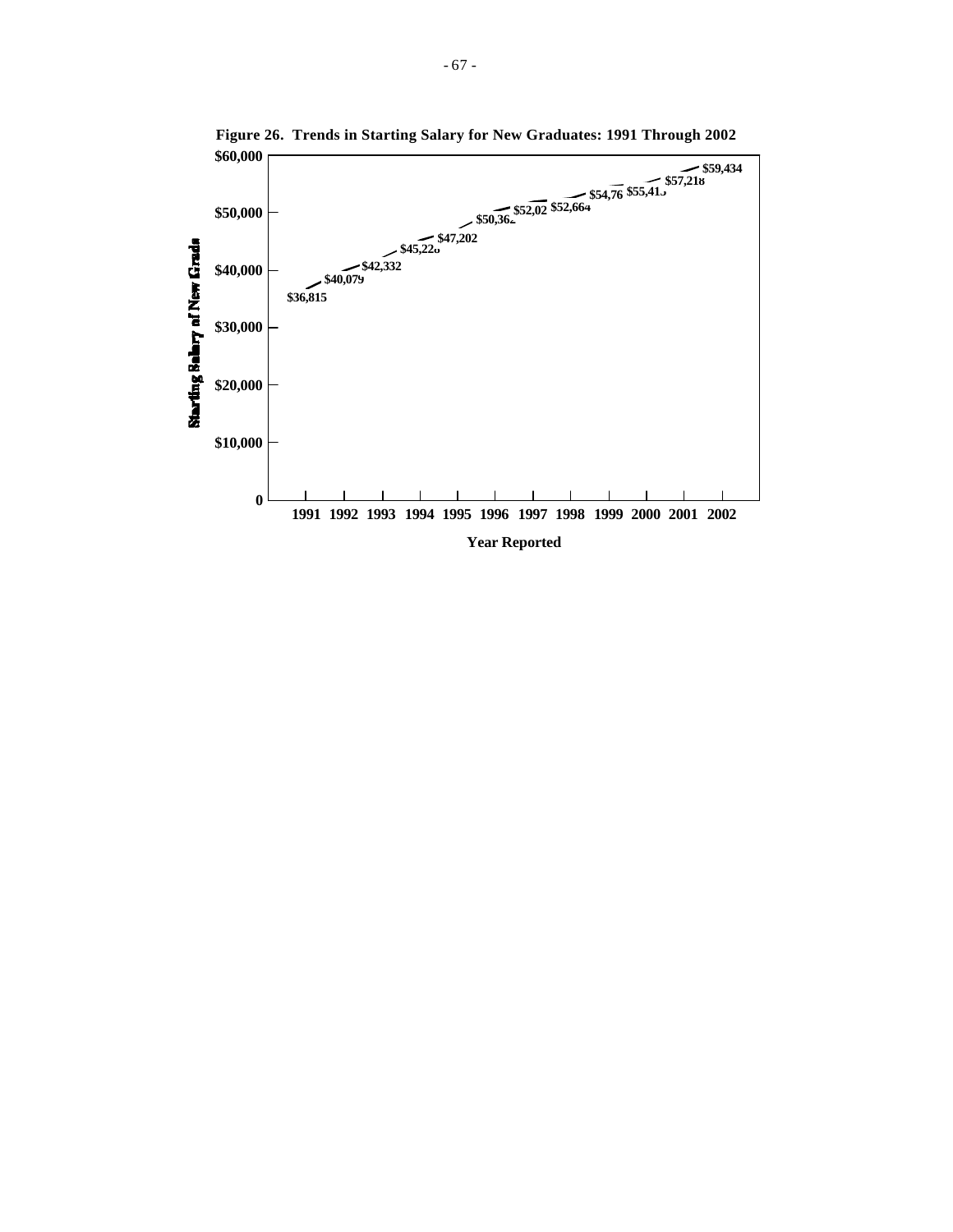### **SECTION V. PHYSICIAN ASSISTANT CURRICULUM**

#### **General Comments on the P.A. Curriculum**

As indicated in Section I, the length of the P.A. curriculum varies from 12 to 36 months, similarly, the credential awarded varies from certificate only to a masters degree. As such, a variety of curriculum models designed to prepare physician assistants for clinical practice are represented across the programs.

The professional curriculum of the Atypical@ PA program is 26 months in length. There are many different approaches in providing the education contained in the didactic and clinical curricula of various PA programs. Thus, as one looks at the different curricula represented, there is quite a bit of variation in course names, length, etc. Most of the components can be categorized as basic medical, behavioral and social sciences (Phase I curriculum), introduction to clinical medicine and patient assessment (Phase II curriculum), and supervised clinical practice (Phase III curriculum). The first two components can be either integrated together or with the basic sciences offered prior to the clinical medicine and patient assessment. Generally, the clinical rotations occupy the last year of the curriculum, providing students with direct patient care experiences in a variety of settings and medical disciplines.

### **Methods of Analysis**

The data describing the Atypical@ P.A. program curriculum includes the following parameters, (a) total mean hours or weeks of instruction for each of the three phases in the P.A. curriculum, (b) type of instructional methods used (lecture/discussion and laboratory), (c) hours (weeks) of instruction in specific Acourses@ or clinical rotation for each component of the Acore curriculum@ and (d) degree of interdisciplinary education and type of other health professions students also participating in P.A. courses and/or rotations. The data will also be compared across regions.

As indicated, programs vary in curriculum design, length, sequencing and the types of courses/rotations offered. For example, while a specific body of knowledge may be presented by a program in a specific course (e.g., pathology or physiology) another program may do so within a combined course (e.g. pathophysiology), while other programs may integrate the subject matter within other disciplines (e.g., during the introduction to clinical medicine course). Thus, in the following section where the Atypical@ curriculum is described as consisting of specific courses and hours of instruction, the number of programs with and without (i.e. reporting zero) a specific course or clinical activity is also specified.

The reader should be aware that **two** mean values for a course or rotation will be presented, one using the number of programs with the course and the second including those programs reporting zero values; as such, the data will be qualified explicitly in the tables. In addition, it should be understood that the absence of a specific course does not imply that the body of knowledge is not presented in the curriculum. In fact, inspection of the Aother@ category for each major phase of the curriculum indicates that a wide range of courses are offered by many programs and these are specified accordingly. For comparative purposes, the reader is referred to the Third, Seventh, Eleventh and Fifteenth Reports<sup> $(5,5,13,17)$ </sup> which present data from previous analyses of P.A. curricula information gathered in 1986, 1990, 1994 and 1998.

### **Phase I Curriculum: Basic Medical Sciences**

The average total number of hours per program in the basic medical sciences, by instructional method, is shown in Table 88 (next page). The typical P.A. program offered an average of 400.5 hours/program of instruction in the basic sciences, as reported by 82 programs. There was a broad range of hours in this component of the curriculum (i.e. 109-846 hours). The low end of the range probably reflects a program with a curriculum model whereby the basic sciences are integrated extensively with the introductory clinical medicine section of the curriculum and thus relatively few hours in specific basic science courses were reported.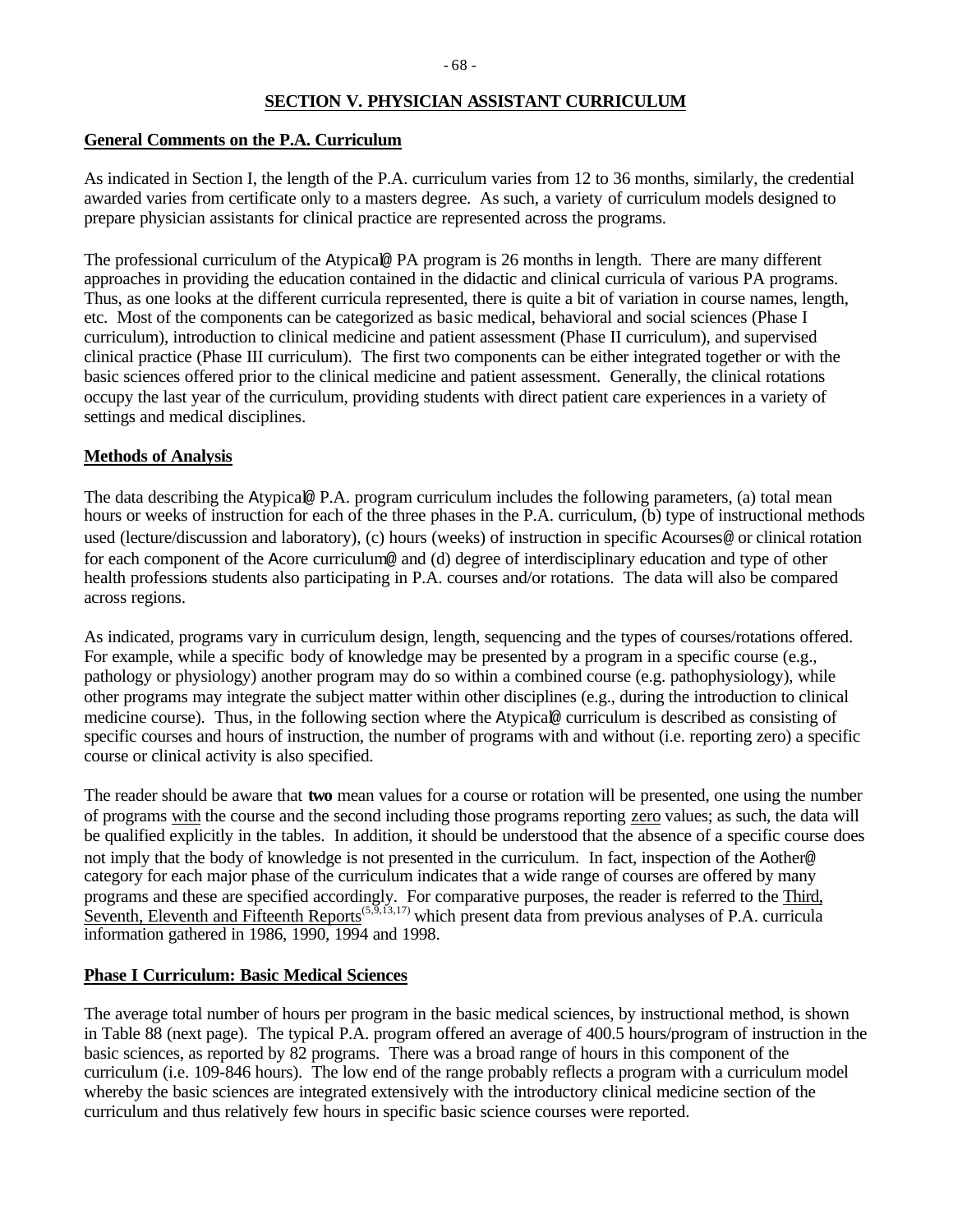| <b>Basic</b>                           |             | Hours of Instruction |              |
|----------------------------------------|-------------|----------------------|--------------|
| Sciences                               | Lec./Disc.  | Laboratory           | <b>Total</b> |
| Mean $Hrs*$                            | 317.6       | 82.9                 | 400.5        |
| Median                                 | 299.0       | 70.5                 | 370.5        |
| S.D.                                   | 119.6       | 66.1                 | 143.5        |
| Range                                  | $109 - 775$ | $0 - 406$            | $109 - 846$  |
| *Mean based on all respondents (N=82). |             |                      |              |

# Table 88. Basic Medical Science Curriculum: Total Hours and Methods of Instruction

The principal method of instruction in the basic sciences was lecture and discussion (averaging 317.6 hours/program) with a total of 82.9 hours in the laboratory. Most of the laboratory hours were associated with anatomy, microbiology and clinical laboratory sciences.

A listing of the basic science Acore@ courses and the number of hours of instruction provided in each is in Table 89. Core courses were defined as those offered by one-third of the programs. Please note that anatomy/ physiology had been listed as a core course in previous years. However, for this year, only 15% of the programs reported that they had an anatomy/physiology basic medical science course (mean hours of instruction: 91.6 hours). Two mean values are reported for each course, the value in column one corresponds to the mean hours of instruction for those programs that offered the course (N shown in column 5). Column six identifies the number of programs that did not offer a specific course and the value in column seven shows the mean for all programs, including those reporting zero hours (N=82). It should be noted that some programs require specific basic science courses prior to admission (e.g. anatomy, physiology, microbiology).

## Table 89. Basic Medical Science Curriculum: Hours of Instruction in ACore@ Courses

Number of Programs Hours of Instruction Basic Medical Science Courses Mean\* S.D. Range Mean Based Upon Reporting 0 Hours Total Mean\*\* Anatomy 121.3 61.5 20 - 381 81 1 121.2 Biochemistry 52.5 43.6 10 - 210 23 59 14.7 Clin. Lab Sciences 45.7 29.2 8 - 180 67 15 37.3 Microbiology 42.1 32.5 3 - 140 49 33 25.1 Nutrition 11.9 9.8 2 - 44 50 32 7.3 Pathology 51.6 33.7 2 - 150 29 53 18.2 Pathophysiology 67.4 38.6 14 - 210 43 39 35.3 Pharmacology 75.4 26.2 32 - 160 81 1 74.5 Physiology 65.8 26.5 12 - 120 45 37 36.1 Medical Terminology 16.4 13.2 1 - 48 30 52 6.0 AOther@ 58.5 45.6 10 - 210 23 59 16.4 **Total Hours 400.5\*\* 143.5 109 - 846 82 0 400.5**

\* Mean for only programs with the course (shown in column 5)

\*\* Mean for all programs (N=82), including those with zero values.

It is noteworthy that all but one respondent P.A. program had a formal pharmacology course with instruction averaging 75.4 hours/program (range 32-160 hours). It also appears that all programs had anatomy, physiology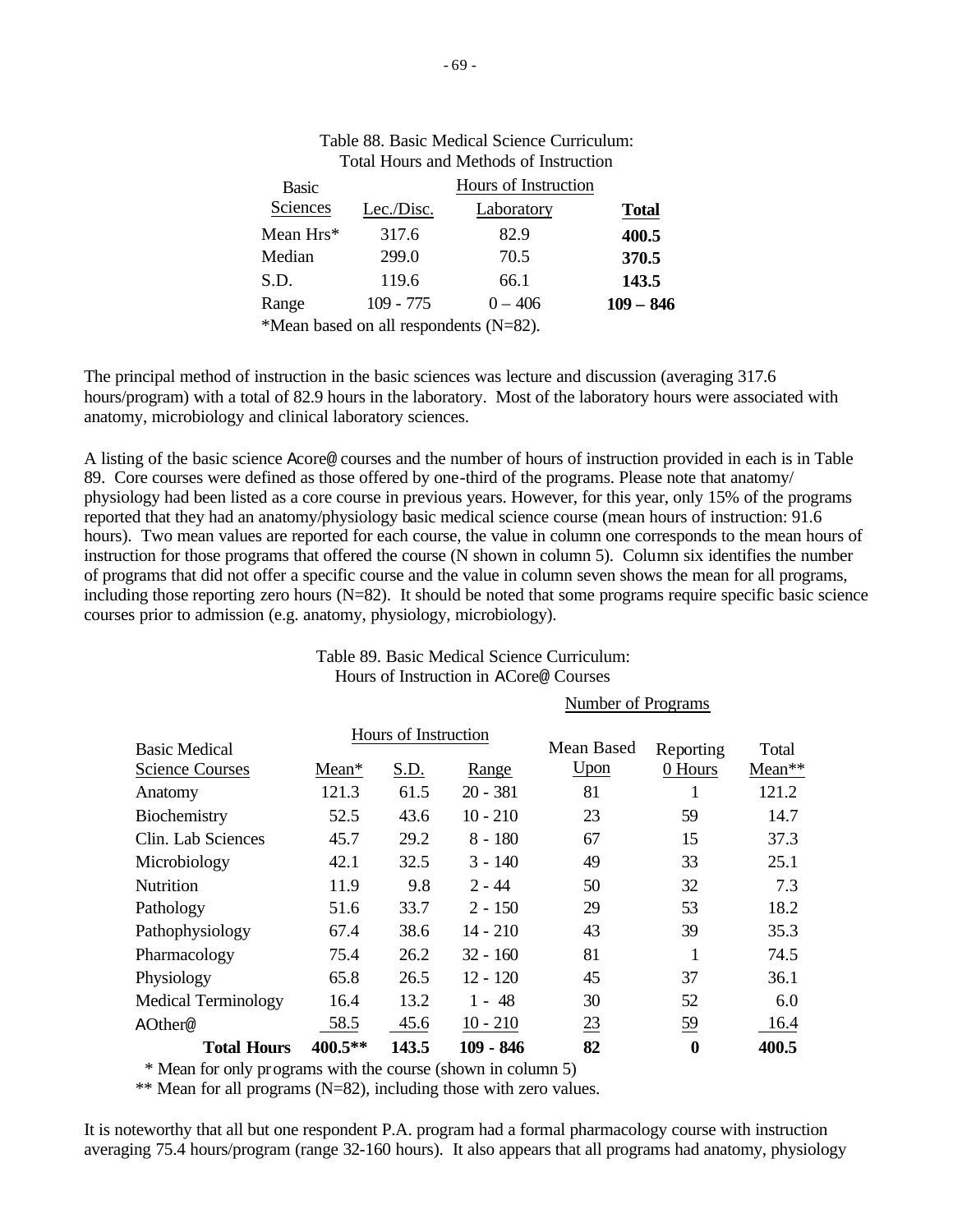and pathology, either as separate courses of combined with each other (e.g. anatomy/physiology or pathophysiology). Over half of the programs had microbiology (42.1 hours) and nutrition (11.9 hours). The courses identified in Table 89 (excluding Aother@) constitute approximately 85% of the total number of hours in the basic science phase of the curriculum for the typical P.A. program (342/400.5). The remaining 15% of the hours are accounted for in the Aother@ category and include a variety of science courses as listed in Table 90. A total of ten courses were reported, for example, immunology, neuroanatomy, genetics, etc. The mean number of hours for each was not available.

Table 90. AOther@ Courses in the Basic Medical Science Curriculum

| <b>Other Basic Sciences</b>                        | $\mathrm{N}^*$ | <b>Other Basic Sciences</b> | $\underline{\mathbf{N}}^*$ |
|----------------------------------------------------|----------------|-----------------------------|----------------------------|
| Immunology                                         |                | <b>Histology</b>            |                            |
| Neuroanatomy                                       |                | <b>Applied Pathology</b>    |                            |
| Genetics                                           | 3              | Hematology                  |                            |
| Human Neurology                                    |                | Epidemiology                |                            |
| Women's Health                                     |                | Preventive Medicine         |                            |
| *Number of programs reporting course was presented |                |                             |                            |

### **Interdisciplinary Education in the Basic Sciences**

In an effort to determine the type and extent of interdisciplinary education in P.A. programs, respondents were asked to report whether a course was offered to other than P.A. students, and if so, the type of other students involved. The results from this query is shown in Table 91 for the core basic science curriculum listed in Table 89.

| <b>Basic Medical</b>   | Number of Programs and Type of Students*<br>% of Programs          |                |          |                |                |                |          | # Not          |        |
|------------------------|--------------------------------------------------------------------|----------------|----------|----------------|----------------|----------------|----------|----------------|--------|
| <b>Science Courses</b> | Interdiscipl.                                                      | 1.             | 2        | 3              | 4              | 5              | 6        | 7              | Inter. |
| Anatomy                | $20/81 = 24.7%$                                                    | 6              | $\Omega$ | $\overline{2}$ | 12             | $\theta$       | 0        | 4              | 61     |
| Biochemistry           | $5/23 = 21.7\%$                                                    | 3              | $\Omega$ | $\theta$       | 3              | $\overline{2}$ |          | 2              | 77     |
| Clin. Lab Sci.         | $4/67 = 6.0\%$                                                     | 2              | $\Omega$ | $\Omega$       |                | $\overline{2}$ | 0        | 0              | 78     |
| Microbiology           | $6/49 = 12.2\%$                                                    | $\overline{2}$ | $\Omega$ |                | 1              | $\Omega$       | 2        | 0              | 76     |
| <b>Nutrition</b>       | $3/50 = 6.0\%$                                                     | 2              |          | $\Omega$       | $\Omega$       | $\Omega$       | $\Omega$ | $\Omega$       | 79     |
| Pathology              | $6/29 = 20.7\%$                                                    |                | $\Omega$ |                | 4              |                |          | 0              | 76     |
| Pathophysiology        | $6/43 = 14.0\%$                                                    |                | $\Omega$ | 3              | $\mathfrak{D}$ | $\theta$       |          | $\Omega$       | 76     |
| Pharmacology           | $10/81 = 12.3\%$                                                   | 4              | $\Omega$ | 6              | $\Omega$       | $\theta$       | 0        | 0              | 72     |
| Physiology             | $8/45 = 17.8\%$                                                    | 4              | $\Omega$ |                | 4              | 1              | 0        | $\Omega$       | 74     |
| Medical Term.          | $2/30 = 6.7\%$                                                     |                | $\Omega$ | $\Omega$       | $\Omega$       |                | 0        |                | 80     |
| AOther@                | $12/23 = 52.2\%$                                                   | 3              |          | 3              | 3              |                | 0        | $\overline{2}$ | 70     |
| Total                  | $50/82 = 61.0\%$                                                   |                |          |                |                |                |          |                | 32     |
| *Student Codes:        | 1=Medical, 2=Nurse, 3=N.P., 4=Physical Therapy, 5=Med. Technology, |                |          |                |                |                |          |                |        |

#### Table 91. Interdisciplinary Education Among the Basic Sciences

6=Pharmacy, 7=Other

For example, 20 of the 81 programs that offered a specific course in anatomy, did so as an interdisciplinary course. Furthermore, six programs did so with medical students, 12 programs with physical therapy, etc. It should be noted that a single program could report more than one type of student in the same course. The data, as reported, will not identify the total number of types of interdisciplinary students from a particular program. The last column in the table identifies the number of programs that offered a course specifically for P.A. students only.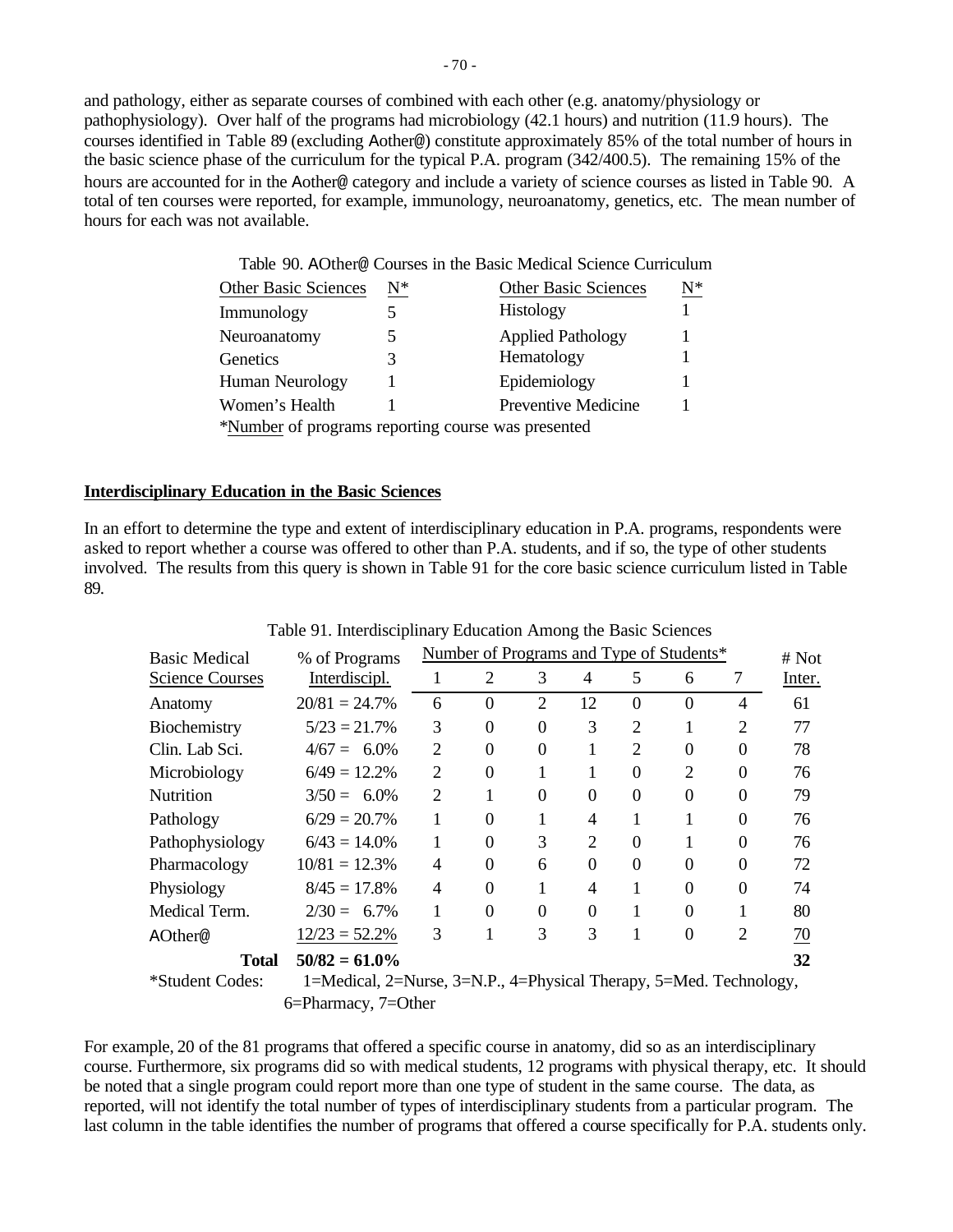In total, 50 programs had at least one course which was interdisciplinary, conversely, there were 32 programs that did not participate in interdisciplinary education for any of the basic science courses identified.

In addition to the specified student code categories (#1 through #6), respondents also reported other types of students involved in interdisciplinary members of the courses enumerated in Table 92 which lists nine additional types of students involved in P.A. courses. These other student included majors in occupational therapy, biology and unspecified allied health professions.

## Table 92. Other Students Involved in Interdisciplinary Education: Basic Medical Sciences

| <b>Other Students</b>    | N  | <b>Other Students</b>        | Ν |
|--------------------------|----|------------------------------|---|
| Occupational Tech.       | 10 | Sports Med./Athl.<br>Trainer |   |
| <b>Biology Students</b>  | 6  | <b>Respiratory Therapist</b> |   |
| Allied Health (Gen)      | 4  | Perfusion Tech.              |   |
| <b>Nurse Anesthetist</b> | 2  | Ultrasound Tech.             |   |
| Nurse Midwife            |    |                              |   |

### **Phase I Curriculum: Behavioral Sciences**

The term Abehavioral science@ is used to describe a variety of Adisciplines or courses@ that do not fit well within either the basic sciences or the introduction to clinical medicine areas. These courses typically include subject matter from the behavior, legal, ethical and social sciences. In addition, however, we have also included under this category courses dealing with the profession and those that are Aresearch-related,@ e.g. medical literature review, research methods and statistics. These courses may well have been included under the basic sciences.

The average number of hours devoted to the behavioral sciences (including P.A. professional issues) and the instructional methodology used are shown in Table 93. An average of 174.9 hours of instruction per program was devoted to the behavioral and social sciences category. The number of hours varied extensively from 53 hours to 640 hours. The principal instructional method was lecture and discussion (161.1 hours) with a minor involvement in laboratory instruction (13.8 hours).

| Table 95. Behavioral/Social Sciences Curriculum:<br>Methods of Instruction |            |            |                |  |  |  |  |  |
|----------------------------------------------------------------------------|------------|------------|----------------|--|--|--|--|--|
| Behavioral                                                                 | Lecture/   |            | Total/         |  |  |  |  |  |
| Sciences                                                                   | Discussion | Laboratory | <b>Program</b> |  |  |  |  |  |
| Mean Hours*                                                                | 161.1      | 13.8       | 174.9          |  |  |  |  |  |
| Median                                                                     | 152.0      | 0.0        | 156.5          |  |  |  |  |  |
| S.D.                                                                       | 83.9       | 38.0       | 100.9          |  |  |  |  |  |
| Range                                                                      | $27 - 495$ | $0 - 294$  | $53 - 640$     |  |  |  |  |  |

# Table 93. Behavioral/Social Sciences Curriculum:

\* Mean based on 82 programs, including those with A0".

A list of the most common course, i.e., offered by over 50% of the programs, in these Abehavioral@ sciences is shown in Table 94 (next page). It should be clear that many of these topics may also be integrated with clinical sciences and therefore not identified in this section. The courses shown in Table 94 constitute what one might consider to be the Acore@ curriculum in the area of behavioral and social sciences for the typical P.A. program (average of 174.9 hours/program). In addition, the category also included course in the Aresearch-related@ curriculum and as such are grouped together in the Table. Two means are shown, one for those programs with the course and mean values across all programs, including those with zero hours.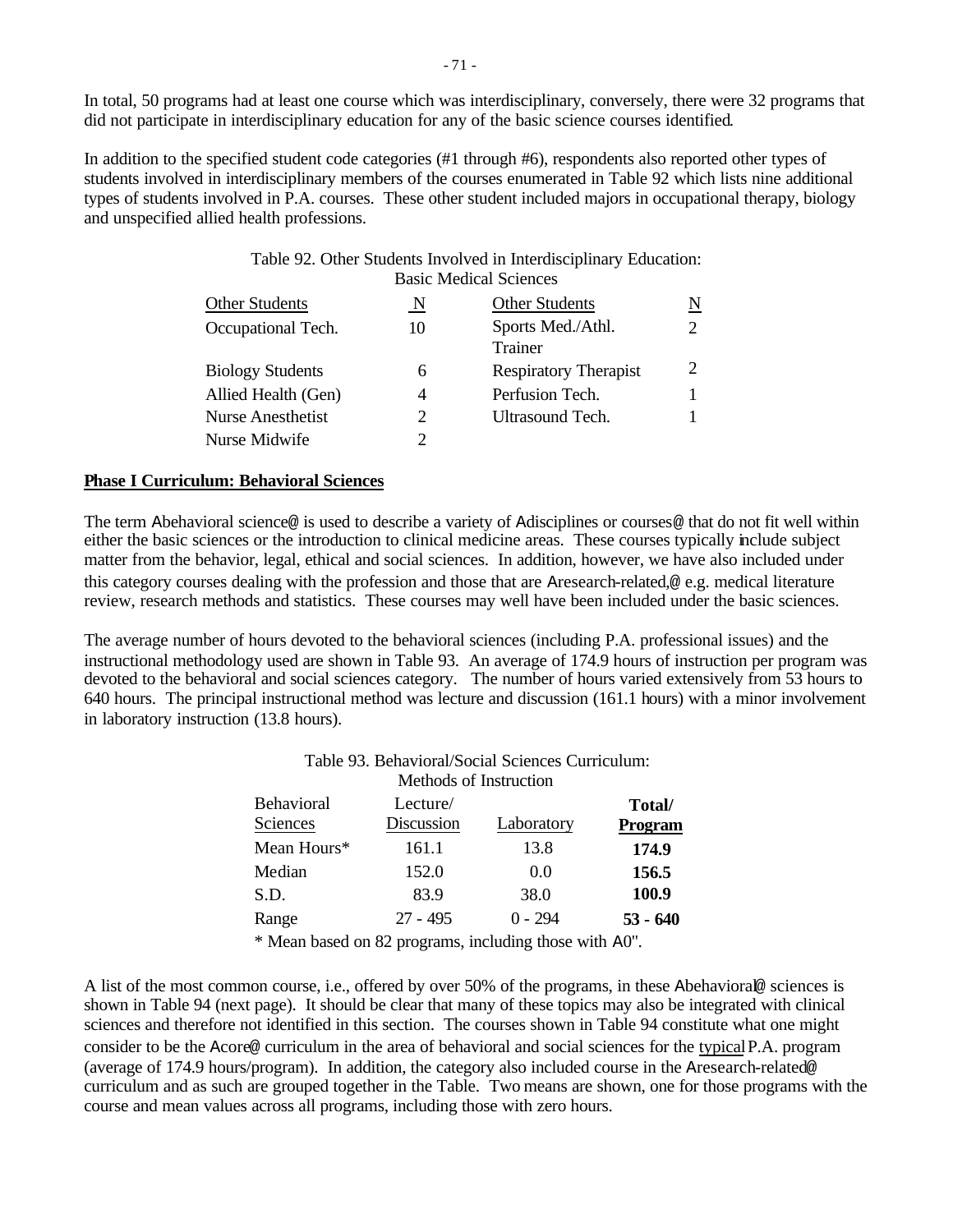| Behavioral/                  |         | Hours of Instruction |           | # Prog | # $Prog$         | Total  |
|------------------------------|---------|----------------------|-----------|--------|------------------|--------|
| Social Sciences              | $Mean*$ | S.D.                 | Range     | With   | 0 <sub>Hrs</sub> | Mean** |
| Psychosocial/Dynamics        | 33.9    | 34.9                 | $2 - 225$ | 71     | 11               | 29.4   |
| Health Promo./Dis. Prev.     | 27.8    | 21.5                 | $2 - 200$ | 73     | 9                | 20.1   |
| <b>Medical Bioethics</b>     | 18.7    | 14.6                 | $1 - 75$  | 79     | 3                | 18.0   |
| P.A. Professional Issues     | 22.0    | 16.7                 | $2 - 120$ | 80     | $\overline{2}$   | 21.5   |
| Health Care Organization     | 13.5    | 13.4                 | $1 - 58$  | 71     | 11               | 11.7   |
| <b>Human Sexuality</b>       | 10.2    | 16.1                 | 1 - 124   | 72     | 10               | 9.0    |
| <b>Cross-Cultural Issues</b> | 11.8    | 10.3                 | $1 - 48$  | 70     | 12               | 10.0   |
| Medical Literature Rev.      | 17.1    | 16.1                 | $1 - 120$ | 76     | 6                | 15.8   |
| Research Methods             | 21.3    | 17.9                 | $1 - 105$ | 63     | 19               | 16.4   |
| <b>Statistics</b>            | 13.2    | 13.9                 | $1 - 45$  | 46     | 36               | 7.4    |
| AOther@                      | 42.7    | 32.7                 | 7 - 144   | 20     | 66               | 10.5   |
| Total Hours**                | 174.9   | 156.5                | 53 - 640  | 82     | 0                | 174.9  |

Table 94. Behavioral/Social Sciences Curriculum Core Courses

\* Mean for only programs with course

\*\* Mean based on all 82 programs, including those with zero values

Proportionately, over one-half of the time was devoted to the areas of psychosocial dynamics (33.9 hours), health promotion/disease prevention (27.8 hours), medical bioethics (18.7 hours) and P.A. professional issues (22.0 hours). In addition, courses in health care systems, human sexuality and cross cultural issues were provided by the typical educational program. For the Aresearch-related@ curriculum, a total of 51.6 hours per program was offered as research methods (21.3 hours), statistics (13.2 hours) and medical literature review (17.1 hours).

A list of sixteen courses were reported by programs in the Aother@ category in the behavioral and social science section of the questionnaire as shown in Table 95. The number of programs offering each course is shown. There were a wide variety of such courses offered among P.A. program ranging from epidemiology ( $N = 4$  programs) to twelve disciplines that were unique to certain programs. No effort was made to group these course into Asimilar@ areas.

| <b>Behavioral Science Courses</b>                        | $\mathrm{N}^*$ | <b>Behavioral Science Courses</b> | $N^*$ |
|----------------------------------------------------------|----------------|-----------------------------------|-------|
| Epidemiology                                             | 4              | Death and Dying                   |       |
| <b>Behavioral Medicine</b>                               |                | Issues in Health Care             |       |
| <b>Health Law</b>                                        |                | Psychiatry                        |       |
| Evidenced-Based Medicine                                 | 2              | Oral Health                       |       |
| Abnormal Psychology                                      |                | <b>Medical Informatics</b>        |       |
| <b>Adult Medicine</b>                                    |                | Obesity                           |       |
| <b>Community Health</b>                                  |                | <b>Medical Spanish</b>            |       |
| Counseling                                               |                | <b>Alternative Medicine</b>       |       |
| $*$ Member of anomous nononing corresponding to $\alpha$ |                |                                   |       |

Table 95. AOther@ Courses in the Behavioral Sciences

\* Number of programs reporting course was presented.

#### **Interdisciplinary Education in the Behavioral/Social Sciences**

The type and extent of interdisciplinary education across the behavioral and social sciences is shown in Table 96 (next page). In total, 21 of the 82 programs (25.6%) had a least one course which was taught to P.A. students and other students in the health professions, while 61 programs did not have an interdisciplinary course in this component of the curriculum. The last column in the Table identifies the number of programs, for each course,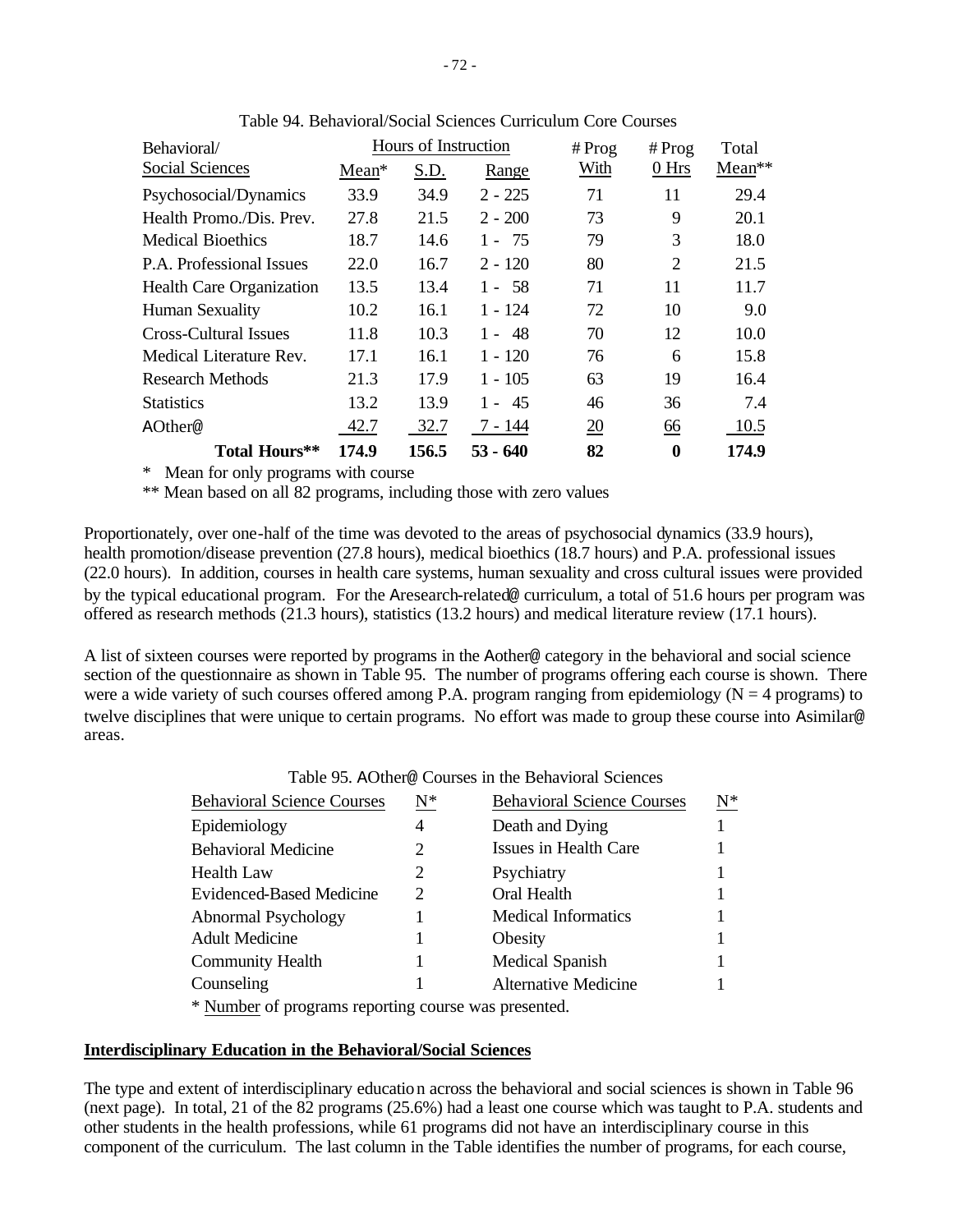that were not interdisciplinary in nature. The most common interdisciplinary course (13% of programs) was in the area of medical bioethics. In these particular course areas, programs reported a variety of students involved, categories #1 through #5 were represented.

| Behavioral/               | % of Programs                                                      |                |          |                | Number of Programs and Type of Students* |                |          |          | # Not  |
|---------------------------|--------------------------------------------------------------------|----------------|----------|----------------|------------------------------------------|----------------|----------|----------|--------|
| Social Sciences           | Interdiscipl.                                                      |                | 2        | 3              | 4                                        | 5              | 6        | 7        | Inter. |
| Psychosoc./Dynamics       | $5/71 = 7.0\%$                                                     | 4              | $\Omega$ |                | $\Omega$                                 | $\Omega$       | $\Omega$ | $\Omega$ | 77     |
| <b>Medical Bioethics</b>  | $10/79 = 12.7\%$                                                   | 6              |          | 2              | $\overline{2}$                           | $\overline{2}$ | $\theta$ | $\Omega$ | 72     |
| P.A. Prof. Issues         | $3/80 = 3.8\%$                                                     | 1              |          |                | $\Omega$                                 | $\Omega$       | $\Omega$ | $\Omega$ | 79     |
| <b>Health Care System</b> | $5/71 = 7.0\%$                                                     | $\overline{2}$ | $\Omega$ | 2              |                                          | $\Omega$       | $\Omega$ | $\Omega$ | 77     |
| Human Sexuality           | $6/72 = 8.3\%$                                                     | 5              | $\theta$ |                | $\Omega$                                 | $\Omega$       | $\Omega$ | $\theta$ | 76     |
| Hlth Prom./Prev.Med.      | $6/73 = 8.2\%$                                                     | 3              | $\Omega$ | $\overline{2}$ | $\Omega$                                 | $\Omega$       | $\Omega$ | 1        | 76     |
| Cross-Cultural Issues     | $5/70 = 7.1\%$                                                     | 3              | $\Omega$ | 2              | $\Omega$                                 | $\Omega$       | $\Omega$ | $\Omega$ | 77     |
| Medical Lit. Rev.         | $3/76 = 3.9\%$                                                     |                | $\Omega$ | 2              | $\Omega$                                 | $\Omega$       | $\Omega$ | $\Omega$ | 79     |
| <b>Research Methods</b>   | $3/63 = 4.8\%$                                                     | 1              | $\Omega$ | $\overline{2}$ | $\Omega$                                 | $\Omega$       | $\Omega$ | $\Omega$ | 79     |
| <b>Statistics</b>         | $3/46 = 6.5\%$                                                     | $\theta$       | $\Omega$ |                | $\Omega$                                 |                | $\Omega$ |          | 79     |
| AOther@                   | $2/20 = 10.0\%$                                                    |                | $\Omega$ | $\Omega$       | $\theta$                                 |                | $\Omega$ | $\theta$ | 80     |
| <b>Total</b>              | $21/82 = 25.6\%$                                                   |                |          |                |                                          |                |          |          | 61     |
| *Student Codes:           | 1=Medical, 2=Nurse, 3=N.P., 4=Physical Therapy, 5=Med. Technology, |                |          |                |                                          |                |          |          |        |
|                           | 6=Pharmacy, 7=Other                                                |                |          |                |                                          |                |          |          |        |

Table 96. Interdisciplinary Education in the Behavioral Sciences

As previously noted, a program may report more than one type of student in the same course (e.g., nursing and nurse practitioner students) and therefore that program would be represented more than once in the student categories (#2 and #3). Therefore, the data, as presented, does not permit us to assign specific types of students to a given program.

In addition to specific student codes (#1 through #6), respondents also reported other types of students involved as interdisciplinary members of the designated courses and are shown in Table 97. Five additional types of students, from occupational therapy to other allied health majors, were reported.

> Table 97. Other Students Involved in Interdisciplinary Education: Behavioral Sciences Courses

| <b>Other Students</b>        |               | <b>Other Students</b> | N |
|------------------------------|---------------|-----------------------|---|
| Occupational Therapy         | $\mathcal{D}$ | Nurse Specialist      |   |
| <b>Respiratory Therapist</b> | 3             | Allied Health (Gen)   |   |
| Athletic Trainer             |               |                       |   |
|                              |               |                       |   |

#### **Phase I Curriculum: Regional Variation**

The total hours of instruction per program in both the basic and behavioral sciences (Phase I of the curriculum), is shown by geographic region in Table 98 (next page). In total, the typical program devoted approximately 575 hours of instruction in Phase I of the curriculum, with the basic and behavioral sciences accounting for 70% and 30% of the hours of instruction, respectively.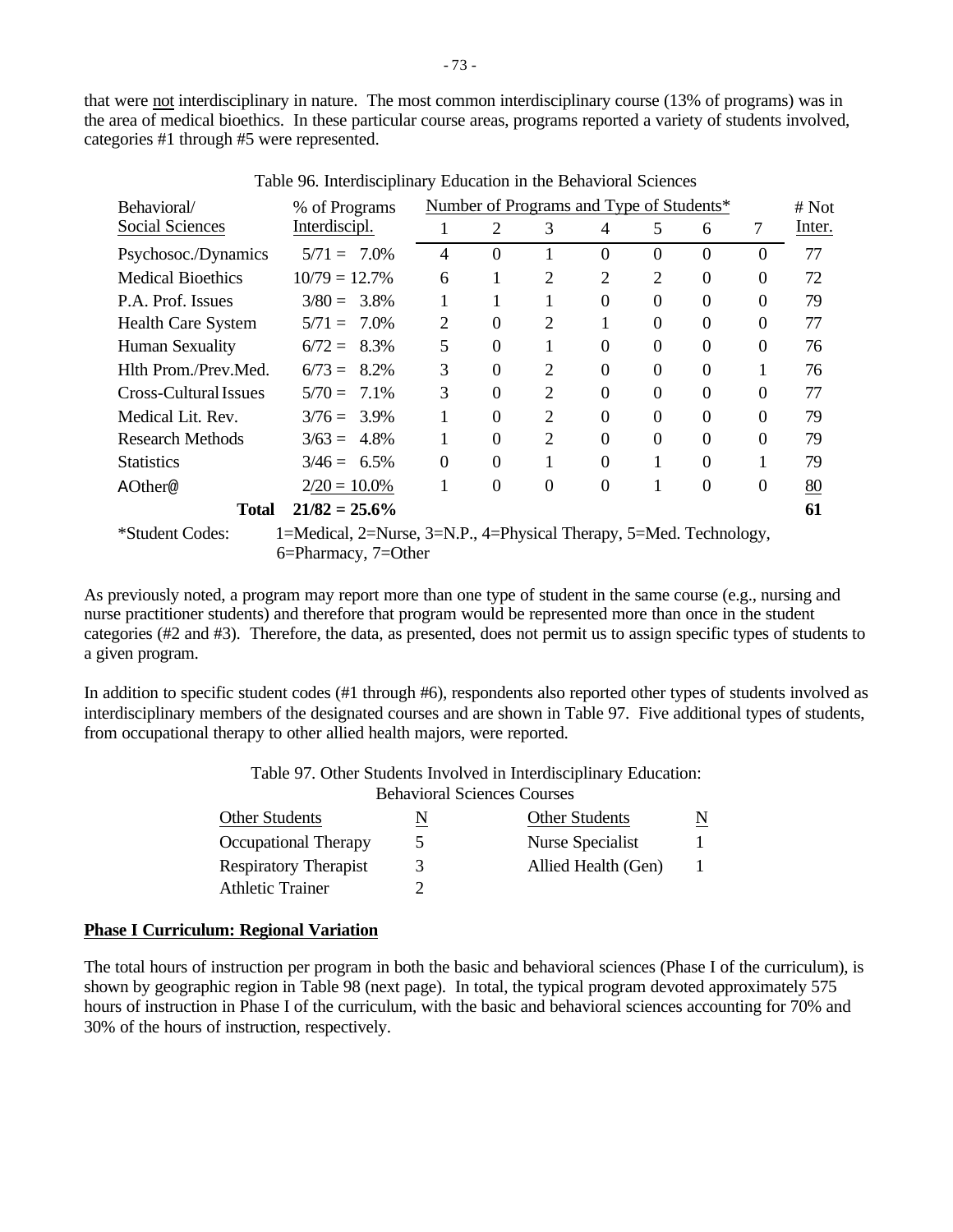|                    |    | <b>Basic Sciences</b> |                    |    | <b>Behavioral Sciences</b> |                    | Phase I             |                    |
|--------------------|----|-----------------------|--------------------|----|----------------------------|--------------------|---------------------|--------------------|
| Geographic         |    |                       | <b>Total Hours</b> |    |                            | <b>Total Hours</b> |                     | <b>Total Hours</b> |
| Region             | N  | Mean                  | S.D.               | N  | Mean                       | S.D.               | $\underline{\rm N}$ | Mean               |
| Northeastern       | 16 | 420.5                 | 158.2              | 16 | 184.8                      | 96.6               | 16                  | 605.3              |
| Eastern            | 11 | 350.5                 | 130.5              | 11 | 160.4                      | 119.9              | 11                  | 510.9              |
| Southeastern       | 12 | 386.6                 | 122.9              | 12 | 189.9                      | 141.5              | 12                  | 576.5              |
| Midwestern         | 18 | 391.1                 | 144.4              | 18 | 131.6                      | 70.6               | 18                  | 522.7              |
| Heartland          | 9  | 377.3                 | 96.4               | 9  | 196.2                      | 66.7               | 9                   | 573.5              |
| Western            | 16 | 407.1                 | 162.7              | 16 | 203.1                      | 72.9               | 16                  | 610.2              |
| <b>All Regions</b> | 82 | 400.5                 | 143.5              | 82 | 174.9                      | 156.5              | 82                  | 575.4              |

Table 98. Basic and Behavioral Science Curriculum by Region

The total hours in Phase I reported herein (575 hours per program; 82 programs), is similar to the 578 hours/program reported by 76 programs in the 1998 Fifteenth Annual Report <sup>(17)</sup>. The distribution of time has not significantly changed from an average of 72% in 1998 to 70% currently in the basic sciences relative to the behavioral/socia l sciences.

There was considerable variation in the number of hours devoted to the basic medical sciences across regions, with programs in the Northeastern (420.5 hours/program) and Western (407.1 hours/program) regions reporting more hours than those in the remaining regions. Programs in the Eastern (350.5 hours/program) region reported the least number of hours in this component of the curriculum.

There was also regional variation in the behavioral/social science curricula, ranging from 131.6 hours (Midwestern) to 203.1 hours of instruction in the Western region. The mean total hours/program devoted to instruction in Phase I (basic + behavioral sciences) ranged from 510.9 hours per program in the Eastern region to 610.2 hours per program in the Western region.

### **Phase II Curriculum: Introductory Clinical Sciences and Patient Assessment**

For the typical P.A. program, the Aintroduction to clinical medicine@ curriculum (referred herein as ICM or Phase II) follows the basic and behavioral medical sciences and is preparatory to the clinical year of supervised clinical instruction.

The information presented in ICM provides the student with a foundation in both didactic knowledge in clinical medicine, clinical skills associated with comprehensive patient assessment (physical diagnosis, interviewing and the medical history) and special skills and procedures (IV=s, casting, etc.) which will permit the student to become effectively involved in a range of patient care activities during their supervised clinical rotations or preceptorships.

The number of hours devoted to the introduction to clinical medicine curriculum is shown in Table 99 (next page). There were a total of 577.6 hours of instruction in this phase of the curriculum. Proportionately these hours were distributed as follows: 358.9 hours/program (62%) in didactic clinical medicine, 147.3 hours/program (25.5%) in patient assessment skills and 71.4 hours/program (12.4%) in special clinical skills/procedures instruction. Within the patient assessment component, 49.7 hours and 97.6 hours of instruction were included in the interviewing/medical history and physical diagnosis component, respectively.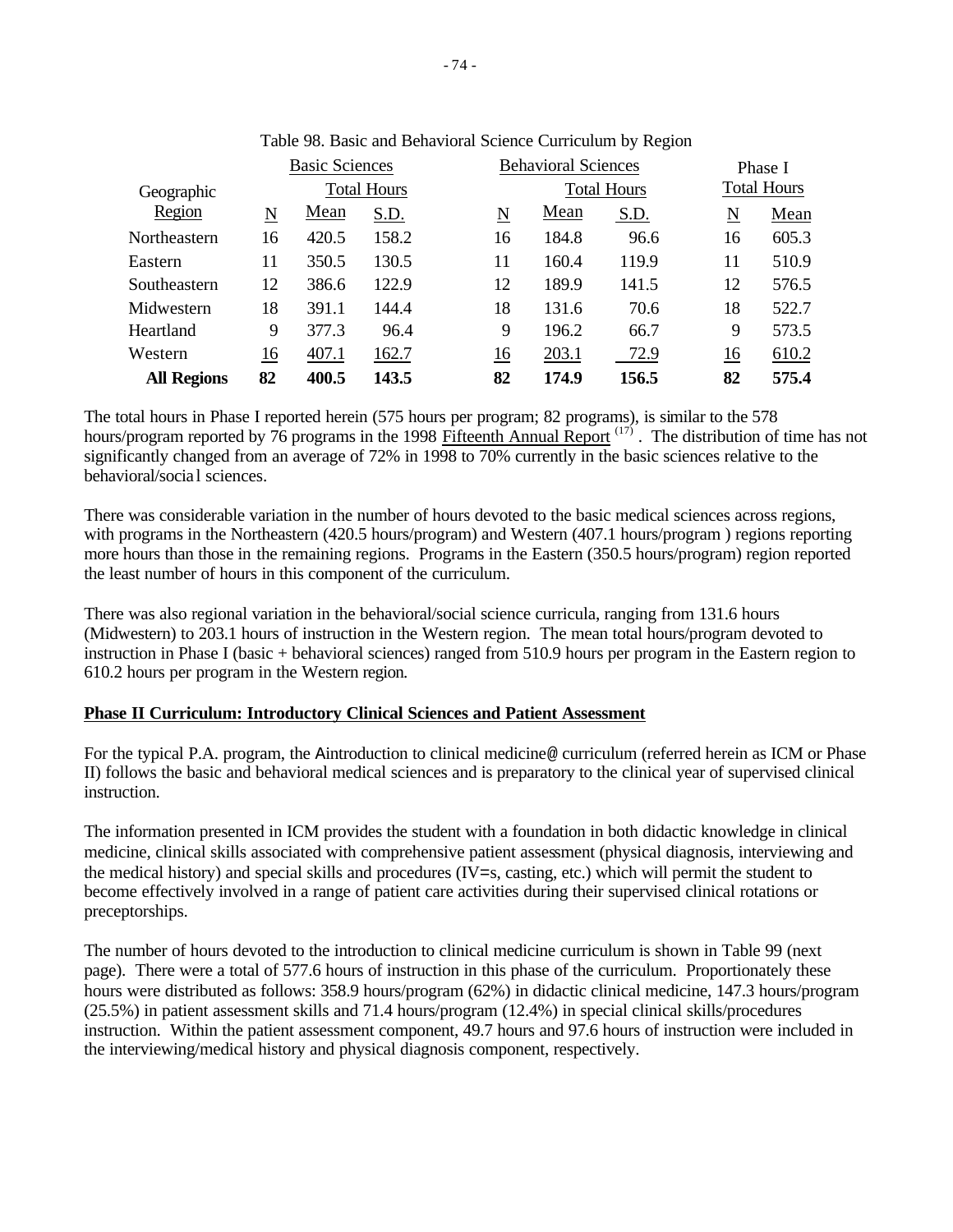| Intro. Clinical Sciences   |              | Hours of Instruction | $#$ Prog      | # $Prog$ |                  |
|----------------------------|--------------|----------------------|---------------|----------|------------------|
|                            | S.D.<br>Mean |                      | Range         | With*    | 0 Hrs            |
| Didactic Clin. Medicine    | 358.9        | 236.5                | $90 - 1,375$  | 82       | 0                |
| Patient Assessment         |              |                      |               |          |                  |
| History/Interviewing       | 49.7         | 41.3                 | $6 - 300$     | 82       | 0                |
| <b>Physical Assessment</b> | 97.6         | 60.6                 | $24 - 360$    | 82       | $\boldsymbol{0}$ |
| Sub-Total                  | 147.3        | 82.1                 | $12 - 454$    | 82       | 0                |
| <b>Clinical Skills</b>     | 71.4         | 40.0                 | $16 - 200$    | 82       | $\overline{0}$   |
| <b>Grand Total</b>         | 577.6        | 181.1                | $245 - 1,970$ | 82       | 0                |

Table 99. Hours of Instruction in the Phase II Curriculum

\* Number of programs reporting course was presented.

These findings (578 hours/program) were the same as the hours of instruction in the 1998 Report $(17)$  (577 hours/program).

A total of six areas of special skills, certifications or clinical procedures were reported offered by a majority of P.A. programs during Phase II of the curriculum. The number of programs offering a specific skill area and mean hours/program devoted to instruction is identified in Table 100. For example, 65 programs offered instruction (certification) in either ACLs, PALS, or ATLS, averaging 18.1 hours per program. Eighty-two programs had specific instruction in EKG (17.0 hours/program) and 81 programs had instruction in suturing (7.7 hours/program). It is important to note that for some of the areas where programs reported zero hours, for example casting, it does not mean that these programs did not provide instruction in the area. These programs probably offer such instruction during the Phase III clinical year, for example, a rotation in surgery would obviously include instruction in suturing and instruction on casting would occur during orthopedics.

| <b>Clinical Skills</b> |      | Hours of Instruction | # $Prog$     | $#$ Prog |          |
|------------------------|------|----------------------|--------------|----------|----------|
|                        | Mean | S.D.                 | Range        | With*    | 0 Hrs    |
| ACLS, PALS, ATLS       | 18.1 | 10.6                 | 80<br>4 -    | 65       | 17       |
| <b>EKG</b>             | 17.0 | 8.3                  | $3 -$<br>40  | 82       | $\theta$ |
| Suturing               | 7.7  | 6.1                  | $2 - 48$     | 81       |          |
| <b>CPR</b>             | 6.4  | 3.1                  | $1 -$<br>-16 | 57       | 26       |
| Casting                | 5.0  | 2.7                  | $2 - 16$     | 79       | 3        |
| $Injections/IV = s$    | 5.7  | 3.5                  | $2 - 20$     | 79       | 3        |
| Other                  | 20.4 | 16.2                 | $2 - 54$     | 35       | 47       |
| <b>Total Hours</b>     | 80.3 | 45.1                 | $6 - 100$    | 82       | $\bf{0}$ |

Table 100. Types of Clinical Skills Courses in Phase II of the Curriculum

\* Number of programs reporting the activity was presented.

There was a wide range of Aother@ types of clinical skills reported by programs and these are summarized in Table 101 (next page). For convenience, the type of skills were grouped into certain areas, e.g., emergency procedures. A relatively substantial number of hours of instruction (total= 20.4 hours/program) was involved, primarily in the clinical and surgical areas.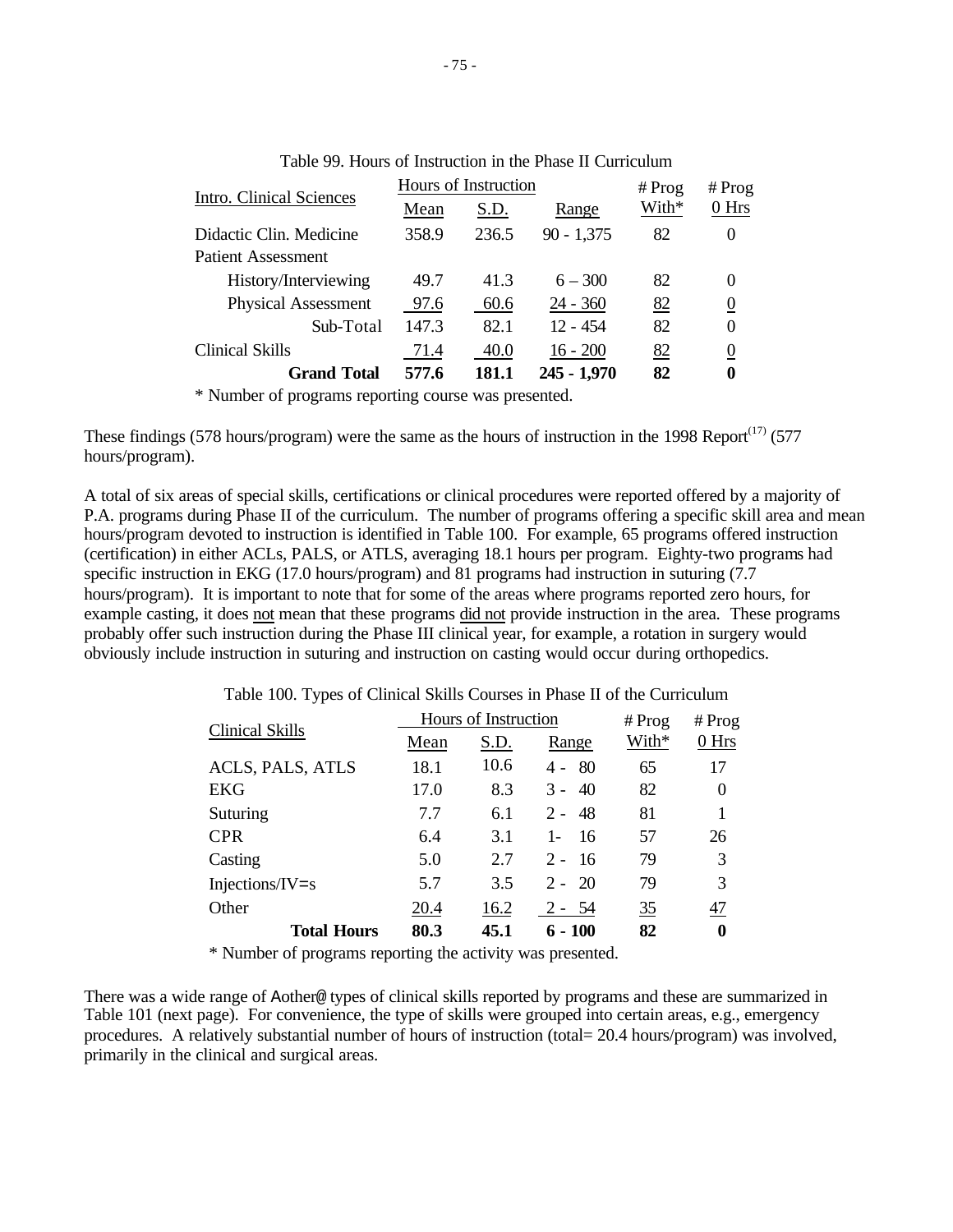| Other Clinical Skills (examples)           | $N^*$          | Mean Hours<br>per Program |
|--------------------------------------------|----------------|---------------------------|
| Emergency Procedures (N.G., Cath., Airway) | 26             | 6.1                       |
| Radiological Sciences (X-ray, interpret.)  | 14             | 18.4                      |
| Clinical Skills (general, non-specific)    |                | 21.5                      |
| Surgical Skills (general, non-specific)    | 8              | 24.4                      |
| Sterile/Aseptic Techniques                 | $\overline{4}$ | 16.2                      |
| Total                                      | 35             | 20.4                      |

# Table 101. Other Types of Clinical Skills

\* Number programs reporting activity was presented.

### **Phase II Curriculum: Interdisciplinary Education**

Table 102 provides information on the type and extent of interdisciplinary education in the introductory medical sciences. In total, 19 of the 82 programs (23%) had at least one course (or skill area) taught jointly to P.A. students and other students in the health related professions. Sixty-three programs did not have interdisciplinary instruction in this phase of the curriculum. Only six programs had interdisciplinary instruction in the area of patient assessment, while, eleven programs offered instruction in the clinical skills areas to other types of students.

|                            | Table 102. Interdisciplinary Education in the Didactic Clinical Medicine<br>and the Physical Assessment Curriculum |                                                   |                |   |          |          |                             |          |        |
|----------------------------|--------------------------------------------------------------------------------------------------------------------|---------------------------------------------------|----------------|---|----------|----------|-----------------------------|----------|--------|
| Introductory/              | % of Programs                                                                                                      | Number of Programs and Type of Students*<br># Not |                |   |          |          |                             |          |        |
| <b>Clinical Sciences</b>   | Interdiscipl.                                                                                                      |                                                   | 2              | 3 | 4        | 5        | 6                           | 7        | Inter. |
| Didactic Clin. Med.        | $9/82 = 11.0\%$                                                                                                    | 6                                                 | $\Omega$       | 2 | $\Omega$ | $\Omega$ |                             | $\Omega$ | 73     |
| Patient Assessment         |                                                                                                                    |                                                   |                |   |          |          |                             |          |        |
| History/Interview          | $6/82 = 7.3\%$                                                                                                     | 4                                                 | $\theta$       | 2 | $\Omega$ | $\Omega$ | $\theta$                    | $\theta$ | 76     |
| <b>Physical Assessment</b> | $6/82 = 7.3\%$                                                                                                     | 4                                                 | $\theta$       | 2 | $\Omega$ | $\Omega$ | $\Omega$                    | $\Omega$ | 76     |
| <b>Clinical Skills</b>     | $11/82 = 13.4\%$                                                                                                   | 7                                                 | $\overline{4}$ | 2 | $\Omega$ | $\Omega$ | $\mathcal{D}_{\mathcal{L}}$ |          | 71     |
| <b>Total</b>               | $19/82 = 23.2\%$                                                                                                   |                                                   |                |   |          |          |                             |          | 63     |
| *Student Codes:            | 1=Medical, 2=Nurse, 3=N.P., 4=Physical Therapy, 5=Med. Technology,<br>6=Pharmacy, 7=Other                          |                                                   |                |   |          |          |                             |          |        |

A summary of Aother@ types of students included in the student codes is shown in Table 103 for which, six other health professions disciplines were identified, from occupational therapy to Pharm.D. students.

| Table 103. Other Types of Students in Interdisciplinary Education: |
|--------------------------------------------------------------------|
| Phase II Curriculum                                                |

| <b>Other Students</b>        | N  | <b>Other Students</b> |  |
|------------------------------|----|-----------------------|--|
| Occupational Ther.           |    | <b>Nutrition</b>      |  |
| Surg Asst.                   | ΄) | Radiology Tech.       |  |
| <b>Respiratory Therapist</b> | 2  | Pharm.D.              |  |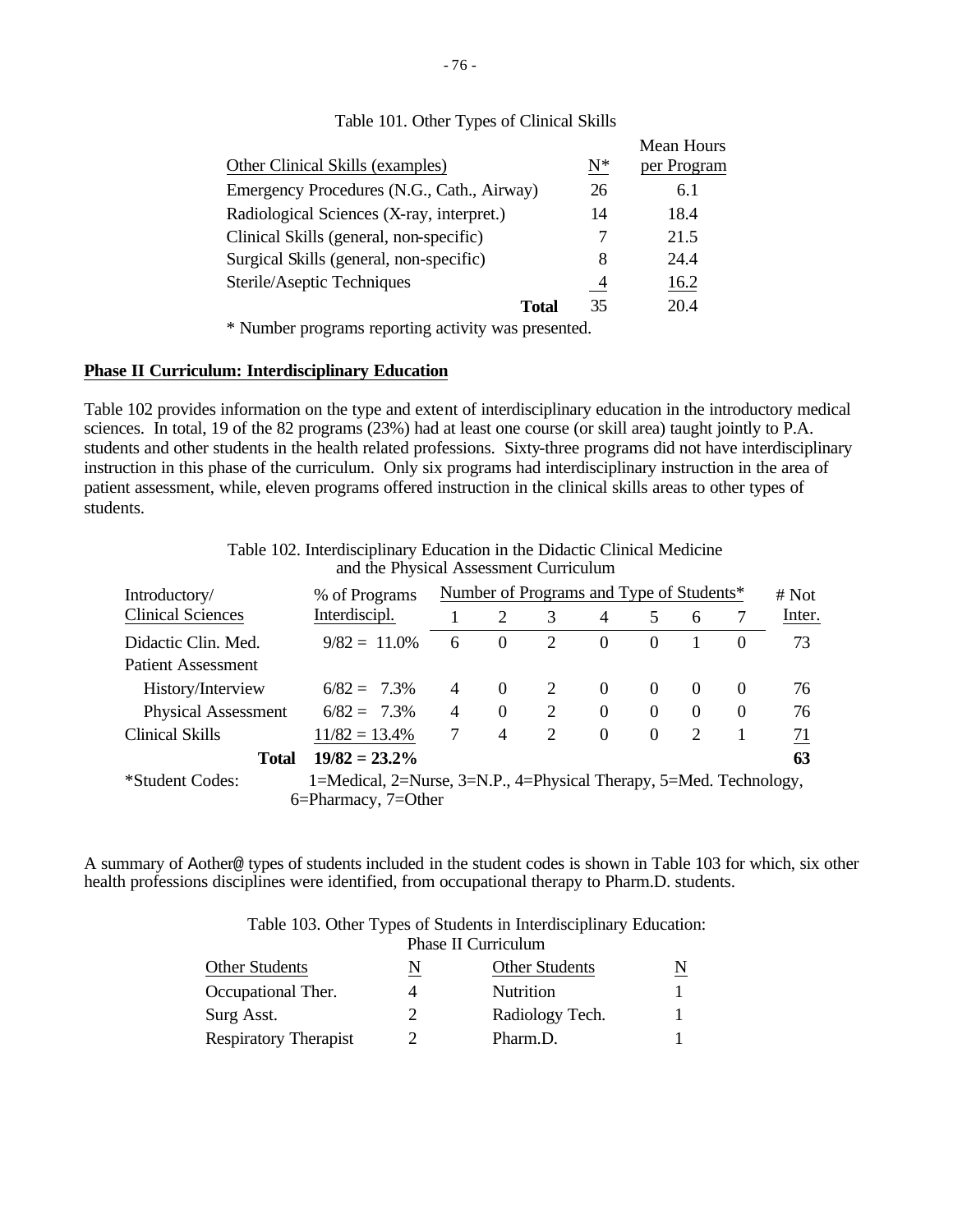### **Phase II Curriculum: Regional Variation in Clinical Skills Courses**

The number of instructional hours in the area of clinical skills courses across programs by region is shown in Table 104. Program in the Southeastern region had the highest number of instruction hours in the area of clinical skills, 70.7 hours/program. The fewest number of hours was reported from programs in the Western region at 57 hours/program.

|                     |      | <b>Clinical Skills</b>                                                |
|---------------------|------|-----------------------------------------------------------------------|
| $\underline{\rm N}$ | Mean | S.D.                                                                  |
| 15                  | 60.6 | 34.6                                                                  |
| 12                  | 65.6 | 25.6                                                                  |
| 13                  | 70.7 | 37.6                                                                  |
| 19                  | 59.4 | 28.1                                                                  |
| 9                   | 61.2 | 24.7                                                                  |
| <u>14</u>           | 57.1 | 23.3                                                                  |
| 82                  | 80.3 | 45.1                                                                  |
|                     |      | Table 104. Clinical Skills Curriculum by Region<br><b>Total Hours</b> |

The total hours of instruction per program provided in Phase I and Phase II of the curriculum combined, Phase II alone and the proportion of Phase I relative to total hours (Phase I + Phase II) is shown across programs, by region, in Table 105. The typical program offered an average of 1,153 hours per program to instruction in Phase I and II of the P.A. curriculum. Programs in the Northeastern region reported the most hours of instruction in Phase I + Phase II (1,187 hours/program) while the programs in the Midwestern region reported the least number (1,067 hours/program).

| Table 105. Comparisons of Phase I and II Curriculum by Region |  |  |  |
|---------------------------------------------------------------|--|--|--|
|                                                               |  |  |  |

|                    |           | Phase $I + Phase II$ |                    | Phase II ICM |                    | Phase $I/$ |  |
|--------------------|-----------|----------------------|--------------------|--------------|--------------------|------------|--|
| Geographic         |           |                      | <b>Total Hours</b> |              | <b>Total Hours</b> |            |  |
| Region             | <u>N</u>  | Mean                 | S.D.               | Mean         | S.D.               | %          |  |
| Northeastern       | 16        | 1,186.7              | 301.7              | 581.4        | 210.7              | 51.0%      |  |
| Eastern            | 11        | 1,101.2              | 261.5              | 590.3        | 235.6              | 46.4%      |  |
| Southeastern       | 12        | 1,182.6              | 283.6              | 606.1        | 273.3              | 48.7%      |  |
| Midwestern         | 18        | 1,067.0              | 197.7              | 544.3        | 294.4              | 49.0%      |  |
| Heartland          | 9         | 1,176.6              | 300.1              | 603.1        | 376.5              | 48.7%      |  |
| Western            | <u>16</u> | 1,169.0              | 246.1              | 558.8        | 264.6              | 52.2%      |  |
| <b>All Regions</b> | 82        | 1,153.0              | 284.5              | 577.6        | 181.1              | 49.9%      |  |

Programs in the Southeastern region reported the largest number of hours of instruction in Phase II (ICM: 606 hours/program) with the least number reported by programs in the Midwestern region (544 hours/program).

On average, the typical program had a nearly equal distribution of time between Phase I (49.9%=basic and behavioral science) and Phase II (50.1%=ICM) of the curriculum. There was some regional variation in the proportion of time devoted to Phase I and II. Programs in the Eastern region spent the least amount of time in the basic sciences (46.4%), while the Northeastern (51%) and Western (52%) regions spent the majority of time in Phase I of the curriculum. Assuming an academic year of 42-46 weeks in length, it is estimated that the typical P.A. student will spend an average of 25 to 27 hours per week of contact hours of instruction during the first year of the curriculum.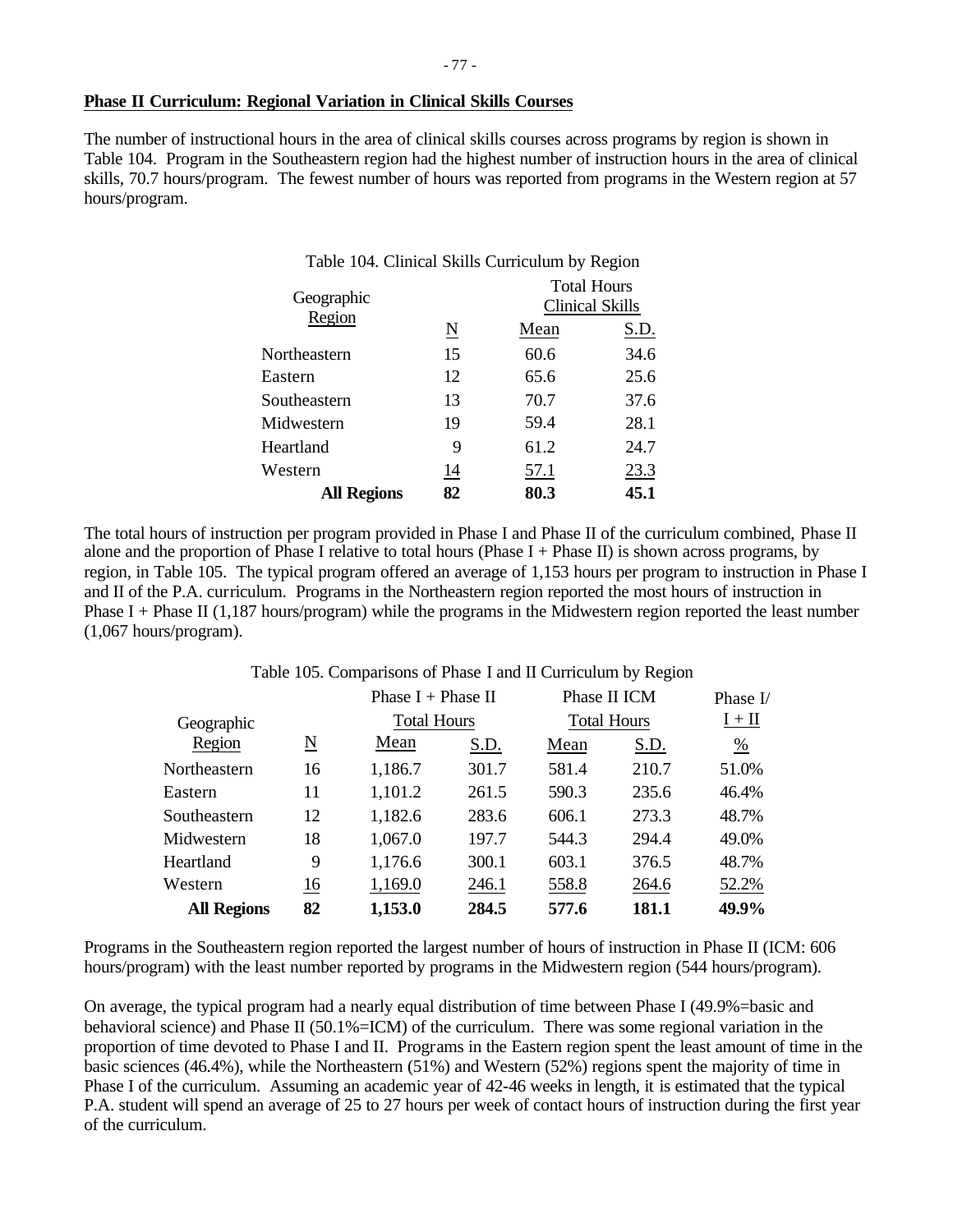### **Phase III Curriculum: Supervised Clinical Instruction**

The typical programs offers approximately 45 weeks of Acontinuous@ supervised clinical instruction, often referred to as clinical rotations, clerkships and/or preceptorships, under the supervision of physician educators. Herein, the terms rotation and clerkship will denote a situation whereby the student Arotates@ from one clinical experience to another, either within the same facility or at a much greater distance, including in other states. Rotating clinical experiences are in a variety of specialities, e.g., family medicine, pediatric s, surgery, and so forth. They are typically less than eight weeks in length, varying from two to twelve weeks depending on the medical specialty. The clinical preceptorship has generally been regarded as a clinical experience which (a) occurs toward the end of the students clinical training, (b) is typically longer than the other rotations offered by the program and (c) may be associated with a physician preceptor who then might become the students employer upon graduation.

The majority of P.A. programs require students to complete a specific number of Acore@ clinical training experiences and the remaining time is allotted to clinical rotations with the student allowed the opportunity to select Aelectives@, ostensibly in areas of interest. Table 106 shows the total length of the clinical year and mean weeks of required and elective rotations for the typical P.A. program. On average, 85% of the rotations are required (38.1 weeks) with the remaining 15% elective (6.9 weeks). Three programs reported that all their clinical rotations were in required specialties. For the 80 program respondents, the average clinical year was 45 weeks per program and ranged from 24 to 96 weeks.

|                         | Table 106. Weeks of Supervised Clinical Instruction in |          |           |
|-------------------------|--------------------------------------------------------|----------|-----------|
|                         | Required and Elective Rotations                        |          |           |
|                         | Required                                               | Elective | Total     |
| Mean Weeks*             | 38.1                                                   | 6.9      | 45.0      |
| Median                  | 40.0                                                   | 5.0      | 48.0      |
| S.D.                    | 15.0                                                   | 5.5      | 8.0       |
| Range                   | $2 - 90$                                               | $0 - 40$ | $24 - 96$ |
| $\star$ <b>M</b> 1 1 00 |                                                        |          |           |

\*Mean based on 80 programs

The length of supervised clinical education in primary and non-primary areas is shown in Table 107. On average, the typical student will spend about 30.2 weeks of supervised clinical experience in primary care medicine and 18.3 weeks in non-primary care medicine for a total of 48.5 weeks during Phase III.

# Table 107. Weeks of Supervised Clinical Instruction in Primary and Non-Primary Care Medicine

|                            | Prim. Care | Non-Prim. Care | Total    |
|----------------------------|------------|----------------|----------|
| Mean Weeks*                | 30.2       | 18.3           | 48.5     |
| Median                     | 28.0       | 18.0           | 45.0     |
| S.D.                       | 12.7       | 6.4            | 8.6      |
| Range                      | $15 - 132$ | $2 - 55$       | 16 - 140 |
| *Mean based on 85 programs |            |                |          |

The average length of clinical experience in each of the primary care medical specialties for the typical P.A. student is shown in Table 108 (next page). The majority of programs indicated that the Atypical@ P.A. student completed 8.9 weeks per program in family medicine, 6.5 weeks on general internal medicine, 5.3 weeks in pediatrics and 4.7 weeks in obstetrics and gynecology. Fifty programs have established primary care preceptorships which average 9.4 weeks/program. Clinical disciplines within the Aother@ category include geriatrics (11 programs) and one program each for the following: AIDS, community medicine, maternal/child health, medically underserved areas and SICU. It should be noted that all of the P.A. programs represented had a primary care clinical training experiences available for their students.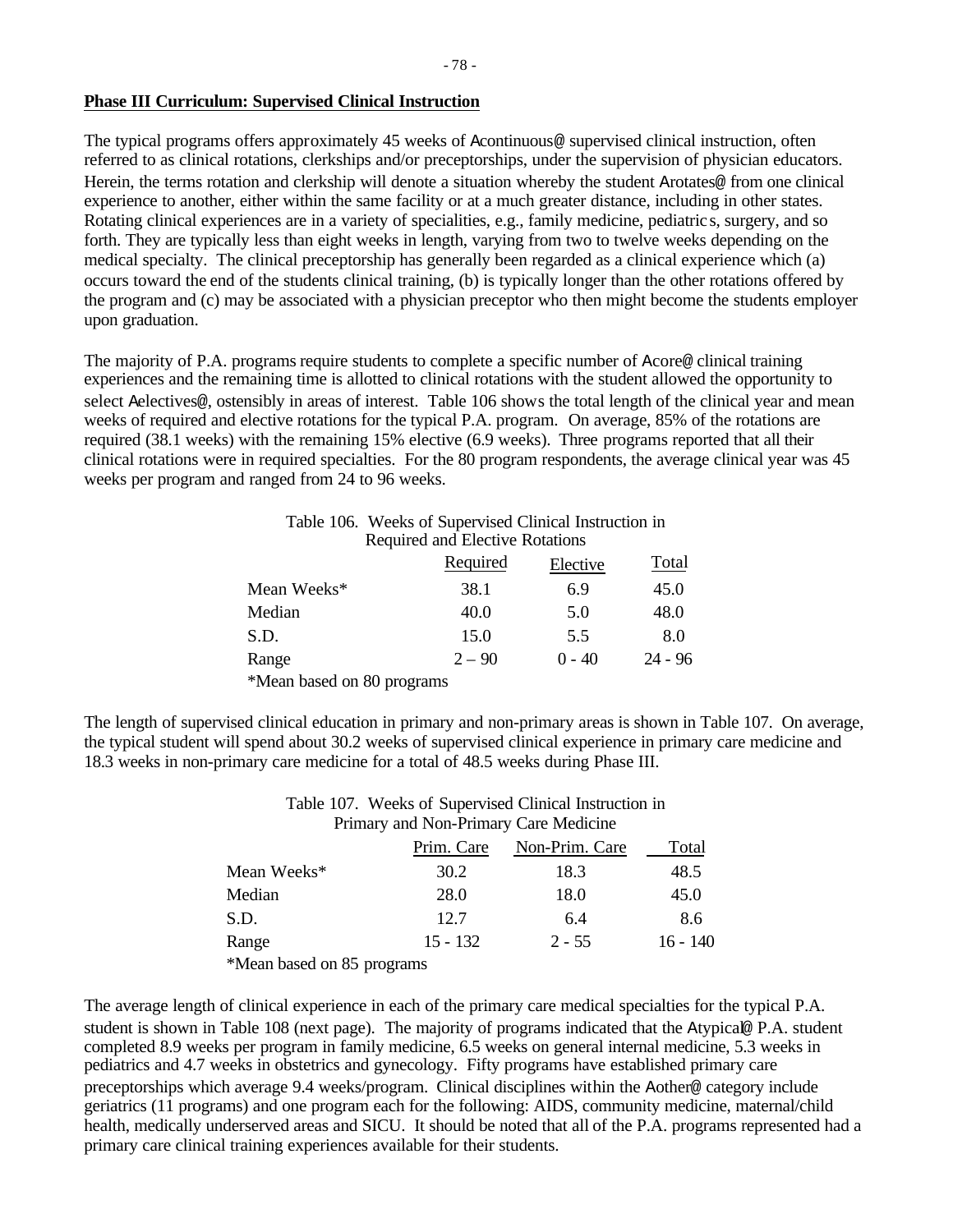| <b>Primary Care Speciality</b> | $Mean*$ | S.D. | Range    | # Prog<br>With | $#$ Prog.<br>0 Wks |
|--------------------------------|---------|------|----------|----------------|--------------------|
| Family/General Medicine        | 8.9     | 6.1  | $4 - 39$ | 71             | 9                  |
| General Int. Medicine          | 6.5     | 3.6  | $2 - 30$ | 75             | 5                  |
| <b>General Pediatrics</b>      | 5.3     | 2.1  | $2 - 13$ | 73             | 7                  |
| Obstetrics/Gynecology          | 4.7     | 1.7  | $2 - 8$  | 71             | 9                  |
| Primary Care Precept.          | 9.4     | 8.4  | $4 - 60$ | 50             | 30                 |
| Other                          | 5.8     | 2.7  | $4 - 15$ | 16             | $\underline{64}$   |
| Total                          | 30.2    | 12.7 | 15 - 132 | 80             | 0                  |

| Table 108. Weeks of Clinical Instruction in Primary Care Medicine by Specialty |  |  |  |  |
|--------------------------------------------------------------------------------|--|--|--|--|
|--------------------------------------------------------------------------------|--|--|--|--|

\* Mean based on programs with the rotation in the discipline.

The length of time required in the non-primary care medical specialties for the typical P.A. student is shown in Table 109. As reported by the majority of programs (60 or more), the typical P.A. student completed 4.9 weeks of general surgery, 4.7 weeks if emergency medicine and 4.2 weeks of psychiatry. Thirty programs indicated that their students complete rotations in the surgical subspecialties (5.0 weeks/program). Twenty-two of the programs indicated that their students completed rotations in the internal medicine subspecialties (4.2 weeks/program).

|                                |       |      |          | # Prog | $#$ Prog. |
|--------------------------------|-------|------|----------|--------|-----------|
| <b>Primary Care Speciality</b> | Mean* | S.D. | Range    | With   | 0 Wks     |
| <b>Surgical Subspecialties</b> | 5.0   | 3.0  | $2 - 16$ | 30     | 50        |
| <b>General Surgery</b>         | 4.9   | 1.5  | $2 - 8$  | 77     | 3         |
| <b>Emergency Medicine</b>      | 4.7   | 1.1  | $2 - 8$  | 78     | 2         |
| Psychiatry                     | 4.2   | 2.0  | $1 - 6$  | 60     | 20        |
| Internal Medicine Subspec.     | 4.2   | 1.9  | $2 - 6$  | 22     | 58        |
| Other                          | 7.3   | 2.9  | $2 - 16$ | 11     | 69        |
| <b>Total</b>                   | 18.3  | 6.4  | $2 - 55$ | 80     | 0         |

Table 109. Weeks of Clinical Instruction in Non-Primary Care Medic ine by Specialty

\* Mean based on programs with the rotation in the discipline.

A total of 10 specific clinical specialties were reported in the Aother@ category under non-primary care experiences and are itemized in Table 110. The clinical elective was a relatively common (13 programs) subspecialty while the remaining disciplines were only represented five or fewer times across the programs.

Table 110. Frequency of AOther@ Clinical Specialties Selected by P.A. Students

| Clinical Discipline                                           | $\mathrm{N}^*$ | <b>Clinical Discipline</b> | $\mathrm{N}^*$ |  |  |  |  |  |
|---------------------------------------------------------------|----------------|----------------------------|----------------|--|--|--|--|--|
| <b>Clinical Elective</b>                                      | 13             | Research                   |                |  |  |  |  |  |
| Orthopaedics                                                  | 5              | <b>Behavioral Medicine</b> |                |  |  |  |  |  |
| Geriatrics                                                    | 3              | <b>ICU</b>                 |                |  |  |  |  |  |
| <b>AIDS/STD Clinic</b>                                        | 2              | <b>Education Practicum</b> |                |  |  |  |  |  |
| Dermatology                                                   | 2              | Preceptorship              |                |  |  |  |  |  |
| *N=Number of programs offering the non-primary care specialty |                |                            |                |  |  |  |  |  |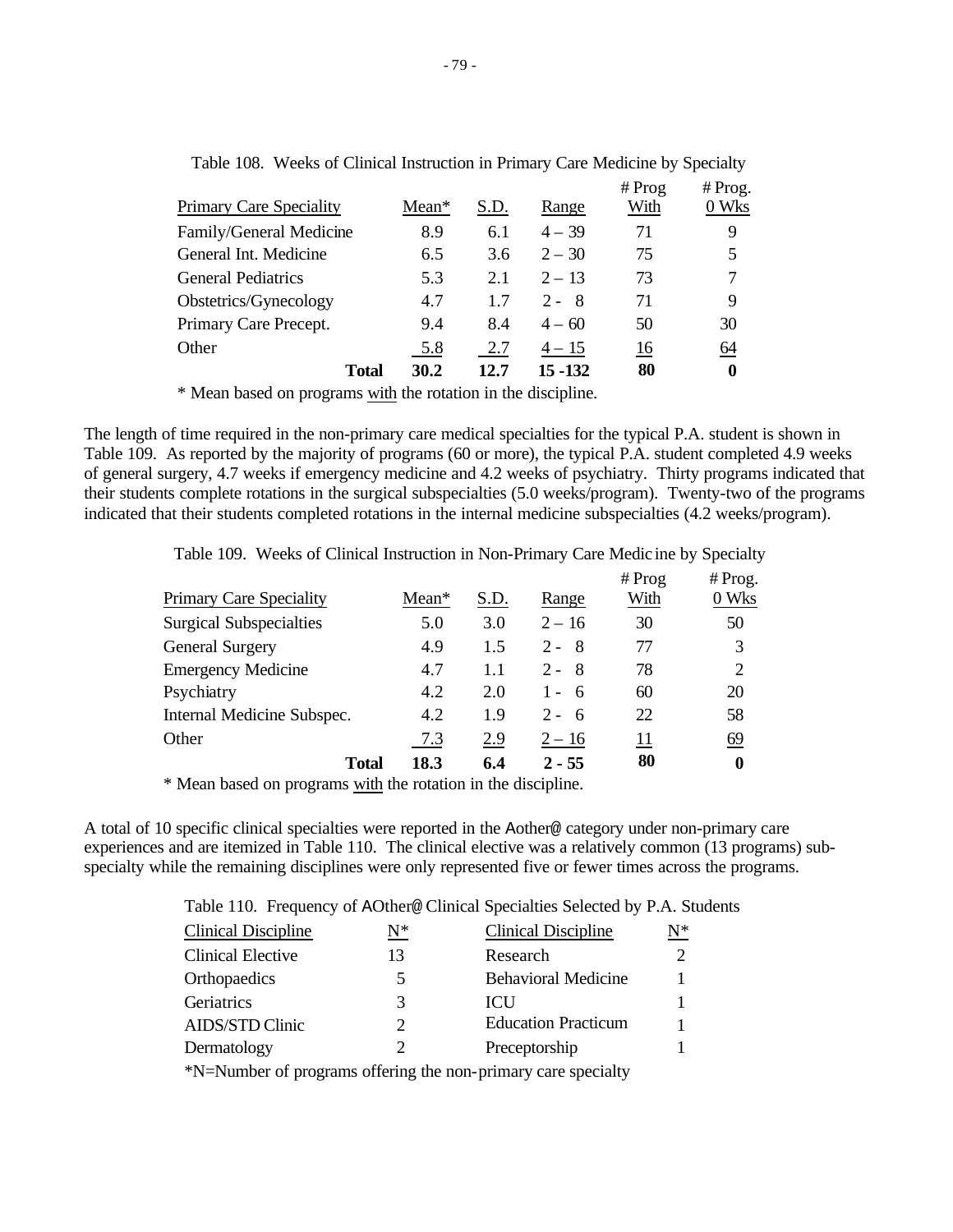Several programs offer clinical instruction in specific areas of interest. Table 111 lists several examples of this instruction. The displayed data indicate that there is wide variation in the length of these experiences as offered. Note also that the majority of programs do not offer rotations in these interest areas as separate clinical rotations.

|                                                               |       |      |          | $#$ Prog | $#$ Prog. |  |  |  |  |  |
|---------------------------------------------------------------|-------|------|----------|----------|-----------|--|--|--|--|--|
| <b>Primary Care Speciality</b>                                | Mean* | S.D. | Range    | With     | 0 Wks     |  |  |  |  |  |
| <b>Preventive Medicine</b>                                    | 6.8   | 6.8  | $1 - 30$ | 25       | 55        |  |  |  |  |  |
| Geriatrics                                                    | 4.6   | 3.3  | $1 - 21$ | 43       | 37        |  |  |  |  |  |
| <b>Infant Mortality</b>                                       | 3.1   | 2.5  | 1 - 8    | 18       | 62        |  |  |  |  |  |
| Substance Abuse                                               | 3.7   | 3.7  | $1 - 20$ | 26       | 54        |  |  |  |  |  |
| STD/AIDS                                                      | 4.1   | 32   | $1 - 15$ | 30       | 50        |  |  |  |  |  |
| * Mean based on programs with the rotation in the discipline. |       |      |          |          |           |  |  |  |  |  |

|  | Table 111. Weeks of Clinical Instruction in Specific Areas of Interest |  |  |  |  |
|--|------------------------------------------------------------------------|--|--|--|--|
|--|------------------------------------------------------------------------|--|--|--|--|

### **Interdisciplinary Education During the Clinical Curriculum**

The extent and type of interdisciplinary education occurring during the primary care component of the clinical curriculum is shown in Table 112. In total, a majority of the 80 programs  $(N=47, 58.8%)$  had at least one clinical rotation which involved other health profession students (33 programs reported they had no interdisciplinary education during Phase III). The clinical disciplines= degree of interdisciplinary education varied between 30% and 54% of the programs. Medical students and residents predominated, although, nursing students were also commonly identified as being involved. As these are clinical experiences, it is not clear how involved these students are with each other. They may be simply on the health care team. There were fewer P.A. programs that had interdisciplinary activities with nurse practitioners. In addition to the student codes used, other types of students were also involved and included, certified nurse midwife and pharmacy.

Table 112. Interdisciplinary Education in the Primary Care Clinical Curriculum

|                               | % of Programs    | Number of Programs and Type of Studs* | # Not |                             |                             |    |        |
|-------------------------------|------------------|---------------------------------------|-------|-----------------------------|-----------------------------|----|--------|
| <b>Primary Care Specialty</b> | Interdiscipl.    |                                       |       |                             | 4                           | 5  | Inter. |
| <b>Family Medicine</b>        | $30/71 = 42.3%$  | 19                                    | 16    | 11                          | 2                           | 12 | 41     |
| General Int. Medicine         | $35/75 = 46.7\%$ | 32                                    | 18    |                             |                             | 23 | 40     |
| <b>General Pediatrics</b>     | $27/73 = 37.0\%$ | 23                                    | 14    | 11                          | $\mathcal{D}_{\mathcal{A}}$ | 13 | 46     |
| Obstetrics/Gynecology         | $38/71 = 53.5\%$ | 28                                    | 16    | 8                           | 3                           | 21 | 37     |
| Primary Care Precept.         | $15/50 = 30.0\%$ | 12                                    | 6     | 6                           | 0                           | 11 | 35     |
| Others                        | $6/16 = 37.5\%$  | 6                                     | 2     | $\mathcal{D}_{\mathcal{A}}$ | 0                           | 4  | 10     |
| Total                         | $47/80 = 58.8\%$ |                                       |       |                             |                             |    | 33     |

\*Student Codes: 1=Medical, 2=Resident, 3=Nurse., 4=Nurse Prac, 5=Other.

Interdisciplinary education occurring in the non-primary care specialties is shown in Table 113. The proportion of P.A. programs with interdisciplinary experiences was similar to that for the primary care curriculum, i.e., 52.5% of the programs. In addition, the types of students involved was also similar, i.e., primarily medical students, residents and nursing students. Relatively few nurse practitioner students were involved in the nonprimary care disciplines, as one might predict. The other types of students reported by programs included, pharmacy and nurse midwife.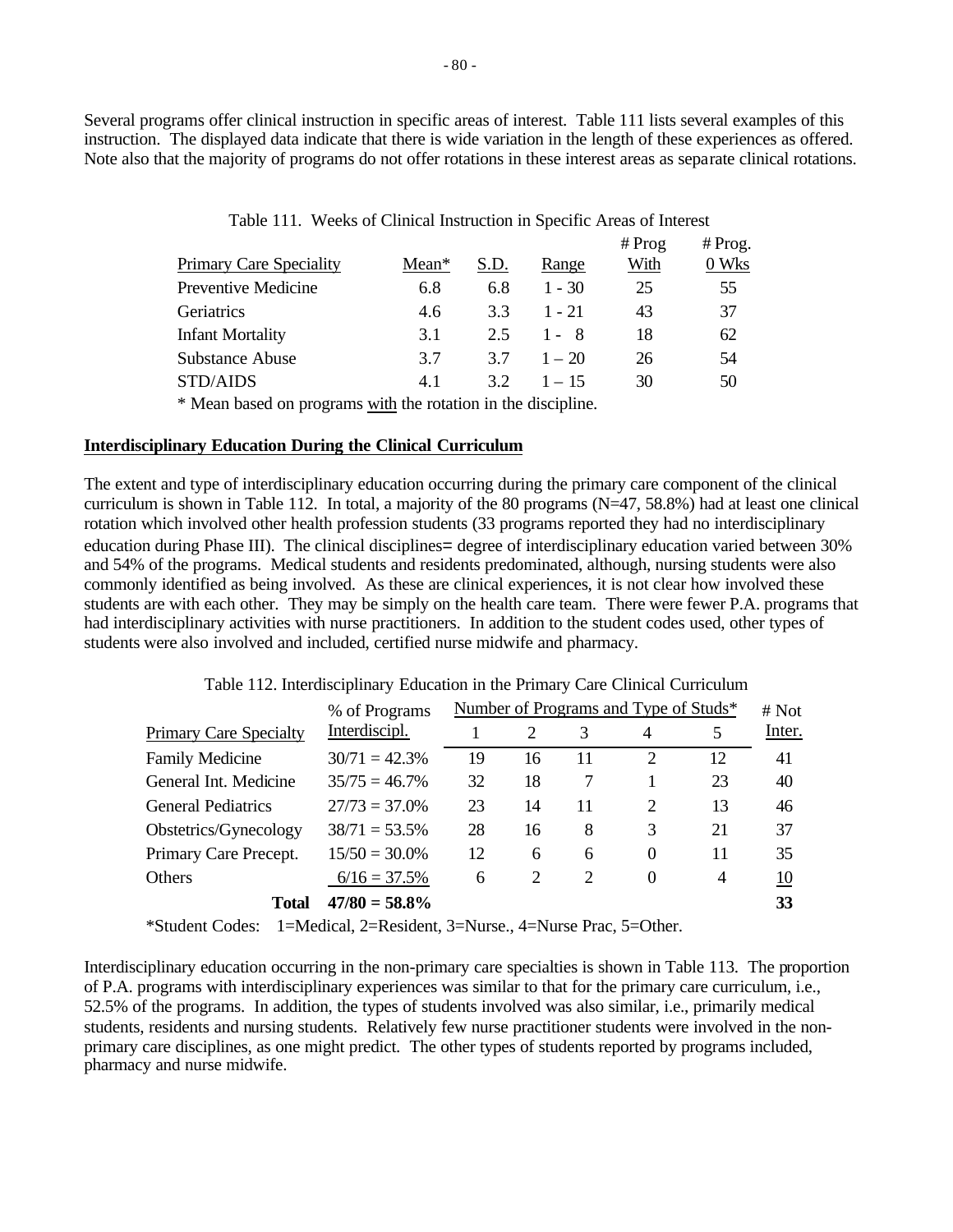|                               | Number of Programs and Type of Studs*<br># Not<br>% of Programs |    |    |    |          |                |        |  |  |
|-------------------------------|-----------------------------------------------------------------|----|----|----|----------|----------------|--------|--|--|
| <b>Primary Care Specialty</b> | Interdiscipl.                                                   |    | 2  |    | 4        |                | Inter. |  |  |
| <b>Emergency Medicine</b>     | $36/70 = 51.4%$                                                 | 30 | 20 | 10 |          | 18             | 34     |  |  |
| <b>General Surgery</b>        | $38/77 = 49.4\%$                                                | 33 | 19 |    | 0        | 21             | 35     |  |  |
| <b>Surgical Subspecialty</b>  | $14/30 = 46.7\%$                                                | 11 | 6  | 5  | $\theta$ | 9              | 16     |  |  |
| Int. Med. Subspecialty        | $12/22 = 54.5\%$                                                | 10 | 6  | 3  | $\theta$ | 8              | 10     |  |  |
| Psychiatry                    | $29/60 = 48.3\%$                                                | 24 | 15 | 4  | 2        | 19             | 31     |  |  |
| Others                        | $6/11 = 54.5\%$                                                 | 5  | 2  | 2  |          | $\overline{4}$ |        |  |  |
| <b>Total</b>                  | $42/80 = 52.5\%$                                                |    |    |    |          |                | 38     |  |  |

Table 113. Interdisciplinary Education in the Non-Primary Care Clinical Curriculum

\*Student Codes: 1=Medical, 2=Resident, 3=Nurse., 4=Nurse Prac, 5=Other.

#### **Phase III Curriculum: Regional Differences**

The variation across programs relative to the weeks spent in primary and non-primary clinical training by geographic region is shown in Table 114. The percent of time in primary care relative to the total clinical year is also identified. The total length of clinical training across all regions averaged 48.5 weeks per program with programs in the Eastern and Heartland regions above the mean.

|                    |              |      | Primary and Non-Primary Care Medicine by Region |                  |                    |      |         |
|--------------------|--------------|------|-------------------------------------------------|------------------|--------------------|------|---------|
| Geographic         | Primary Care |      |                                                 | Non-Primary Care | <b>Total Hours</b> |      | % Prim. |
| Region             | Mean*        | S.D. | Mean*                                           | S.D.             | $Mean*$            | S.D. | Care    |
| Northeastern       | 27.7         | 7.3  | 19.1                                            | 4.1              | 46.8               | 6.6  | 59%     |
| Eastern            | 37.7         | 17.7 | 19.3                                            | 4.2              | 57.0               | 9.3  | 66%     |
| Southeastern       | 27.9         | 3.7  | 17.7                                            | 4.1              | 45.6               | 5.0  | 61%     |
| Midwestern         | 28.6         | 5.4  | 19.4                                            | 10.3             | 48.0               | 11.7 | 60%     |
| Heartland          | 32.4         | 4.3  | 17.3                                            | 5.2              | 49.7               | 6.1  | 65%     |
| Western            | 28.7         | 4.0  | 16.5                                            | 5.5              | 45.2               | 7.9  | 63%     |
| <b>All Regions</b> | 30.2         | 12.7 | 18.3                                            | 6.4              | 48.5               | 8.6  | 62%     |

Table 114. Total Length of Supervised Clinical Instruction in Primary and Non-Primary Care Medicine by Region

\* Mean based on those programs reporting involvement in the area.

On average, the typical program spent a mean of 62% of time in primary care clinical education during phase III. Programs in the Eastern, Heartland and Western regions were above the average at 66%, 65% and 63%, respectively, in primary care. The remaining regions reported a range of 59% to 61% for the time spent in primary care medicine.

The distribution of time the typical P.A. student spent in each of the primary and non-primary care medical specialties by region is shown in Tables 115 and 116 (next page). For the most part, there was little variation from the total mean across regions for each of the primary care specialties. Students in programs located in the Western region spent more time in family medicine (11.2 weeks versus the mean of 8.9 weeks). The Eastern region was above the mean for the number of weeks in the primary care preceptorship model.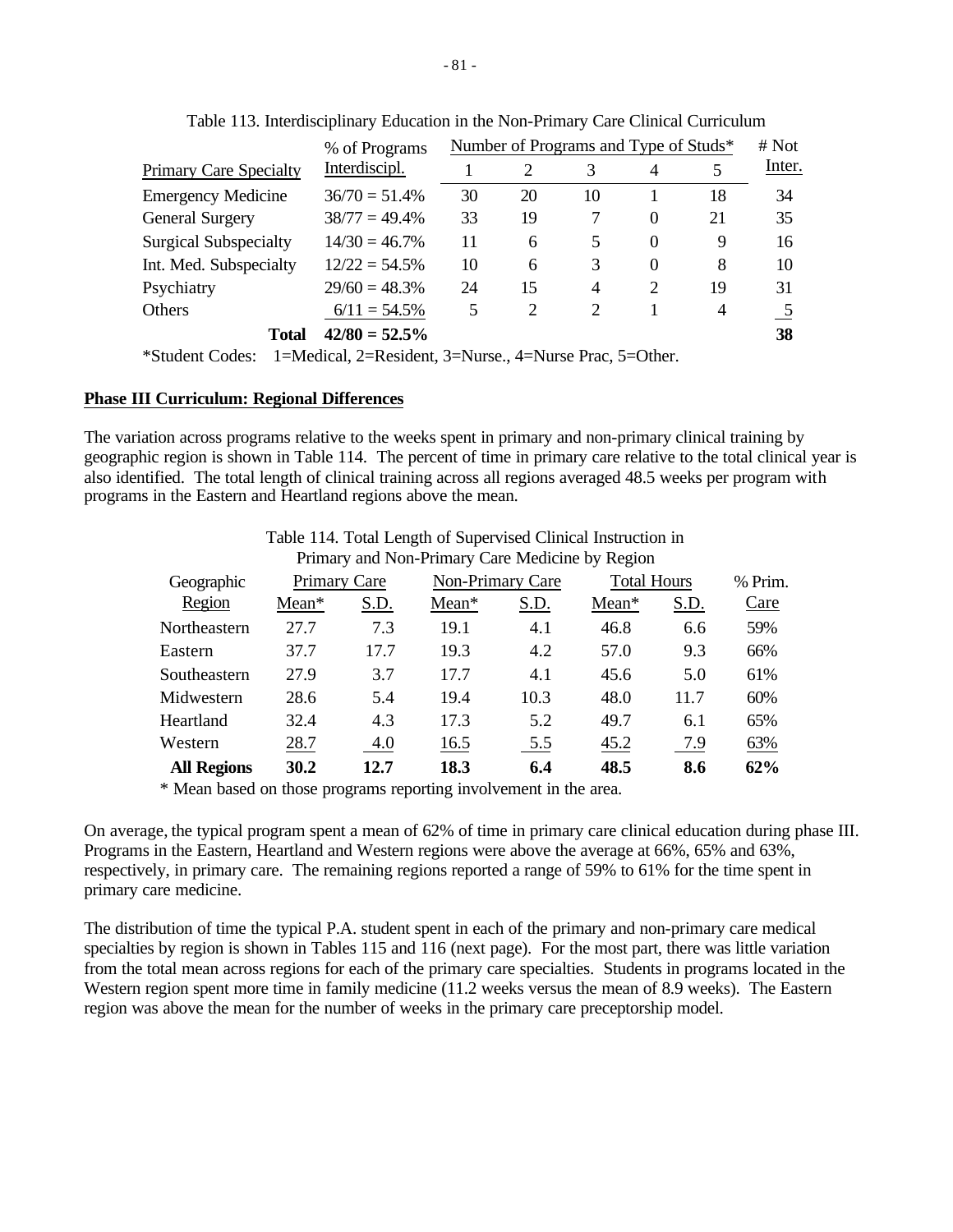| Geographic         | Family Med. |      | G. Int. Med. |      | Pediatrics |      | Obs/Gyn |      | Preceptor |      |
|--------------------|-------------|------|--------------|------|------------|------|---------|------|-----------|------|
| Region             | Mean*       | S.D. | Mean         | S.D. | Mean       | S.D. | Mean    | S.D. | Mean      | S.D. |
| Northeastern       | 4.8         | 3.1  | 6.1          | 2.2  | 5.8        | 1.8  | 5.1     | 1.1  | 4.0       | 4.0  |
| Eastern            | 9.3         | 7.0  | 7.4          | 6.8  | 5.4        | 0.5  | 5.3     | 0.6  | 10.7      | 9.2  |
| Southeastern       | 7.3         | 2.0  | 7.3          | 2.2  | 4.9        | 2.1  | 3.4     | 1.8  | 5.2       | 3.0  |
| Midwestern         | 9.9         | 5.4  | 5.3          | 2.2  | 3.5        | 2.0  | 3.6     | 1.9  | 8.2       | 7.0  |
| Heartland          | 7.8         | 2.4  | 8.1          | 2.3  | 5.0        | 1.3  | 4.6     | 0.8  | 4.4       | 4.0  |
| Western            | 11.2        | 9.5  | 4.6          | 2.7  | 5.0        | 3.0  | 3.8     | 2.1  | 5.8       | 6.3  |
| <b>All Regions</b> | 8.9         | 6.1  | 6.5          | 3.6  | 5.3        | 2.1  | 4.7     | 1.7  | 9.4       | 8.4  |

| Table 115. Weeks of Primary Care Clinical Training for the Typical |
|--------------------------------------------------------------------|
| P.A. Student by Specialty and Region                               |

\* Means based on programs with rotation; excludes those reporting zero values.

Similarly, there was only modest regional variation in the amount of time devoted to the non-primary care specialties.

|                    |               |      |          |      | P.A. Student by Specially and Region |           |          |           |            |      |
|--------------------|---------------|------|----------|------|--------------------------------------|-----------|----------|-----------|------------|------|
|                    |               |      | Surg.    |      |                                      | Int. Med. |          | Emergency |            |      |
| Geographic         | General Surg. |      | Subspec. |      | Subspec.                             |           | Medicine |           | Psychiatry |      |
| Region             | Mean          | S.D. | Mean     | S.D. | Mean                                 | S.D.      | Mean     | S.D.      | Mean       | S.D. |
| Northeastern       | 5.2           | 1.5  | 4.7      | 1.9  | 4.5                                  | 2.0       | 4.8      | 1.0       | 4.2        | 1.5  |
| Eastern            | 5.3           | 0.6  | 5.7      | 2.5  | 5.0                                  | 1.9       | 5.3      | 0.6       | 4.5        | 2.0  |
| Southeastern       | 5.3           | 1.5  | 4.0      | 2.0  | 4.0                                  | 1.9       | 4.6      | 0.9       | 4.2        | 2.1  |
| Midwestern         | 5.0           | 1.6  | 4.0      | 3.6  | 3.9                                  | 2.0       | 4.2      | 1.4       | 4.1        | 1.8  |
| Heartland          | 4.2           | 0.4  | 6.4      | 4.8  | 4.0                                  | 1.7       | 4.6      | 1.3       | 3.1        | 1.6  |
| Western            | 4.1           | 1.7  | 5.0      | 2.5  | 4.3                                  | 1.8       | 4.5      | 1.0       | 4.1        | 2.3  |
| <b>All Regions</b> | 4.9           | 1.5  | 5.0      | 3.0  | 4.2                                  | 1.9       | 4.7      | 1.1       | 4.2        | 2.0  |

Table 116. Weeks of Non-Primary Care Clinical Training for the Typical P.A. Student by Specialty and Region

\* Means based on programs with rotation; excludes those reporting zero values.

#### **Supervised Clinical Experiences in Medically Underserved Areas**

The number of students per program involved in clinical training in medically underserved areas (M.U.A.) by specialty is shown in Table 117. The mean number of weeks per students and number of programs with or without such experiences is reported. It is noted that programs that did not have rotations in a specific medical specialty were not included in the last column of Table 117.

Table 117. Clinical Instruction in M.U.A.=s by Medical Specialty

|                           | Mean $#$    | Mean $#$ | $>N = Programs$ |      |  |
|---------------------------|-------------|----------|-----------------|------|--|
| <b>Medical Specialty</b>  | Studs/Prog. | Wks/Stud | With            | None |  |
| Family/General Medicine   | 20.8        | 7.1      | 61              | 19   |  |
| General Int. Medicine     | 16.4        | 6.5      | 44              | 36   |  |
| <b>General Pediatrics</b> | 18.1        | 5.3      | 43              | 37   |  |
| Obstetrics/Gynecology     | 18.0        | 4.9      | 39              | 41   |  |
| Primary Care Precept.     | 19.2        | 7.6      | 35              | 45   |  |
| Other                     | 19.2        | 5.2      | 21              | 59   |  |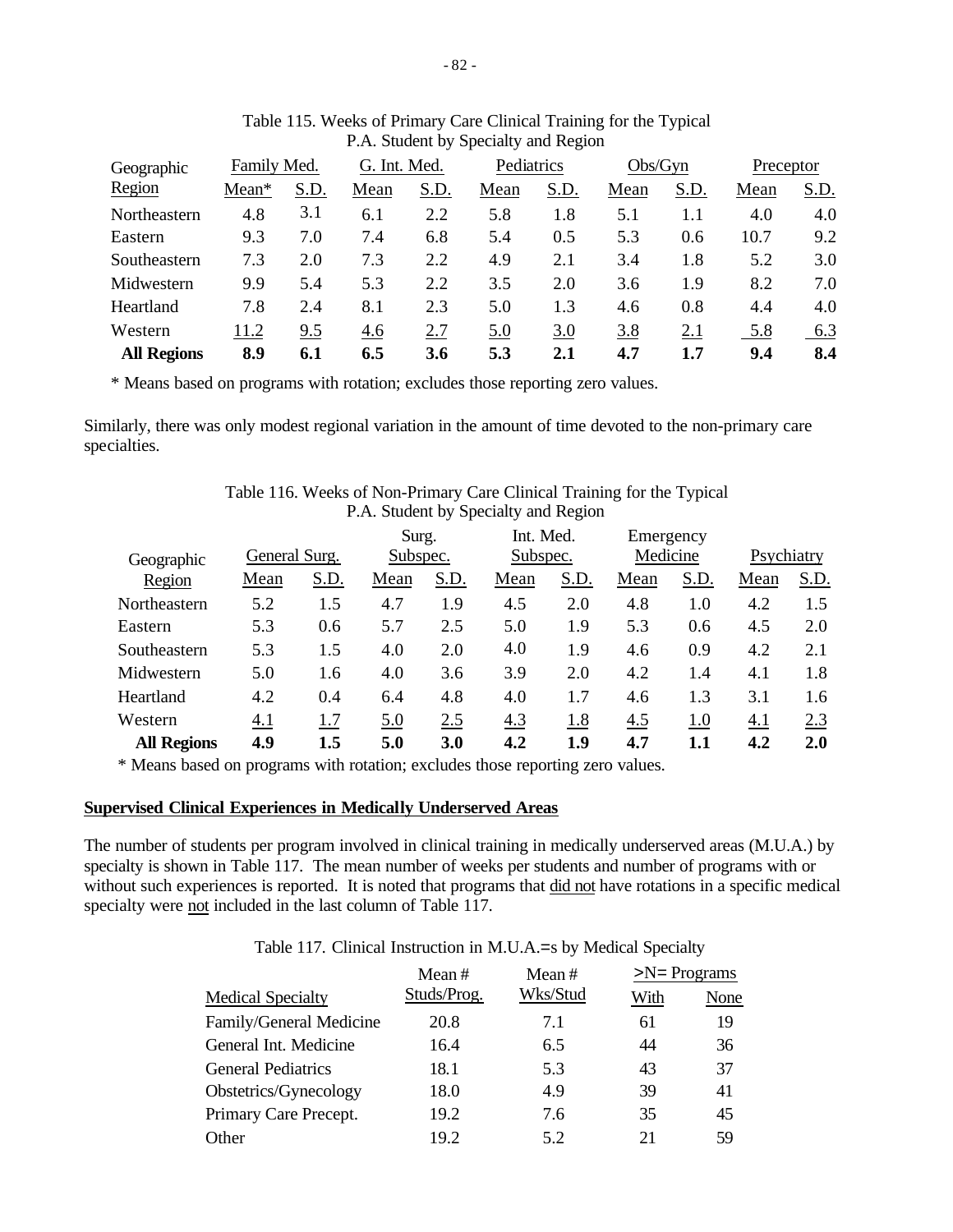Thus, of the 80 programs that have a rotation in family medicine, 61 programs reported that a mean of 20.8 students per program spent an average of 7.1 weeks of their rotation in a M.U.A. and 19 programs did not have family medicine experiences in a M.U.A. Over-all, of the 80 programs with students in the clinical year, only four programs did not have students complete rotations in a M.U.A. (three specialty programs and the Interservice PA Program). The AOther@ category included non-primary care specialties.

The proportion of time the typical P.A. student spent in a M.U.A., by region, is shown in Table 118. For each region, the total number of student-weeks of clinical training in a M.U.A. (column one) and the total weeks of clinical instruction for all programs in each region (column two) was determined. Student-weeks were a product of the total number of students time the number of weeks of clinical experience, by program. From these values, an estimate of the proportion of student-weeks in an M.U.A. can be calculated (column three). Thus, students in the Eastern region spent 18% of their clinical time in a M.U.A. as compared to those students in programs from the Heartland region who spent 51% of their time in a M.U.A.

#### Table 118. Clinical Instruction of P.A. Students in M.U.A.=s by Region

| Geographic         |    | <b>Total Stud-Wks</b> | <b>Total Stud-Wks</b> | % of Stud-Wks |
|--------------------|----|-----------------------|-----------------------|---------------|
| Region             | N  | in M.U.A.             | Clin. Instruc.        | in M.U.A.     |
| Northeastern       | 15 | 727.8                 | 2,164.5               | 33.6%         |
| Eastern            | 12 | 388.0                 | 2,139.2               | 18.1%         |
| Southeastern       | 14 | 599.8                 | 1,874.3               | 32.0%         |
| Midwestern         | 14 | 497.5                 | 1,748.2               | 28.5%         |
| Heartland          | 12 | 485.9                 | 946.8                 | 51.3%         |
| Western            | 13 | 751.3                 | 1,642.3               | 45.7%         |
| <b>All Regions</b> | 80 | 684.1                 | 1,769.6               | 38.7%         |

#### **Changes in P.A. Curriculum Since 1986**

A summary of the P.A. curricula reported in  $1986^{(5)}$ ,  $1990^{(9)}$ ,  $1994^{(13)}$ ,  $1998^{(17)}$  and 2002 is in Table 119.

| 1986-1987                                 |              |                                  | 1990-1991   |                                  |             |                                               | 1998-1999 |                                  | 2002-2003 |  |
|-------------------------------------------|--------------|----------------------------------|-------------|----------------------------------|-------------|-----------------------------------------------|-----------|----------------------------------|-----------|--|
| Mean                                      | <u>S.D.</u>  | Mean                             | <u>S.D.</u> | Mean                             | <u>S.D.</u> | <u>Mean</u>                                   | S.D.      | Mean                             | S.D.      |  |
|                                           |              |                                  |             |                                  |             |                                               |           | $(N=82)$                         |           |  |
| 463.6                                     | 185.2        | 408.1                            | 166.5       | 400.7                            | 183.6       | 418.9                                         | 187.4     | 400.5                            | 143.5     |  |
| 124.4                                     | 61.3         | 124.3                            | 69.0        | 149.6                            | 117.6       | 159.2                                         | 81.2      | 174.9                            | 100.0     |  |
| 588.0<br>Total                            | N/A          | 532.4                            | N/A         | 550.3                            | N/A         | 578.1                                         | N/A       | 575.4 N/A                        |           |  |
|                                           |              |                                  |             |                                  |             |                                               |           | $(N=82)$                         |           |  |
| 267.5                                     | 162.6        | 308.6                            | 165.5       | 343.0                            | 245.0       | 346.1                                         | 281.7     | 358.9                            | 236.5     |  |
| 143.3                                     | 54.0         | 136.4                            | N/A         | 143.5                            | 79.8        | 163.4                                         | 96.4      | 147.3                            | 82.1      |  |
| 129.3                                     | <u>107.9</u> | 37.1                             | N/A         | 62.3                             | 31.3        | 67.3                                          | 31.7      | 71.4                             | 40.0      |  |
| 485.1<br>Total                            | 201.7        | 483.3                            | 187.1       | 553.7                            | 286.9       | 576.8                                         | 196.4     | 577.6                            | 181.1     |  |
| <b>Phase I + Phase II: Total</b> $1072.9$ | 149.4        | 1004.5                           | 313.1       | 1094.0                           | 363.7       | 1154.9                                        | 317.9     | 1153.0                           | 284.5     |  |
|                                           |              |                                  |             |                                  |             |                                               |           | $(N=80)$                         |           |  |
| 34.0                                      | 18.4         | 34.9                             | 10.8        | 30.9                             | 8.3         | 28.8                                          | 13.6      | 30.2                             | 12.7      |  |
| 18.8                                      | $-7.5$       | 16.6                             | 9.6         | 19.8                             | 6.6         | 21.7                                          | 6.3       | <u>18.3</u>                      | 6.4       |  |
| 51.6                                      | 16.5         | 51.5                             | 8.2         | 50.7                             | 6.9         | 50.5                                          | 7.1       | 48.5                             | 8.6       |  |
|                                           |              | $(N=45)$<br>$(N=47)$<br>$(N=46)$ |             | $(N=48)$<br>$(N=48)$<br>$(N=48)$ |             | 1994-1995<br>$(N=58)$<br>$(N=55)$<br>$(N=58)$ |           | $(N=76)$<br>$(N=71)$<br>$(N=85)$ |           |  |

#### Table 119. Changes in the P.A. Curriculum, 1986 Through 2002

For each phase of the curriculum, sub-categories are also shown (e.g., Phase I basic and behavioral sciences), along with the number of programs data was available.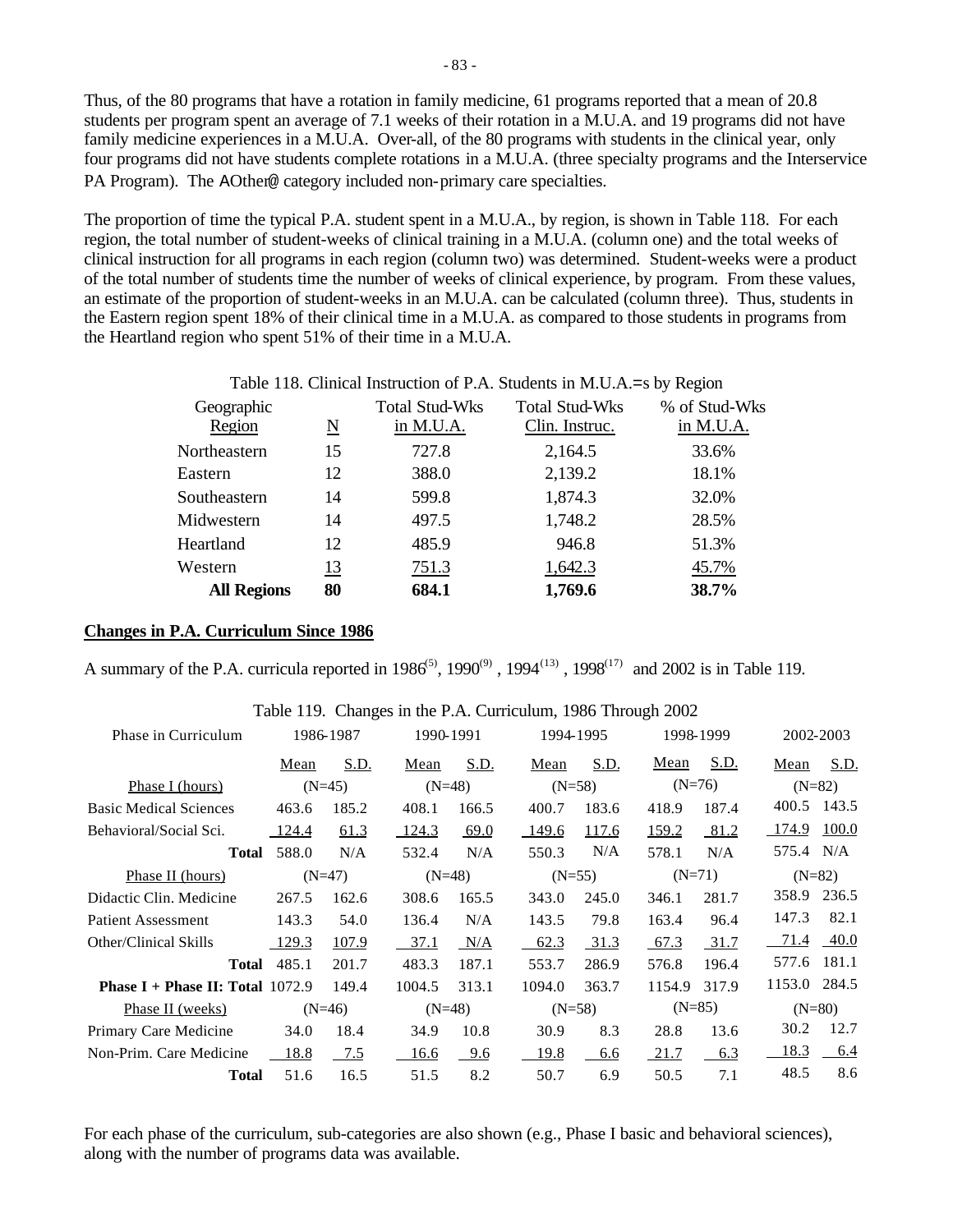Relative to Phase I, the mean number of hours of instruction varied modestly across years, from a high of 588 hours/program in 1986 to a low of 532 hours/program in 1990, a variation of 10%. The basic science curriculum

within this phase of the curriculum showed the greatest difference across years, 464 hours/program in 1986 to 400.5 hours/program in 2002.

Between 1986 and 2002, the total number of instructional hours in Phase II (ICM) has increased by 19%, 485 hours/program in 1986 to 578 hours/program in 2002. The hours of instruction reported within the three categories (didactic medicine, patient assessment, clinical skills/procedures) has changed rather dramatically. For example, the number of hours in didactic clinical medicine increased 34% between 1986 and 2002; the number of hours in other/clinical skills has decreased by 45% from 1986 to 2002. However, on review, the 1986 clinical skills data included two categories, clinical skills instruction and Aother@, thus, it is likely that these values are overstated by including the AOther@ category.

There has been a very modest decrease in the total length of supervised clinical experience (Phase III) from 51.6 weeks in 1986 to 48.5 weeks in 2002. During this period, the number of weeks devoted to primary care has also decreased from 34 weeks to 30 weeks.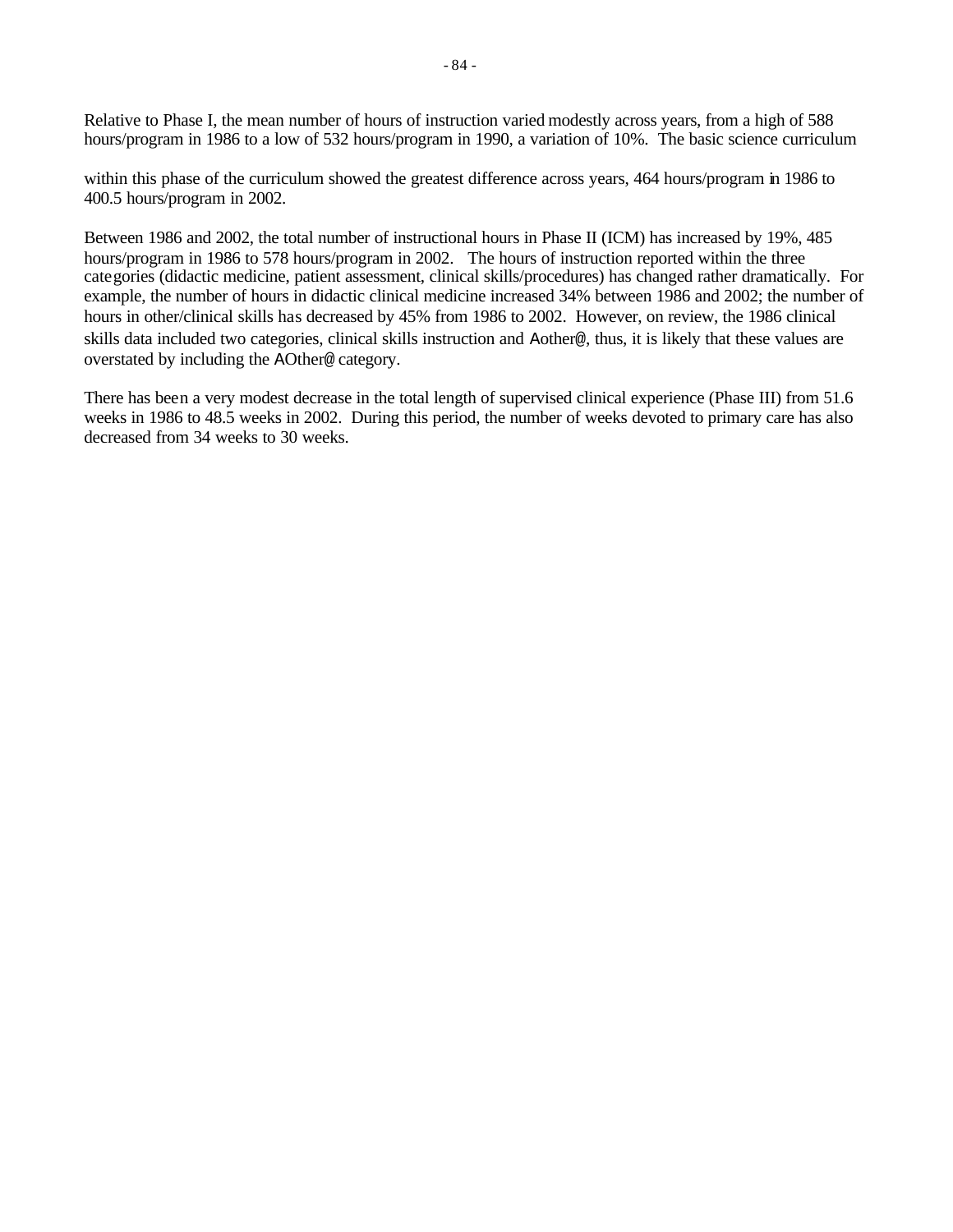### **SUMMARY AND CONCLUSIONS**

This report presents an update of physician assistant educational programs in the United States for the 2002-2003 academic year. This is the nineteenth annual report to be published since 1984 and is based upon data drawn from the 2002 national survey of P.A. programs and includes APAP member programs and those enrolling students for the first time in 2002. Three surveys were administered. The surveys was mailed in October to 132 programs. The response rate for survey #1 was 78% (103 programs), for survey #2 was 57% and for the curriculum survey 62%. Highlights of the findings are provided in this summary and includes a description of the "typical" P.A. program. Comparisons were also made across programs by consortia region.

As we have data extending from 1984, we were able to also examine trends which have occurred over the past sixteen years for certain variables. Trends were analyzed relative to program budget and student expenses, personnel salaries and turnover, curriculum and interdisciplinary education, applicant, student and graduate characteristics, and salaries for recent graduates.

### **SECTION I. General Characteristics of P.A. Programs**

The majority of programs (N=118; 89.4%) were associated with either a University or 4-year College. Seventyone programs (54%) awarded graduates a master's degree and forty-four (33%) awarded graduates a baccalaureate degree; the remainder awarded either an associate degree or only a certificate of completion. The majority (N=81; 61.4%) of the current P.A. Programs were established since 1989; thirty-six percent of the programs were established in the period 1969 through 1976, an average of 5.5 programs/year. From 1977 through 1988 (12 years) only three new programs were developed. The "typical" P.A. curriculum was 26 months in length and ranged from 12 to 36 months. The majority of programs graduated their seniors over two periods, between May-June (N=42) and August-September (N=69).

P.A. programs received the majority of their financial support from the sponsoring institution, averaging \$574,416 (66% of the budget) and federal training grants, averaging \$159,334 (18% of the budget). Thirty-eight programs (37%) reported they received federal training grant support in 2002- 2003. The average cost per program to educate a P.A. student was estimated to be \$11,418/student/year, a figure derived by dividing the total budget by the total number of students enrolled. This value does not include other costs, for example, clinical preceptors and other educators whose wages are not included in the program's budget. Programs located in the Western region had the highest total budget (\$1,17,111 per program). Programs located in the Midwestern region had the highest level of federal training grant support (\$219,450 per program). Programs in the Heartland region had the lowest total budget, averaging \$642,854 per program. Programs in the Heartland region had the lowest level of federal training grant support (\$101,070).

The typical resident student paid an average of \$36,154 for tuition, books, fees, and equipment for their entire professional education in a P.A. program, the non-resident student paid \$43,628. Eighty-six percent of the students received financial aid averaging \$18,477 per student per year. Students enrolled in programs located in the Eastern region had the highest resident tuition (\$41,165/student/curriculum), while programs in the Heartland region had the lowest resident tuition (\$11,839/student/curriculum).

Ninety-three percent of the students in programs located in the Eastern region received financial aid, while 83% of the students in the Midwestern region received financial aid. For all students enrolled in 2002, only 34 (1st year students) and 42 (2nd year students) were awarded support from any of the several types of Public Health Service Corps Scholarships.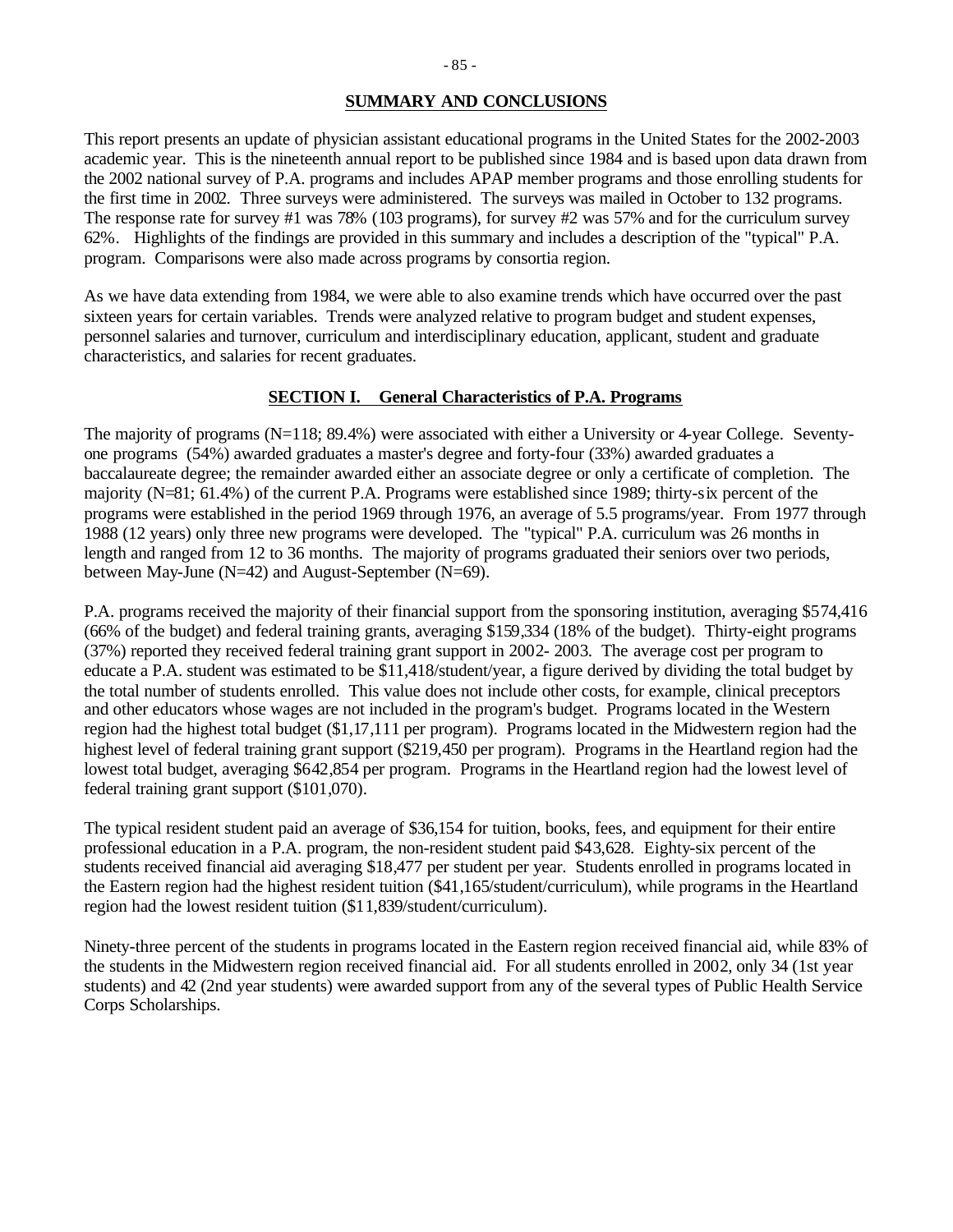### **Trends from 1984 Through 2002**

Total program budget increased an average of 6.8% annually from 1984 through 2002, a total increase of 213% over the past nineteen years. During this period, institutional support for the typical program increased an average of 7.2% per year, while federal training grant support remained relatively unchanged (19-year mean=\$139,991) and accounted for an average of 18% of the total program budget (41% in 1985 down to 14% in 2000). Since 1984, both tuition and total student expenses have increased by over 325% while the proportion of students receiving financial assistance has increased to 86%. Since 1986, the amount of financial aid provided to students has increased by 378%, from \$3,866/student/year to \$18,477/student/year in 2002.

### **SECTION II. Program Personnel**

In order to conduct an analysis of P.A. program personnel, the faculty and staff were divided into three major groups as follows: (1) program directors, (2) medical directors and (3) those faculty and staff associated with the educational and/or administrative aspects of the program (referred herein as program personnel). The latter group was subdivided on the basis of whether they were P.A.'s or non-P.A.'s and organized across four categories (I, II, III, IV) based on job titles and program responsibilities.

The typical P.A. program employed one medical (0.34) and one program director (0.963) and, on average, 4.1 P.A. credentialed and 1.0 non-P.A. faculty, and 2.5 Category IV personnel. Thus, the "core" personnel for the typical program amounted to approximately 8.9 FTE's including clerical and/or other types of support personnel. General characteristics were reported for directors and program faculty and staff, including, percent time working with the program, months in position, annual salary, highest degree held, academic classification and tenure track status, gender, and ethnicity. Annual salary was shown to vary by job category, consortia region, gender, ethnicity, academic classification, and highest degree held.

In comparison to the Category I - III personnel data gathered in 2001-2002, salaries for P.A. program personnel increased by 1.8% and by 5.5% for non-P.A.'s. Eighty-five percent of the Cat I – III personnel were classified as faculty. Twenty-seven percent were on a tenure track and 27% of the tenure track faculty were tenured. Sixty percent of the Category I - III program personnel had earned a masters degree and 13% held a doctorate as their highest degree.

On average, 58% of the P.A. credentialed staff and faculty (including program directors) provided 9.6 hours per week of clinical practice in addition to their educational activities. Eighty-nine percent were paid for their clinical service which averaged \$36.85 per hour. Clinical earnings accounted for 23.2% of their salary.

In comparison to the 2001 data, the proportion of program directors who were credentialed as P.A.'s increased from 82% to 88%, salaries increased by 2.4% and months in position decreased from 76 to 71 months. The majority of program (90%) and medical (83%) directors were classified as faculty and were on a tenure track. Less than one-fifth were tenured. Thirty-eight percent of the program directors had doctoral-level degrees (typically the Ph.D. or Ed.D.). Since 1984, there has been a 129% increase in mean salary for program directors and 63% increase for medical directors. The time in position for both medical and program directors has fluctuated extensively over the nineteen year period.

Respondents also provided data on personnel turnover over the past year. For the period September 2001 through August 2002, turnover averaged 0.9 individual per program. Turnover across all programs was highest among Category I personnel (43/year) and lowest among Category III personnel. Eight program director positions were filled during this period. Departing personnel had been in their positions an average of 39 months, those filling the position were in their previous position 48 months and were typically 2.6 years younger than their predecessors.

Vacated positions were filled within 8.1 weeks and were filled by individuals with similar academic and personal characteristics as those departing. The three primary reasons cited for the departure of personnel included, in descending order, return to clinical practice, career advancement and termination. In this past year, the salary of those filling the vacated position was 1.8% less than the salary of the person leaving the position.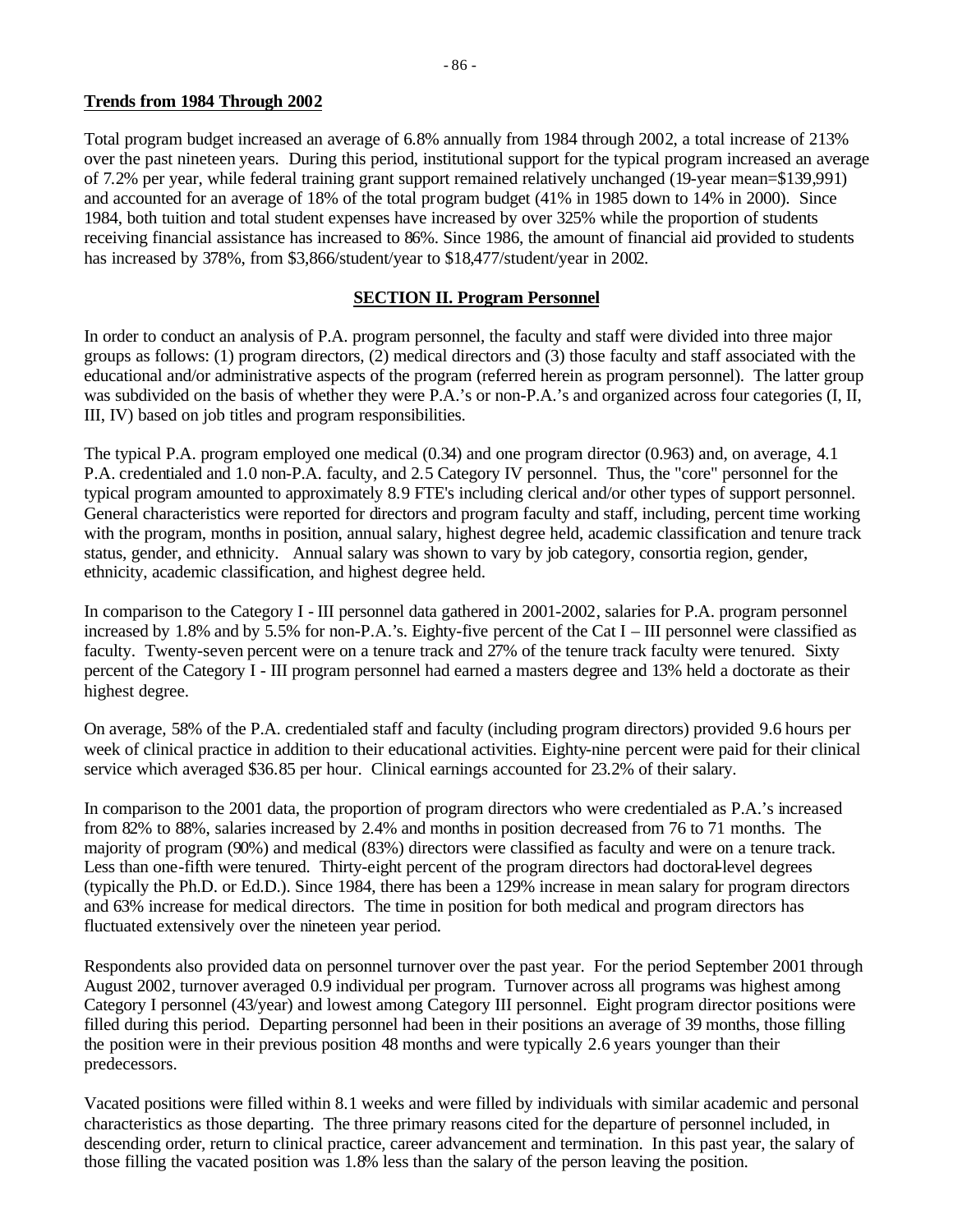### **SECTION III. P.A. Applicant and Student Characteristics**

In 2002, the average size of the entering P.A. class was 39.5 students, 69% of whom were women. The senior class averaged 37.7 students per program with 11.2% of the maximum capacity of the class unfilled (due largely to attrition from the program). The typical program received 210 applications and reported a ratio of 5.5 applicants to students enrolled. Using the mean values of the responding programs, the total enrollment (all classes) across all 103 programs was estimated to be 7,972 (284 less students than the previous year). Similarly, the estimated first-year enrollment was 3,770 students with only 2.8% enrolled as part-time students. Programs located in the Western region had the largest number of applicants (298/program). The Heartland region had the largest number of students enrolled (47.9/program). Programs in the Heartland region had the smallest number of applicants (152.0/program). Programs in the Midwestern region had the fewest number of students enrolled (31.2/program).

The typical entering student was described as a white/non-Hispanic female, 28 years of age, with a grade point average of 3.36 and 37.7 months of health care experience prior to admission.

The proportion of minority students enrolled in the first-year class has increased from 13.8% in 1983-84 to 22.6% in the current year, with the majority of these students in the Black/African-American ethnic group. All but eight programs reported that at least one minority student was enrolled in the 2002 class.

Although there was relatively little change in the number of applicants and students enrolled between 1984 and 1989, the number of applicants and students enrolled from 1989 to the 1995 increased substantially, 325% and 52%, respectively, during that period. The number of applicants decreased by 60.5% from 1995 (420/program to 166/program). The number of applicants increased by 26.5% in 2002.

Information was also obtained on the number of unlicensed medical graduates (U.S.-born and alien) applying to and enrolling in P.A. programs during 2002. The total number of UMG applicants increased from 360 (4.3/program) in 2001 to 471 (3.5/program) in 2002. UMG enrollment has increased from 86 (0.98/program) in 2001 to 163 (1.64/program) in 2002. On average, 35% of the UMG applicants were admitted in 2002.

Almost one-half (39.6%; 40/101) of the programs received an UMG application while 35.3% (36/102) of the programs enrolled an UMG in 2002. In a broader perspective and with respect to the total applicant pool, UMG's accounted for only 2.2% of the total number of applicants and 4.2% of all students enrolled in the 2002 class.

Programs located in the Midwestern region accounted for the majority of UMG applicants, averaging 15.45/program, while programs in the Eastern region only received an average of 0.44/program. Programs in the Midwestern region enrolled the highest proportion (4.80/program) of UMG's, while programs in the Eastern region enrolled 0.06/program UMG's in 2002.

### **SECTION IV. Graduate Information**

The average size of the 2002 graduating class was 34.6/program and was highest for programs located in the Heartland region (50.9/program) and lowest in the Northeastern and Midwestern regions (29.5/program). The majority of recent graduates were female (65%) and non-minority (78%). The attrition rates across programs averaged 5.1% (1.9 students per program) and the reasons for withdrawal were most frequently due to academic (50%). The attrition rate reported in 2002 was higher than the previous year (4.8%). Attrition was highest among minorities and older students. Students from programs in the Northeastern region had the highest attrition rate (9.3%) and those from programs in the Southeastern region the lowest attrition (1.9%).

On average, 0.7 student per program was decelerated for a deceleration rate of 1.9%. These students were not considered "withdrawn" and therefore not included in the attrition figures. Deceleration occurred more frequently among minorities and older students. The highest deceleration rates were reported by programs located in the Northeastern region (2.4%) and lowest for programs in the Eastern region (1.1%).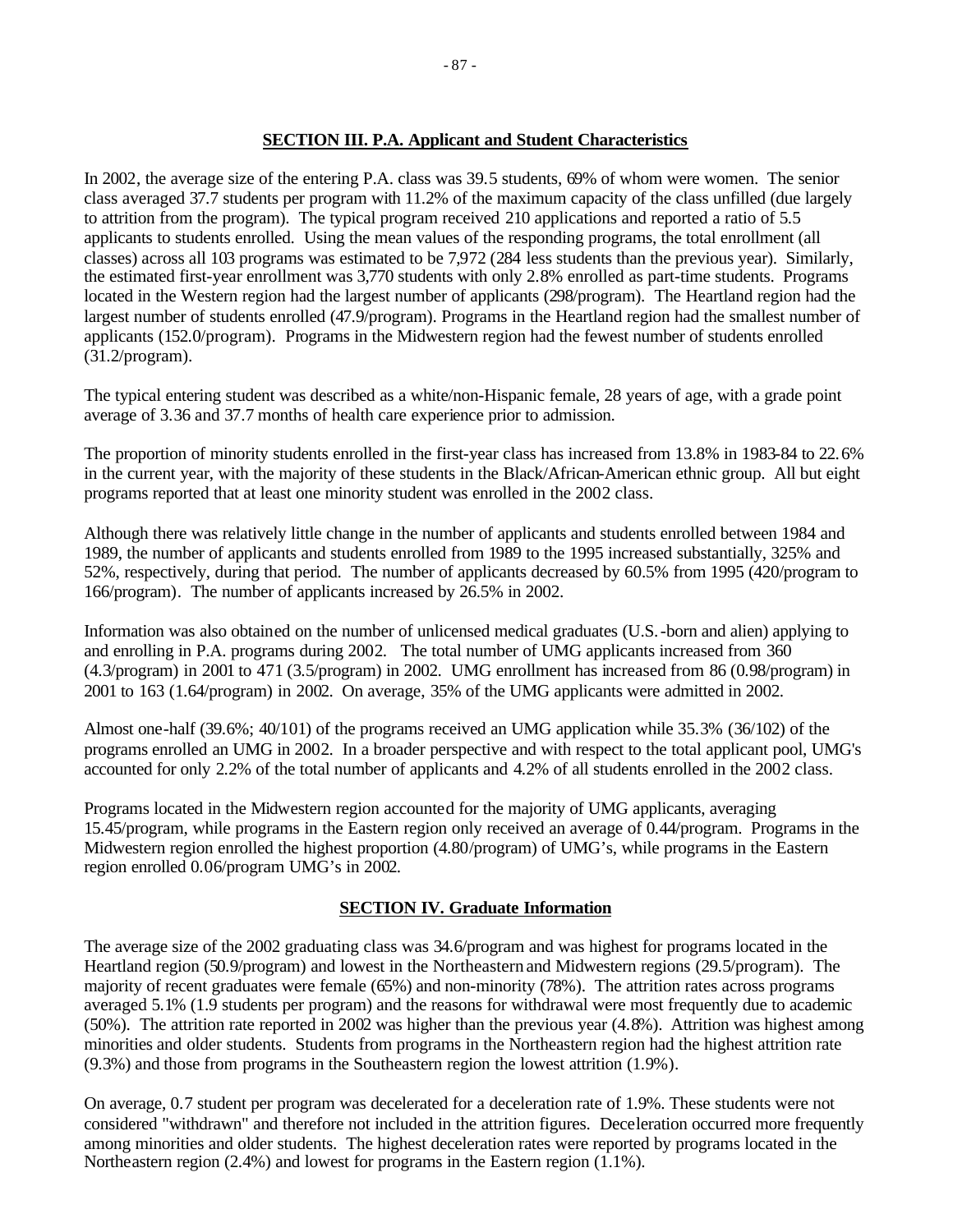The proportion of 2002 graduates employed in primary care specialties increased slightly from the previous year (49.0% versus 46.5% in 2001) and those so employed remained principally in family medicine or general internal medicine. The most common non-primary care specialties selected by recent graduates were surgery (including subspecialties) and emergency medicine. The most common medicine subspecialties were cardiology and gastroenterology, while cardiothoracic and cardiovascular surgery were the most common surgical specialties selected.

Based on responses from program directors, starting salaries continued to increase, averaging \$59,434, 3.9% above that reported for the 2001 academic year (\$57,218). Programs in the Northeastern region had the highest percent of employment (84.1%) while programs in the Eastern region had the lowest percent of employment of recent graduates.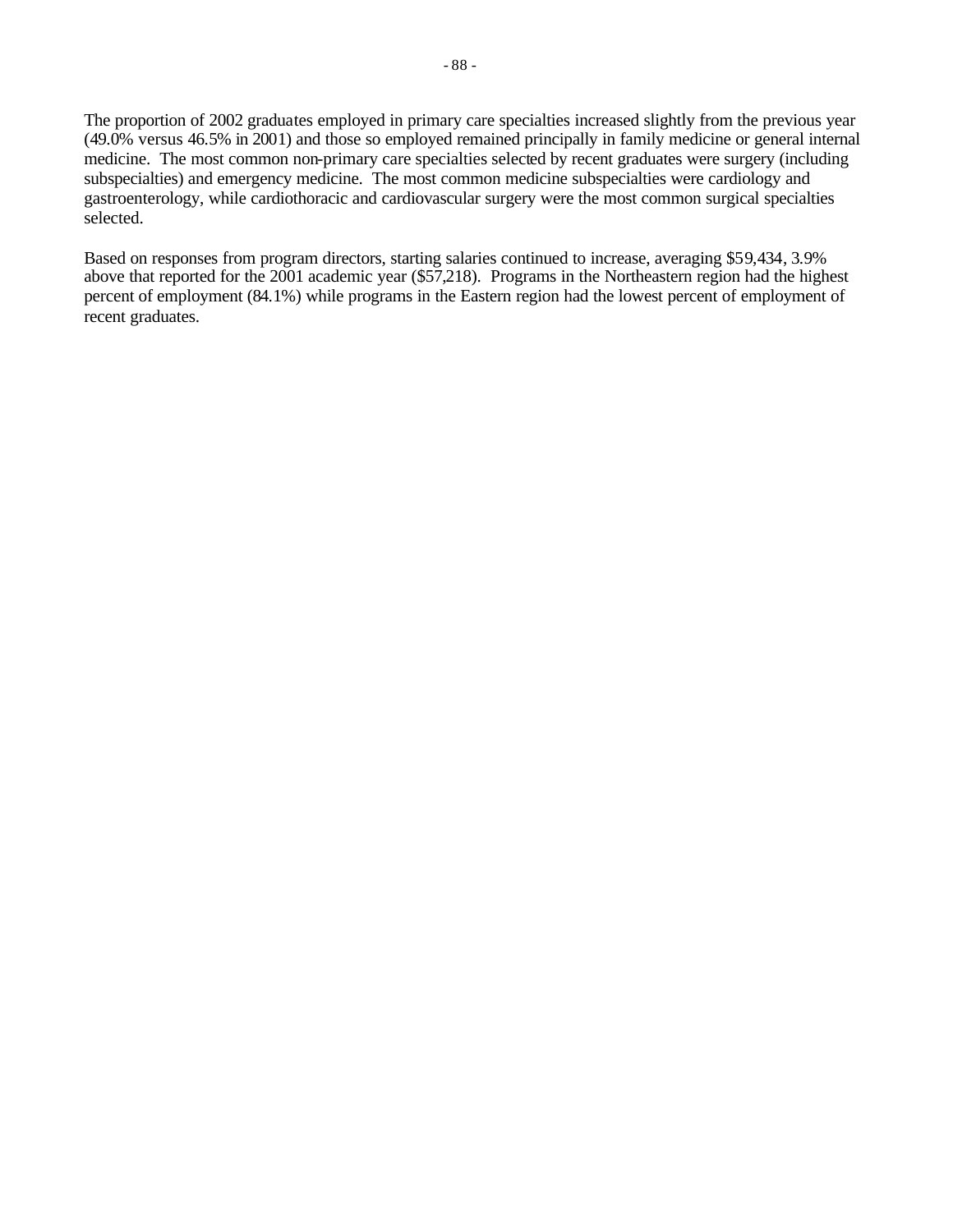#### **REFERENCES**

- 1. Association of Physician Assistant Programs, Physician Assistant Programs Directory. [Online]. Available http://www.apap.org, October, 2002.
- 2. Accredited Physician Assistant Programs as of October 2002. Association of Physician Assistants Programs, October, 2002.
- 3. Oliver, D., J. Baker, and W. Donahue. First Annual Report on Physician Assistant Educational Programs in the United States, 1984-85. Association of Physician Assistant Programs, May, 1985.
- 4. Oliver, D., J. Baker, and W. Donahue. Second Annual Report on Physician Assistant Educational Programs in the United States, 1985-86. Association of Physician Assistant Programs, May, 1986.
- 5. Oliver, D., J. Baker, and W. Donahue. Third Annual Report on Physician Assistant Educational Programs in the United States, 1986-87. Association of Physician Assistant Programs, May, 1987.
- 6. Oliver, D., J. Baker, and W. Donahue. Fourth Annual Report on Physician Assistant Educational Programs in the United States, 1987-88. Association of Physician Assistant Programs, May, 1988.
- 7. Oliver, D., J. Baker, and W. Donahue. Fifth Annual Report on Physician Assistant Educational Programs in the United States, 1988-89. Association of Physician Assistant Programs, May, 1989.
- 8. Oliver, D., J. Baker, and W. Donahue. Sixth Annual Report on Physician Assistant Educational Programs in the United States, 1989-90. Association of Physic ian Assistant Programs, May, 1990.
- 9. Oliver, D., J. Baker, and W. Donahue. Seventh Annual Report on Physician Assistant Educational Programs in the United States, 1990-91. Association of Physician Assistant Programs, May, 1991.
- 10. Oliver, D., J. Baker, and W. Donahue. Eighth Annual Report on Physician Assistant Educational Programs in the United States, 1991-92. Association of Physician Assistant Programs, May, 1992.
- 11. Oliver, D., J. Baker, and W. Donahue. Ninth Annual Report on Physician Assistant Educational Programs in the United States, 1992-93. Association of Physician Assistant Programs, May, 1993.
- 12. Oliver, D., J. Baker, and W. Donahue. Tenth Annual Report on Physician Assistant Educational Programs in the United States, 1993-94. Association of Physician Assistant Programs, May, 1994.
- 13. Oliver, D., J. Baker, and W. Donahue. Eleventh Annual Report on Physician Assistant Educational Programs in the United States, 1994-95. Association of Physician Assistant Programs, May, 1995.
- 14. Simon, A., M. Link, and A. Miko. Twelfth Annual Report on Physician Assistant Educational Programs in the United States, 1995-96. Association of Physician Assistant Programs, May, 1996.